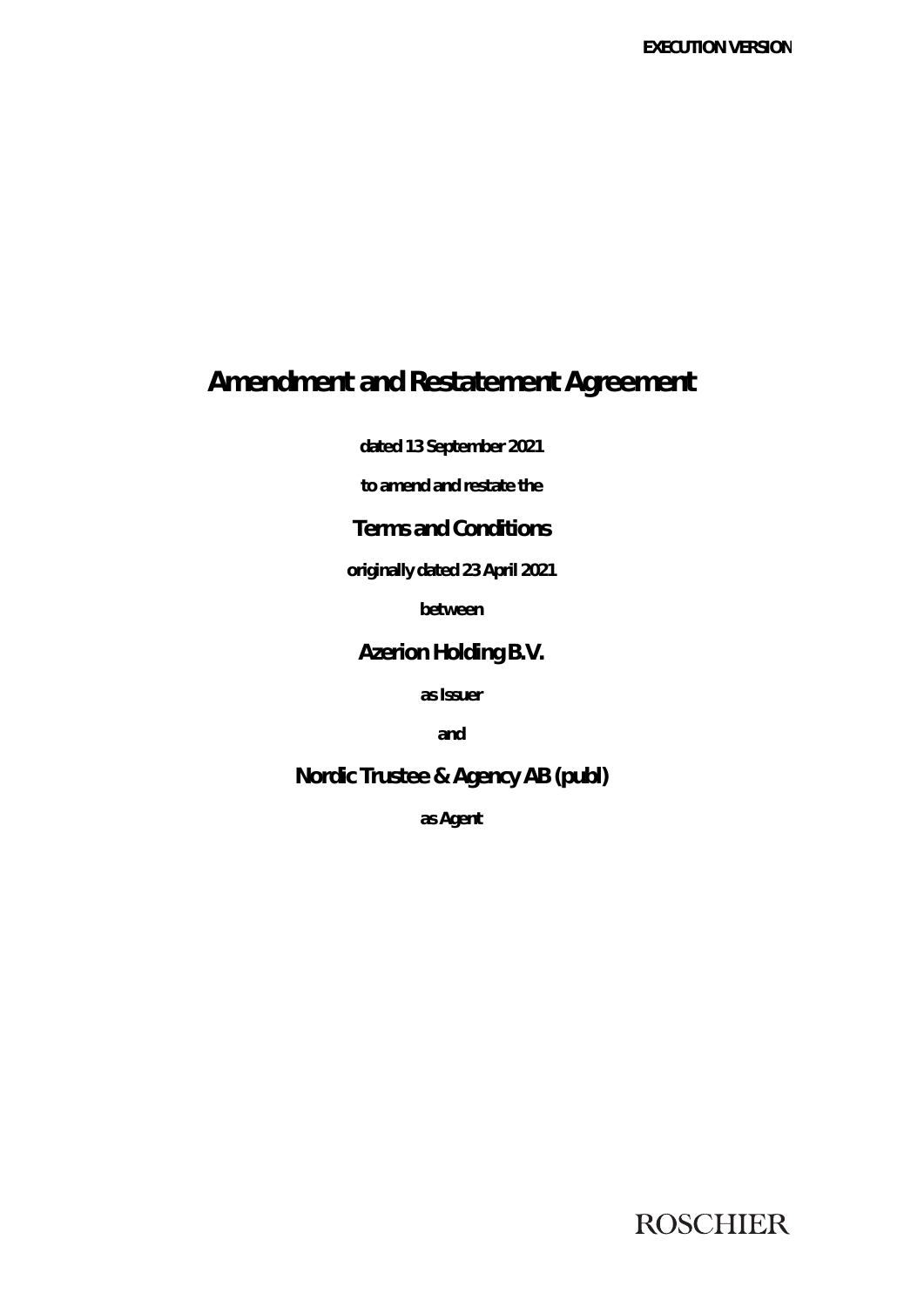This amendment and restatement agreement (the "**Amendment and Restatement Agreement**") to the Terms and Conditions (as defined below) is entered into on 13 September 2021 and made between:

- (a) **Azerion Holding B.V.**, a limited liability company incorporated in the Netherlands with company registration number 59272449 (the "**Issuer**"), as issuer; and
- (b) **Nordic Trustee & Agency AB (publ)**, a Swedish company with company registration number 556882-1879 (the "**Agent**"), as agent.

### **1. Background**

- (a) On 28 April 2021, the Issuer issued seniorsecured floating rate bonds in an initial aggregate amount of EUR 200,000,000 under a framework of up to EUR 300,000,000 with ISIN SE0015837794 (the "**Bonds**"). The terms and conditions for the Bonds are documented in the terms and conditions originally dated 23 April 2021 between the Agent and the Issuer (the "**Terms and Conditions**") (as amended from time to time).
- (b) In a written procedure for which a notice was given on 2 August 2021 (the "**Notice**") the holders of the Bonds passed certain resolutions (the "**Resolutions**") approving amendments to the Terms and Conditions and waiving any outstanding Event of Defaults as set out in the Notice.
- (c) On 26 August 2021, the written procedure was completed and it was found that a sufficient number of holders of the Bonds participated in the written procedure and a requisite majority of the holders of the Bonds had given their consent to the passing of the Resolutions and therein the amendments of the Terms and Conditions requested in the Notice (the "**Amendments**").
- (d) The purpose of this Amendment and Restatement Agreement is to document the Amendments.

### **2. Definitions and Constructions**

(a) In this Amendment and Restatement Agreement:

"**Amended and Restated Terms and Conditions**" means the Terms and Conditions as amended and restated by this Agreement, which is set out in Schedule 1 (*Amended and Restated Terms and Conditions*).

"**Effective Date**" means the date on which the Agent gives the notification referred to in Clause 4 (*Conditions Precedent*).

(b) Unless expressly defined in this Amendment and Restatement Agreement or a contrary intention appears, capitalised terms defined in the Amended and Restated Terms and Conditions attached hereto as Schedule 1 (*Amended and Restated Terms and Conditions*), have the same meaning in this Amendment and Restatement Agreement.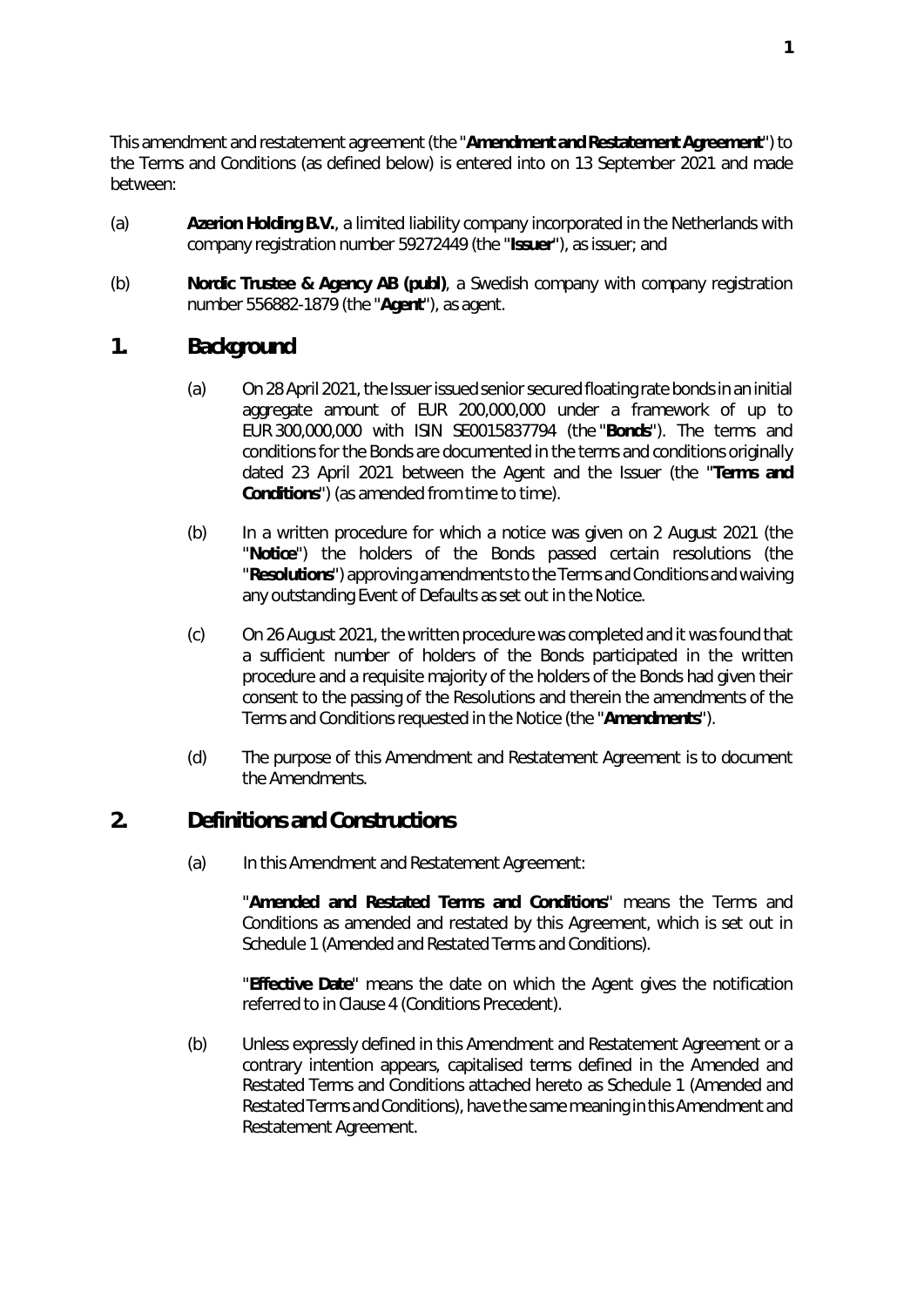(c) The principles of construction set out in Clause 1.2 (*Construction*) of the Amended and Restated Terms and Conditions attached hereto as Schedule 1 (*Amended and Restated Terms and Conditions*) will apply *mutatis mutandis* to this Amendment and Restatement Agreement.

### <span id="page-2-0"></span>**3. Amendment and Restatement**

With effect on and from the Effective Date, the Terms and Conditions shall be amended and restated so that the rights and obligations of the parties to the Terms and Conditions shall, on and from that date, be governed by and construed in accordance with the provisions of the Amended and Restated Terms and Conditions.

# **4. Conditions Precedent**

The provisions of Clause [3](#page-2-0) (*Amendment and Restatement*) shall take effect on the date on which the Agent notifies the Issuer that it has received, waived the requirement to receive or is satisfied that it will receive, all of the following documents and evidences:

- (a) a confirmation that there have been no changes to the constitutional documents of the Issuer (or in such a case, the updated constitutional documents);
- (b) corporate authorisations of the Issuer approving the execution of any Finance Document necessary in connection with this Amendment and Restatement Agreement, and the Amended and Restated Terms and Conditions; and
- (c) a legal opinion on the capacity and due execution, in respect of any non-Swedish entity being party to a Finance Document and the validity and enforceability of the Finance Documents not governed by Swedish law, in each case issued by a reputable law firm (if applicable).

# **5. Governing Law and Jurisdiction**

Clause 27 (*Governing Law and Jurisdiction*) of the Amended and Restated Terms and Conditions shall apply to this Amendment and Restatement Agreement *mutatis mutandis* as if such provision were fully set out herein.

[*Signature page to follow*]

\_\_\_\_\_\_\_\_\_\_\_\_\_\_\_\_\_\_\_\_\_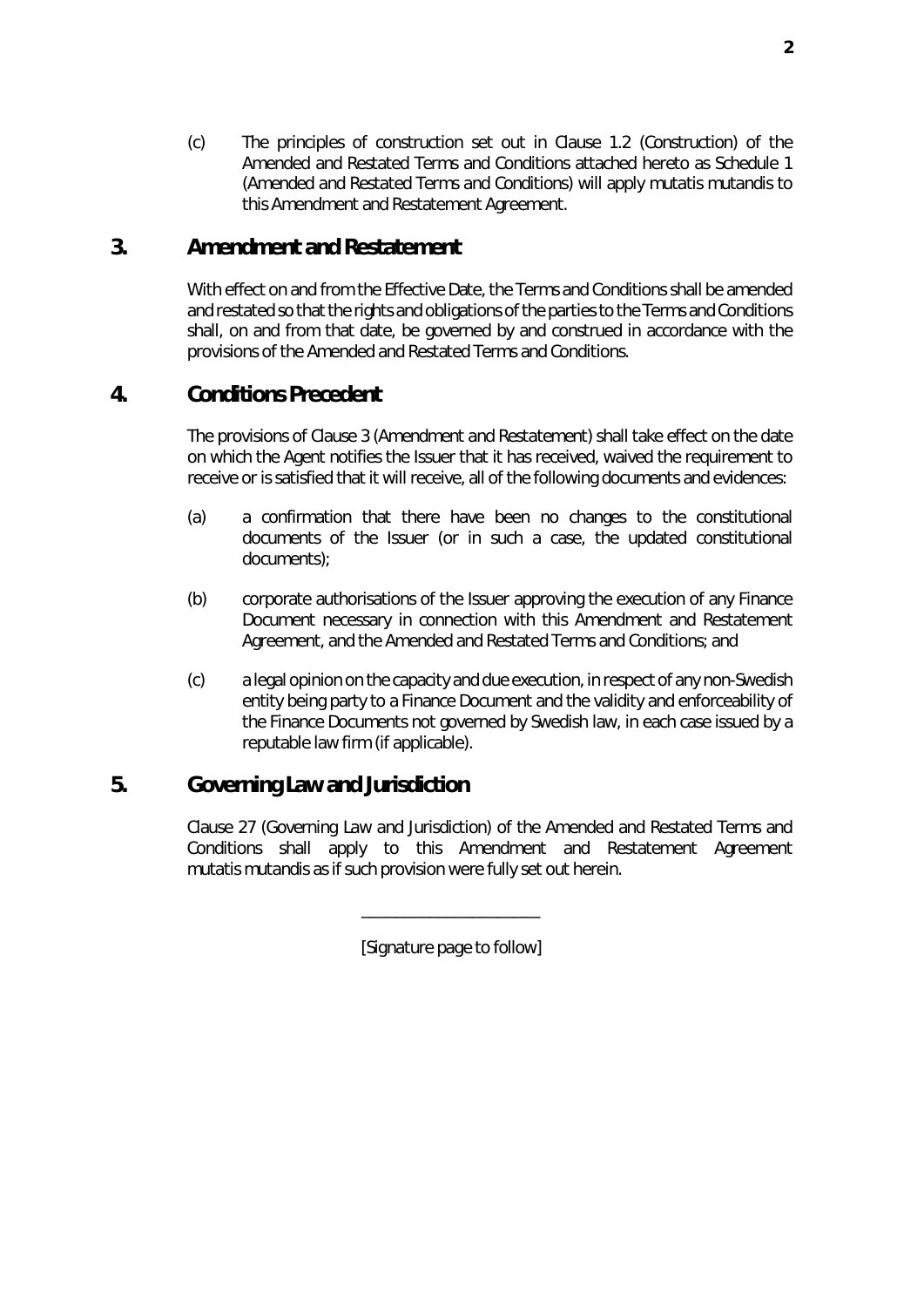#### Azerion Holding B.V.

as Issuer itelein  $By:  $\bigcap$$  $\bigwedge$ 

By:

### Nordic Trustee & Agency AB (publ)

as Agent

By: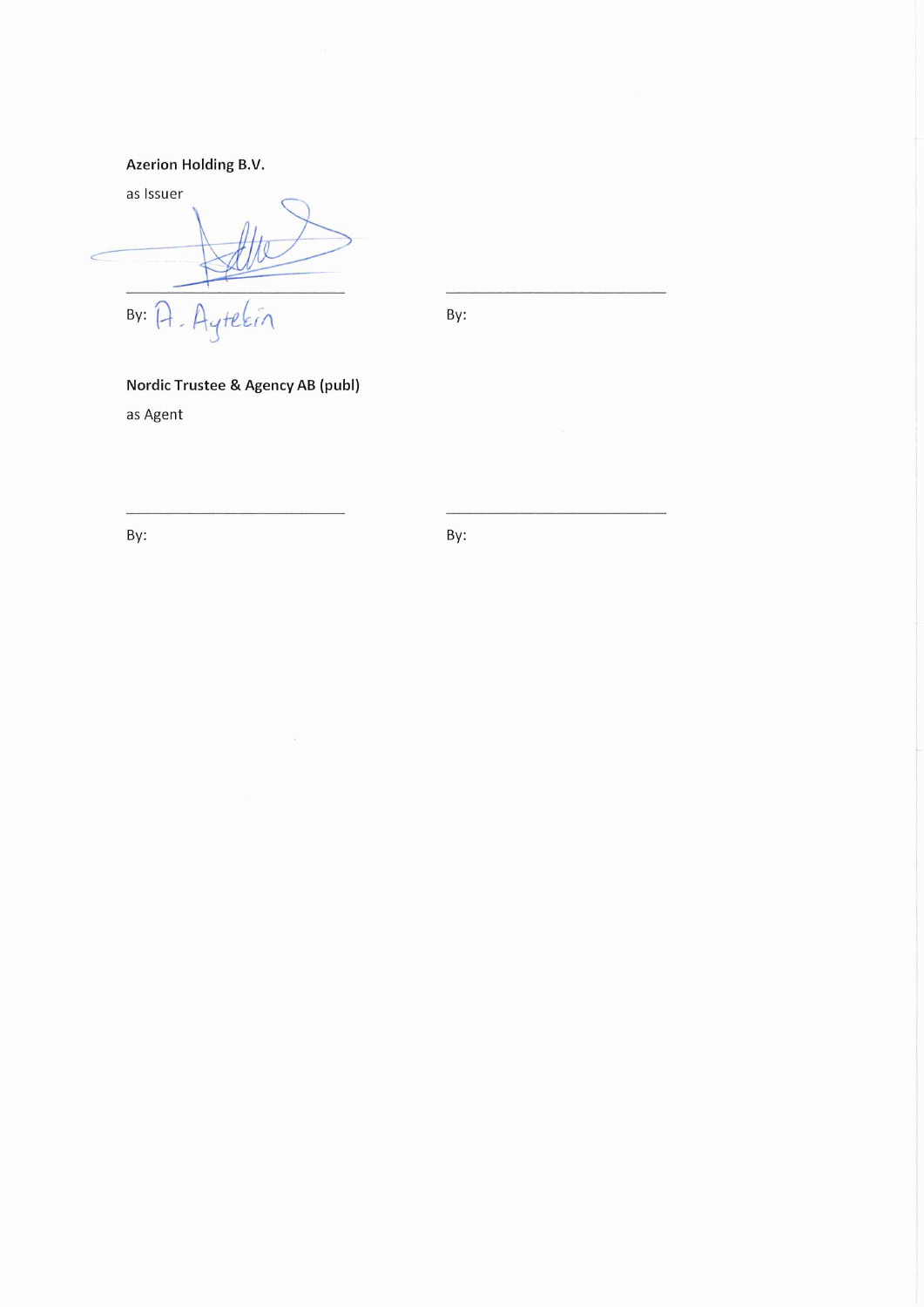Azerion Holding B.V.

as Issuer

By:

By:

Nordic Trustee & Agency AB (publ)

as Agent

Z  $\epsilon$ By: By: **Christian Svanfeldt**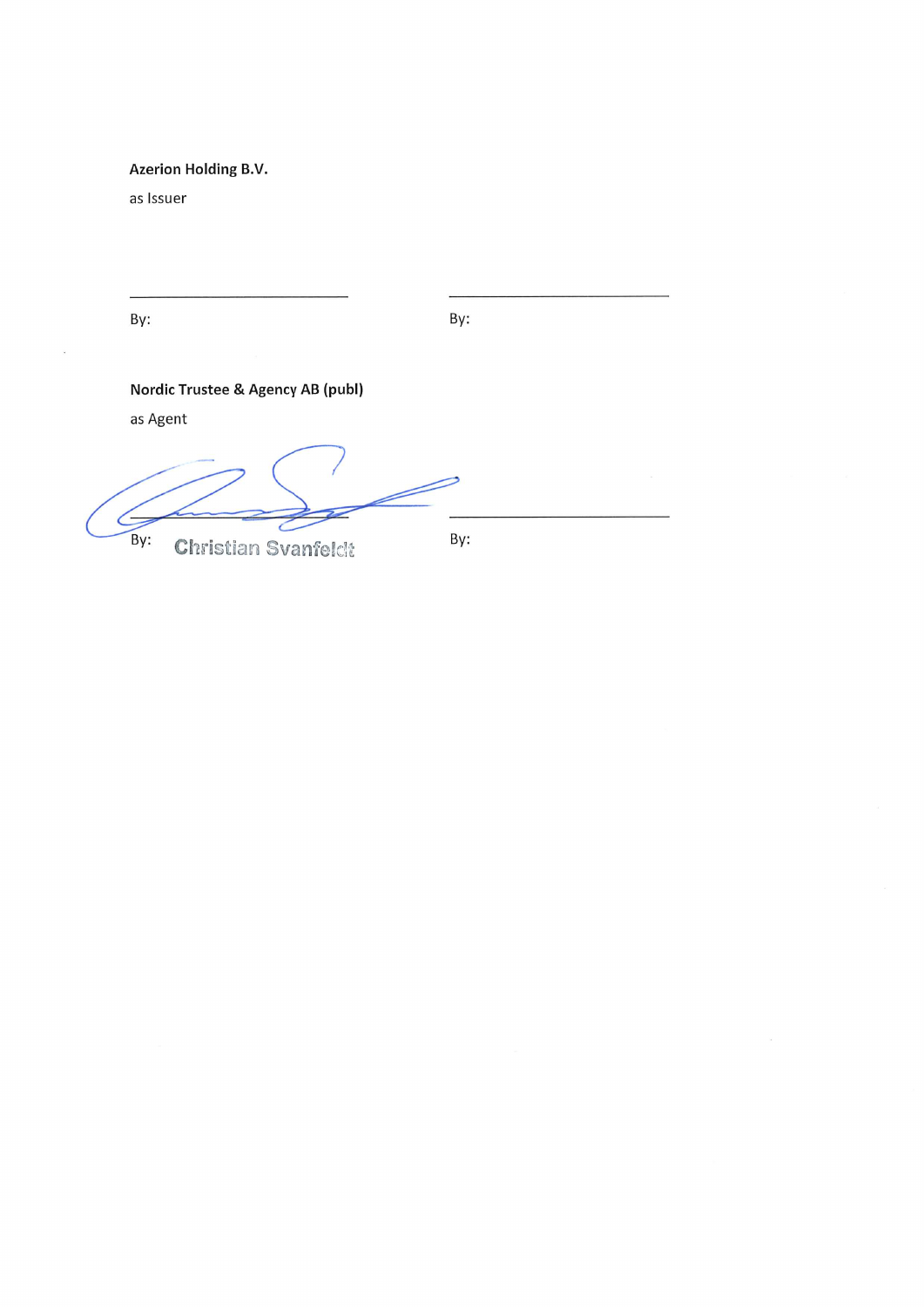#### **SCHEDULE 1**

# **The Amended and Restated Terms and Conditions**

**[***Separate attachment***]**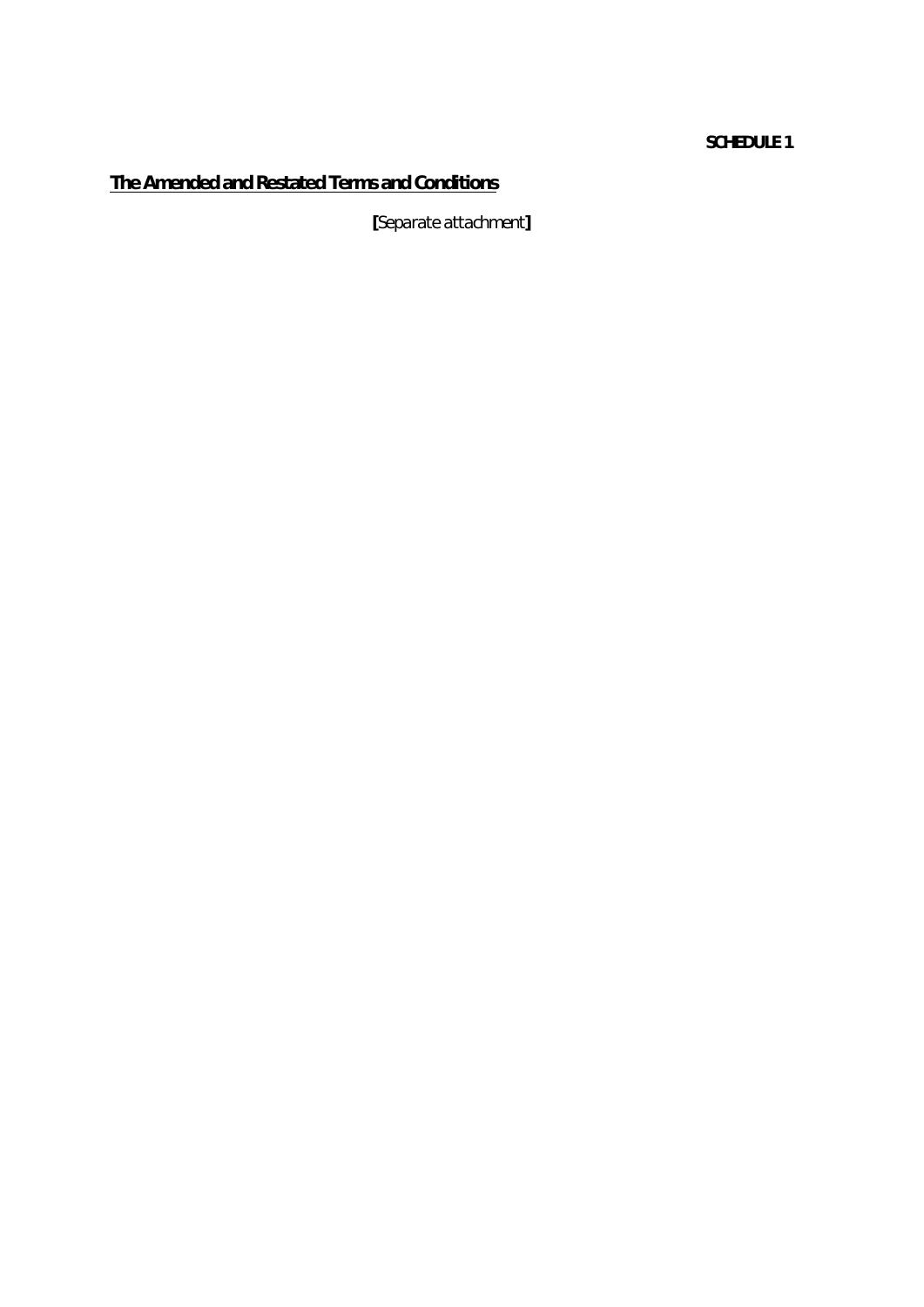

# **Terms and Conditions**

**Azerion Holding B.V.** 

# **Up to EUR 300,000,000**

# **Senior Secured Callable Fixed Rate Bonds**

**ISIN: SE0015837794** 

**Originally dated 23 April 2021 and as amended and restated pursuant to an amendment and restatement agreement dated 13 September 2021** 

**Other than the registration of the Bonds under Swedish law, no action is being taken in any jurisdiction that would or is intended to permit a public offering of the Bonds or the possession, circulation or distribution of this document or any other material relating to the Issuer or the Bonds in any jurisdiction where action for that purpose is required. Persons into whose possession this document comes are required by the Issuer to inform themselves about, and to observe, any applicable restrictions.** 

**ROSCHIER**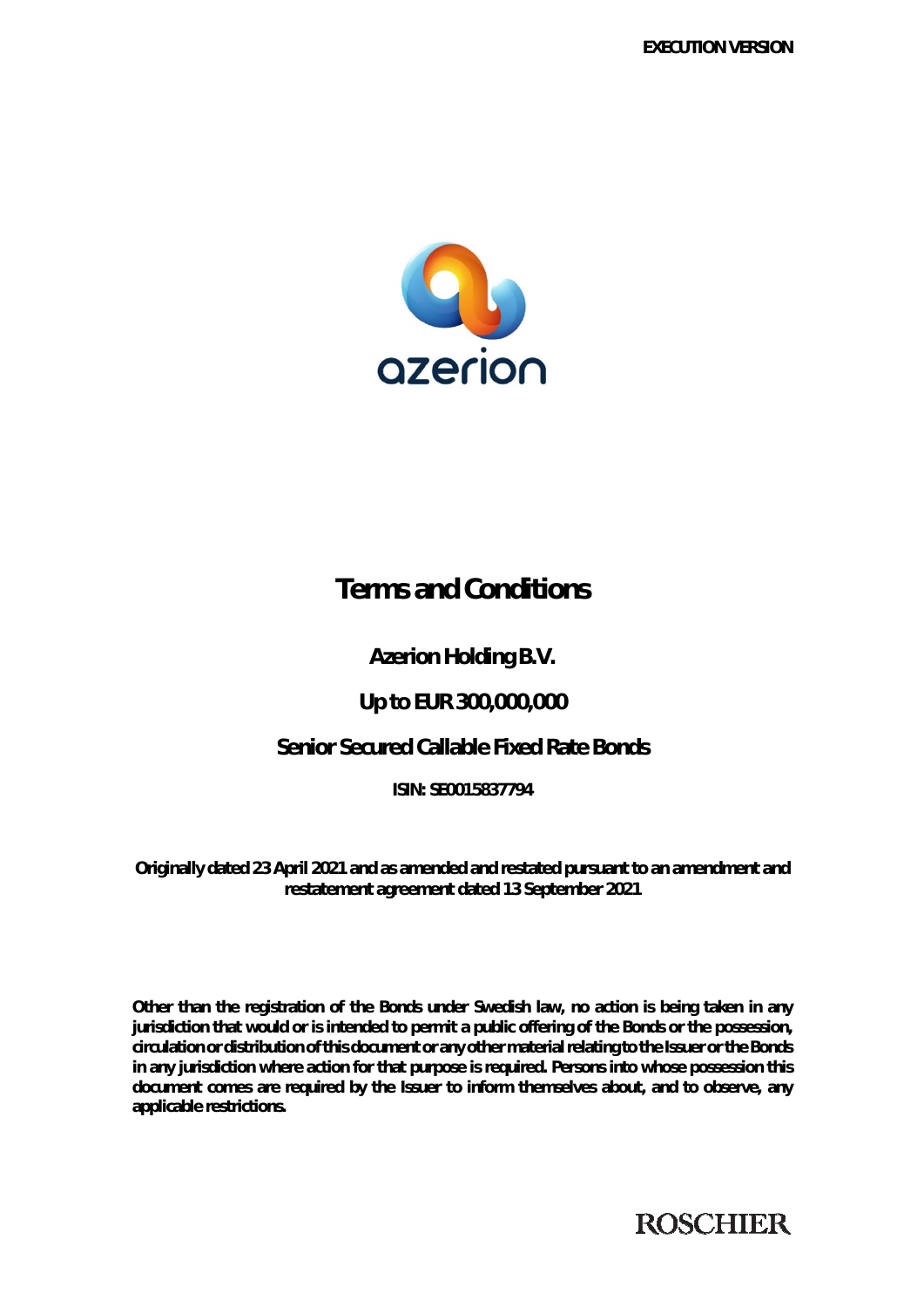#### **PRIVACY NOTICE**

The Issuer, the Security Agent and the Agent may collect and process personal data relating to the Bondholders, the Bondholders' representatives or agents, and other persons nominated to act on behalf of the Bondholders pursuant to the Finance Documents (name, contact details and, when relevant, holding of Bonds). The personal data relating to the Bondholders is primarily collected from the registry kept by the CSD. The personal data relating to other persons is primarily collected directly from such persons.

The personal data collected will be processed by the Issuer, the Security Agent and the Agent for the following purposes:

- <span id="page-7-0"></span>(a) to exercise their respective rights and fulfil their respective obligations under the Finance Documents;
- (b) to manage the administration of the Bonds and payments under the Bonds;
- <span id="page-7-1"></span>(c) to enable the Bondholders' to exercise their rights under the Finance Documents; and
- <span id="page-7-2"></span>(d) to comply with their obligations under applicable laws and regulations.

The processing of personal data by the Issuer, the Security Agent and the Agent in relation to paragraph[s \(a\)](#page-7-0) [- \(c\)](#page-7-1) is based on their legitimate interest to exercise their respective rights and to fulfil their respective obligations under the Finance Documents. In relation to paragraph [\(d\),](#page-7-2) the processing is based on the fact that such processing is necessary for compliance with a legal obligation incumbent on the Issuer, the Security Agent or the Agent. Unless otherwise required or permitted by law, the personal data collected will not be kept longer than necessary given the purpose of the processing.

Personal data collected may be shared with third parties, such as the CSD, when necessary to fulfil the purpose for which such data is processed.

Subject to any legal preconditions, the applicability of which have to be assessed in each individual case, data subjects have the rights as follows. Data subjects have right to get access to their personal data and may request the same in writing at the address of the Issuer, the Security Agent and the Agent, respectively. In addition, data subjects have the right to (i) request that personal data is rectified or erased, (ii) object to specific processing, (iii) request that the processing be restricted and (iv) receive personal data provided by themselves in machinereadable format. Data subjects are also entitled to lodge complaints with the relevant supervisory authority if dissatisfied with the processing carried out.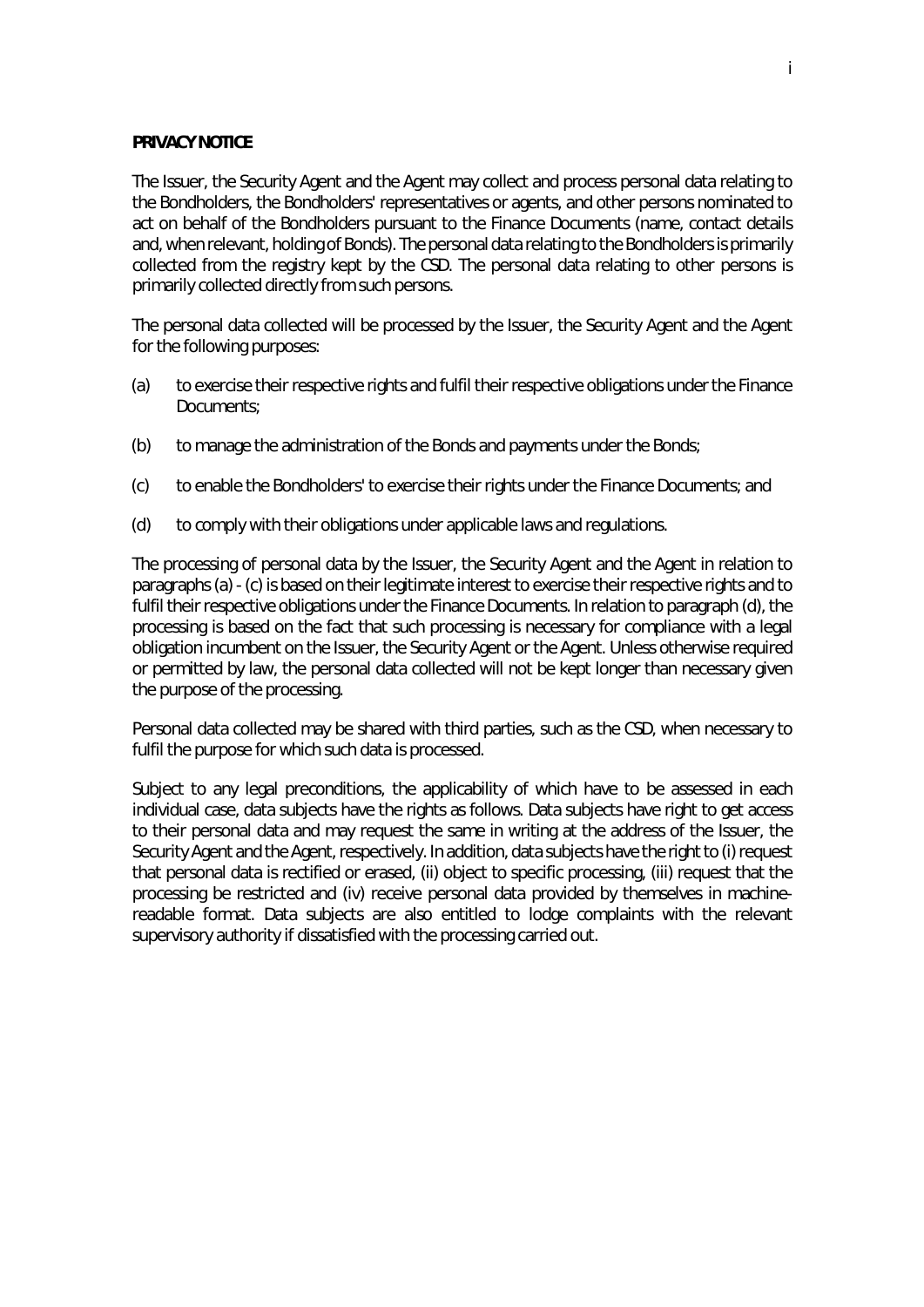# **Table of Contents**

| $\mathbf{1}$ . |                                                                    |  |
|----------------|--------------------------------------------------------------------|--|
| 2.             |                                                                    |  |
| 3.             |                                                                    |  |
| 4.             |                                                                    |  |
| 5.             |                                                                    |  |
| 6.             |                                                                    |  |
| 7.             |                                                                    |  |
| 8.             |                                                                    |  |
| 9.             |                                                                    |  |
| 10.            |                                                                    |  |
| 11.            |                                                                    |  |
| 12.            |                                                                    |  |
| 13.            |                                                                    |  |
| 14.            |                                                                    |  |
| 15.            |                                                                    |  |
| 16.            |                                                                    |  |
| 17.            |                                                                    |  |
| 18.            |                                                                    |  |
| 19.            |                                                                    |  |
| 20.            | Appointment and Replacement of the Agent and the Security Agent 41 |  |
| 21.            |                                                                    |  |
| 22.            |                                                                    |  |
| 23.            |                                                                    |  |
| 24.            |                                                                    |  |
| 25.            |                                                                    |  |
| 26.            |                                                                    |  |
| 27.            |                                                                    |  |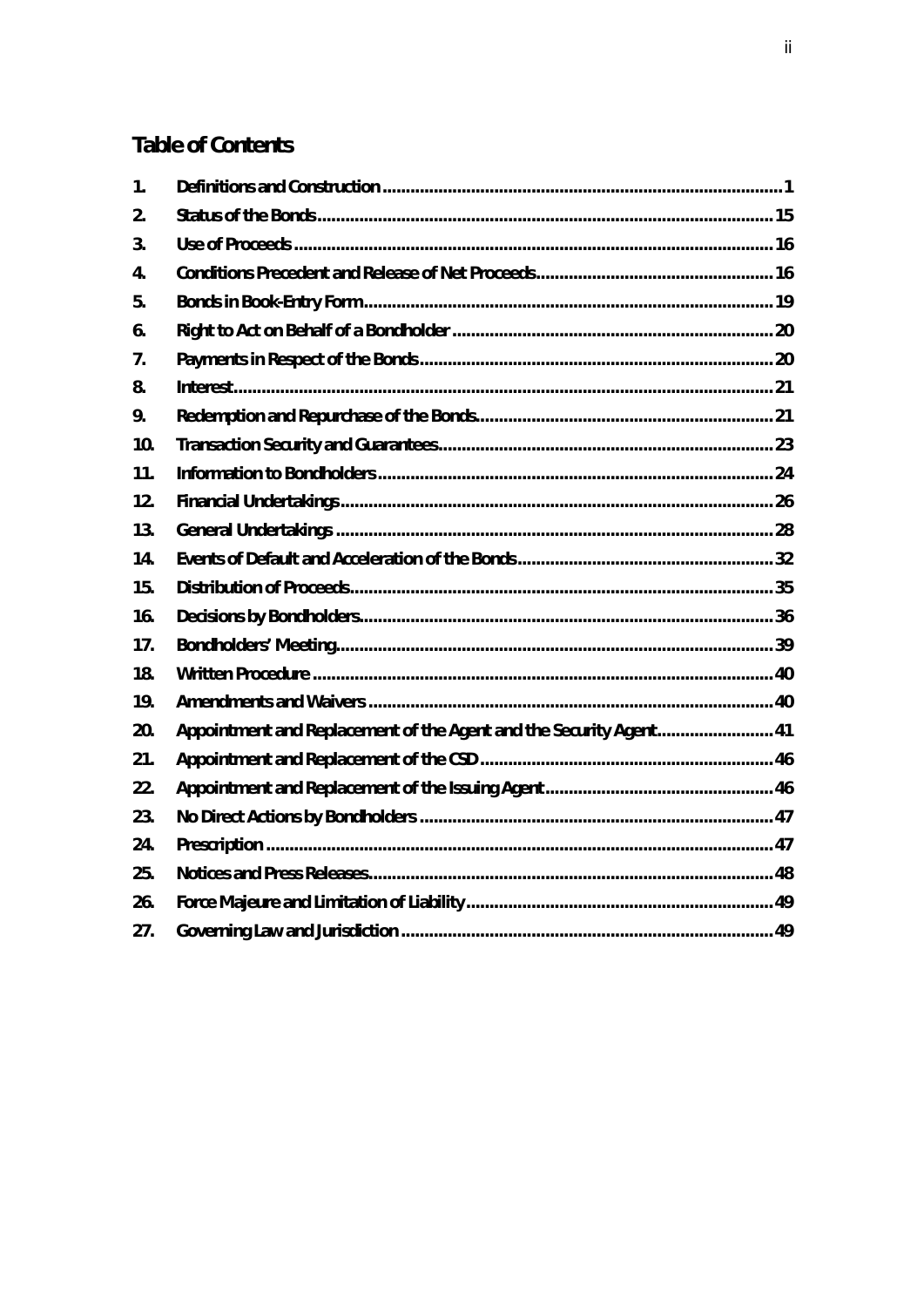#### <span id="page-9-0"></span>**1. Definitions and Construction**

#### **1.1 Definitions**

In these terms and conditions (the "**Terms and Conditions**"):

"**Account Operator**" means a bank or other party duly authorised to operate as an account operator pursuant to the Financial Instruments Accounts Act and through which a Bondholder has opened a Securities Account in respect of its Bonds.

"**Accounting Principles**" means international financial reporting standards (IFRS) within the meaning of Regulation 1606/2002/EC (or as otherwise adopted or amended from time to time.

"**Acquisitions**" means the acquisitions of the Target Companies or, provided in each case that all assets in the relevant Target Company are acquired, a holding company of the Target Company or a direct subsidiary of the relevant Target Company provided that the relevant Target Company is a holding company with no assets other than the shares in the relevant subsidiary being acquired.

"**Acquisition Account**" means a bank account of the Issuer or an escrow account arrangement satisfactory to the Agent, in line with the terms of these Terms and Conditions, into which the Acquisition Amount and the Eligible Acquisition Amount will be transferred, and which has been pledged in favour of the Agent and the bondholders (represented by the Agent) under the Acquisition Account Pledge Agreement.

"**Acquisition Account Pledge Agreement**" means the pledge agreement entered into between the Issuer and the Agent in respect of a first priority pledge over the Acquisition Account and all funds held on the Acquisition Account from time to time, granted in favour of the Agent and the bondholders (represented by the Agent).

"**Acquisition Amount**" means EUR 31,700,000 less the aggregate amount applied towards the Acquisitions or otherwise released in accordance with Clause [4.2](#page-26-0) (*[Release](#page-26-0)  [of Net Proceeds for Acquisitions](#page-26-0)*).

"**Adjusted Nominal Amount**" means the Total Nominal Amount less the Nominal Amount of all Bonds owned by a Group Company or an Affiliate, irrespective of whether such Person is directly registered as owner of such Bonds.

**"Advance Purchase Agreements"** means (a) an advance or deferred purchase agreement if the agreement is in respect of the supply of assets or services and payment in the normal course of business with credit periods which are normal for the relevant type of project contracts, or (b) any other trade credit incurred in the ordinary course of business.

"**Affiliate**" means any Person, directly or indirectly, controlling or controlled by or under direct or indirect common control with such specified Person. For the purpose of this definition, "**control"** when used with respect to any Person means the power to direct the management and policies of such Person, directly or indirectly, whether through the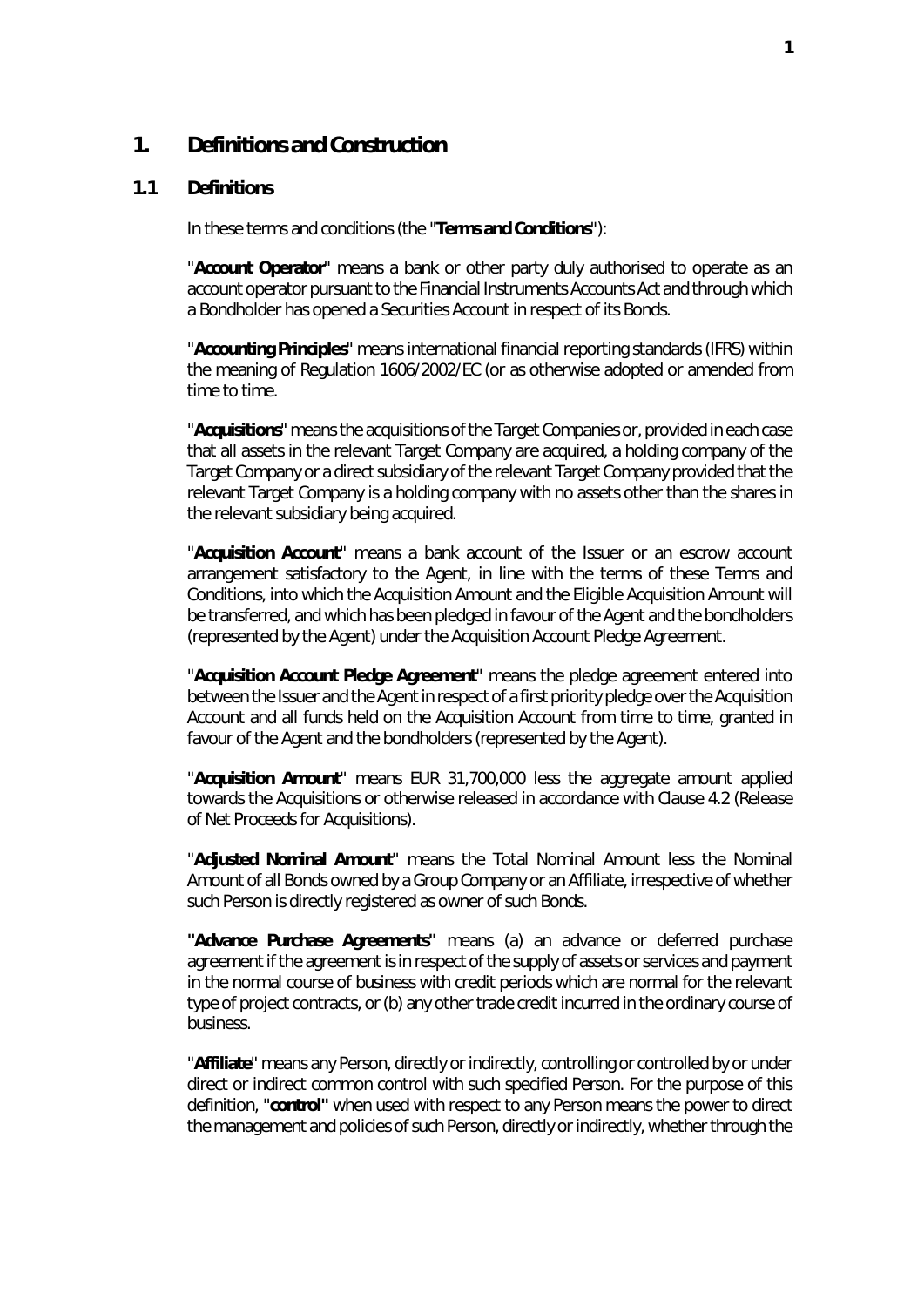ownership of voting securities, by contract or otherwise; and the terms "**controlling**" and "**controlled**" have meanings correlative to the foregoing.

"**Agency Agreement**" means the agency agreement entered into on or prior to the First Issue Date, between the Issuer and the Agent, or any replacement agency agreement entered into after the First Issue Date between the Issuer and an agent.

"**Agent**" means Nordic Trustee & Agency AB (publ), reg. no. 556882-1879, P.O. Box 7329, SE-103 90 Stockholm, Sweden or another party replacing it, as Agent, in accordance with these Terms and Conditions.

"**Bond**" means a debt instrument (Sw. *skuldförbindelse*) for the Nominal Amount and of the type set forth in Chapter 1 Section 3 of the Financial Instruments Accounts Act and which are governed by and issued under these Terms and Conditions, including the Initial Bonds and any Subsequent Bonds.

"**Bondholder**" means the Person who is registered on a Securities Account as direct registered owner (Sw. *ägare*) or nominee (Sw. *förvaltare*) with respect to a Bond.

"**Bondholders' Meeting**" means a meeting among the Bondholders held in accordance with Claus[e 17](#page-47-0) (*[Bondholders' Meeting](#page-47-0)*).

**"Bond Issue"** means the Initial Bond Issue and any Subsequent Bond Issue**.**

"**Business Day**" means any day, other than a Saturday or a Sunday, on which banks in Sweden and the Netherlands are open for general business.

**"Call Option Amount"** mean the amount set out in Clause [9.3](#page-30-0) (*[Voluntary total](#page-30-0)  [redemption \(call option\)](#page-30-0)*), as applicable.

"**Change of Control Event**" means the occurrence of an event or series of events whereby one or more Persons, not being a Main Shareholder (or an Affiliate of a Main Shareholder), acting together, acquire control over the Issuer and where "control" means (a) acquiring or controlling, directly or indirectly, more than fifty (50) per cent. of the shares of the Issuer, or (b) the right to, directly or indirectly, appoint or remove all or a majority of the directors of the board of directors of the Issuer.

**"Compliance Certificate"** means a certificate to the Agent, in the agreed form between the Agent and the Issuer, signed by an authorised signatory of the Issuer, certifying (as applicable):

- (a) that so far as it is aware no Event of Default is continuing or, if it is aware that an Event of Default is continuing, specifying the event and steps, if any, being taken to remedy it;
- (b) if the Compliance Certificate is provided in connection with an Incurrence Test or Distribution Test, that the Incurrence Test or Distribution Test is met (including figures in respect of the relevant financial tests and the basis on which they have been calculated);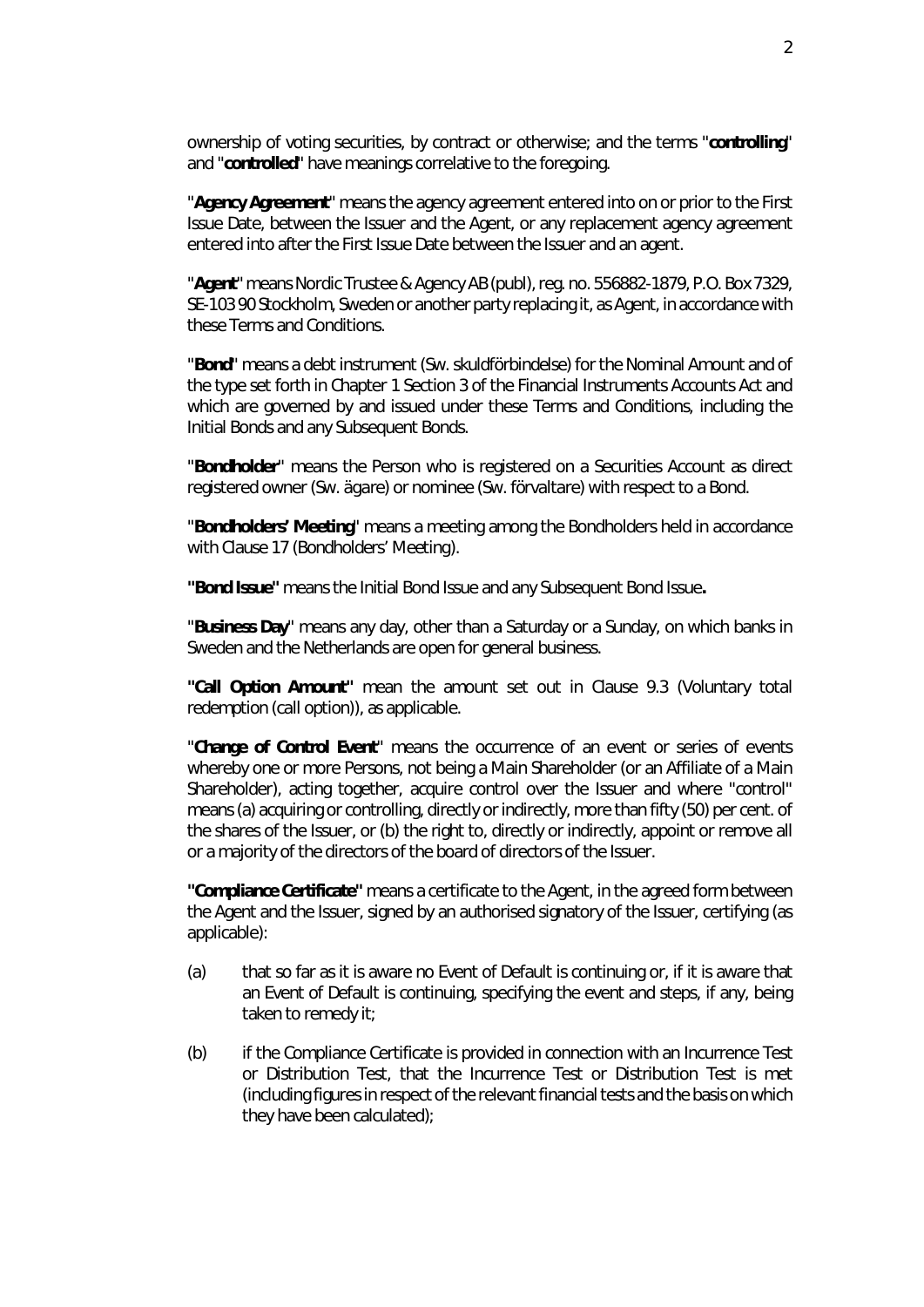- (c) if the Compliance Certificate is provided in connection with that a Financial Report is made available, that the Maintenance Test is met (including figures in respect of the relevant financial tests and the basis on which they have been calculated); and
- (d) if the Compliance Certificate is provided in connection with that audited annual financial statements are made available, the Material Group Companies and confirmation of compliance with Clause [13.7](#page-38-0) (*[Guarantor Coverage](#page-38-0)*) of the Guarantor Coverage.

"**CSD**" means the Issuer's central securities depository and registrar in respect of the Bonds, from time to time, initially Euroclear Sweden AB, Swedish Reg. No. 556112-8074, P.O. Box 191, 101 23 Stockholm, Sweden.

"**CSD Business Day**" means a day in Sweden other than a Sunday or other public holiday. Saturdays, Midsummer Eve (Sw. *midsommarafton*), Christmas Eve (Sw. *julafton*) and New Year's Eve (Sw. *nyårsafton*) shall for the purpose of this definition be deemed to be public holidays.

"**Debt Instruments**" means bonds, notes or other debt securities (however defined), which are or are intended to be quoted, listed, traded or otherwise admitted to trading on a Regulated Market or an MTF.

**"Delisting Event"** means, following an Equity Listing Event, (i) the delisting of the shares in the Issuer from a Regulated Market or (ii) trading in the ordinary shares of the Issuer on the relevant Regulated Market is suspended for a period of fifteen (15) consecutive Business Days (when that Regulated Market is at the same time open for trading).

"**Distribution Test**" means the distribution test set out in Clause [12.5 \(](#page-35-0)*[Distribution Test](#page-35-0)*).

"**EBITDA**" means, in respect of the Reference Period, the consolidated profit of the Group from ordinary activities according to the latest Financial Report(s):

- (a) before deducting any amount of tax on profits, gains or income paid or payable by any member of the Group;
- (b) before deducting any Net Finance Charges;
- (c) before taking into account any extraordinary items and any non-recurring items which are not in line with the ordinary course of business provided that such items are not in excess of an amount equal to ten (10) per cent. of EBITDA in the Reference Period;
- (d) before taking into account any Transaction Costs;
- (e) not including any accrued interest owing to any Group Company;
- (f) before taking into account any unrealised gains or losses on any derivative instrument (other than any derivative instruments which is accounted for on a hedge account basis);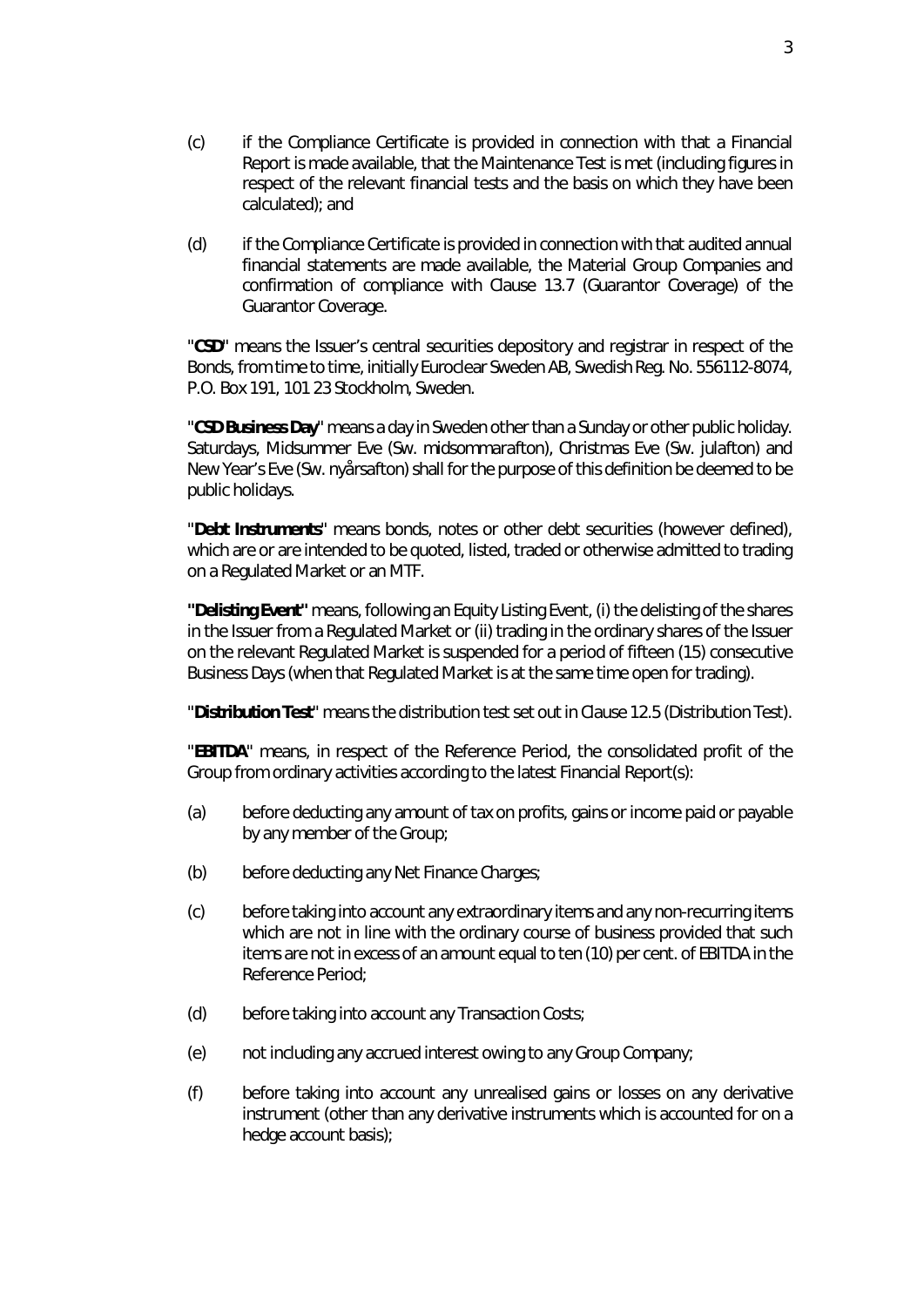- (h) after deducting the amount of any profit (or adding back the amount of any loss) of any Group Company which is attributable to minority interests;
- (i) plus or minus the Group's share of the profits or losses of entities which are not part of the Group; and
- (j) after adding back any amount attributable to the amortisation, depreciation or depletion of assets of members of the Group.

"**Eligible Acquisition**" means an acquisition of a company within the same line of business as the Group which has a positive EBITDA pursuant to the most recent financial report available at the time of such acquisition.

"**Eligible Acquisition Amount**" means EUR 65,000,000 less the aggregate amount applied towards Eligible Acquisitions in accordance with Clause [4.2](#page-26-0) (*[Release of Net](#page-26-0)  [Proceeds for Acquisitions](#page-26-0)*).

"**Equity Listing Event**" means an initial public offering of shares in the Issuer, after which such shares shall be quoted, listed, traded or otherwise admitted to trading on a regulated market or unregulated market.

"**Euro**" and "**EUR**" means the single currency of the participating member states in accordance with the legislation of the European Community relating to Economic and Monetary Union.

"**Event of Default**" means an event or circumstance specified in any of the Clauses [14.1](#page-40-1)  (*[Non-Payment](#page-40-1)*) to and including Clause [14.10](#page-41-0) (*[Continuation of the Business](#page-41-0)*).

"**Existing Bonds**" means the Issuer's outstanding bonds with ISIN: SE0013774957 in aggregate amounting to approximately EUR 100,000,000.

"**Existing Subordinated Loans**" means the loans from the Parent to the Issuer in an aggregate amount of EUR 15,073,300.

"**Factoring Arrangements**" means any factoring arrangement entered into by the Issuer or any Group Company.

"**Final Maturity Date**" means 28 April 2024.

"**Finance Charges**" means, for the Reference Period, the aggregate amount of the accrued interest, commission, fees, discounts, payment fees, premiums or charges and other finance payments in respect of Financial Indebtedness whether paid, payable or capitalised by any member of the Group according to the latest Financial Report(s) (calculated on a consolidated basis).

"**Finance Documents**" means: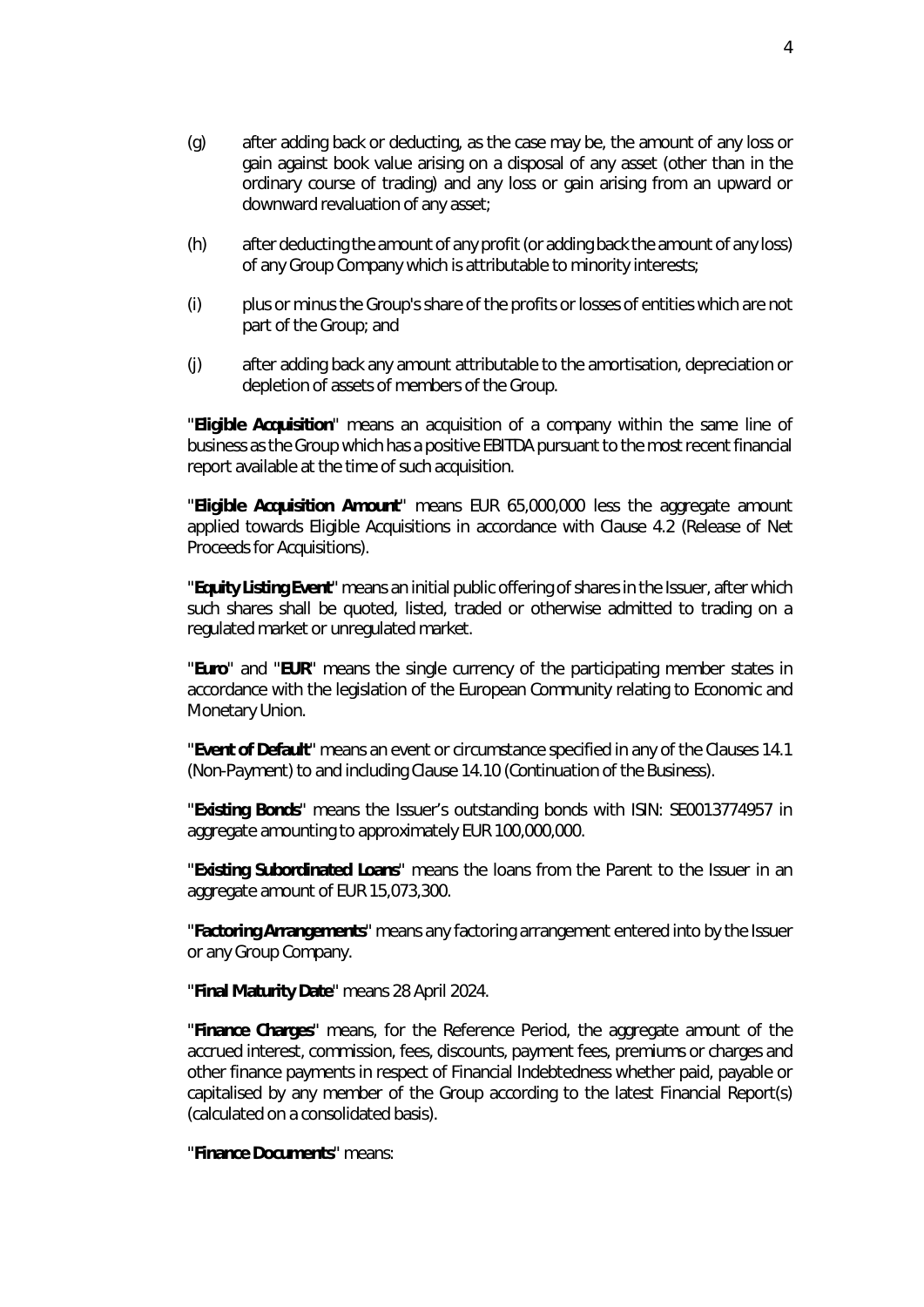- (a) these Terms and Conditions;
- (b) the Agency Agreement;
- (c) the Acquisition Account Pledge Agreement
- (d) the Proceeds Account Pledge Agreement;
- (e) the Security Documents;
- (f) the Guarantee and Adherence Agreement;
- (g) the Subordination Agreement;
- (h) the Intercreditor Agreement (if any); and
- (i) any other document designated by the Issuer and the Agent or the Security Agent as a Finance Document.

"**Finance Leases**" means any finance leases, to the extent the arrangement is or would have been treated as a finance or a capital lease in accordance with the Accounting Principles applicable on the First Issue Date (a lease which in the accounts of the Group is treated as an asset and a corresponding liability), and for the avoidance of doubt, any leases treated as operating leases under the Accounting Principles as applicable on the First Issue Date shall not, regardless of any subsequent changes or amendments of the Accounting Principles, be considered as a finance lease.

"**Financial Indebtedness**" means any indebtedness in respect of:

- <span id="page-13-0"></span>(a) monies borrowed or raised, including Market Loans;
- (b) the amount of any liability in respect of any Finance Leases;
- (c) receivables sold or discounted (other than any receivables to the extent they are sold on a non-recourse basis);
- (d) any amount raised under any other transaction (including any forward sale or purchase agreement) having the commercial effect of a borrowing;
- (e) any derivative transaction entered into in connection with protection against or benefit from fluctuation in any rate or price (and, when calculating the value of any derivative transaction, only the mark to market value shall be taken into account, provided that if any actual amount is due as a result of a termination or a close-out, such amount shall be used instead);
- <span id="page-13-1"></span>(f) any counter indemnity obligation in respect of a guarantee, indemnity, bond, standby or documentary letter of credit or any other instrument issued by a bank or financial institution; and
- (g) (without double counting) any guarantee or other assurance against financial loss in respect of a type referred to in the above paragraphs [\(a\)](#page-13-0)[-\(f\).](#page-13-1)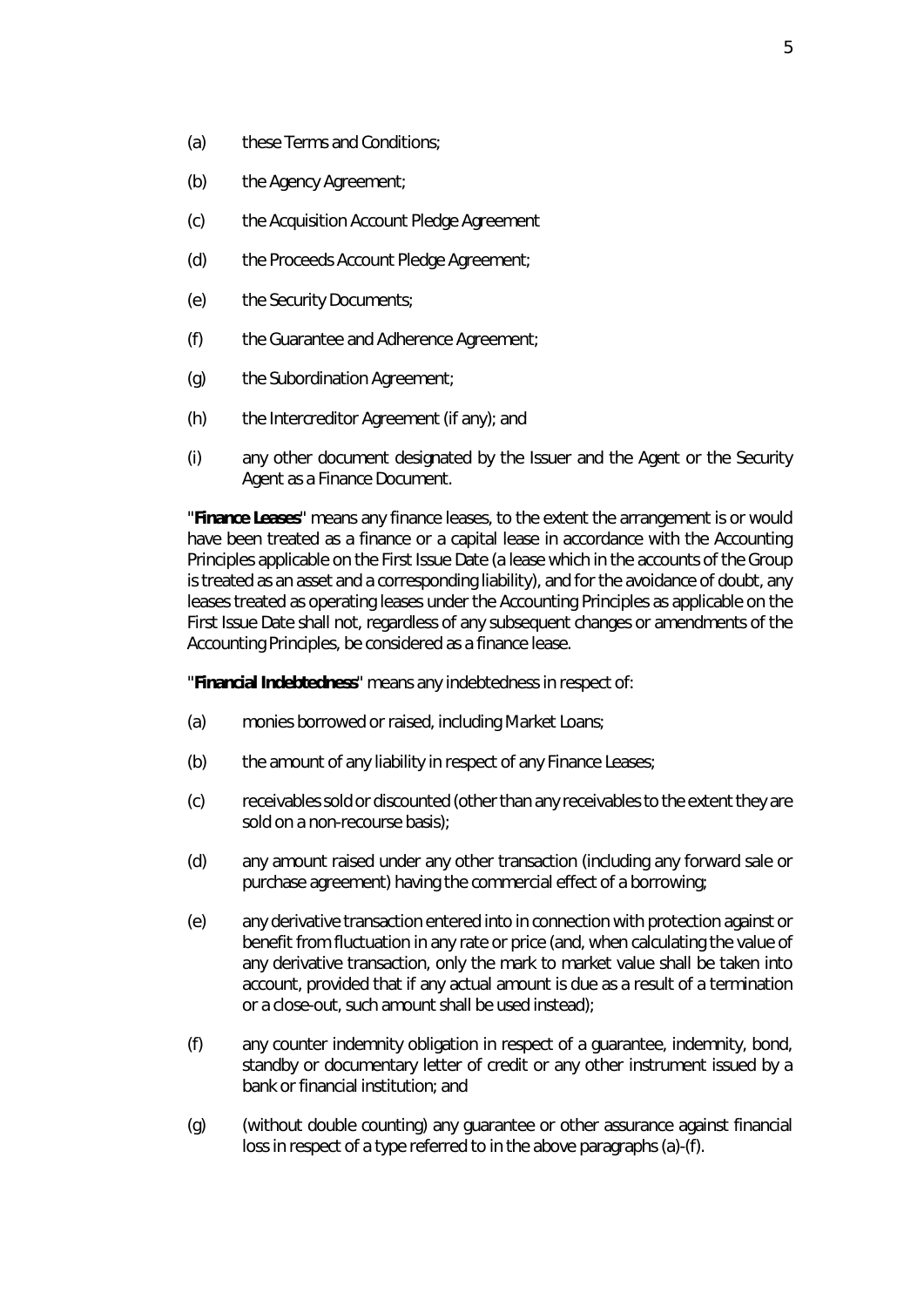"**Financial Instruments Accounts Act**" means the Swedish Financial Instruments Accounts Act (*lag (1998:1479) om värdepapperscentraler och kontoföring av finansiella instrument*).

"**Financial Report**" means the Group's consolidated annual audited financial statements or quarterly interim unaudited reports, which shall be prepared and made available according to Clause[s 11.1\(a\)\(i\)](#page-32-1) and [11.1\(a\)\(ii\).](#page-32-2)

**"First Call Date"** means the date falling eighteen (18) months after the First Issue Date.

"**First Issue Date**" means 28 April 2021.

"**Force Majeure Event**" has the meaning set forth in Clause [26\(a\).](#page-57-2)

"**Government Support Loans**" means (i) any government support loans to the extent such loans do not bear any interest and are unsecured or (ii) any Covid-19 related government support loans to the extent such loans does not have an interest rate exceeding two (2) per cent. *per annum* and are unsecured.

"**Group**" means the Issuer and each of its Subsidiaries from time to time and "**Group Company**" means any of them.

"**Guarantee and Adherence Agreement**" means the guarantee and adherence agreement pursuant to which the Guarantors shall, amongst other, (i) guarantee all amounts outstanding under the Finance Documents, including but not limited to the Bonds, plus accrued interests and expenses, (ii) agree to subordinate all subrogation claims, and (iii) undertake to adhere to the terms of the Finance Documents.

**"Guarantees"** means the guarantees provided by the Guarantors under the Guarantee and Adherence Agreement.

"**Guarantor Coverage Ratios**" means the ratios of (a) the aggregate EBITDA of the Guarantors and the Issuer to the aggregate EBITDA of the Group and (b) the aggregate total assets of the Guarantors and the Issuer to the aggregate total assets of the Group, in each case calculated on an unconsolidated basis and excluding all goodwill, intragroup items and investments in Subsidiaries of any member of the Group.

"**Guarantors**" means Azerion Games en Content Holding B.V a limited liability company incorporated in the Netherlands with reg. no. 76432874, Azerion Tech Holding B.V. a limited liability company incorporated in the Netherlands with reg. no. 76432572, Azerion International Holding B.V. a limited liability company incorporated in the Netherlands with reg. no. 76432998, Azerion Sweden SB AB a limited liability company incorporated in Sweden with reg. no. 556782-9261, Youda Games Holding B.V. a limited liability company incorporated in the Netherlands with reg. no. 54136369, Voidu B.V. a limited liability company incorporated in the Netherlands with reg. no. 67876153, SPIL Games Group B.V. a limited liability company incorporated in the Netherlands with reg. no. 32081488, Yoki Network Holding B.V. a limited liability company incorporated in the Netherlands with reg. no. 17245693 and Keygames Network B.V. a limited liability company incorporated in the Netherlands with reg. no. 14077784.

**"Incurrence Test"** means the incurrence test set out in Claus[e 12.4](#page-35-1) (*[Incurrence Test](#page-35-1)*)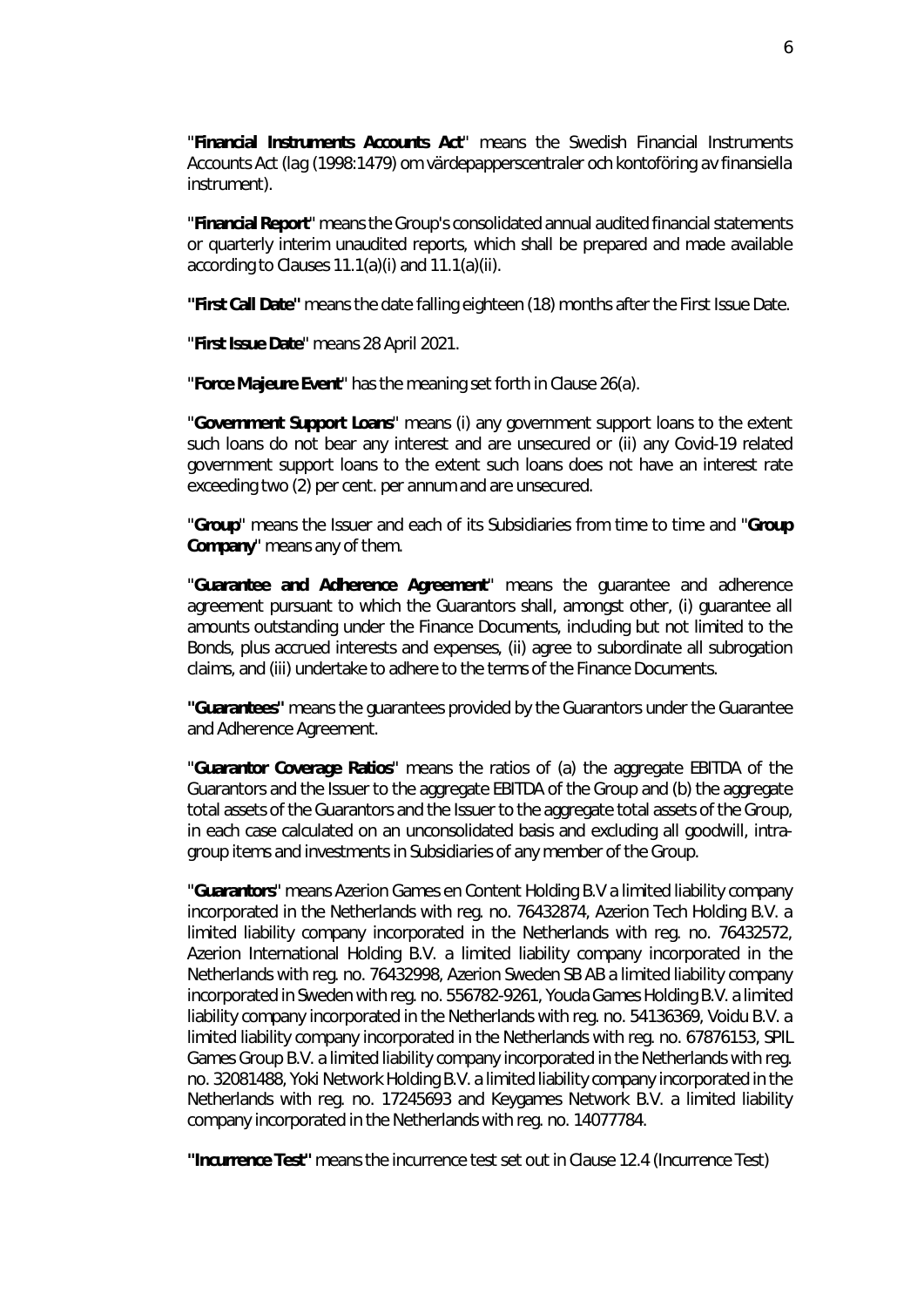**"Initial Bond Issue"** means the issuance of the Initial Bonds.

"**Initial Bonds**" means the Bonds issued on the First Issue Date.

"**Insolvent**" means, in respect of a relevant Person, that it is deemed to be insolvent, within the meaning of Chapter 2, Sections 7-9 of the Swedish Bankruptcy Act (*konkurslagen (1987:672)*) (or its equivalent in any other jurisdiction), admits inability to pay its debts as they fall due, suspends making payments on any of its debts or by reason of actual financial difficulties commences negotiations with its creditors with a view to rescheduling any of its indebtedness (including company reorganisation under the Swedish Company Reorganisation Act (*lag (1996:764) om företagsrekonstruktion*) (or its equivalent in any other jurisdiction)) or is subject to involuntary winding-up, dissolution or liquidation.

"**Intercreditor Agreement**" means an intercreditor agreement governing the relationship between the Bondholders (represented by the Agent), the creditors in respect of the Super Senior Working Capital Facility and the Hedging Agreements and any provider of New Debt (as defined in the Intercreditor Agreement Term Sheet), which the Issuer may request that the Agent enters into.

"**Intercreditor Agreement Term Sheet"** means a term sheet setting out the principle terms of the Intercreditor Agreement, as appended hereto as Schedule 1 (*Intercreditor Principles*)

"**Interest**" means the interest on the Bonds calculated in accordance with Clauses [8\(a\)](#page-29-2)  t[o 8\(c\).](#page-29-3)

"**Interest Payment Date**" means 28 January, 28 April, 28 July and 28 October each year. The first Interest Payment Date shall be 28 July. The last Interest Payment Date shall be the Final Maturity Date (or such earlier date on which the Bonds are redeemed in full).

"**Interest Period**" means (i) in respect of the first Interest Period, the period from (but excluding) the First Issue Date to (and including) the first Interest Payment Date, and (ii) in respect of subsequent Interest Periods, the period from (but excluding) an Interest Payment Date to (and including) the next succeeding Interest Payment Date (or a shorter period if relevant).

"**Interest Rate**" means 7.25 per cent. *per annum*, subject to Clause [8\(e\)](#page-29-4) (*[Interest](#page-29-0)*).

"**Issuer**" means Azerion Holding B.V., a limited liability company incorporated in the Netherlands with reg. no. 59272449.

"**Issuing Agent**" means Pareto Securities AB, or another party replacing it, as Issuing Agent, in accordance with these Terms and Conditions.

"**Leverage Ratio**" means the ratio of Net Interest Bearing Debt to EBITDA.

"**Main Shareholders**" means each of Mr U. Akpinar and Mr. A. Aytekin.

"**Maintenance Test**" means the maintenance test set out in Clause [12.1](#page-34-1) (*[Maintenance](#page-34-1)  [Test\)](#page-34-1)*.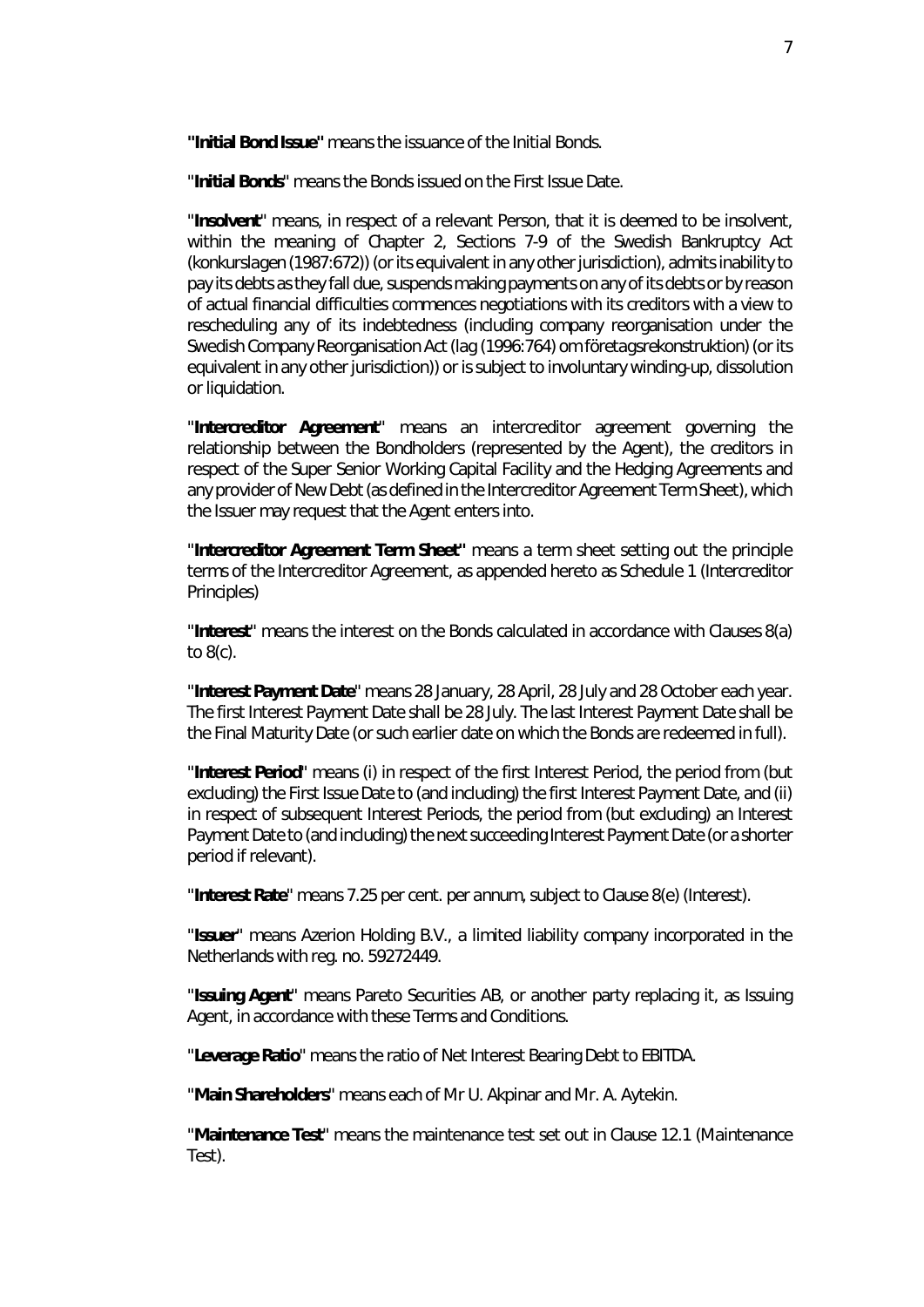"**Market Loan**" means any loan or other indebtedness where an entity issues commercial paper, certificates, subordinated debentures, bonds or any other debt securities (including, for the avoidance of doubt, medium term note programmes and other market funding programmes), provided in each case that such instruments and securities are or can be subject to trade on any Regulated Market, MTF or other unregulated recognised market place.

**"Material Adverse Effect"** means a material adverse effect on:

- (a) the business, financial condition or operations of the Group taken as a whole;
- (b) the Group's ability to perform and comply with the Finance Documents; or
- (c) the validity or enforceability of the Finance Documents.

**"Material Group Company"** means, at any time:

- (a) the Issuer; and
- (b) any other Group Company with earnings before interest, tax, depreciation and amortisation calculated on the same basis as EBITDA representing 10.00 per cent. or more of EBITDA, or which has assets representing 10.00 per cent. or more of the total assets of the Group, calculated on a consolidated basis according to the latest annual audited consolidated financial statements of the Group.

**"Material Intra-Group Loan"** means any intra-group loan provided by the Issuer to any of its Subsidiaries where:

- (a) the term is at least twelve (12) months and;
- (b) the principal amount exceeds EUR 1,000,000.

"**MTF**" means any multilateral trading facility as defined in the Markets in Financial Instruments Directive 2014/65/EU (MiFID II), as amended from time to time.

"**Net Finance Charges**" means, for the Reference Period, the Finance Charges according to the latest Financial Report(s), after deducting any interest payable for that Reference Period to any member of the Group and any interest income relating to cash or cash equivalent investment.

"**Net Interest Bearing Debt**" means the aggregate interest bearing Financial Indebtedness less cash and cash equivalents of the Group in accordance with the Accounting Principles (for the avoidance of doubt, excluding any Bonds owned by the Issuer, guarantees, bank guarantees, Subordinated Loans, any claims subordinated pursuant to a subordination agreement on terms and conditions satisfactory to the Agent and interest bearing Financial Indebtedness borrowed from any Group Company).

"**Net Proceeds**" means the proceeds from a Bond Issue after deduction has been made for the Transaction Costs payable by the Issuer to the Sole Bookrunner (if the Sole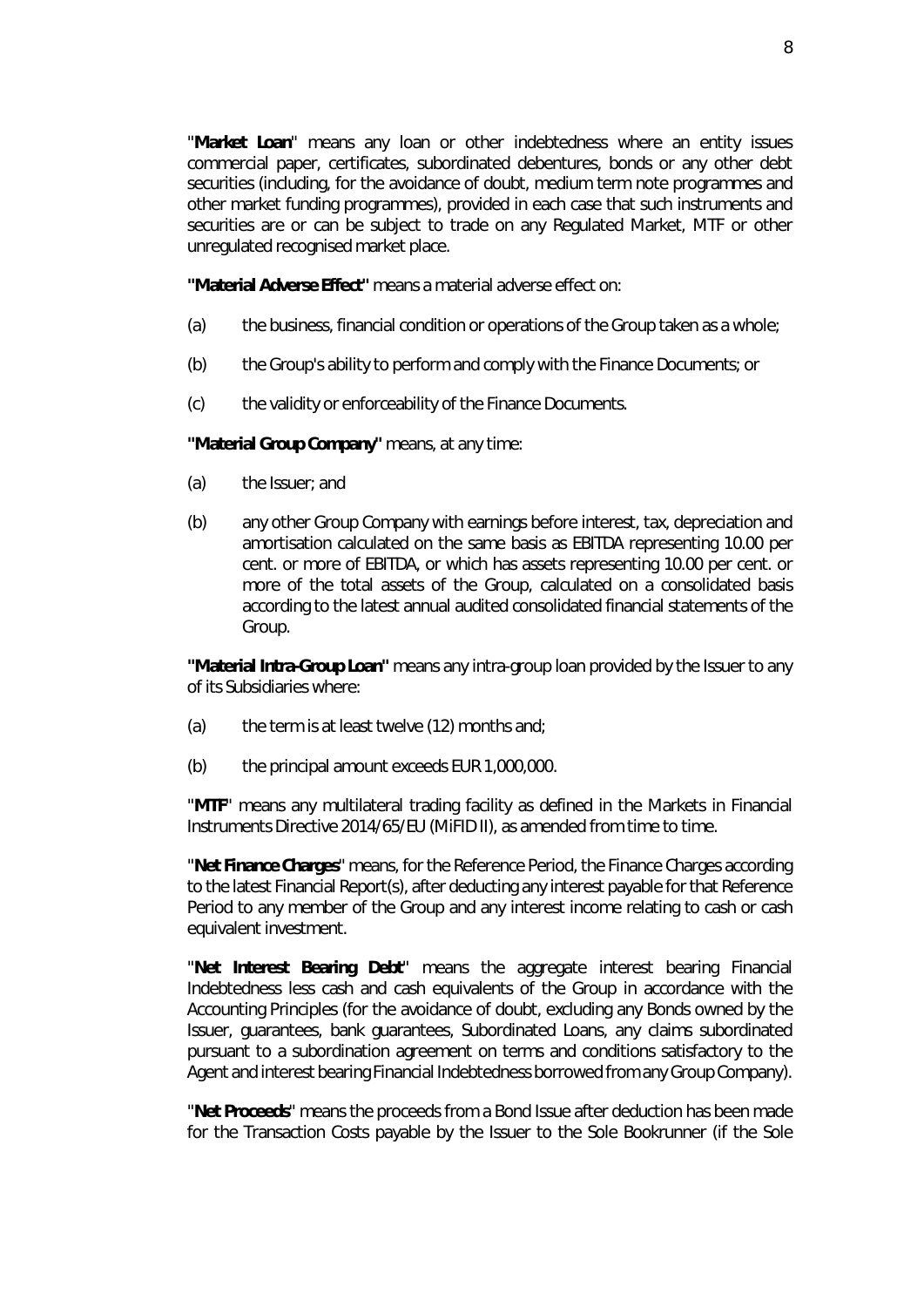Bookrunner has requested that their fees and costs shall be deducted) and the Issuing Agent for the services provided in relation to the placement and issuance of the Bonds.

"**Nominal Amount**" has the meaning set forth in Clause [2\(c\)](#page-23-1)**.**

**"Obligors"** means the Issuer and each Guarantor.

**"Parent"** means Principion Holding B.V.

"**Parent Loan**" means the loan in an amount of EUR 19,418,445 from the Issuer to the Parent and any further loans granted from the Issuer to the Parent in accordance with Clause [13.2\(b\)\(iii\).](#page-37-0)

**"Permitted Debt"** means any Financial Indebtedness:

- (a) incurred under the Bonds (other than Subsequent Bonds);
- (b) incurred pursuant to any operating leases entered into in (i) the ordinary course of the Group's business and/or (ii) relating to real estate;
- (c) arising under any counter-indemnity obligation in respect of a guarantee, bond, standby or documentary letter of credit or any other instrument issued by a bank or financial institution in respect of an underlying liability in the ordinary course of business of a Group Company;
- (d) arising under a foreign exchange transaction or a commodity transaction for spot or forward delivery entered into in connection with protection against fluctuation in currency rates or prices where the exposure arises in the ordinary course of business or in respect of payments to be made under the Terms and Conditions and/or the Super Senior Working Capital Facility, but not any transaction for investment or speculative purposes;
- (e) arising under any interest rate hedging transactions in respect of payments to be made under the Terms and Conditions and/or the Super Senior Working Capital Facility, but not any transaction for investment or speculative purposes;
- (f) incurred under Advance Purchase Agreements;
- (g) incurred under any Subordinated Loan;
- (h) incurred by the Issuer if such Financial Indebtedness meets the Incurrence Test tested *pro forma* including such incurrence, and (i) is incurred as a result of a Subsequent Bond Issue, or (ii) ranks *pari passu* or is subordinated to the obligations of the Issuer under the Finance Documents, and (A) has a final maturity date or a final redemption date, and (B) when applicable, early redemption dates or instalment dates, in each case which occur on or after the Final Maturity Date
- (i) taken up from a Group Company (including any cash pool arrangements);
- (j) under any deferred tax liability;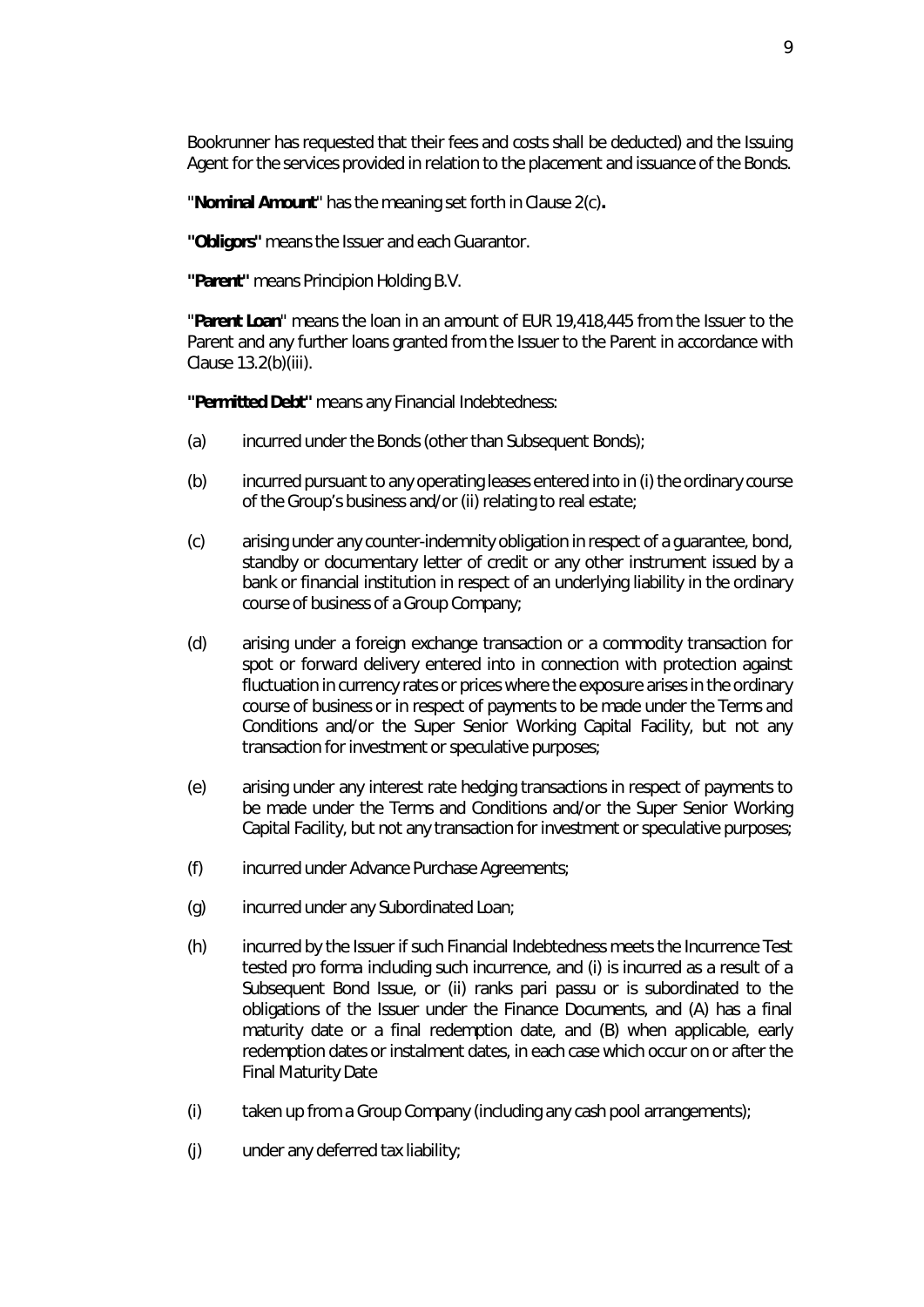10

- (k) incurred in connection with the redemption of the Bonds in order to fully refinance the Bonds and provided further that such Financial Indebtedness is subject to an escrow arrangement up until the redemption of the Bonds;
- (l) incurred under the Existing Bonds provided that the Existing Bonds shall be repaid in connection with the Disbursement Date taking into account the payment mechanisms of the CSD (including any requirements of the paying agent) and the currency exchange process to convert relevant amounts of the Net Proceeds to the currencies of the Existing Bonds;
- (m) any pension liabilities;
- (n) incurred under a Super Senior Working Capital Facility, Factoring Arrangements or Government Support Loans in an aggregate amount not exceeding fifteen (15) per cent. of the outstanding Nominal Amount (provided that the amount incurred under any Factoring Arrangements or Government Support Loans may not exceed the higher of (i) five (5) per cent. of the outstanding Nominal Amount and (ii) EUR 10,000,000);
- (o) incurred as a result of any Group Company acquiring another entity and which is due to such acquired entity holding indebtedness, provided that the Incurrence Test is met, tested *pro forma* on the acquired entity in question on a stand-alone basis (without the Group) and provided that the acquired debt is converted into equity or refinanced by the Issuer, by way of issuance of Subsequent Bonds or otherwise, within six (6) months following the date of the acquisition;
- (p) incurred pursuant to any earn-out obligations having become payable provided that such obligations are paid six (6) months from when such earn-out has been finally determined;
- (q) arising under any contractual non-interest bearing vendor financing or deferred purchase price relating to any acquisitions made by the Group provided that the aggregate amount of any such vendor financing or deferred purchase price (not including any such deferred purchase price to the extent a corresponding amount has been deposited into an escrow arrangement with the relevant seller) does not exceed thirty (30) per cent. of the acquisition price for any acquisition;
- (r) incurred under any management incentive schemes on market terms in the ordinary course of business; and
- (s) any other Financial Indebtedness incurred by Group Companies in aggregate not exceeding EUR 2,000,000.

**"Permitted Merger"** means a merger between Group Companies provided that:

(a) the transferee Group Company shall be or become a Guarantor if the transferor Group Company is a Guarantor;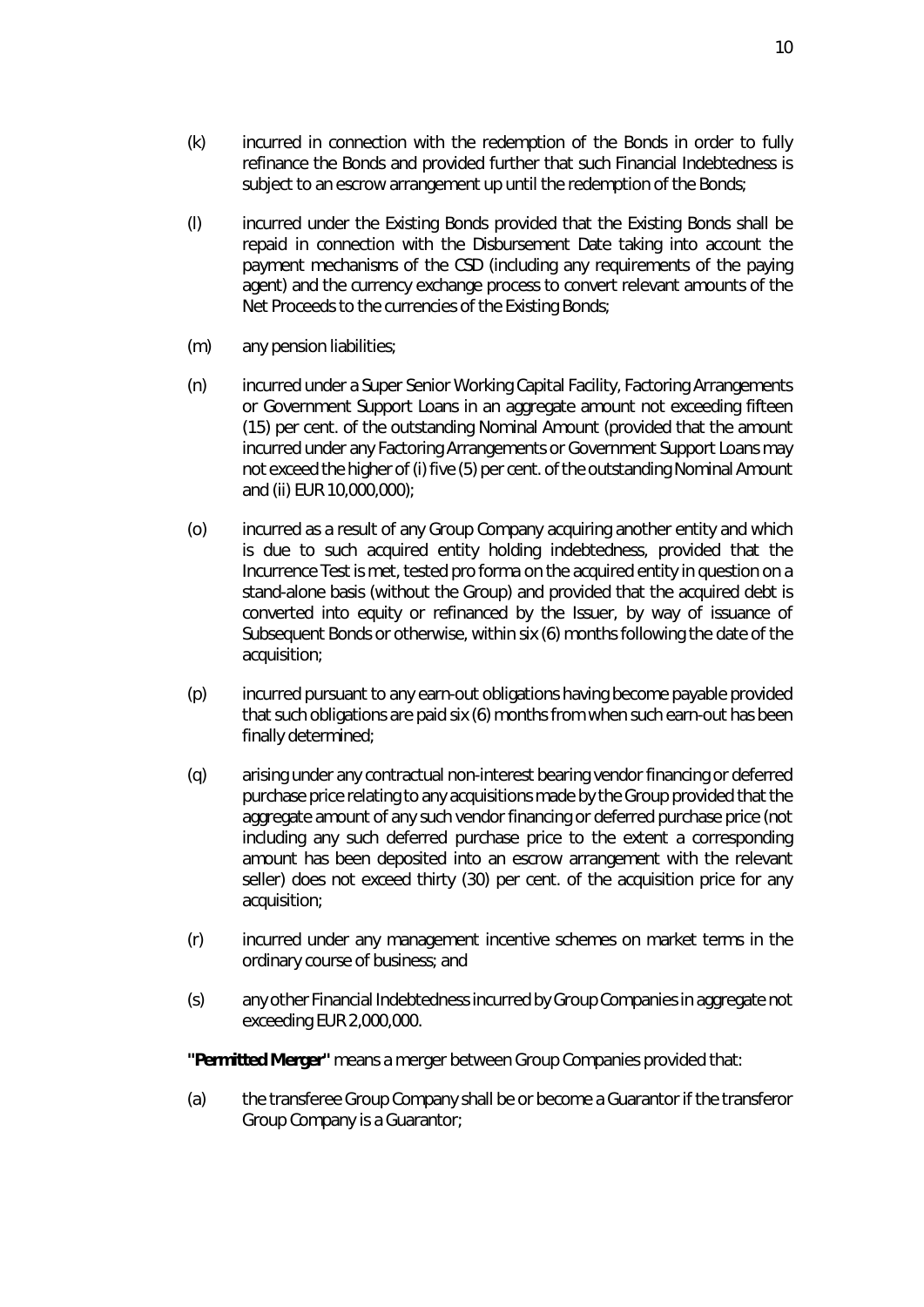- (b) any transferor Group Company which shares are subject to the Transaction Security may only be merged with a transferee Group Company which shares are, or will be, subject to Security in favour of the Secured Parties; and
- (c) following the merger the Transaction Security granted to the Secured Parties is the same or equivalent following the merger except if such Transaction Security constitutes Security over intra-group loans granted between the Group Companies that are to be merged in which case the merger shall be permitted notwithstanding that such Transaction Security will not remain following the merger provided that the Agent (acting in its sole discretion) have given its consent thereto.

#### **"Permitted Security"** means any Security:

- (a) provided under the Senior Finance Documents and otherwise permitted pursuant to the Intercreditor Agreement (if any);
- (b) over the Proceeds Account;
- (c) arising by operation of law or in the ordinary course of business (including collateral or retention of title arrangements in connection with Advance Purchase Agreements but, for the avoidance of doubt, not including guarantees or security in respect of any monies borrowed or raised);
- (d) provided in relation to any lease agreement entered into by a Group Company;
- (e) arising under any netting or set off arrangements under financial derivatives transactions or bank account arrangements, including any group cash pool arrangements;
- (f) provided over bank accounts and/or proceeds pertaining to sold receivables with respect to factoring on a non-recourse basis;
- (g) until the Disbursement Date, any security provided under the Existing Bonds;
- (h) provided for debt permitted under paragraph (n) of Permitted Debt but only over assets held, directly or indirectly, by such acquired entity;
- (i) provided over receivables in relation to the Factoring Arrangements; and
- (i) provided pursuant to items  $(c)$ ,  $(d)$ ,  $(e)$ ,  $(k)$ ,  $(m)$  and  $(s)$  of the definition of Permitted Debt.

"**Person**" means any individual, corporation, partnership, limited liability company, joint venture, association, joint-stock company, trust, unincorporated organisation, government, or any agency or political subdivision thereof or any other entity, whether or not having a separate legal personality.

"**Proceeds Account**" means a bank account of the Issuer or an escrow account arrangement satisfactory to the Agent, in line with the terms of these Terms and Conditions, into which the Net Proceeds from the Initial Bond Issue will be transferred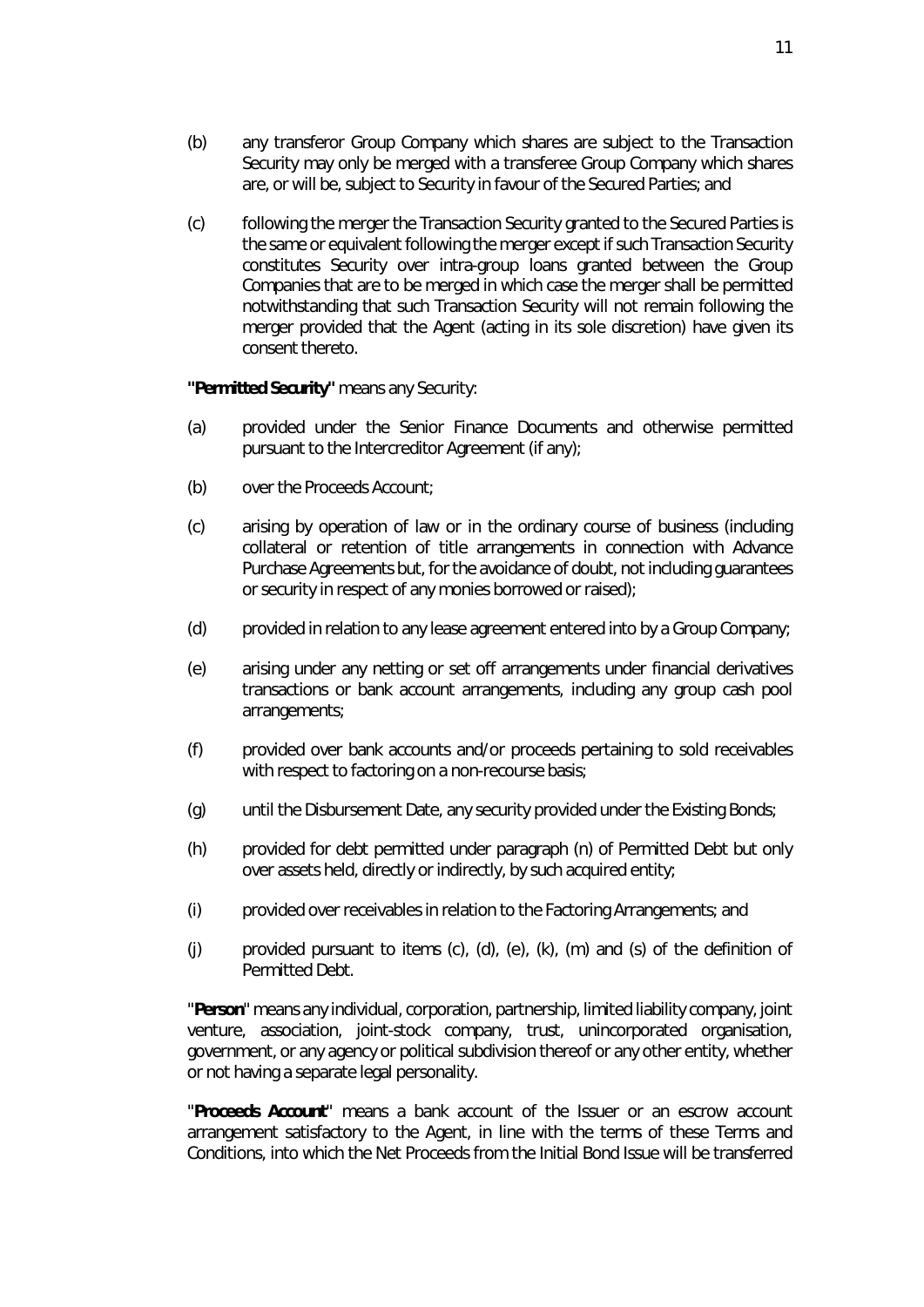and which has been pledged in favour of the Agent and the Bondholders (represented by the Agent) under the Proceeds Account Pledge Agreement.

"**Proceeds Account Pledge Agreement**" means the pledge agreement entered into between the Issuer and the Agent on or prior to the First Issue Date in respect of a first priority pledge over the Proceeds Account and all funds held on the Proceeds Account from time to time, granted in favour of the Agent and the Bondholders (represented by the Agent).

"**Qualified Equity Listing Event**" means an Equity Listing Event where the Issuer raises at least EUR 300,000,000 in cash.

"**Record Date**" means the fifth (5) Business Day prior to (i) an Interest Payment Date, (ii) a Redemption Date, (iii) a date on which a payment to the Bondholders is to be made under Clause [15](#page-43-0) (*[Distribution of Proceeds](#page-43-0)*), (iv) the date of a Bondholders' Meeting, or (v) another relevant date, or in each case such other Business Day falling prior to a relevant date if generally applicable on the Swedish bond market.

"**Redemption Date**" means the date on which the relevant Bonds are to be redeemed or repurchased in accordance with Clause [9](#page-29-1) (*[Redemption and Repurchase of the Bonds](#page-29-1)*).

"**Reference Date**" means 31 March, 30 June, 30 September and 31 December in each year for as long as any Bonds are outstanding.

"**Reference Period**" means each period of twelve (12) consecutive calendar months.

"**Refinancing Amount**" means EUR 100,000,000 plus accrued but unpaid interest and the call premium payable under the Existing Bonds.

"**Regulated Market**" means any regulated market as defined in the Markets in Financial Instruments Directive 2014/65/EU (MiFID II), as amended.

**"Restricted Payment"** has the meaning set forth in Clause [13.2\(a\).](#page-36-1)

"**Secured Obligations**" means all present and future, actual and contingent, liabilities and obligations at any time due, owing or incurred by any Obligor towards the Secured Parties outstanding from time to time under the Finance Documents and (ii) if the Intercreditor Agreement has been entered into, the meaning given to such term in the Intercreditor Agreement.

"**Secured Parties**" means (i) unless the Intercreditor Agreement has been entered into, the Security Agent, the Bondholders and the Agent (including in its capacity as Agent under the Agency Agreement) and (ii) if the Intercreditor Agreement has been entered into, the meaning given to such term in the Intercreditor Agreement.

"**Securities Account**" means the account for dematerialised securities maintained by the CSD pursuant to the Financial Instruments Accounts Act in which (i) an owner of such security is directly registered or (ii) an owner's holding of securities is registered in the name of a nominee.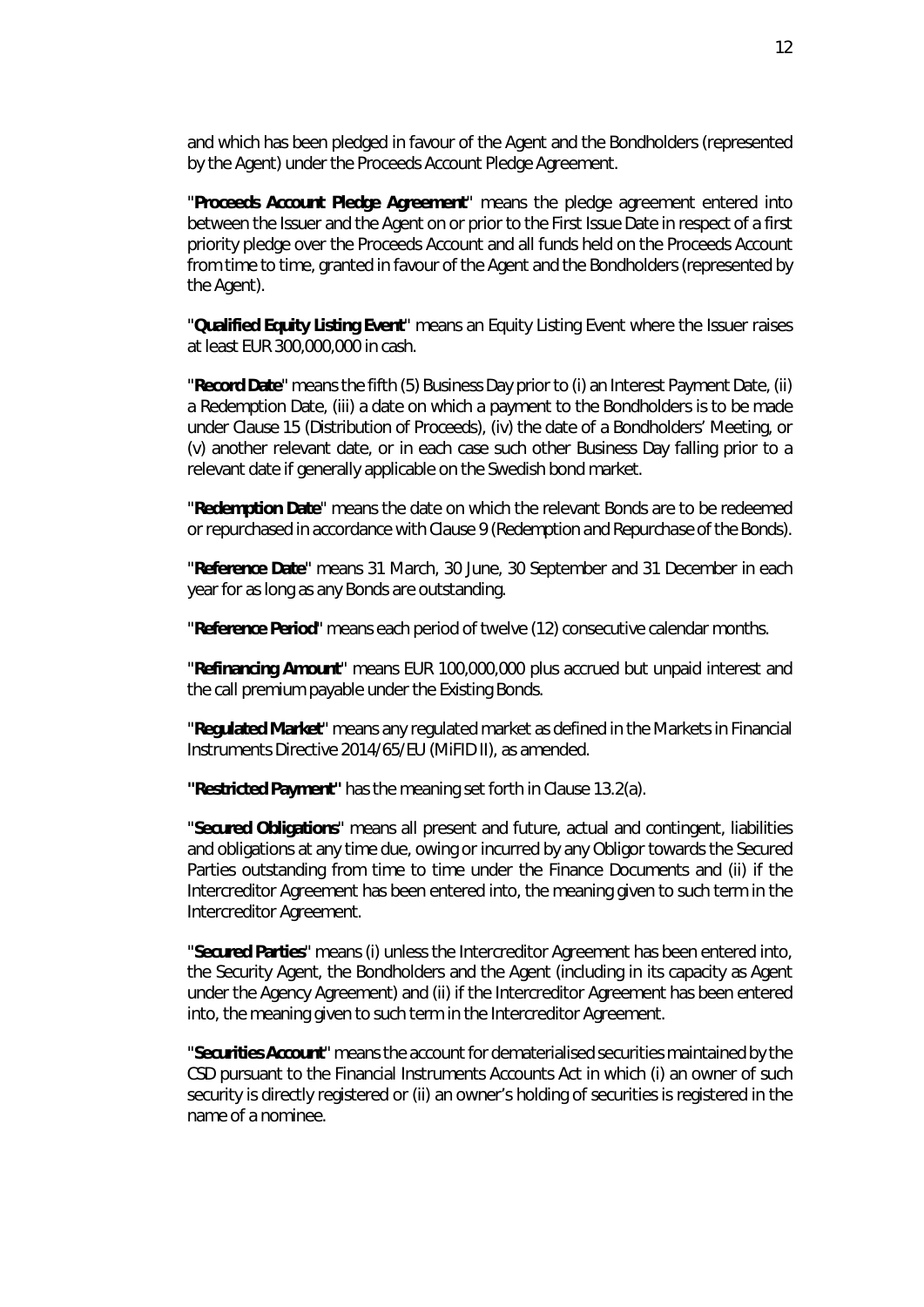"**Security**" means a mortgage, charge, pledge, lien, security assignment or other security interest securing any obligation of any Person, or any other agreement or arrangement having a similar effect.

"**Security Agent**" means (i) unless the Intercreditor Agreement has been entered into, the Agent as security agent or another party replacing it as Security Agent, in accordance with these Terms and Conditions, and (ii) if the Intercreditor Agreement has been entered into, the security agent appointed by the Secured Parties pursuant to the Intercreditor Agreement, holding the Transaction Security on behalf of the Secured Parties.

"**Security Documents**" means the security documents pursuant to which the Transaction Security is created and any other document designated as a Security Document by the Issuer and the Security Agent.

"**Subordinated Loans**" means the Existing Subordinated Loans and any future subordinated loan to the Issuer as debtor, if such subordinated loan:

- (a) is subordinated to the obligations of the Issuer under the Finance Documents pursuant to any subordination agreement or subordination undertaking (in form and substance satisfactory to the Agent);
- (b) according to its terms has a final redemption date or, when applicable, early redemption dates or instalment dates which occur after the Final Maturity Date; and
- (c) according to its terms yield only payment-in-kind interest and/or cash interest that is payable after the Final Maturity Date (unless a Restricted Payment is permitted under the Finance Documents).

**"Sole Bookrunner"** means Pareto Securities AB.

**"Subordination Agreement"** means the subordination agreement to be entered into between the Issuer, the Parent and the Agent relating to the subordination of the Existing Subordinated Loans in form and substance satisfactory to the Agent.

**"Subsequent Bond Issue"** has the meaning set forth in Claus[e 2\(d\).](#page-23-2)

"**Subsequent Bonds**" means any Bonds issued after the First Issue Date on one or more occasions.

"**Subsidiary**" means, in respect of which such Person, directly or indirectly:

- (a) owns shares or ownership rights representing more than fifty (50) per cent. of the total number of votes held by the owners;
- (b) otherwise controls more than fifty (50) per cent. of the total number of votes held by the owners; or
- (c) has the power to appoint and remove all, or the majority of, the members of the board of directors or other governing body.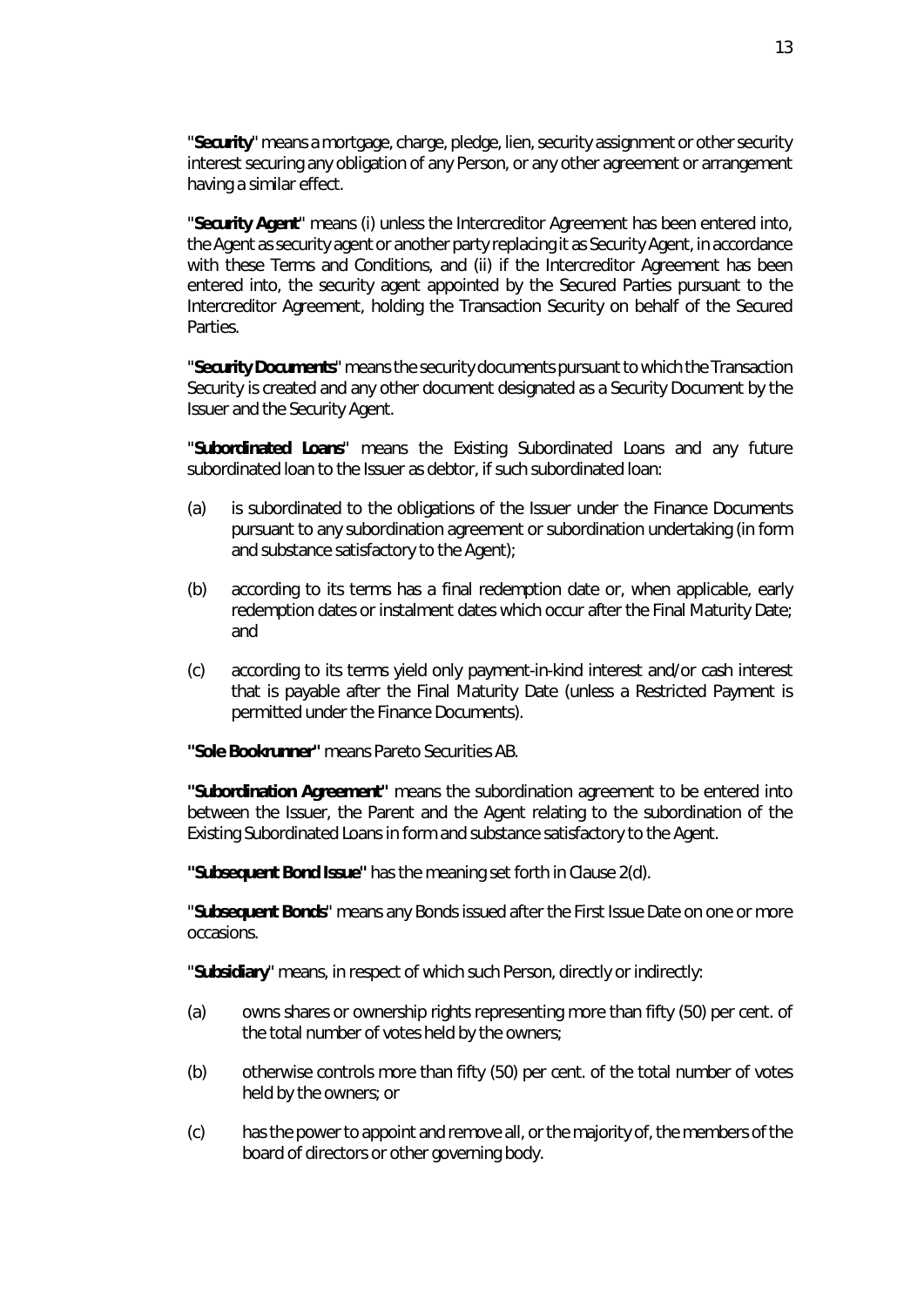**"Super Senior Debt"** has the meaning given thereto in the Intercreditor Agreement, provided that the Intercreditor Agreement has been entered into.

**"Super Senior Working Capital Facility"** has the meaning given thereto in the Intercreditor Agreement, provided that the Intercreditor Agreement has been entered into.

"**Target Companies**" means Genba Digital Limited (corporate identity number: 09491005), Strossle International AB (corporate identity number: 556930-0543), Delta Projects AB (corporate identity number: 556622-4936) and Game Insight Holdings Limited (corporate identity number: HE 379447).

"**Total Nominal Amount**" means the total aggregate Nominal Amount of the Bonds outstanding at the relevant time.

"**Transaction Costs**" means all fees, costs and expenses, stamp, registration and other taxes incurred by the Issuer or any other Group Company in connection with (i) the Bond Issue, (ii), any Subsequent Bond Issue, (iii) the listing of the Bonds or any Subsequent Bonds, (iv) acquisitions, mergers and divestments of companies and (v) an Equity Listing Event.

"**Transaction Security**" means the Security provided for the Secured Obligations pursuant to the Security Documents, initially being:

- (a) a share pledge in respect of all shares in Azerion Games en Content Holding B.V governed by the laws of the Netherlands;
- (b) a share pledge in respect of all shares in Azerion Tech Holding B.V governed by the laws of the Netherlands;
- (c) a share pledge in respect of all shares in Azerion International Holding B.V. governed by the laws of the Netherlands;
- (d) the Acquisition Account Pledge Agreement;
- (e) a pledge in respect of the Parent Loan governed by the laws of the Netherlands; and
- (f) pledge over any Material Intra-Group Loans.

"**Written Procedure**" means the written or electronic procedure for decision making among the Bondholders in accordance with Clause [18](#page-48-0) (*[Written Procedure](#page-48-0)*).

#### **1.2 Construction**

- (a) Unless a contrary indication appears, any reference in these Terms and Conditions to:
	- (i) "assets" includes present and future properties, revenues and rights of every description;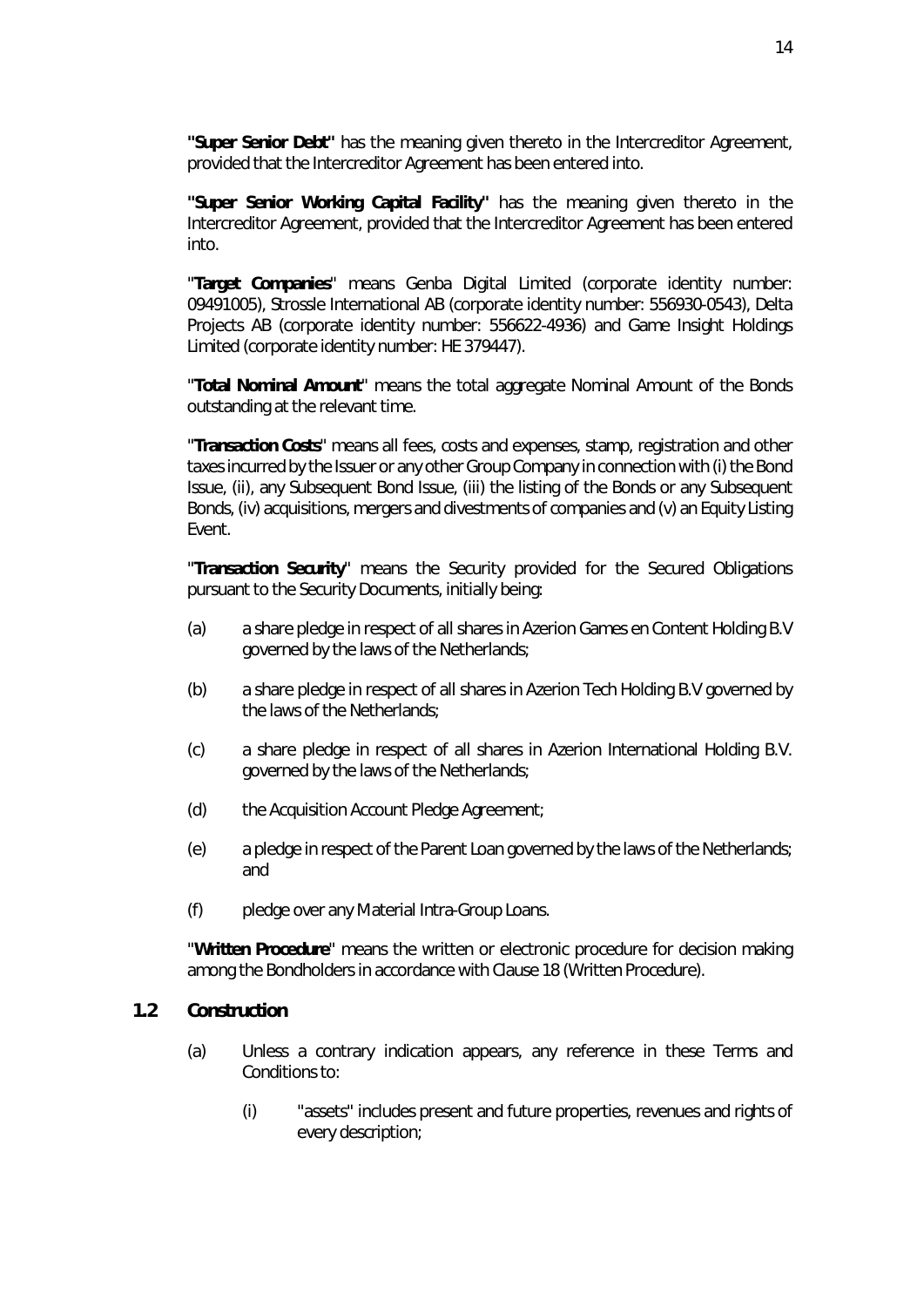- (ii) any agreement or instrument is a reference to that agreement or instrument as supplemented, amended, novated, extended, restated or replaced from time to time;
- (iii) a "regulation" includes any regulation, rule or official directive, request or guideline (whether or not having the force of law) of any governmental, intergovernmental or supranational body, agency, department or regulatory, self-regulatory or other authority or organisation;
- (iv) an Event of Default is continuing if it has not been remedied or waived;
- (v) a provision of law is a reference to that provision as amended or reenacted; and
- (vi) a time of day is a reference to Stockholm time.
- (b) When ascertaining whether a limit or threshold specified in EUR has been attained or broken, an amount in another currency shall be counted on the basis of the rate of exchange for such currency against EUR for the previous Business Day, as published by the European Central Bank on its website www.ecb.europa.eu. If no such rate is available, the most recently published rate shall be used instead.
- (c) A notice shall be deemed to be sent by way of press release if it is made available to the public within the European Economic Area promptly and in a nondiscriminatory manner.
- (d) No delay or omission of the Agent, the Security Agent or of any Bondholder to exercise any right or remedy under the Finance Documents shall impair or operate as a waiver of any such right or remedy.

### <span id="page-23-0"></span>**2. Status of the Bonds**

- (a) The Bonds are denominated in Euro and each Bond is constituted by these Terms and Conditions. The Issuer undertakes to make payments in relation to the Bonds and to comply with these Terms and Conditions.
- (b) By subscribing for Bonds, each initial Bondholder agrees that the Bonds shall benefit from and be subject to the Finance Documents and by acquiring Bonds, each subsequent Bondholder confirms such agreement.
- <span id="page-23-1"></span>(c) The nominal amount of each Initial Bond is EUR 1,000 (the "**Nominal Amount**"). The maximum total nominal amount of the Initial Bonds is EUR 200,000,000. All Initial Bonds are issued on a fully paid basis at an issue price of 100 per cent. of the Nominal Amount.
- <span id="page-23-2"></span>(d) The minimum permissible investment in a Bond Issue is EUR 100,000.
- (e) Provided that the Incurrence Test is met, the Issuer may, at one or several occasions, issue Subsequent Bonds (each such issue, a "**Subsequent Bond**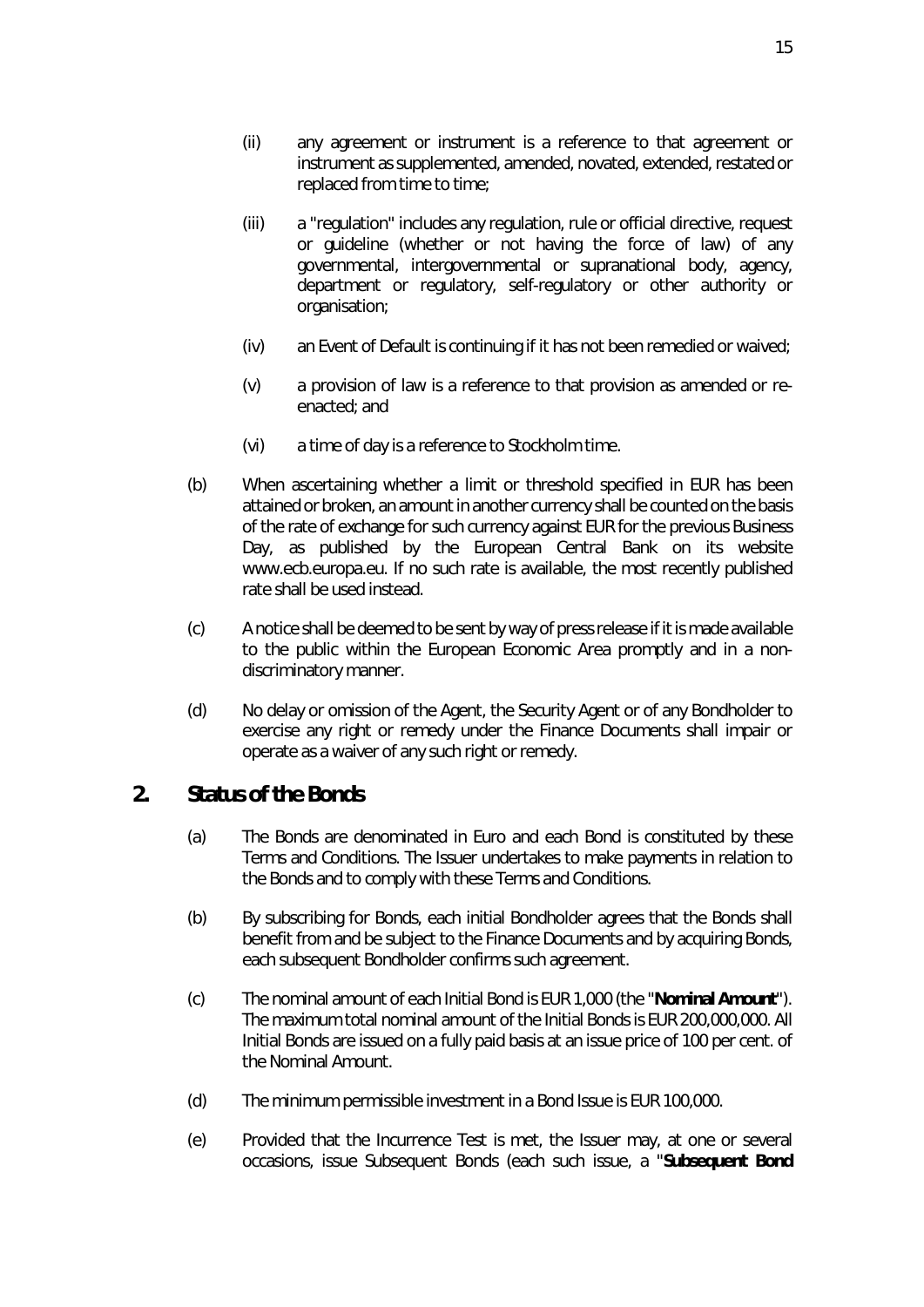**Issue**"). Subsequent Bonds shall benefit from and be subject to the Finance Documents, and, for the avoidance of doubt, the ISIN, the Interest Rate, the Nominal Amount and the Final Maturity Date applicable to the Initial Bonds shall apply to Subsequent Bonds. The price of the Subsequent Bonds may be set at a discount or at a premium compared to the Nominal Amount. The maximum total nominal amount of the Bonds (the Initial Bonds and all Subsequent Bonds) may not exceed EUR 300,000,000 unless a consent from the Bondholders is obtained in accordance with Claus[e 16\(e\)\(i\).](#page-45-0) Each Subsequent Bond shall entitle its holder to Interest in accordance with Clause [8\(a\),](#page-29-2) and otherwise have the same rights as the Initial Bonds.

- (f) The Bonds constitute direct, unconditional, unsubordinated and secured obligations of the Issuer and shall at all times rank (i) without any preference among them and (ii) at least *pari passu* with all direct, unconditional, unsubordinated and unsecured obligations of the Issuer, except (A) those obligations which are mandatorily preferred by law and (B) the super senior ranking of the Super Senior Debt in accordance with the Intercreditor Agreement, if any.
- (g) The Bonds are freely transferable but the Bondholders may be subject to purchase or transfer restrictions with regard to the Bonds, as applicable, under local laws to which a Bondholder may be subject. Each Bondholder must ensure compliance with such restrictions at its own cost and expense.
- (h) No action is being taken in any jurisdiction that would or is intended to permit a public offering of the Bonds or the possession, circulation or distribution of any document or other material relating to the Issuer or the Bonds in any jurisdiction other than Sweden, where action for that purpose is required. Each Bondholder must inform itself about, and observe, any applicable restrictions to the transfer of material relating to the Issuer or the Bonds.

### <span id="page-24-0"></span>**3. Use of Proceeds**

The proceeds from the Initial Bond Issue shall be used to (i) refinance the Existing Bonds, (ii) finance the Acquisitions and any Eligible Acquisition and (iii) finance general corporate purposes of the Group, including capital expenditure and acquisitions.

The proceeds from any Subsequent Bond Issue shall be used to finance general corporate purposes of the Group, including capital expenditure and acquisitions.

### <span id="page-24-1"></span>**4. Conditions Precedent and Release of Net Proceeds**

#### **4.1 Conditions Precedent Initial Bond Issue**

- (a) The payment of the Net Proceeds from the Initial Bond Issue to the Proceeds Account is subject to the Agent having received documents and evidence of the Proceeds Account Pledge Agreement being duly executed and perfected.
- <span id="page-24-2"></span>(b) The Issuer shall provide, or procure the provision of, to the satisfaction of the Agent: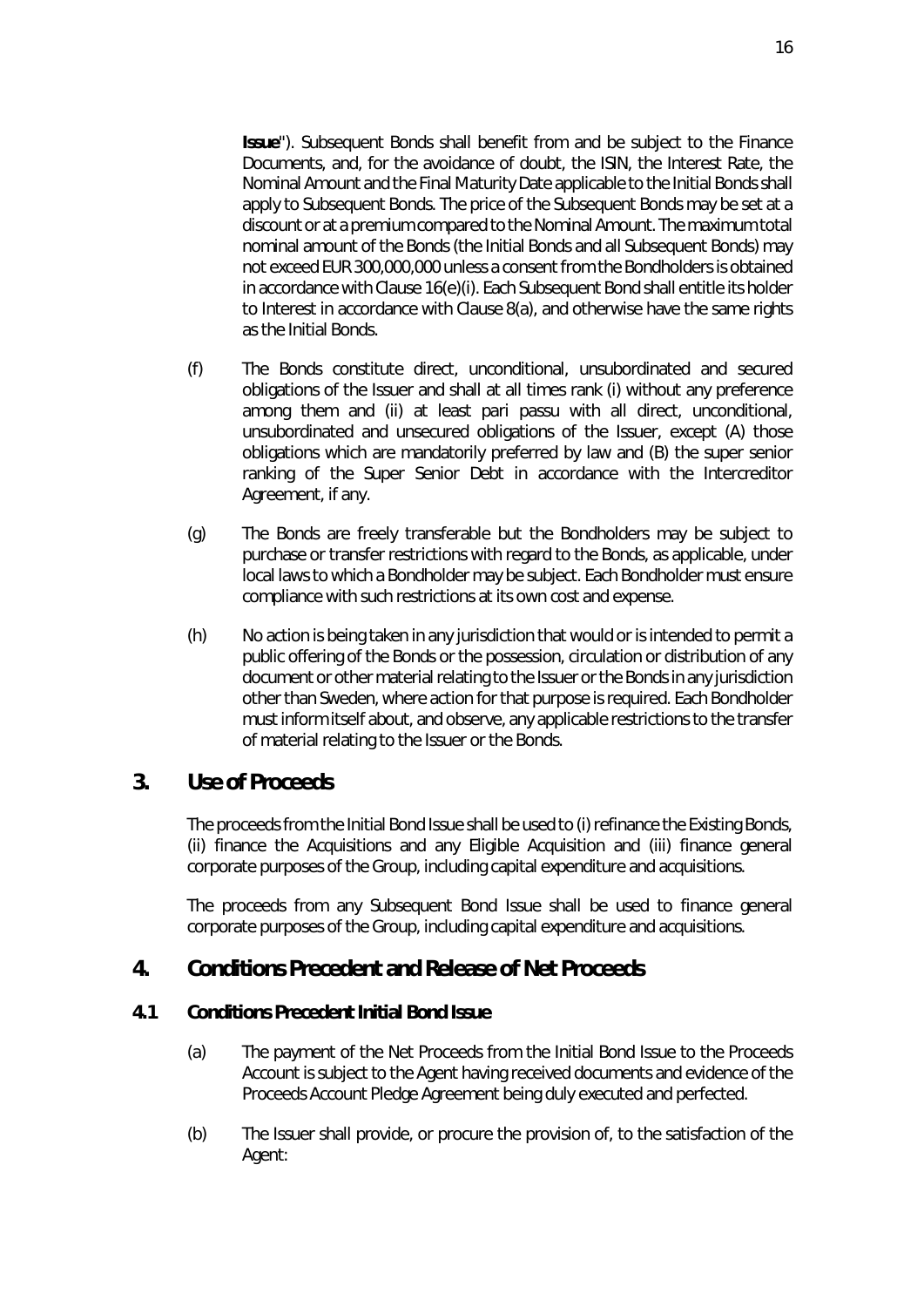- (i) constitutional documents and corporate resolutions (approving the relevant Finance Documents and authorising a signatory/-ies to execute the Finance Documents) for the Issuer and the Parent together constituting evidence that the Finance Documents have been duly executed;
- (ii) copies of the Finance Documents, duly executed;
- (iii) a copy of a duly signed unconditional and irrevocable call notice for the repayment of the Existing Bonds, such repayment to take place upon the disbursement of the Net Proceeds from the Proceeds Account with due regard to the payment mechanisms of the CSD;
- (iv) evidence by way of a duly executed release letter from the agent under the Existing Bonds that the security existing in favour of the Existing Bonds will be released and discharged upon repayment of the Existing Bonds;
- (v) if applicable, copies of the duly executed escrow account arrangements relating to the Proceeds Account and the Acquisition Account;
- (vi) evidence that the Transaction Security either has been or will be perfected in accordance with the terms of the Finance Documents (other than any fillings or registrations or similar steps which are to be completed as soon as practicable following disbursement) following disbursement or, in relation to security granted for the Existing Bonds, following repayment of the Existing Bonds in accordance with (iii) above;
- (vii) a copy of a funds flow statement signed by the Issuer, evidencing that payments in accordance with Purpose of the Bond Issue will be made immediately following disbursement of the Net Proceeds from the Proceeds Account;
- (viii) an agreed form Compliance Certificate; and
- (ix) legal opinion(s) on the capacity and due execution, in respect of any non-Swedish entity being party to a Finance Document and the validity and enforceability of the Finance Documents not governed by Swedish law, in each case issued by a reputable law firm (if applicable)
- (c) On the Disbursement Date, (i) an amount equal to the Refinancing Amount shall be disbursed to the Issuer to be applied towards repayment of the Existing Bonds (in accordance with the rules and procedures of the CSD and, if required by the rules and procedures of the CSD, such amount shall be disbursed prior to the Disbursement Date), (ii) an amount equal to the aggregate of the Acquisition Amount and the Eligible Acquisition Amount shall be transferred to the Acquisition Account, and (iii) the remaining amount standing to the credit of the Proceeds Account shall be disbursed to the Issuer.
- (d) The Agent may assume that the documentation and evidence delivered to it pursuant to Clause [4.1\(b\) i](#page-24-2)s accurate, legally valid, enforceable, correct, true and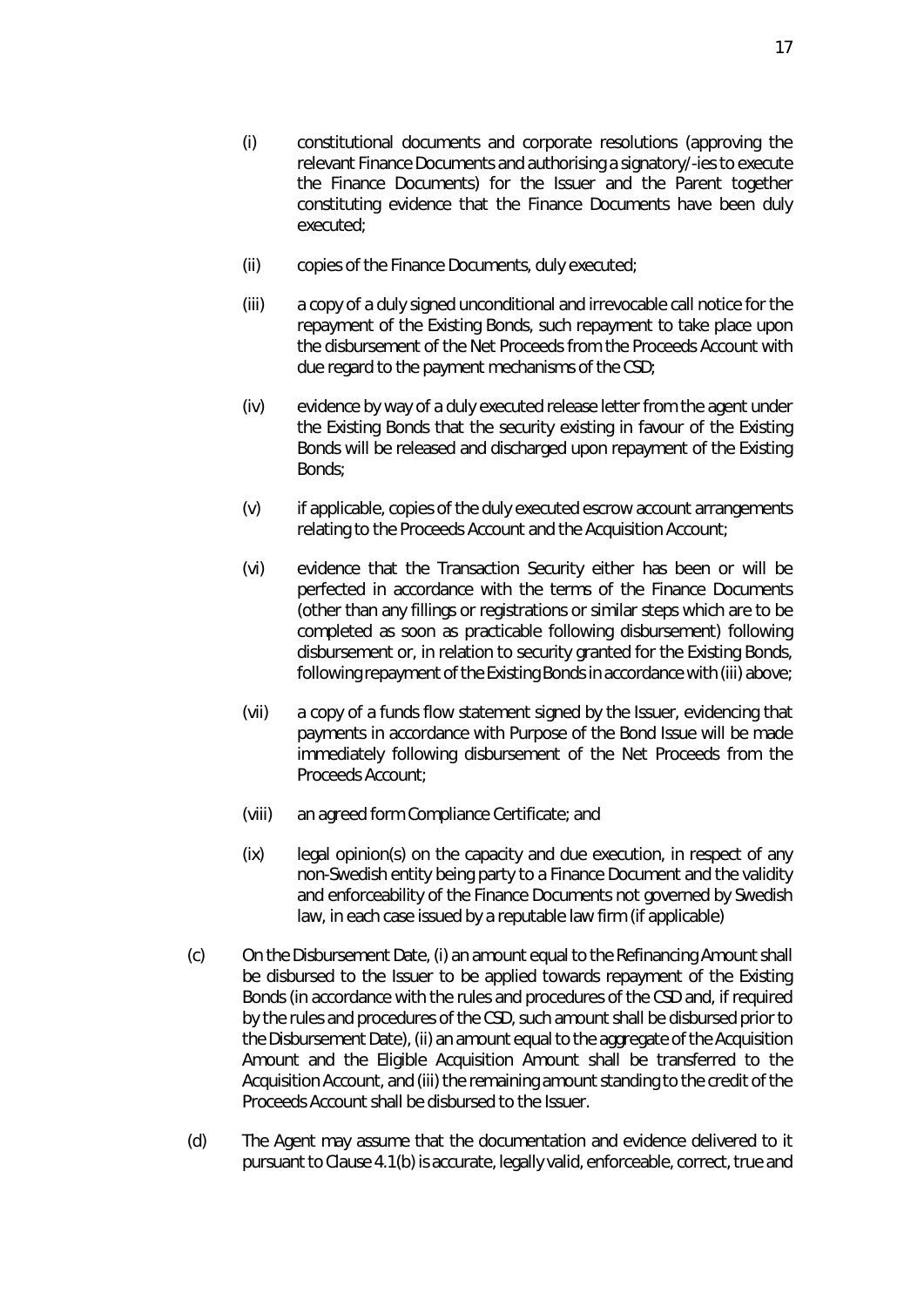complete unless it has actual knowledge to the contrary and the Agent does not have to verify or assess the contents of any such documentation. The Agent does not have any obligation to review the documentation and evidence referred to in Clause [4.1\(b\)](#page-24-2) above from a legal or commercial perspective of the Bondholders.

- (e) When the conditions precedent for disbursement set out in Clause [4.1\(b\)](#page-24-2) have been received to the satisfaction of the Agent (acting reasonably), the Agent shall instruct the bank (with which the Issuer holds the Proceeds Account) to transfer the funds from the Proceeds Account for the purpose set out in Claus[e 3](#page-24-0)  (*[Use of Proceeds](#page-24-0)*).
- <span id="page-26-1"></span>(f) If the conditions precedent for disbursement set out in Clause [4.1\(b\)](#page-24-2) have not been fulfilled to the satisfaction of the Agent (acting reasonably) or waived by the Agent within sixty (60) Business Days from the First Issue Date, the Issuer shall repurchase all Bonds at a price equal to 100 per cent. of the Nominal Amount together with any accrued Interest. Any funds distributed by the Agent to the Bondholders in accordance with the Proceeds Account Pledge Agreement shall be deemed to be paid by the Issuer for the redemption under this Claus[e 4.1\(f\).](#page-26-1) Any shortfall shall be covered by the Issuer. The repurchase date shall fall no later than thirty (30) Business Days after the ending of the sixty (60) Business Days period referred to above.

#### <span id="page-26-0"></span>**4.2 Release of Net Proceeds for Acquisitions**

- (a) In connection with an Acquisition, the Agent shall release a portion of the Acquisition Amount equal to the purchase price for the relevant acquisition from the Acquisition Account to the Issuer to be applied towards the relevant acquisition provided that the Issuer has issued to the Agent a confirmation that (i) all closing conditions for the relevant acquisition (except for the payment of the purchase price) have been satisfied or waived, (ii) the relevant acquisition will be consummated as soon as practicable upon disbursement of funds from the Acquisition Account, and (iii) any existing Financial Indebtedness and/or existing Security not constituting Permitted Debt or Permitted Security, as applicable, incurred or granted by the acquired company will be repaid or released, as applicable, promptly in connection with the completion of the acquisition.
- (b) Notwithstanding (a) above and provided that at least eighty (80) per cent. of the Acquisition Amount has been released from the Proceeds Account and applied towards the Acquisitions, the Agent shall, upon the Issuer's request, release the remaining Acquisition Amount to the Issuer to the extent that the Issuer meets the Incurrence Test (calculated *pro forma* not including the cash being released from the Proceeds Account).
- (c) In connection with an Eligible Acquisition or the payment of a deferred purchase price relating to an Eligible Acquisition, the Agent shall release a portion of the Eligible Acquisition Amount equal to the purchase price or deferred purchase price (as applicable) for the relevant acquisition from the Acquisition Account to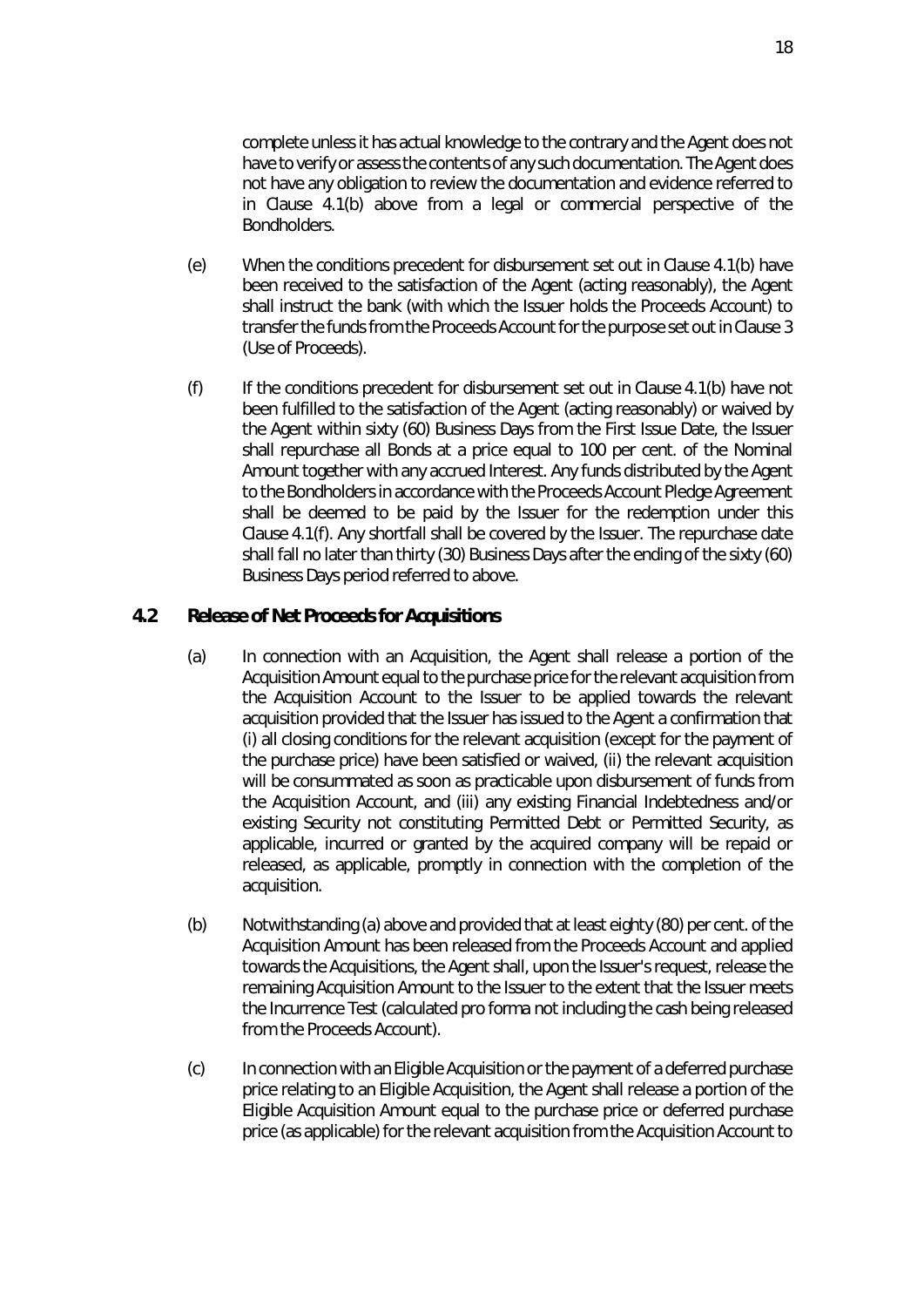the Issuer to be applied towards the relevant acquisition provided that the Issuer has issued to the Agent a confirmation:

- $(i)$  in relation to a payment of the initial purchase price, that:
	- (A) all closing conditions for the relevant acquisition (except for the payment of the purchase price) have been satisfied or waived;
	- (B) the relevant acquisition constitutes an Eligible Acquisition and that the acquisition will be consummated as soon as practicable upon disbursement of funds from the Acquisition Account; and
	- (C) any existing Financial Indebtedness and/or existing Security not constituting Permitted Debt or Permitted Security, as applicable, incurred or granted by the acquired company will be repaid or released, as applicable, promptly in connection with the completion of the acquisition, and
- $(i)$  in relation to the payment of a deferred purchase price, that:
	- (A) the relevant Eligible Acquisition has been completed; and
	- (B) the relevant deferred purchase price will be paid to the seller as soon as practicable upon disbursement of funds from the Acquisition Account.

# <span id="page-27-0"></span>**5. Bonds in Book-Entry Form**

- (a) The Bonds will be registered for the Bondholders on their respective Securities Accounts and no physical notes will be issued. Accordingly, the Bonds will be registered in accordance with the Financial Instruments Accounts Act. Registration requests relating to the Bonds shall be directed to an Account Operator.
- (b) Those who according to assignment, Security, the provisions of the Swedish Children and Parents Code (Sw. *föräldrabalken (1949:381)*), conditions of will or deed of gift or otherwise have acquired a right to receive payments in respect of a Bond shall register their entitlements to receive payment in accordance with the Financial Instruments Accounts Act.
- (c) The Issuer (and the Agent when permitted under the CSD's applicable regulations) shall be entitled to obtain information from the debt register (Sw. *skuldbok*) kept by the CSD in respect of the Bonds. At the request of the Agent, the Issuer shall promptly obtain such information and provide it to the Agent.
- (d) For the purpose of or in connection with any Bondholders' Meeting or any Written Procedure, the Issuing Agent shall be entitled to obtain information from the debt register kept by the CSD in respect of the Bonds.
- (e) The Issuer shall issue any necessary power of attorney to such Persons employed by the Agent, as notified by the Agent, in order for such individuals to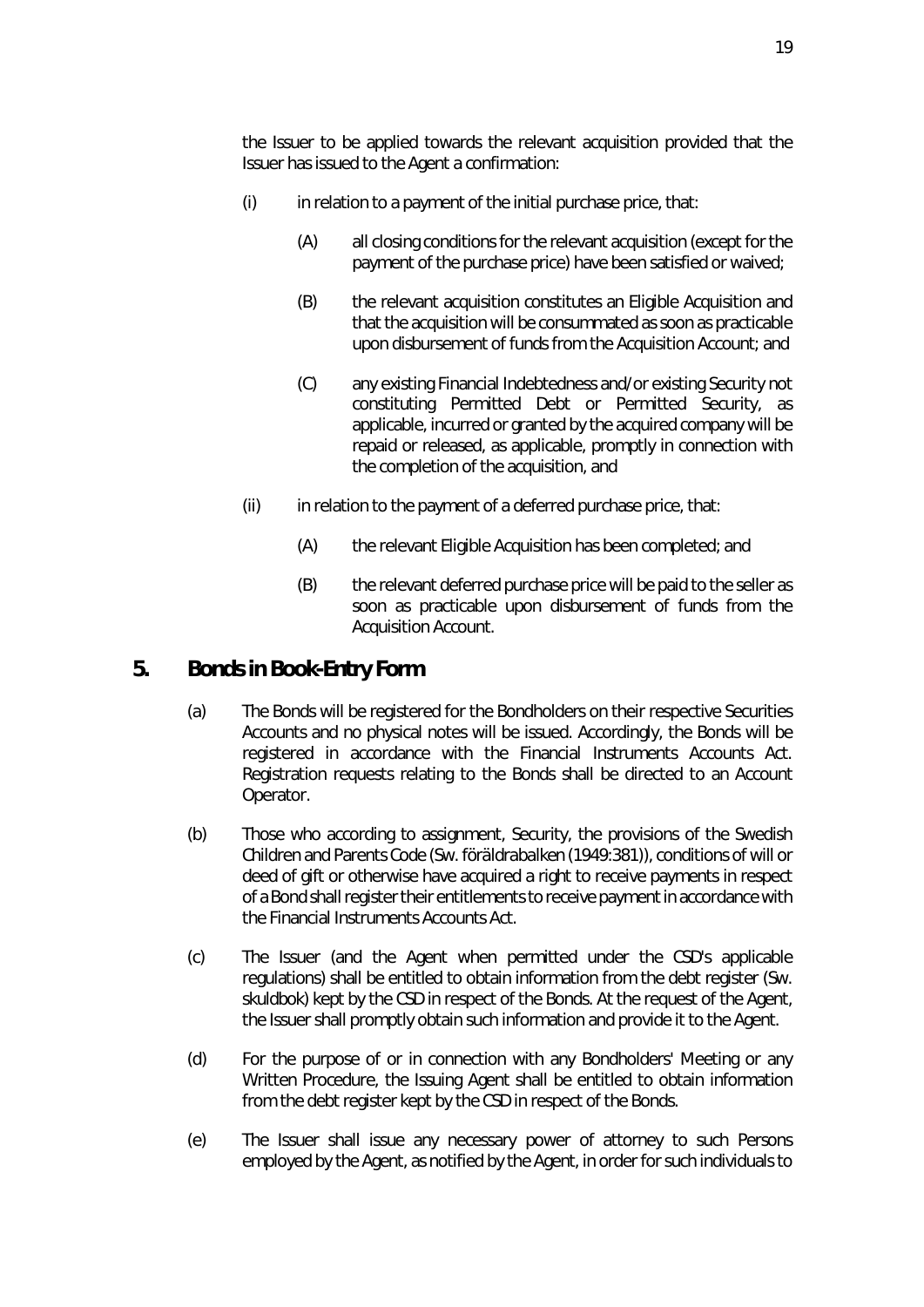independently obtain information directly from the debt register kept by the CSD in respect of the Bonds. The Issuer may not revoke any such power of attorney unless directed by the Agent or unless consent thereto is given by the **Bondholders** 

### <span id="page-28-0"></span>**6. Right to Act on Behalf of a Bondholder**

- (a) If any Person other than a Bondholder wishes to exercise any rights under the Finance Documents, it must obtain a power of attorney or other proof of authorisation from the Bondholder or a successive, coherent chain of powers of attorney or proofs of authorisation starting with the Bondholder and authorising such Person.
- <span id="page-28-2"></span>(b) A Bondholder may issue one or several powers of attorney or other authorisation to third parties to represent it in relation to some or all of the Bonds held by it. Any such representative may act independently under the Finance Documents in relation to the Bonds for which such representative is entitled to represent the Bondholder and may further delegate its right to represent the Bondholder by way of a further power of attorney.
- (c) The Agent shall only have to examine the face of a power of attorney or other proof of authorisation that has been provided to it pursuant to Claus[e 6\(b\)](#page-28-2) and may assume that it has been duly authorised, is valid, has not been revoked or superseded and that it is in full force and effect, unless otherwise is apparent from its face.

# <span id="page-28-1"></span>**7. Payments in Respect of the Bonds**

- (a) Any payment or repayment under the Finance Documents, or any amount due in respect of a repurchase of any Bonds, shall be made to such Person who is registered as a Bondholder on the Record Date prior to an Interest Payment Date or other relevant due date, or to such other Person who is registered with the CSD on such date as being entitled to receive the relevant payment, repayment or repurchase amount.
- (b) If a Bondholder has registered, through an Account Operator, that principal, interest or any other payment shall be deposited in a certain bank account, such deposits will be effected by the CSD on the relevant payment date. Should the CSD, due to a delay on behalf of the Issuer or some other obstacle, not be able to effect payments as aforesaid, the Issuer shall procure that such amounts are paid to the Persons who are registered as Bondholders on the relevant Record Date as soon as possible after such obstacle has been removed.
- (c) If, due to any obstacle for the CSD, the Issuer cannot make a payment or repayment, such payment or repayment may be postponed until the obstacle has been removed. Interest shall accrue without any default interest in accordance with Claus[e 8\(d\)](#page-29-5) during such postponement.
- (d) If payment or repayment is made in accordance with this Clause [7,](#page-28-1) the Issuer and the CSD shall be deemed to have fulfilled their obligation to pay, irrespective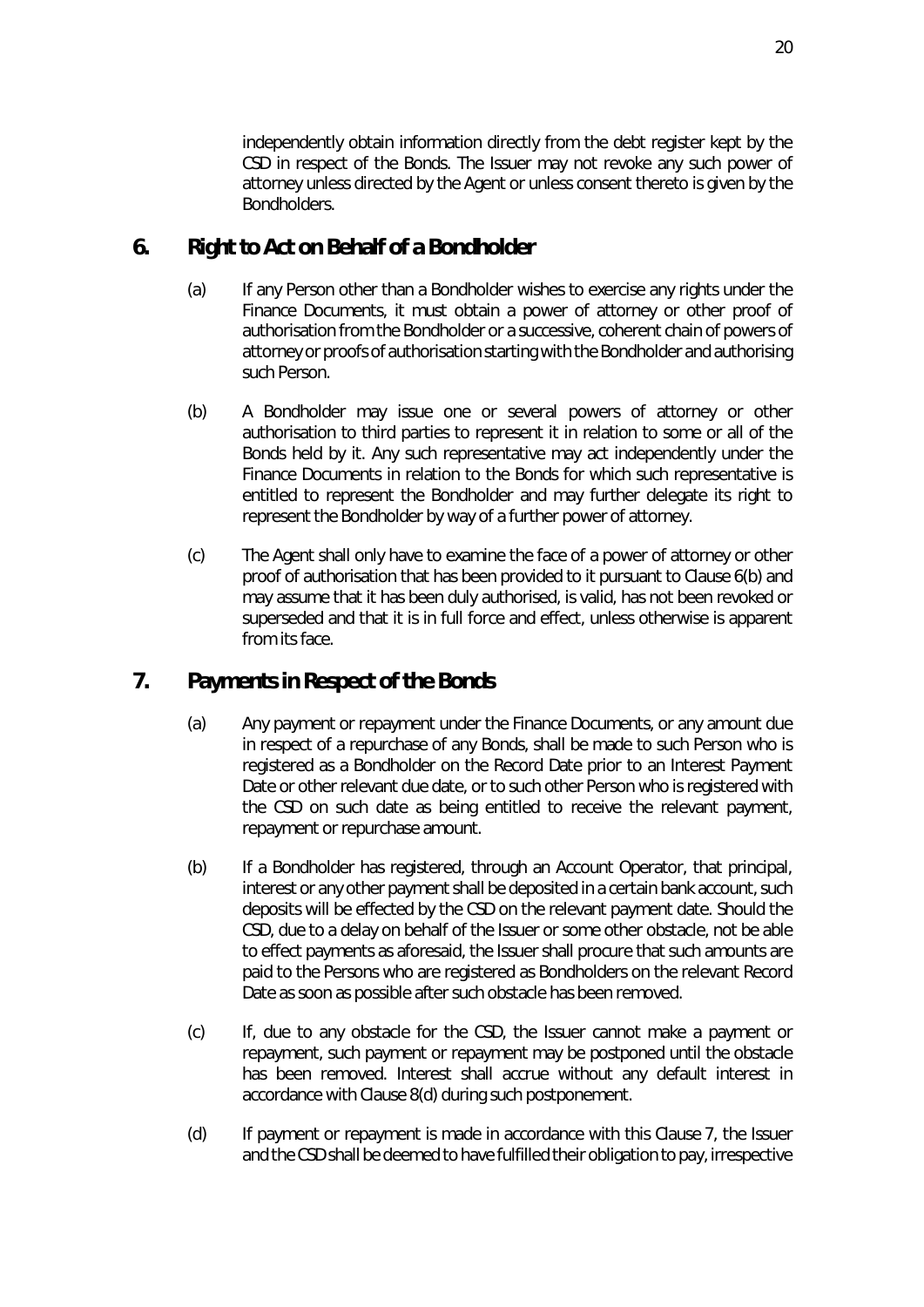of whether such payment was made to a Person not entitled to receive such amount.

(e) The Issuer is not liable to gross-up any payments under the Finance Documents by virtue of any withholding tax, public levy or the similar.

# <span id="page-29-2"></span><span id="page-29-0"></span>**8. Interest**

- (a) Each Initial Bond carries Interest at the Interest Rate from (but excluding) the First Issue Date up to (and including) the relevant Redemption Date. Any Subsequent Bond will carry Interest at the Interest Rate from (but excluding) the Interest Payment Date falling immediately prior to its issuance (or the First Issue Date if there is no such Interest Payment Date) up to (and including) the relevant Redemption Date.
- (b) Interest accrues during an Interest Period. Payment of Interest in respect of the Bonds shall be made to the Bondholders on each Interest Payment Date for the preceding Interest Period and, if such day is not a CSD Business Day, the first following day that is a CSD Business Day.
- <span id="page-29-3"></span>(c) Interest shall be calculated on the basis of a 360-day year comprised of twelve (12) months of thirty (30) days each and, in case of an incomplete month, the actual number of days elapsed (30/360-days basis).
- <span id="page-29-5"></span>(d) If the Issuer fails to pay any amount payable by it on its due date, default interest shall accrue on the overdue amount from (but excluding) the due date up to (and including) the date of actual payment at a rate which is two (2) per cent. higher than the Interest Rate. Accrued default interest shall not be capitalised. No default interest shall accrue where the failure to pay was solely attributable to the Agent or the CSD, in which case the Interest Rate shall apply instead.
- <span id="page-29-4"></span>(e) From (but excluding) the Interest Payment Date occurring after a Qualified Equity Listing Event, the Interest Rate shall be lowered by 0.50 percentage points *per annum*.

# <span id="page-29-1"></span>**9. Redemption and Repurchase of the Bonds**

### **9.1 Redemption at maturity**

The Issuer shall redeem all, but not only some, of the outstanding Bonds in full on the Final Maturity Date with an amount per Bond equal to 100.00 per cent. of the Nominal Amount together with accrued but unpaid Interest. If the Final Maturity Date is not a CSD Business Day, then the redemption shall occur on the first following CSD Business Day.

#### **9.2 Issuer's purchase of Bonds**

The Issuer and any Group Company may, subject to applicable law, at any time and at any price purchase Bonds on the market or in any other way. The Bonds held by the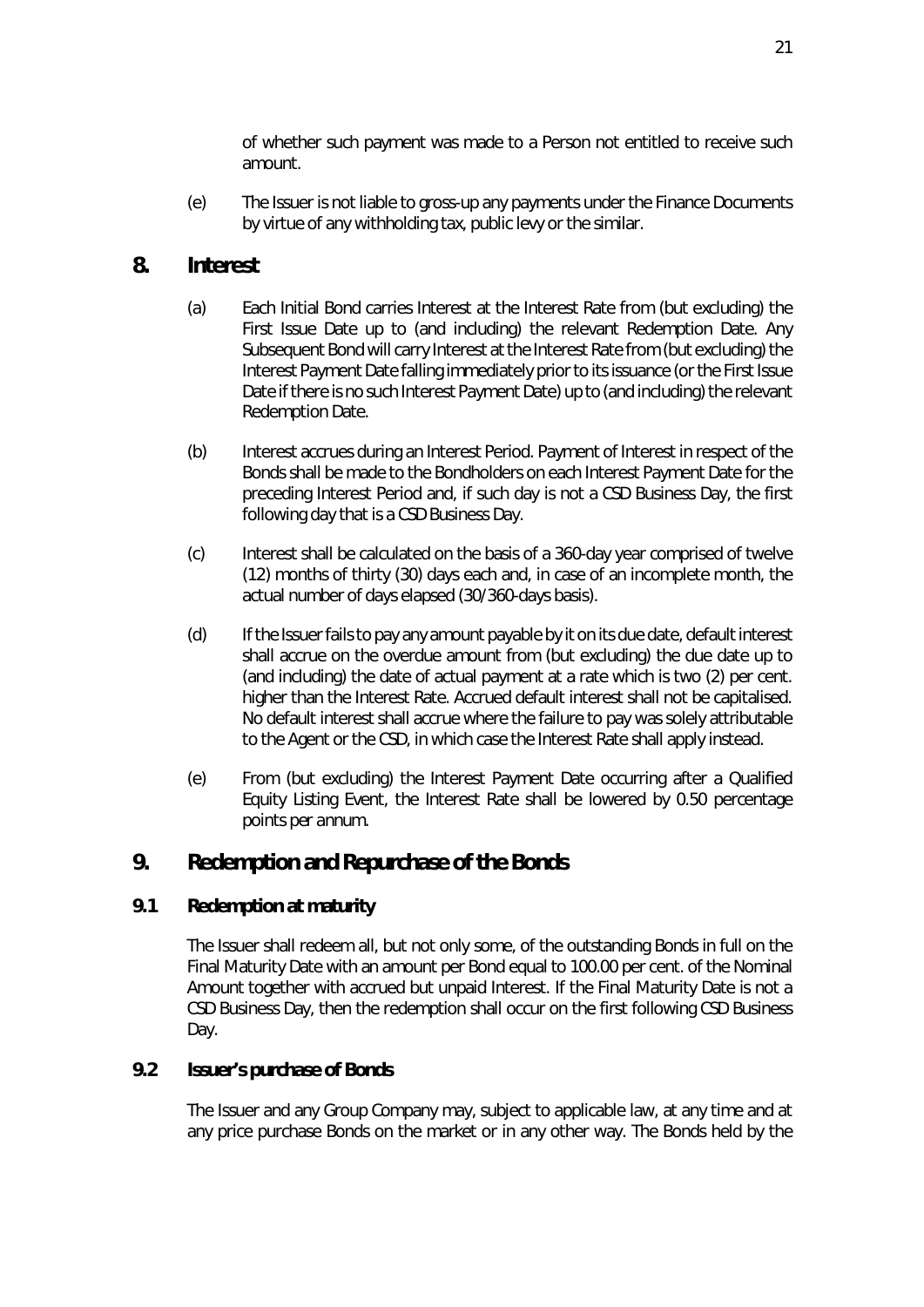Issuer or any Group Company may at the Issuer's oh such Group Company's discretion be retained or sold but not cancelled**.** 

### <span id="page-30-2"></span><span id="page-30-0"></span>**9.3 Voluntary total redemption (call option)**

- <span id="page-30-3"></span>(a) The Issuer may redeem all, but not only some, of the outstanding Bonds in full:
	- **(i)** any time from and including the First Issue Date to, but excluding, the First Call Date at an amount per Bond equal to 103.625 per cent. of the Nominal Amount plus the remaining interest payments, calculated in accordance with Clause [9.3\(c\),](#page-30-1) up to and including the First Call Date together with accrued but unpaid Interest;
	- (ii) any time from and including the First Call Date to, but excluding, the first Business Day falling twenty-four (24) months after the First Issue Date at an amount per Bond equal to 103.625 per cent. of the Nominal Amount, together with accrued but unpaid Interest;
	- (iii) any time from and including the first Business Day falling twenty-four (24) months after the First Issue Date to, but excluding, the first Business Day following thirty (30) months after the First Issue Date at an amount per Bond equal to 102.175 per cent. of the Nominal Amount, together with accrued but unpaid Interest; and
	- (iv) any time from and including the first Business Day falling thirty (30) months after the First Issue Date to, but excluding, the Final Maturity Date at an amount per Bond equal to 100.725 per cent. of the Nominal Amount, together with accrued but unpaid Interest.
- (b) Redemption in accordance with Clause [9.3\(a\)](#page-30-2) shall be made by the Issuer giving not less than fifteen (15) Business Days' notice to the Bondholders and the Agent. Any such notice is irrevocable but may, at the Issuer's discretion, contain one or more conditions precedent. Upon expiry of such notice and the fulfilment of the conditions precedent (if any), the Issuer is bound to redeem the Bonds in full at the applicable amounts.
- <span id="page-30-1"></span>(c) For the purpose of calculating the remaining interest payments pursuant to Claus[e 9.3\(a\)\(i\) i](#page-30-3)t shall be assumed that the Interest Rate for the period from the relevant record date to the First Call Date will be equal to the Interest Rate in effect on the date on which notice of redemption is given to the Bondholders. The relevant record date shall be agreed upon between the Issuer, the CSD and the Agent in connection with such repayment.

### <span id="page-30-5"></span>**9.4 Mandatory repurchase due to a Change of Control Event or a Delisting Event (put option)**

<span id="page-30-4"></span>(a) Upon the occurrence of a Change of Control Event or Delisting Event, each Bondholder shall have the right to request that all, or some only, of its Bonds be repurchased at a price per Bond equal to 101 per cent. of the Nominal Amount together with accrued but unpaid Interest, during a period of twenty (20)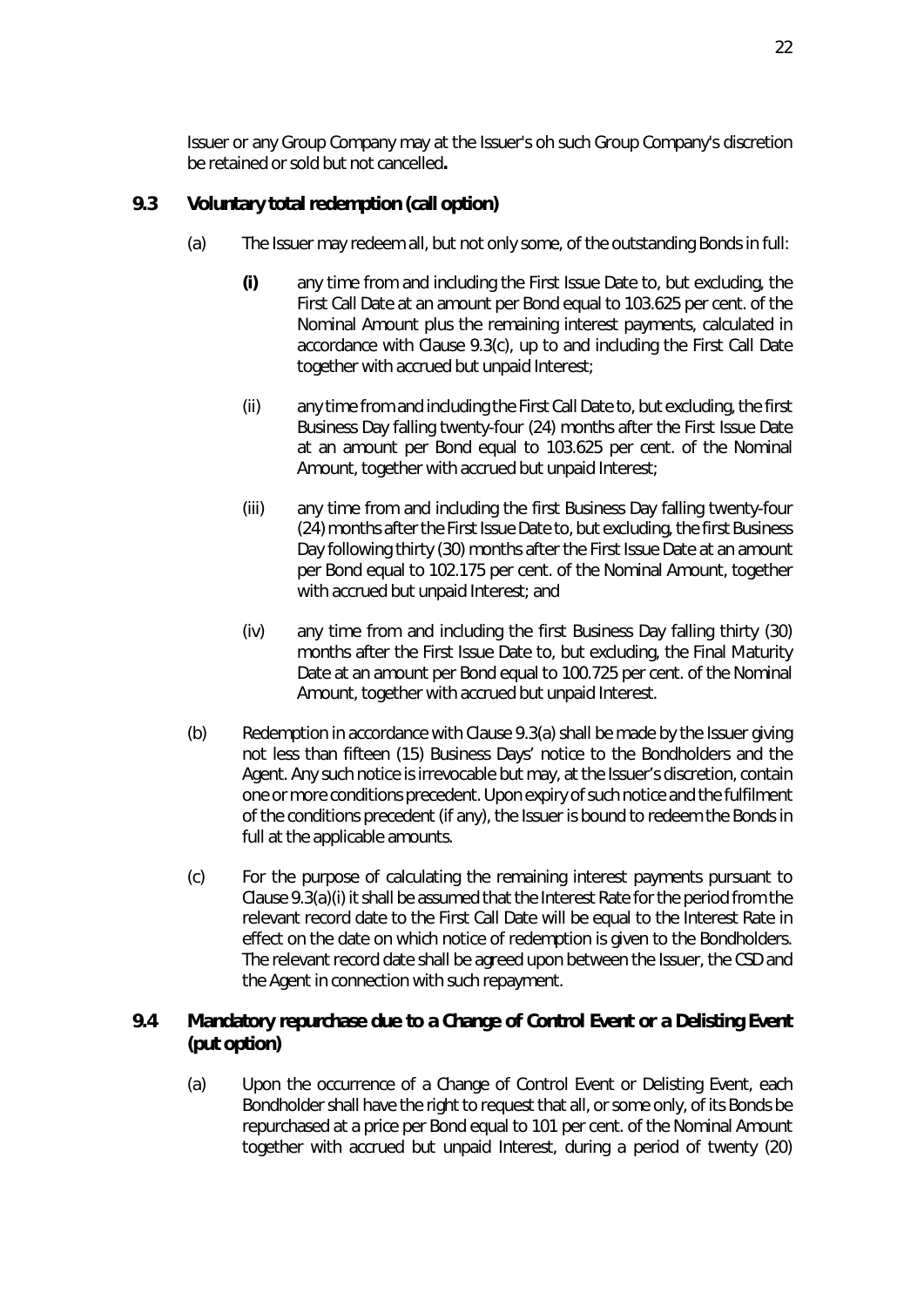Business Days following a notice from the Issuer of the Change of Control Event or Delisting Event pursuant to Claus[e 11.1\(e\) \(](#page-33-0)after which time period such rights lapse). However, such period may not start earlier than upon the occurrence of the Change of Control Event or Delisting Event.

- (b) The notice from the Issuer pursuant to Clause [11.1\(e\)](#page-33-0) shall specify the repurchase date and include instructions about the actions that a Bondholder needs to take if it wants Bonds held by it to be repurchased. If a Bondholder has so requested, and acted in accordance with the instructions in the notice from the Issuer, the Issuer shall repurchase the relevant Bonds and the repurchase amount shall fall due on the repurchase date specified in the notice given by the Issuer pursuant to Clause [11.1\(e\).](#page-33-0) The repurchase date must fall no later than forty (40) Business Days after the end of the period referred to in Clause [9.4\(a\).](#page-30-4)
- (c) The Issuer shall comply with the requirements of any applicable securities laws or regulations in connection with the repurchase of Bonds. To the extent that the provisions of such laws and regulations conflict with the provisions in this Claus[e 9.4,](#page-30-5) the Issuer shall comply with the applicable securities laws and regulations and will not be deemed to have breached its obligations under this Claus[e 9.4](#page-30-5) by virtue of the conflict.
- (d) Any Bonds repurchased by the Issuer pursuant to this Claus[e 9.4](#page-30-5) may at the Issuer's discretion be retained or sold, but not cancelled.

#### **10. Transaction Security and Guarantees**

- <span id="page-31-0"></span>(a) Subject to the Intercreditor Agreement (if any), as continuing Security for the due and punctual fulfilment of the Secured Obligations, the Issuer, the Guarantors and each Group Company party to any Security Document and/or the Guarantee and Adherence Agreement grants the Transaction Security and the Guarantees (as applicable) to the Secured Parties as represented by the Security Agent on the terms set out in the Security Documents and the Guarantee and Adherence Agreement (as applicable).
- (b) The Security Agent shall hold the Transaction Security and the Guarantees on behalf of the Secured Parties in accordance with the Security Documents, the Guarantee and Adherence Agreement, and the Intercreditor Agreement (if any) (as applicable). The Issuer shall, and shall procure that the Guarantors and each Group Company party to any Security Document and/or the Guarantee and Adherence Agreement (as applicable) will, enter into the Security Documents and/or the Guarantee and Adherence Agreement (as applicable) and perfect the Transaction Security in accordance with the Security Documents.
- (c) Unless and until the Security Agent has received instructions to the contrary in accordance with the Intercreditor Agreement (or if no Intercreditor Agreement is entered into, in accordance with Clause [16](#page-44-0) (*[Decisions by Bondholders](#page-44-0)*), the Security Agent shall (without first having to obtain the Bondholders' consent) be entitled to enter into agreements with the Issuer or a third party or take any other actions, if it is, in the Security Agent's opinion, necessary for the purpose of maintaining, altering, releasing or enforcing the Transaction Security, creating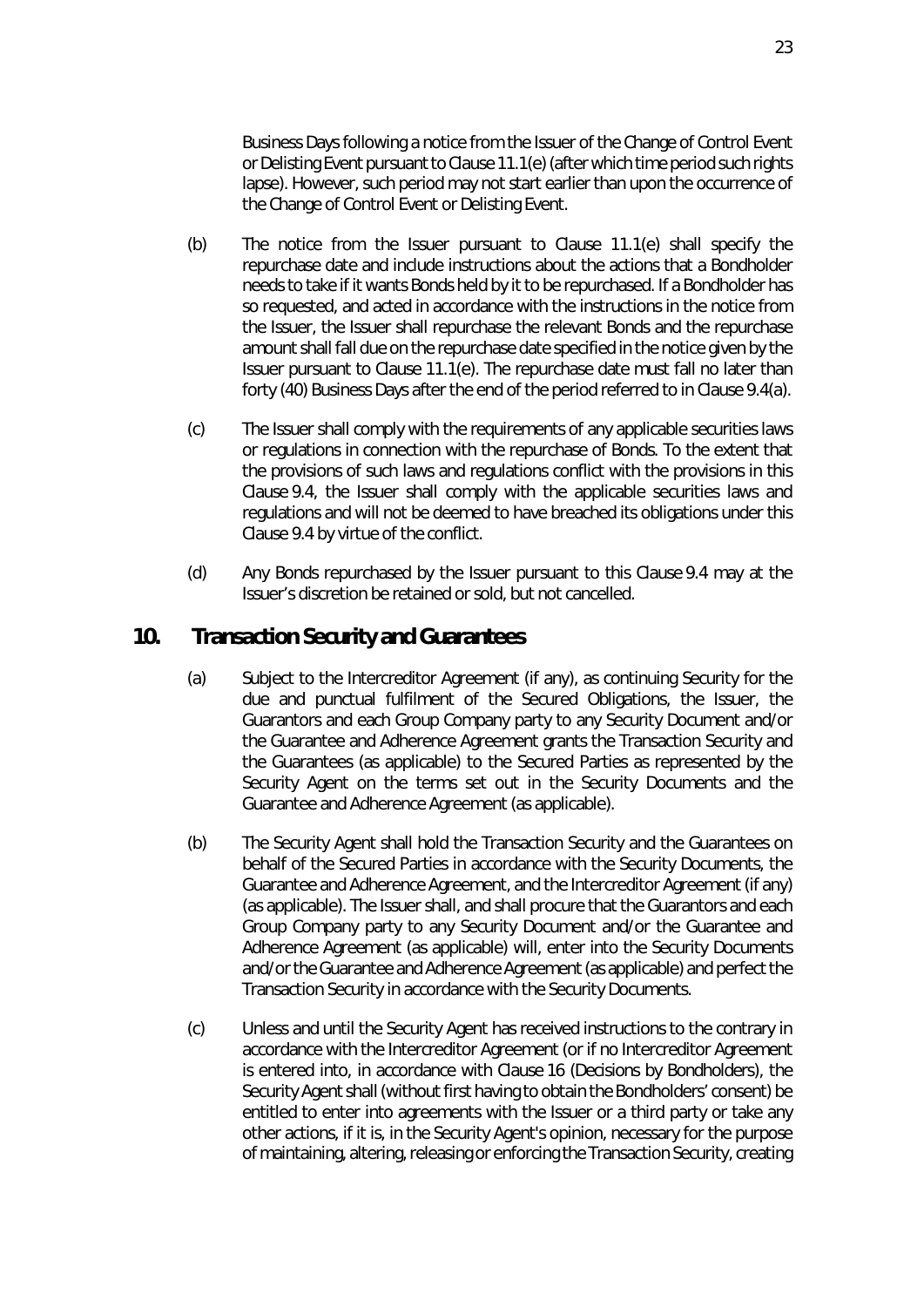further Security for the benefit of the Secured Parties or for the purpose of settling the Bondholders', the Super Senior Working Capital Facility creditor's under the Super Senior Working Capital Facility, the creditors' under any New Debt, the hedge counterparties' under the Hedging Agreement or the Issuer's rights to the Transaction Security, in each case in accordance with the terms of the Finance Documents and provided that such agreements or actions are not detrimental to the interest of the Bondholders.

- (d) The Agent shall be entitled to give instructions relating to the Transaction Security and the Guarantees to the Security Agent in accordance with the Intercreditor Agreement (if any).
- (e) Guarantees from Material Group Companies and Security (including Security provided pursuant to the Security Documents) shall be subject to customary financial assistance and corporate benefit limitations.

### <span id="page-32-0"></span>**11. Information to Bondholders**

#### <span id="page-32-4"></span><span id="page-32-3"></span>**11.1 Information from the Issuer**

- <span id="page-32-2"></span><span id="page-32-1"></span>(a) The Issuer shall make the following information available in the English language by publication on the website of the Group:
	- (i) the annual audited consolidated financial statements of the Group, including a profit and loss account, a balance sheet, a cash flow statement and management commentary or report from the Issuer's board of directors, on its website as soon as it becomes available but not later than four (4) months after the expiry of each financial year;
	- (ii) the quarterly interim unaudited consolidated reports or the year-end report (as applicable) of the Group, including a profit and loss account, a balance sheet, a cash flow statement and management commentary or report from the Issuer's board of directors, on its website as soon as it becomes available but not later than two (2) months after the expiry of each relevant interim period, where the first Financial Report shall be delivered for the period ending on 31 March 2021;
	- (iii) as soon as practicable following an acquisition or disposal of Bonds by a Group Company, the aggregate Nominal Amount held by Group Companies; and
	- (iv) the Issuer shall publish its annual audited consolidated financial statements of the Group in respect of the financial year 2020 no later than 31 October 2021.
- (b) Any other information required by the Swedish Securities Markets Act (Sw. *lag (2007:528) om värdepappersmarknaden*) and the rules and regulations of the Regulated Market on which the Bonds are admitted to trading.
- (c) When the Bonds have been listed on a Regulated Market: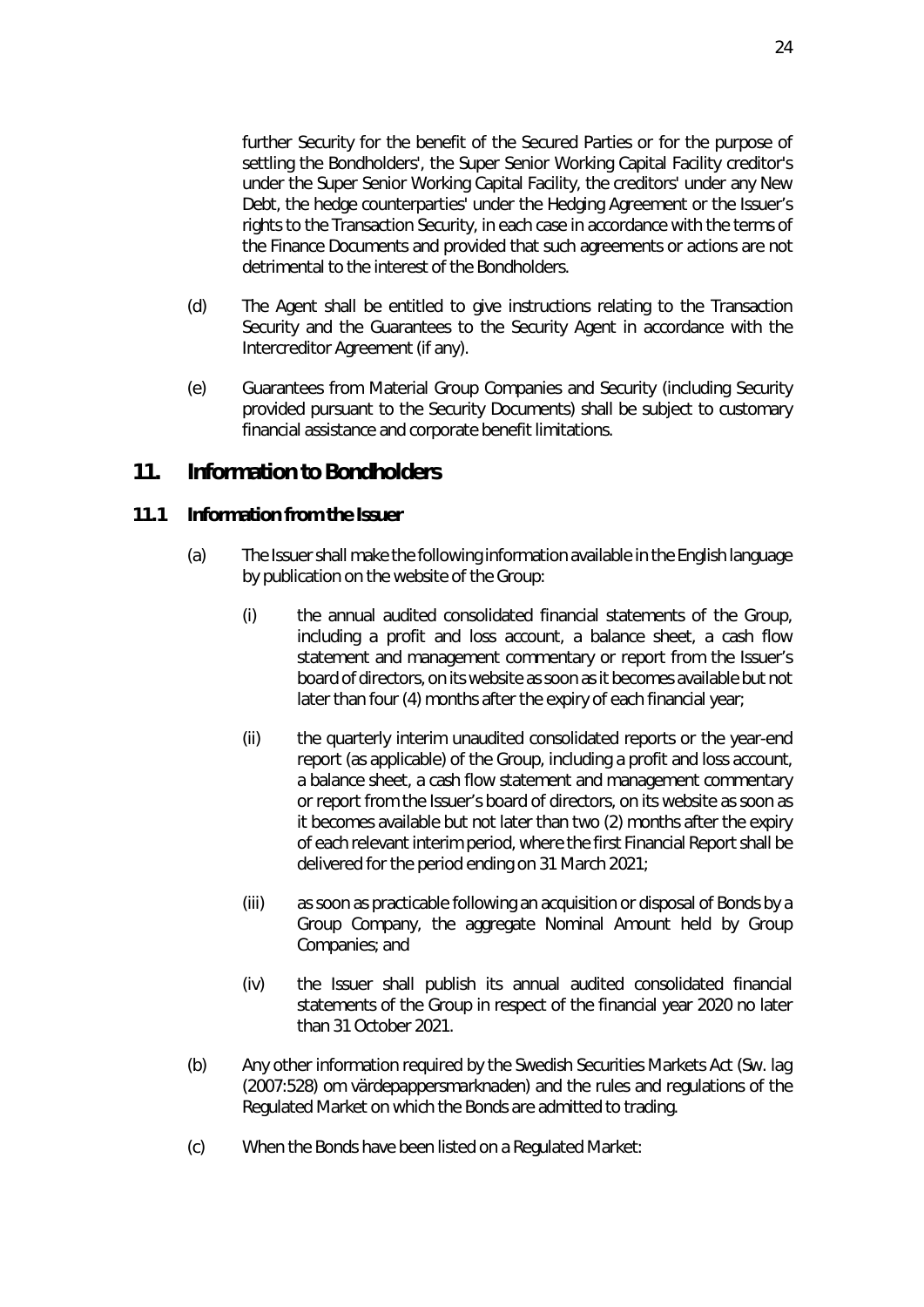- $(i)$  the information set out in Claus[e 11.1\(a\)](#page-32-3) shall also be made available by way of press release; and
- (ii) the reports referred to in Clause [11.1\(a\)\(i\)](#page-32-1) and Clause [11.1\(a\)\(ii\)](#page-32-2) shall be prepared in accordance with IFRS.
- (d) When the financial statements and other information are made available to the Bondholders pursuant to Clause [11.1\(a\),](#page-32-3) the Issuer shall send copies of such financial statements and other information to the Agent.
- <span id="page-33-0"></span>(e) The Issuer shall promptly notify the Agent and the Bondholders upon becoming aware of the occurrence of a Change of Control Event or Delisting Event, and shall provide the Agent with such further information as the Agent may request (acting reasonably) following receipt of such notice. A notice regarding a Change of Control Event may be given in advance of the occurrence of a Change of Control Event, conditioned upon the occurrence of such Change of Control Event, if a definitive agreement is in place providing for a Change of Control Event.
- <span id="page-33-1"></span>(f) The Issuer shall promptly notify the Agent (with full particulars) upon becoming aware of the occurrence of any event or circumstance which constitutes an Event of Default, or any event or circumstance which would (with the expiry of a grace period, the giving of notice, the making of any determination or any combination of any of the foregoing) constitute an Event of Default, and shall provide the Agent with such further information as it may reasonably request in writing following receipt of such notice. Should the Agent not receive such information, the Agent is entitled to assume that no such event or circumstance exists or can be expected to occur, provided that the Agent does not have actual knowledge of such event or circumstance.
- (g) The Issuer shall submit a duly executed Compliance Certificate to the Agent:
	- $(i)$  in connection with the delivery of a Financial Report;
	- (ii) in connection with the incurrence of Financial Indebtedness as set out in item (a) or (h) of the definition of Permitted Debt; and
	- (iii) in connection with the distribution of a Restricted Payment.
- (h) The Agent may assume that any information provided by the Issuer in the Compliance Certificate delivered pursuant to paragrap[h \(f\)](#page-33-1) above is correct, and the Agent shall not be responsible or liable for the adequacy, accuracy or completeness of such information.
- (i) The Issuer is only obliged to inform the Agent according to this Clause [11.1](#page-32-4) if informing the Agent would not conflict with any applicable laws or, when the Bonds are listed, the Issuer's registration contract with the Regulated Market. If such a conflict would exist pursuant to the listing contract with the Regulated Market or otherwise, the Issuer shall however be obliged to either seek approval from the Regulated Market or undertake other reasonable measures, including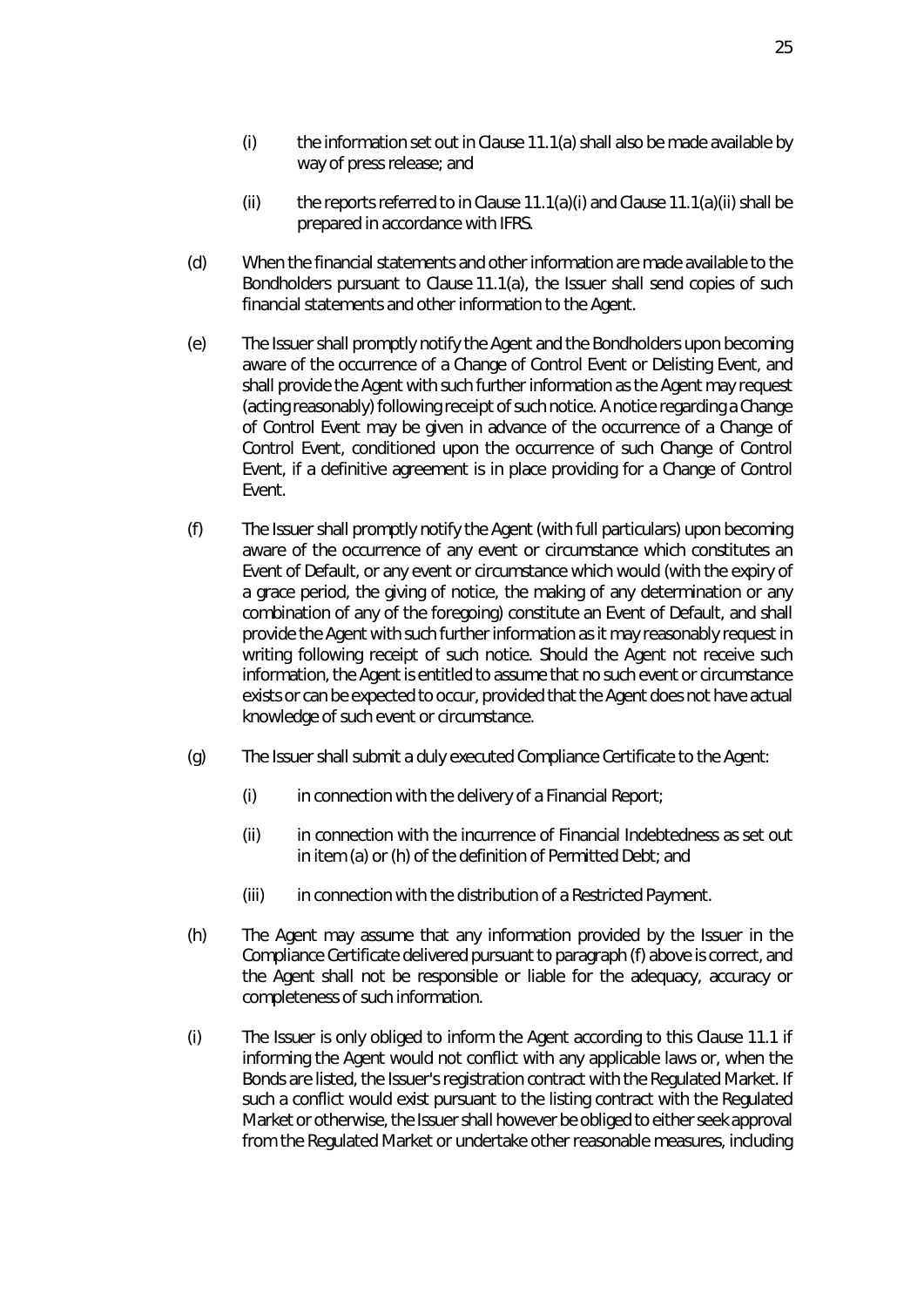entering into a non-disclosure agreement with the Agent, in order to be able to timely inform the Agent according to this Clause [11.1.](#page-32-4)

#### **11.2 Information from the Agent**

- (a) Subject to applicable laws, regulations and the restrictions of a non-disclosure agreement entered into by the Agent in accordance with Claus[e 11.2\(b\),](#page-34-2) the Agent is entitled to disclose to the Bondholders any event or circumstance directly or indirectly relating to the Issuer or the Bonds. Notwithstanding the foregoing, the Agent may if it considers it to be beneficial to the interests of the Bondholders delay disclosure or refrain from disclosing certain information other than in respect of an Event of Default that has occurred and is continuing.
- <span id="page-34-2"></span>(b) If a committee representing the Bondholders' interests under the Finance Documents has been appointed by the Bondholders in accordance with Claus[e 16](#page-44-0) (*[Decisions by Bondholders](#page-44-0)*), the members of such committee may agree with the Issuer not to disclose information received from the Issuer, provided that it, in the reasonable opinion of such members, is beneficial to the interests of the Bondholders. The Agent shall be a party to such agreement and receive the same information from the Issuer as the members of the committee.

#### **11.3 Publication of Finance Documents**

- (a) The latest version of these Terms and Conditions (including any documents amending these Terms and Conditions) shall be available on the websites of the Group and the Agent.
- (b) The latest version of the Finance Documents shall be available to the Bondholders at the office of the Agent during the Agent's normal business hours.

#### <span id="page-34-0"></span>**12. Financial Undertakings**

#### **12.1 Maintenance Test**

<span id="page-34-1"></span>The Maintenance Test is met if the ratio of Net Interest Bearing Debt to EBITDA is equal to or less than 4.50x.

#### **12.2 Testing of the Maintenance Test**

The Maintenance Test shall be tested by reference to each of the Financial Reports on each Reference Date with respect to the Reference Period ending on such Reference Date.

#### **12.3 Equity Cure**

If there is a breach of any of the Maintenance Test, no Event of Default will occur if, within thirty (30) Business Days of the earlier of (i) a delivery of the relevant Compliance Certificate evidencing that breach and (ii) the date when such Compliance Certificate should have been delivered, the Issuer has received equity injection in cash in the form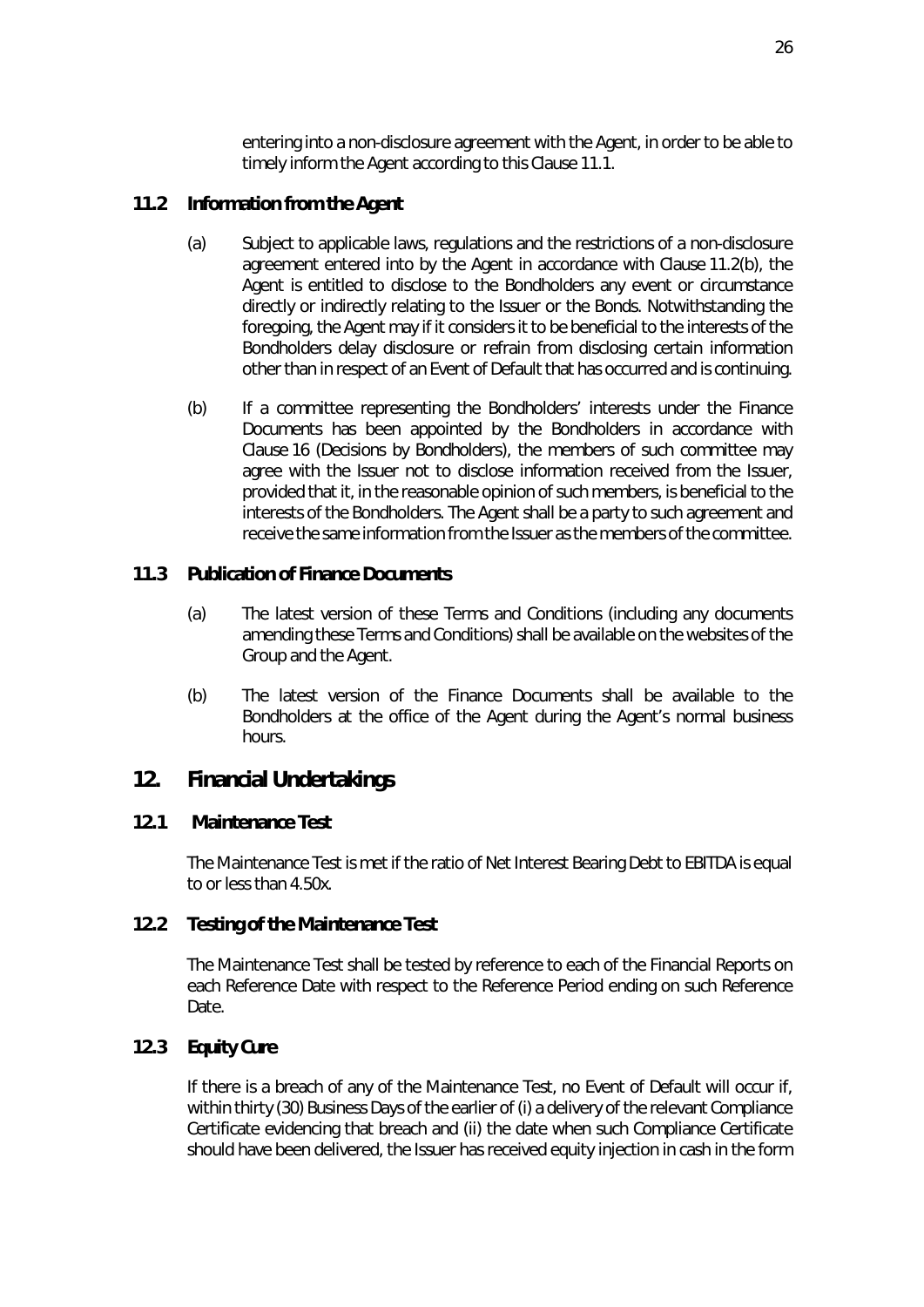of a share issue, an unconditional shareholder contribution or Subordinated Loans in an amount sufficient to ensure compliance with the relevant Maintenance Test, as at the relevant Reference Date (the "**Cure Amount**").

The calculation of the Leverage Ratio shall be adjusted so that the Net Interest Bearing Debt for the Reference Period is reduced with an amount equal to the Cure Amount.

Any Equity Cure must be made in cash and no more than three (3) Equity Cures are to be made over the life of the Bonds. Equity Cures may not be injected in respect of any consecutive calendar quarters.

#### <span id="page-35-1"></span>**12.4 Incurrence Test**

The Incurrence Test is met if:

- (a) the Leverage Ratio is not greater than;
	- (i) 3.00:1 for the period up to, and including, the date falling eighteen (18) months after the First Issue Date; and
	- (ii) 2.50:1 for the period up to, but excluding, the date falling eighteen (18) months after the First Issue Date to, and including, the Final Maturity Date;
- (b) no Event of Default is continuing or would occur upon the incurrence of Financial Indebtedness, or distribution (as applicable).

#### <span id="page-35-0"></span>**12.5 Distribution Test**

The Distribution Test is met if the ratio of Net Interest Bearing Debt to EBITDA is equal to or less than 2.50x and no Event of Default is continuing or would occur upon the making of the Restricted Payment.

#### **12.6 Testing of the Incurrence Test and the Distribution Test**

- (a) The Leverage Ratio for purpose of the Incurrence Test and the Distribution Test shall be made as per a testing date, not earlier than the First Issue Date, determined by the Issuer, falling no more than three (3) months prior to the incurrence of the new Financial Indebtedness or the making of a Restricted Payment (as applicable).
- (b) The Net Interest Bearing Debt shall be measured on the relevant testing date so determined, but include any new Financial Indebtedness provided it is an interest bearing obligation and exclude any Financial Indebtedness to the extent refinanced with the new Financial Indebtedness incurred (however, any cash balance resulting from the incurrence of the new Financial Indebtedness shall not reduce Net Interest Bearing Debt).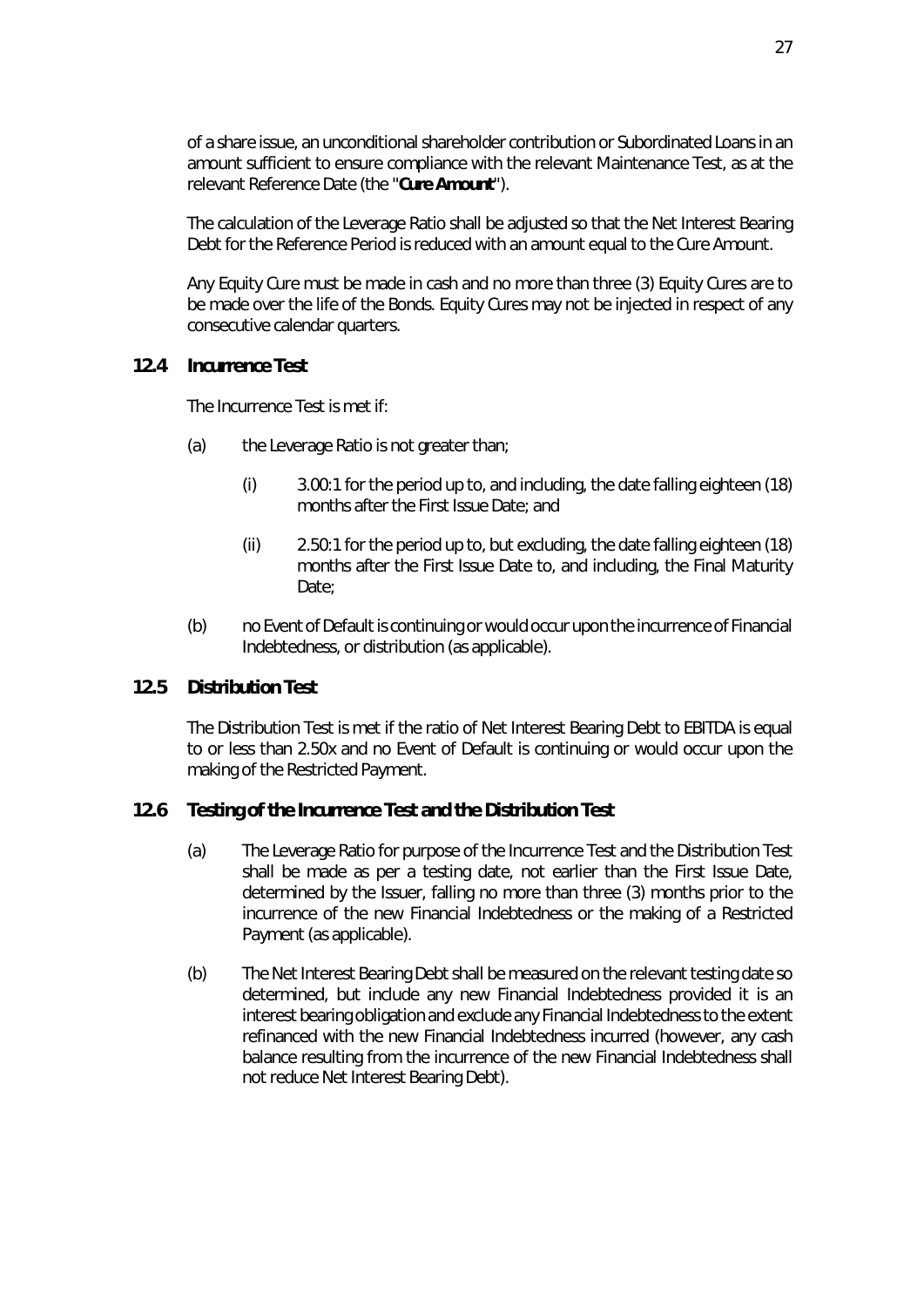### **12.7 Calculation Adjustments**

EBITDA for the Incurrence Test, the Distribution Test and the Maintenance Test shall be calculated as set out below.

The figures for EBITDA for the Reference Period ending on the relevant test date shall be used but adjusted so that:

- (a) entities acquired by the Group during the Reference Period, or after the end of the Reference Period but before the relevant testing date, shall be included, *pro forma*, for the entire Reference Period; and
- (b) entities disposed of by the Group during the Reference Period, or after the end of the Reference Period but before the relevant testing date, shall be excluded, *pro forma*, for the entire Reference Period.

## <span id="page-36-0"></span>**13. General Undertakings**

### **13.1 General**

The Issuer undertakes to (and shall, where applicable, procure that each other Group Company will and shall procure that each Obligor (pursuant to the Guarantee and Adherence Agreement) undertakes to) comply with the undertakings set out in this Clause [13 f](#page-36-0)or as long as any Bonds remain outstanding.

### **13.2 Restricted Payments**

- <span id="page-36-2"></span><span id="page-36-1"></span>(a) The Issuer shall not and shall procure that none of its Subsidiaries will:
	- (i) pay any dividend on its shares (other than to the Issuer or a whollyowned, direct or indirect, Subsidiary of the Issuer and, if made by a Subsidiary which is not directly or indirectly wholly-owned by the Issuer, is made on a *pro rata* basis);
	- (ii) repurchase or redeem any of its own shares;
	- (iii) redeem or reduce its share capital or other restricted or unrestricted equity with repayment to its shareholders;
	- (iv) repay any Subordinated Loans or pay any interest thereon;
	- (v) make any prepayments or repayments under any long term debt ranking junior or *pari passu* with the Bonds;
	- (vi) grant any loans (other than to the Issuer or a wholly-owned Subsidiary of the Issuer); or
	- (vii) make any other similar distribution or transfers of value to the direct or indirect shareholders of the Issuer, or any Affiliates of the Issuer (other than to the Issuer or a wholly-owned, direct or indirect, Subsidiary of the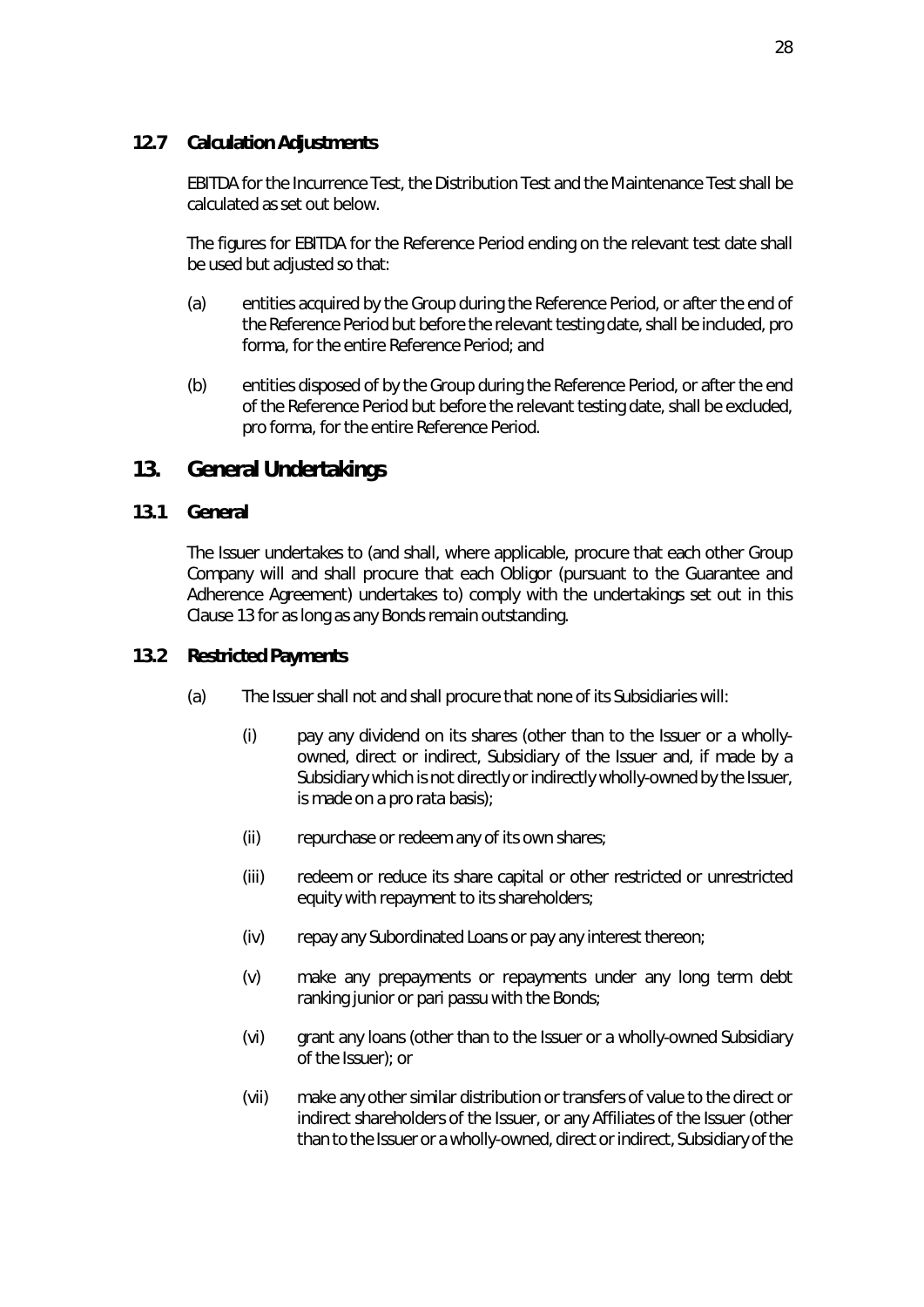Issuer and, if made by a Subsidiary which is not directly or indirectly wholly-owned by the Issuer, is made on a *pro rata basis*).

(paragraphs [\(i\)](#page-36-1)[-\(vii\)](#page-36-2) above are together and individually referred to as a "**Restricted Payment**").

- (b) Notwithstanding the above, Restricted Payments may be made by the Issuer prior to an Equity Listing Event in an aggregate amount not exceeding EUR 15,000,000, provided that:
	- (i) no Event of Default is outstanding or would occur as a result of such Restricted Payment;
	- (ii) the Distribution Test is met (calculated on a *pro forma* basis including the relevant Restricted Payment); and
	- (iii) such Restricted Payment is made in the form of a loan from the Issuer to the Parent or Bajor Participations B.V. and such loan is pledged as security for the obligations under the Senior Finance Documents.
- (c) if an Equity Listing Event has occurred, a Restricted Payment may be made by the Issuer in an amount which does not exceed fifty (50) per cent. of the Group's consolidated net profit for the previous financial year, provided that at the time of the payment:
	- (i) no Event of Default is outstanding or would occur as a result of such Restricted Payment;
	- (ii) the Distribution Test is met (calculated on a *pro forma* basis including the relevant Restricted Payment); and
	- (iii) the aggregate amount of all Restricted Payments of the Group in any financial year (including the relevant Restricted Payment in question) does not exceed fifty (50) per cent. of the Group's consolidated net profit for the previous financial year.

### **13.3 Listing**

The Issuer shall use its best efforts to ensure that:

- (a) the initial Bonds are listed on (i) a Regulated Market no later than 31 December 2021 and (ii) Frankfurt Stock Exchange Open Market as soon as practically possible after the First Issue Date;
- (b) any Subsequent Bonds are listed on (i) the relevant Regulated Market no later than sixty (60) days after the issuance of such Subsequent Bonds and with an intention to list within thirty (30) days (unless such Subsequent Bonds are issued prior to 31 December 2021 and prior to the listing of the initial Bonds in which case they shall be listed no later than 31 December 2021) and (ii) Frankfurt Stock Exchange Open Market as soon as practically possible after the issuance of such Subsequent Bonds; and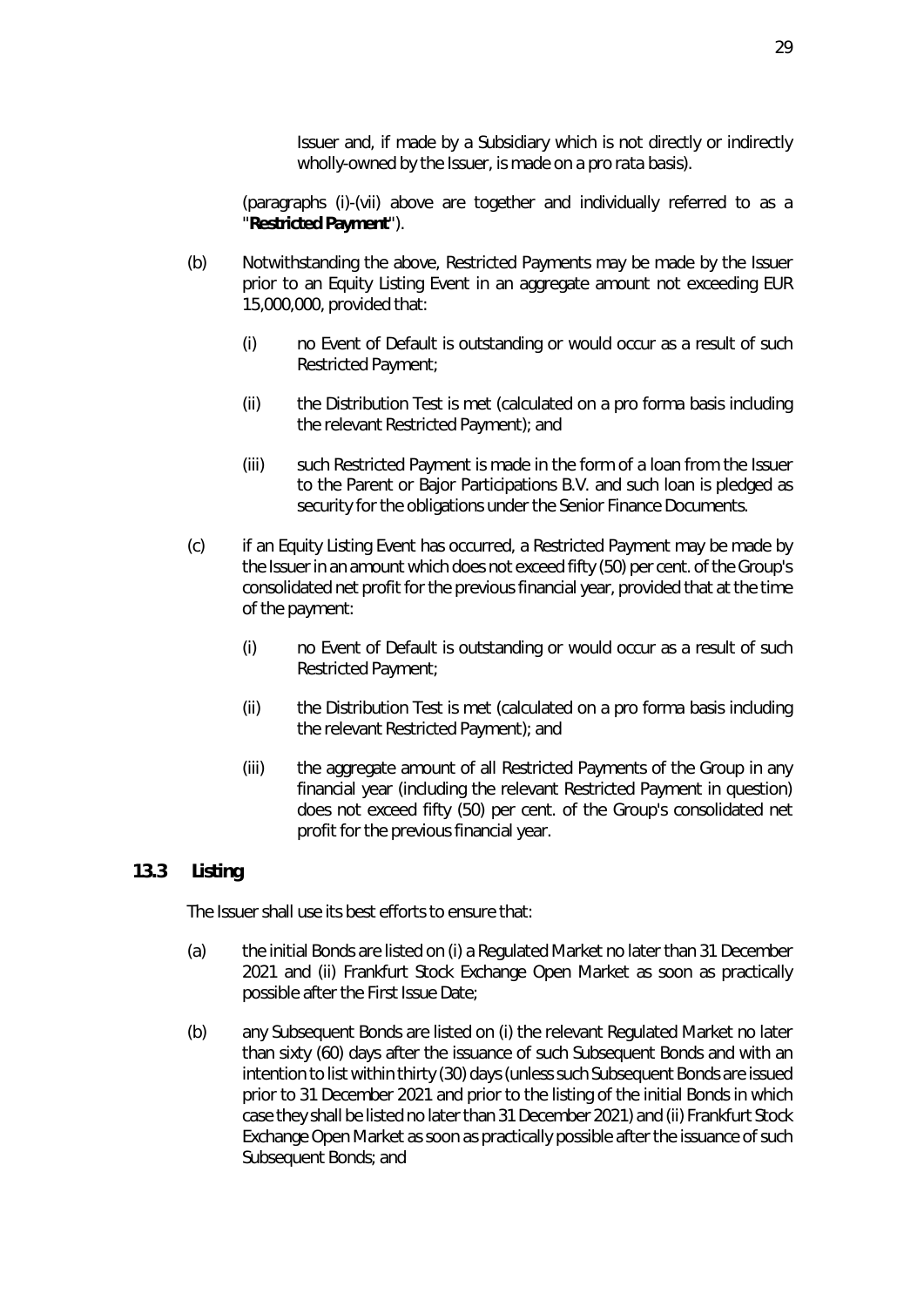(c) the Bonds, if admitted to trading on a Regulated Market and/or Frankfurt Stock Exchange Open Market, continue being listed thereon for as long as any Bond is outstanding (however, taking into account the rules and regulations of the relevant Regulated Market and/or Frankfurt Stock Exchange Open Market and the CSD (as amended from time to time) preventing trading in the Bonds in close connection to the redemption of the Bonds).

### **13.4 Nature of Business**

The Issuer shall procure that no substantial change is made to the general nature of the business carried on by the Group as of the First Issue Date if such substantial change would have a Material Adverse Effect.

### **13.5 Financial Indebtedness**

No Obligor shall, and shall procure that none of its Subsidiaries will, incur any Financial Indebtedness, other than Permitted Debt.

### **13.6 Disposal of Assets**

Subject to the terms of the Intercreditor Agreement (if any), **t**he Issuer shall not, and shall procure that no Subsidiary, sell or otherwise dispose of shares in any Subsidiary or of all or substantially all of its or that Subsidiary's assets, or operations to any Person not being the Issuer or any of its wholly-owned Subsidiaries, unless the transaction (i) is carried out at fair market value and on arm's length terms and (ii) does not have a Material Adverse Effect.

#### **13.7 Guarantor Coverage**

The Issuer shall, within sixty (60) days from the delivery of the Compliance Certificate delivered in connection with the Group's annual audited consolidated financial statements, ensure that that the Guarantor Coverage Ratios are at least eighty (80) per cent.

#### **13.8 Negative Pledge**

The Issuer shall not, and shall procure that none of its Subsidiaries will, provide, prolong or renew any security over any of its/their assets (present or future), other than any Permitted Security.

#### **13.9 Additional Security Material Intra-Group Loans**

The Issuer shall no later than sixty (60) calendar days, upon the provision of a Material Intra-Group Loan, grant a pledge over that Material Intra-Group Loan as Security (subject to customary financial assistance and corporate benefit limitations) for all amounts outstanding under the Finance Documents and simultaneously therewith deliver to the Agent (unless previously provided):

(a) constitutional documents and corporate resolutions (approving the relevant Security Documents and authorising a signatory/-ies to execute the relevant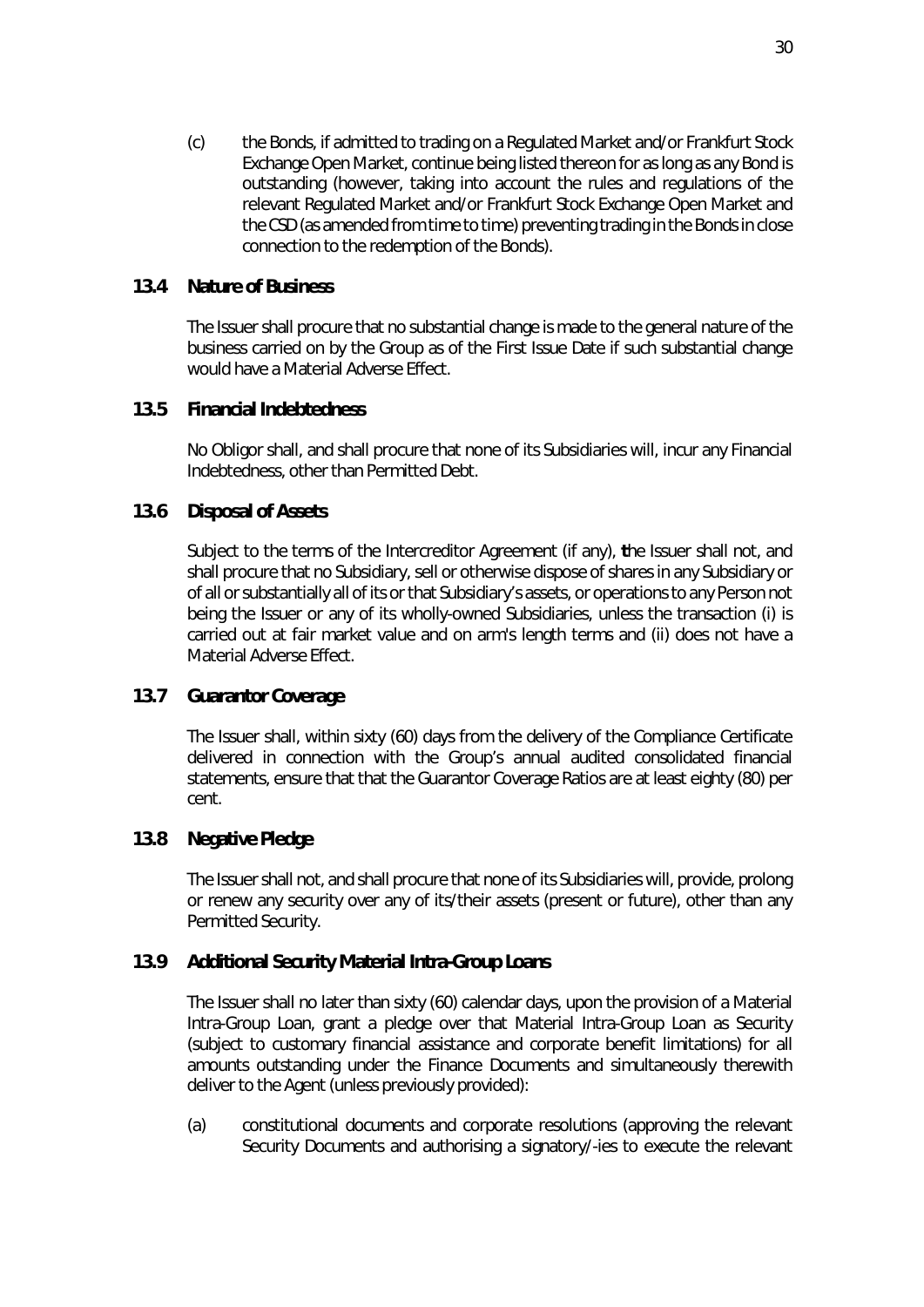Security Document) for the relevant security provider, and each other party to that Security Document (other than the Agent);

- (b) a legal opinion on the capacity and due execution, in respect of any entity being party to the relevant Security Document unless it is incorporated in Sweden, issued by a reputable law firm; and
- (c) any legal opinion on the validity and enforceability in respect of the relevant Security Document unless it is governed by Swedish law which, if requested by the Agent, shall also include customary opinions regarding the role of the Security Agent in such jurisdiction (such as no residency or registration requirement and no need to deposit funds), issued by a reputable law firm.

#### **13.10 Dealings at arm's length terms**

The Issuer shall, and shall procure that its Subsidiaries, conduct all dealings with the direct and indirect shareholders of the Group Companies (excluding other Group Companies) and/or any Affiliates of such direct and indirect shareholders at arm's length terms.

#### **13.11 Loans Out**

The Issuer shall not, and shall procure that no other Group Company will, extend any loans in any form to any other party than (i) to other Group Companies, (ii) the Parent Loan, or (iii) in the ordinary course of business.

#### **13.12 Compliance with laws and authorisations**

The Issuer shall, and shall make sure that its Subsidiaries will, (i) comply with all laws and regulations applicable from time to time and (ii), obtain, maintain, and comply with, the terms and conditions of any authorisation, approval, licence, registration or other permit required for the business carried out by a Group Company, in each case, if failure to do so has or is reasonably likely to have a Material Adverse Effect.

#### **13.13 Additional Guarantors**

If an acquired entity (the "**Relevant Target Company**") constitutes a Material Group Company (calculated proforma using the most recent Financial Report and the most recent financial report for the Relevant Target Company at the time of the relevant Acquisition), the Issuer shall procure that, within ninety (90) days from the relevant Acquisition, the Relevant Target Company accedes as a Guarantor to the Guarantee and Adherence Agreement (subject to any corporate law limitations) and shall in connection therewith provide to the Agent duly executed corporate authorisation documents for the Relevant Target Company and a legal opinion (issued by a reputable law firm) regarding the capacity of the Relevant Target Company to enter into the Guarantee and Adherence Agreement.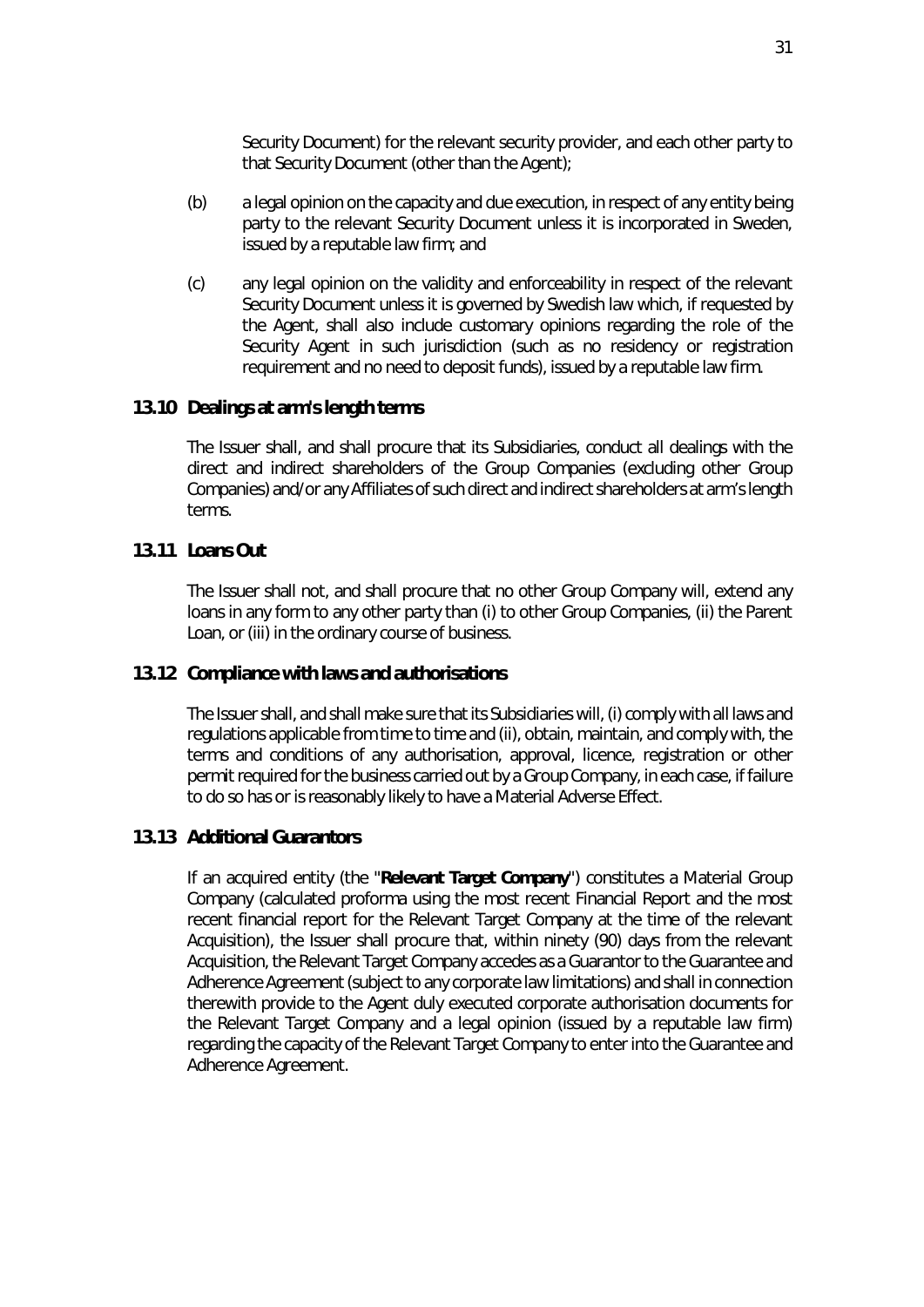## <span id="page-40-0"></span>**14. Events of Default and Acceleration of the Bonds**

Each of the events or circumstances set out in this Claus[e 14](#page-40-0) (other than Clause [14.11](#page-42-0)  (*[Acceleration of the Bonds](#page-42-0)*)) is an Event of Default.

### <span id="page-40-1"></span>**14.1 Non-Payment**

The Issuer or Guarantor fails to pay an amount on the date it is due in accordance with the Finance Documents unless:

- (a) its failure to pay is caused by administrative or technical error and
- (b) payment is made within five (5) Business Days of the due date.

### **14.2 Maintenance Test**

The Issuer has failed to comply with any of the Maintenance Test and such failure has not been cured in accordance with provisions for an Equity Cure.

## **14.3 Other Obligations**

A party (other than the Agent) fails to comply with the Finance Documents, in any other way than as set out in Clause [14.1](#page-40-1) (*[Non-Payment](#page-40-1)*), provided that no Event of Default will occur if the failure to comply is capable of being remedied and the Issuer or that party has remedied the failure within twenty (20) Business Days of the earlier (i) the Issuer or that party becoming aware of the failure to comply and (ii) the Agent requesting the Issuer in writing to remedy such failure.

### <span id="page-40-2"></span>**14.4 Cross payment default and Cross-acceleration**

Any Financial Indebtedness of a Group Company is:

- (a) not paid when due as extended by any originally applicable grace period (if there is one); or
- (b) declared to be due and payable prior to its specified maturity as a result of an event of default (however described),

provided that no Event of Default will occur under this Clause [14.4](#page-40-2) if (i) the aggregate amount of Financial Indebtedness that has fallen due is less than EUR 1,000,000 or (ii) it is owed to a Group Company.

### **14.5 Insolvency**

(a) Any Group Company is unable or admits inability to pay its debts as they fall due or is declared to be unable to pay its debts under applicable law, suspends making payments on its debts generally or, by reason of actual or anticipated financial difficulties, commences negotiations with its creditors (except for Bondholders) with a view to rescheduling its Financial Indebtedness.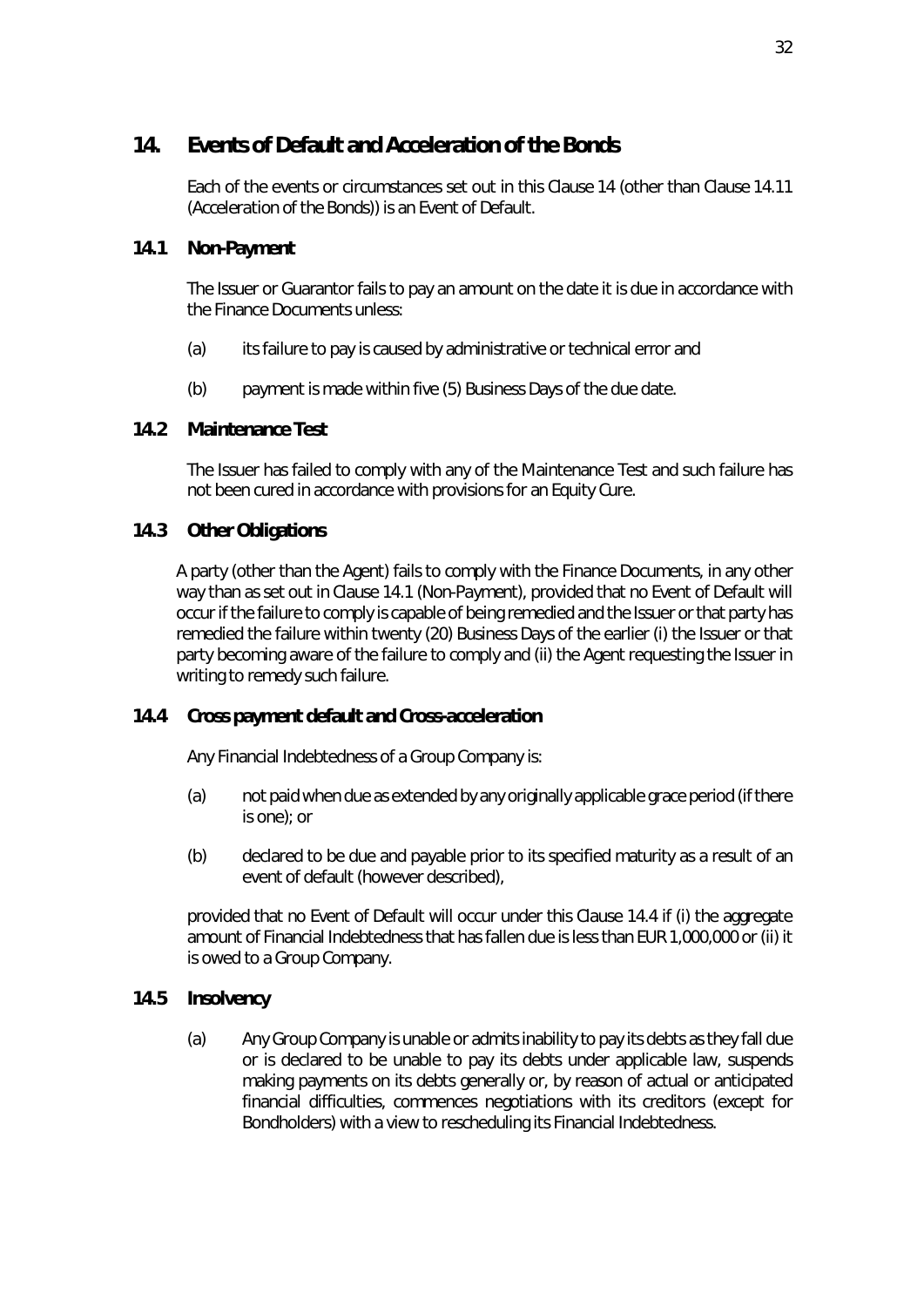(b) A moratorium is declared in respect of the Financial Indebtedness of any Group Company.

### <span id="page-41-0"></span>**14.6 Insolvency Proceedings**

Any corporate action, legal proceedings or other procedures are taken (other than (i) proceedings or petitions which are being disputed in good faith and are discharged, stayed or dismissed within sixty (60) Business Days of commencement or, if earlier, the date on which it is advertised (ii) proceedings or petitions concerning a claim which is less than EUR 1,000,000 (or the equivalent thereof in any other currency) and (iii) in relation to Subsidiaries of the Issuer not being an Obligor or subject to Transaction Security, solvent liquidations) in relation to:

- (a) the suspension of payments, winding-up, dissolution, administration or reorganisation (Sw. *företagsrekonstruktion*) (by way of voluntary agreement, scheme of arrangement or otherwise) of any Group Company; and
- (b) the appointment of a liquidator, receiver, administrator, administrative receiver, compulsory manager or other similar officer in respect of any Group Company or any of its assets or any analogous procedure or step is taken in any jurisdiction.

### **14.7 Creditors' Process**

Any expropriation, attachment, sequestration, distress or execution or any analogous process in any jurisdiction affects any asset or assets of any Group Company having an aggregate value of an amount equal to or exceeding EUR 1,000,000 and is not discharged within sixty (60) Business Days.

#### **14.8 Mergers and demergers**

A decision is made that any Group Company shall be demerged or merged if such merger or demerger is likely to have a Material Adverse Effect, provided that a merger subject to existing security between Subsidiaries only or between the Issuer and a Subsidiary, where the Issuer is the surviving entity, shall not be an Event of Default and a merger involving the Issuer, where the Issuer is not the surviving entity, shall always be considered an Event of Default and provided that the Issuer may not be demerged.

#### **14.9 Impossibility or Illegality**

It is or becomes impossible or unlawful for the Issuer to fulfil or perform any of the provisions of the Finance Documents or if the obligations under the Finance Documents are not, or cease to be, legal, valid, binding and enforceable.

#### **14.10 Continuation of the Business**

The Issuer or any other Group Company ceases to carry on its business (other than (i) following a Permitted Merger, (ii) a solvent liquidation permitted pursuant to Clause [14.6](#page-41-0) (*[Insolvency Proceedings](#page-41-0)*) above or (iii) a disposal permitted under the Finance Documents), if such discontinuation is likely to have a Material Adverse Effect.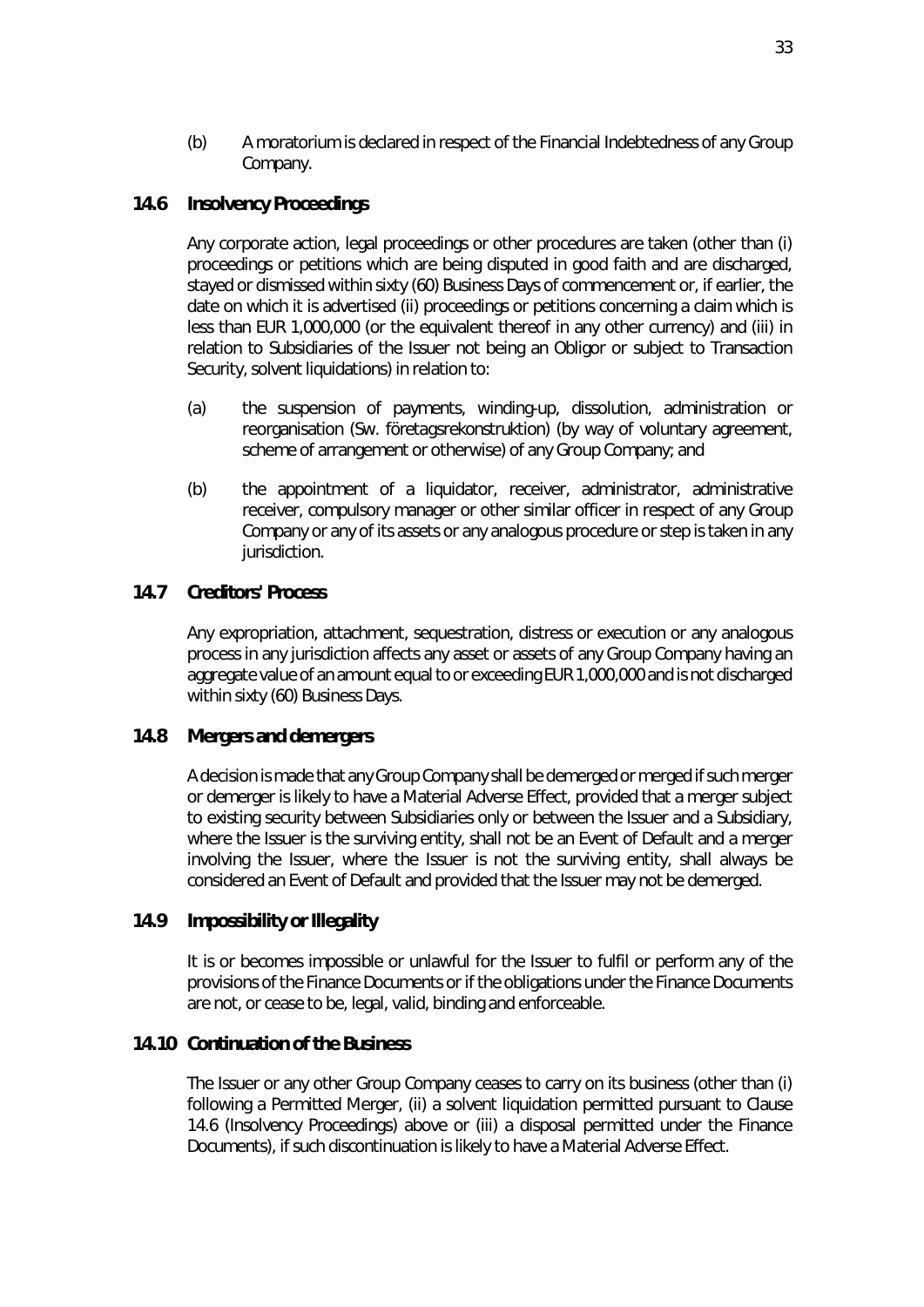#### <span id="page-42-2"></span><span id="page-42-0"></span>**14.11 Acceleration of the Bonds**

- (a) Upon the occurrence of an Event of Default which is continuing but subject to the terms of the Intercreditor Agreement (if any), the Agent is entitled to, and shall following a demand in writing from a Bondholder (or Bondholders) representing at least fifty (50) per cent. of the Adjusted Nominal Amount (such demand may only be validly made by a Person who is a Bondholder on the Business Day immediately following the day on which the demand is received by the Agent and shall, if made by several Bondholders, be made by them jointly) or following an instruction given pursuant to Claus[e 14.11\(d\),](#page-42-1) on behalf of the Bondholders (i) by notice to the Issuer, declare all, but not some only, of the outstanding Bonds due and payable together with any other amounts payable under the Finance Documents, immediately or at such later date as the Agent determines, and (ii) exercise any or all of its rights, remedies, powers and discretions under the Finance Documents.
- (b) The Agent may not accelerate the Bonds in accordance with Clause [14.11\(a\)](#page-42-2) by reference to a specific Event of Default if it is no longer continuing or if it has been decided, on a Bondholders Meeting or by way of a Written Procedure, to waive such Event of Default (temporarily or permanently).
- <span id="page-42-3"></span>(c) The Agent shall notify the Bondholders of an Event of Default within five (5) Business Days of the date on which the Agent received actual knowledge of that an Event of Default has occurred and is continuing. The Agent shall, within twenty (20) Business Days of the date on which the Agent received actual knowledge of that an Event of Default has occurred and is continuing, decide if the Bonds shall be so accelerated. If the Agent decides not to accelerate the Bonds, the Agent shall promptly seek instructions from the Bondholders in accordance with Clause [16](#page-44-0) (*[Decisions by Bondholders](#page-44-0)*). The Agent shall always be entitled to take the time necessary to consider whether an occurred event constitutes an Event of Default.
- <span id="page-42-1"></span>(d) If the Bondholders (in accordance with these Terms and Conditions) instruct the Agent to accelerate the Bonds, the Agent shall promptly declare the Bonds due and payable and take such actions as may, in the opinion of the Agent, be necessary or desirable to enforce the rights of the Bondholders under the Finance Documents, unless the relevant Event of Default is no longer continuing.
- (e) If the right to accelerate the Bonds is based upon a decision of a court of law or a government authority, it is not necessary that the decision has become enforceable under law or that the period of appeal has expired in order for cause of acceleration to be deemed to exist.
- (f) Subject to the Intercreditor Agreement (if any), in the event of an acceleration of the Bonds in accordance with this Clause [14.11,](#page-42-0) the Issuer shall up to, but excluding, the First Call Date redeem all Bonds at an amount per Bond equal to the Call Option Amount set out in Claus[e 9.3\(a\)\(ii\)](#page-30-0) and thereafter, as applicable considering when the acceleration occurs, redeem all Bonds at an amount per Bond equal to the Call Option Amount for the relevant period.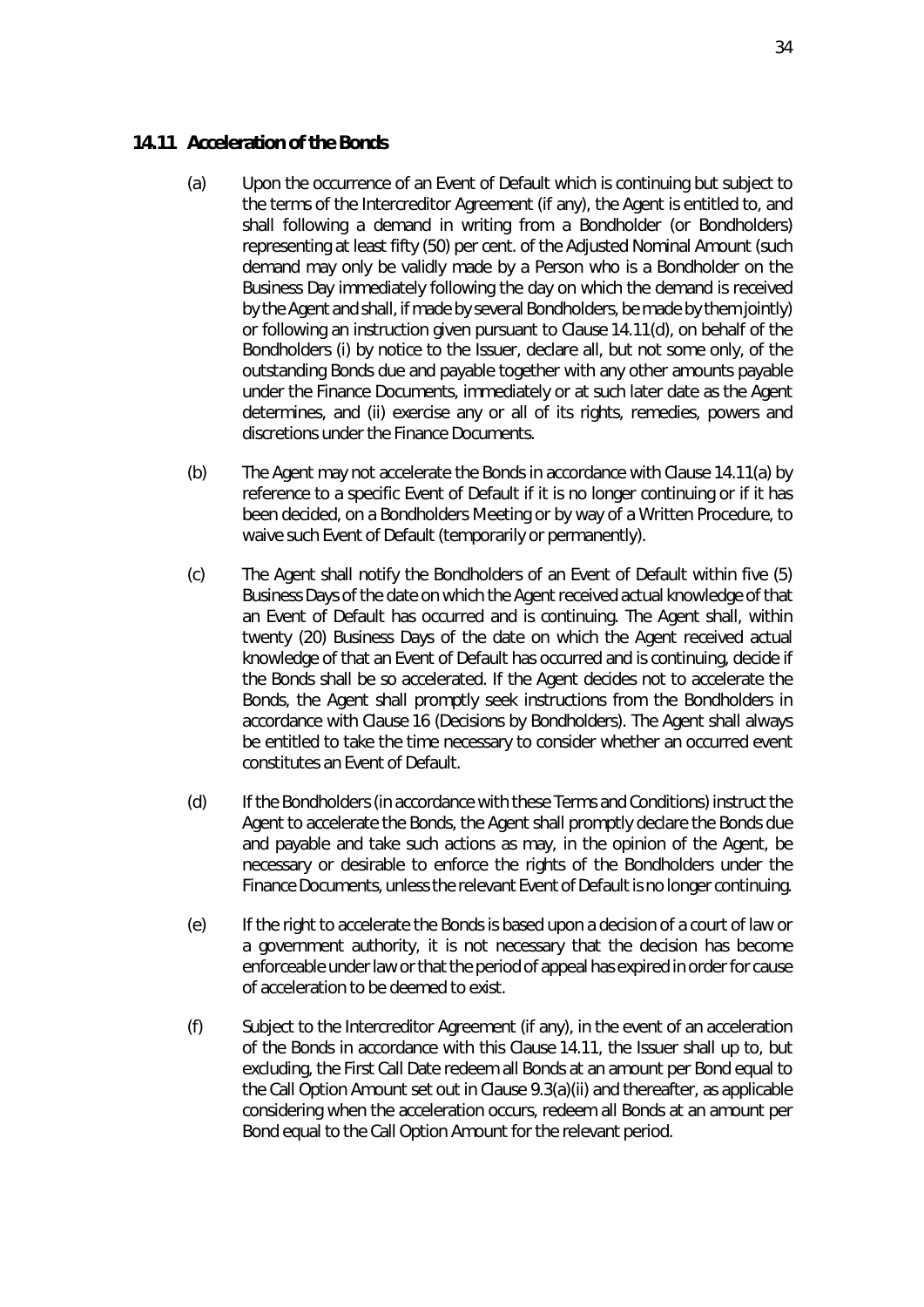## <span id="page-43-2"></span>**15. Distribution of Proceeds**

- <span id="page-43-0"></span>(a) Unless an Intercreditor Agreement has been entered into, all payments by the Issuer relating to the Bonds and the Finance Documents following an acceleration of the Bonds in accordance with Claus[e 14](#page-40-0) (*[Events of Default and](#page-40-0)  [Acceleration of the Bonds](#page-40-0)*) and any proceeds received from an enforcement of the Transaction Security or the Guarantees (in the case of Guarantees to the extent proceeds from the Guarantees can be applied towards satisfaction of the below) shall be distributed in the following order of priority:
	- (i) *first*, in or towards payment *pro rata* of (i) all unpaid fees, costs, expenses and indemnities payable by the Issuer to the Agent in accordance with the Agency Agreement (other than any indemnity given for liability against the Bondholders), (ii) other costs, expenses and indemnities relating to the acceleration of the Bonds, the enforcement of the Transaction Security or the Guarantees or the protection of the Bondholders' rights as may have been incurred by the Agent, (iii) any costs incurred by the Agent for external experts that have not been reimbursed by the Issuer in accordance with Clause [20.2\(g\),](#page-51-0) and (iv) any costs and expenses incurred by the Agent in relation to a Bondholders' Meeting or a Written Procedure that have not been reimbursed by the Issuer in accordance with Clause [16\(m\);](#page-47-0)
	- (ii) *secondly*, in or towards payment *pro rata* of accrued but unpaid Interest under the Bonds (Interest due on an earlier Interest Payment Date to be paid before any Interest due on a later Interest Payment Date);
	- (iii) *thirdly*, in or towards payment *pro rata* of any unpaid principal under the Bonds; and
	- (iv) *fourthly*, in or towards payment *pro rata* of any other costs or outstanding amounts unpaid under the Finance Documents.

<span id="page-43-1"></span>Any excess funds after the application of proceeds in accordance with paragraphs [\(i\)](#page-43-0) to [\(iv\)](#page-43-1) above shall be paid to the Issuer (or the Guarantors, as applicable).

- (b) If the Intercreditor Agreement has been entered into, all payments by the Issuer relating to the Bonds and the Finance Documents following an acceleration of the Bonds in accordance with Clause [14](#page-40-0) (*[Events of Default and Acceleration of](#page-40-0)  [the Bonds](#page-40-0)*) and any proceeds received from an enforcement of the Transaction Security or the Guarantees (in the case of Guarantees to the extent proceeds from the Guarantees can be applied towards satisfaction of the Secured Obligations) shall be distributed in accordance with the Intercreditor Agreement
- (c) If a Bondholder or another party has paid any fees, costs, expenses or indemnities referred to in Claus[e 15\(a\)\(i\),](#page-43-0) such Bondholder or other party shall be entitled to reimbursement by way of a corresponding distribution in accordance with Claus[e 15\(a\)\(i\).](#page-43-0)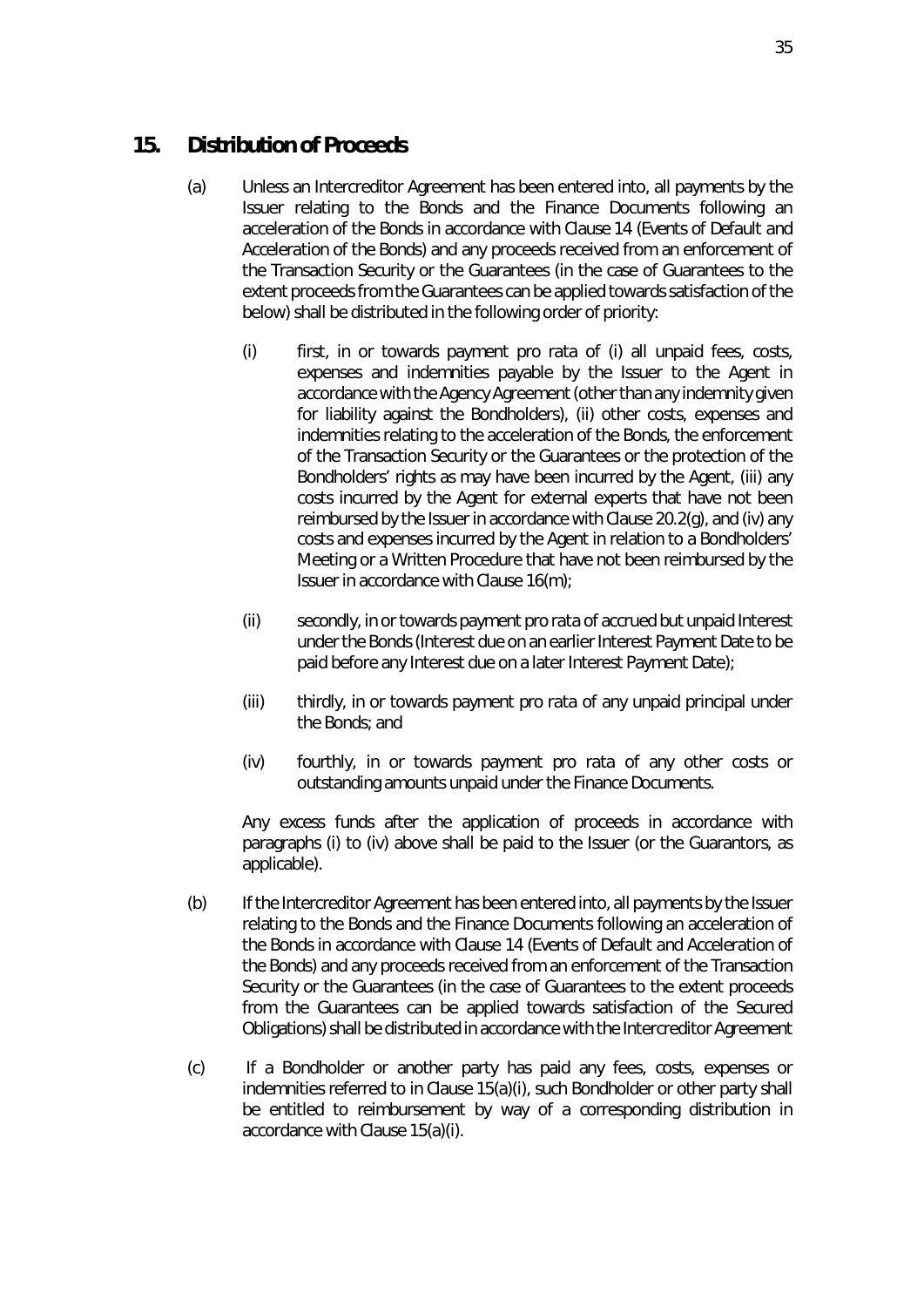- (d) Unless the Intercreditor Agreement has been entered into, funds that the Agent receives (directly or indirectly) in connection with the acceleration of the Bonds or the enforcement of the Transaction Security or the Guarantees constitute escrow funds (Sw. *redovisningsmedel*) and must be held on a separate interestbearing account on behalf of the Bondholders and the other interested parties. The Agent shall arrange for payments of such funds in accordance with this Claus[e 15](#page-43-2) as soon as reasonably practicable**.** If the Intercreditor Agreement has been entered into, funds that the Agent receives (directly or indirectly) in connection with the acceleration of the Bonds or the enforcement of the Transaction Security or the Guarantees constitute escrow funds (Sw. *redovisningsmedel*) and must be promptly turned over to the Security Agent to be applied in accordance with the Intercreditor Agreement.
- (e) If the Issuer or the Agent shall make any payment under this Claus[e 15,](#page-43-2) the Issuer or the Agent, as applicable, shall notify the Bondholders of any such payment at least fifteen (15) Business Days before the payment is made. Such notice shall specify the Record Date, the payment date and the amount to be paid. Notwithstanding the foregoing, for any Interest due but unpaid the Record Date specified in Claus[e 7\(a\)](#page-28-0) shall apply.

## <span id="page-44-0"></span>**16. Decisions by Bondholders**

- (a) A request by the Agent for a decision by the Bondholders on a matter relating to the Finance Documents shall (at the option of the Agent) be dealt with at a Bondholders' Meeting or by way of a Written Procedure.
- (b) Any request from the Issuer or a Bondholder (or Bondholders) representing at least ten (10) per cent. of the Adjusted Nominal Amount (such request may only be validly made by a Person who is a Bondholder on the Business Day immediately following the day on which the request is received by the Agent and shall, if made by several Bondholders, be made by them jointly) for a decision by the Bondholders on a matter relating to the Finance Documents shall be directed to the Agent and dealt with at a Bondholders' Meeting or by way a Written Procedure, as determined by the Agent. The Person requesting the decision may suggest the form for decision making, but if it is in the Agent's opinion more appropriate that a matter is dealt with at a Bondholders' Meeting than by way of a Written Procedure, it shall be dealt with at a Bondholders' Meeting.
- (c) The Agent may refrain from convening a Bondholders' Meeting or instigating a Written Procedure if (i) the suggested decision must be approved by any Person in addition to the Bondholders and such Person has informed the Agent that an approval will not be given, or (ii) the suggested decision is not in accordance with applicable laws.
- (d) Only a Person who is, or who has been provided with a power of attorney or other authorisation pursuant to Claus[e 6](#page-28-1) (*[Right to Act on Behalf of a Bondholder](#page-28-1)*) from a Person who is, registered as a Bondholder: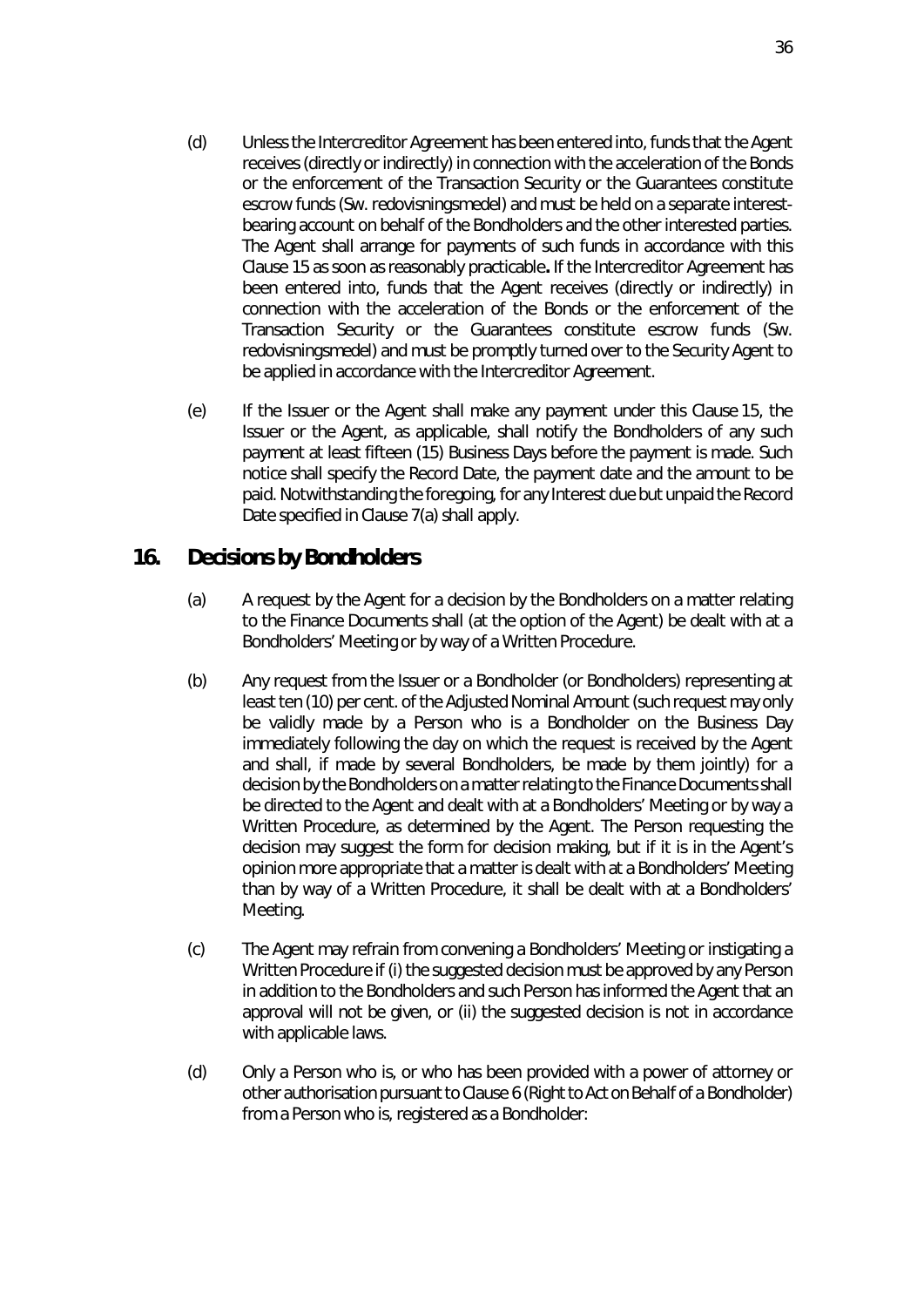- (i) on the Record Date prior to the date of the Bondholders' Meeting, in respect of a Bondholders' Meeting, or
- (ii) on the Business Day specified in the communication pursuant to Clause [18\(c\),](#page-48-0) in respect of a Written Procedure,

may exercise voting rights as a Bondholder at such Bondholders' Meeting or in such Written Procedure, provided that the relevant Bonds are included in the definition of Adjusted Nominal Amount.

- <span id="page-45-0"></span>(e) The following matters shall require the consent of Bondholders representing at least sixty-six and two thirds (66 2/3) per cent. of the Adjusted Nominal Amount for which Bondholders are voting at a Bondholders' Meeting or for which Bondholders reply in a Written Procedure in accordance with the instructions given pursuant to Claus[e 18\(c\):](#page-48-0)
	- (i) the issue of any Subsequent Bonds, if the total nominal amount of the Bonds exceeds, or if such issue would cause the total nominal amount of the Bonds to at any time exceed, EUR 100,000,000 (for the avoidance of doubt, for which consent shall be required at each occasion such Subsequent Bonds are issued);
	- (ii) a change to the terms of any of Clause  $2(a)$ , and Clauses  $2(f)$  to  $2(h)$ ;
	- (iii) reduction of the premium payable upon the redemption or repurchase of any Bond pursuant to Clause [9](#page-29-0) (*[Redemption and Repurchase of the](#page-29-0)  [Bonds](#page-29-0)*);
	- *(iv)* a change to the Interest Rate or the Nominal Amount;
	- (v) waive a breach of or amend an undertaking set out in Clause [13](#page-36-0) (*[General](#page-36-0)  [Undertakings](#page-36-0)*);
	- (vi) a change to the terms for the distribution of proceeds set out in Clause [15](#page-43-2) (*[Distribution of Proceeds](#page-43-2)*);
	- (vii) a change to the terms dealing with the requirements for Bondholders' consent set out in this Clause [16;](#page-44-0)
	- (viii) a change of issuer, an extension of the tenor of the Bonds or any delay of the due date for payment of any principal or interest on the Bonds;
	- (ix) a release of the Transaction Security or the Guarantees, except in accordance with the terms of the Security Documents and/or the Guarantee and Adherence Agreement (as applicable);
	- (x) a mandatory exchange of the Bonds for other securities; and
	- (xi) early redemption of the Bonds, other than upon an acceleration of the Bonds pursuant to Clause [14](#page-40-0) (*[Events of Default and Acceleration of the](#page-40-0)*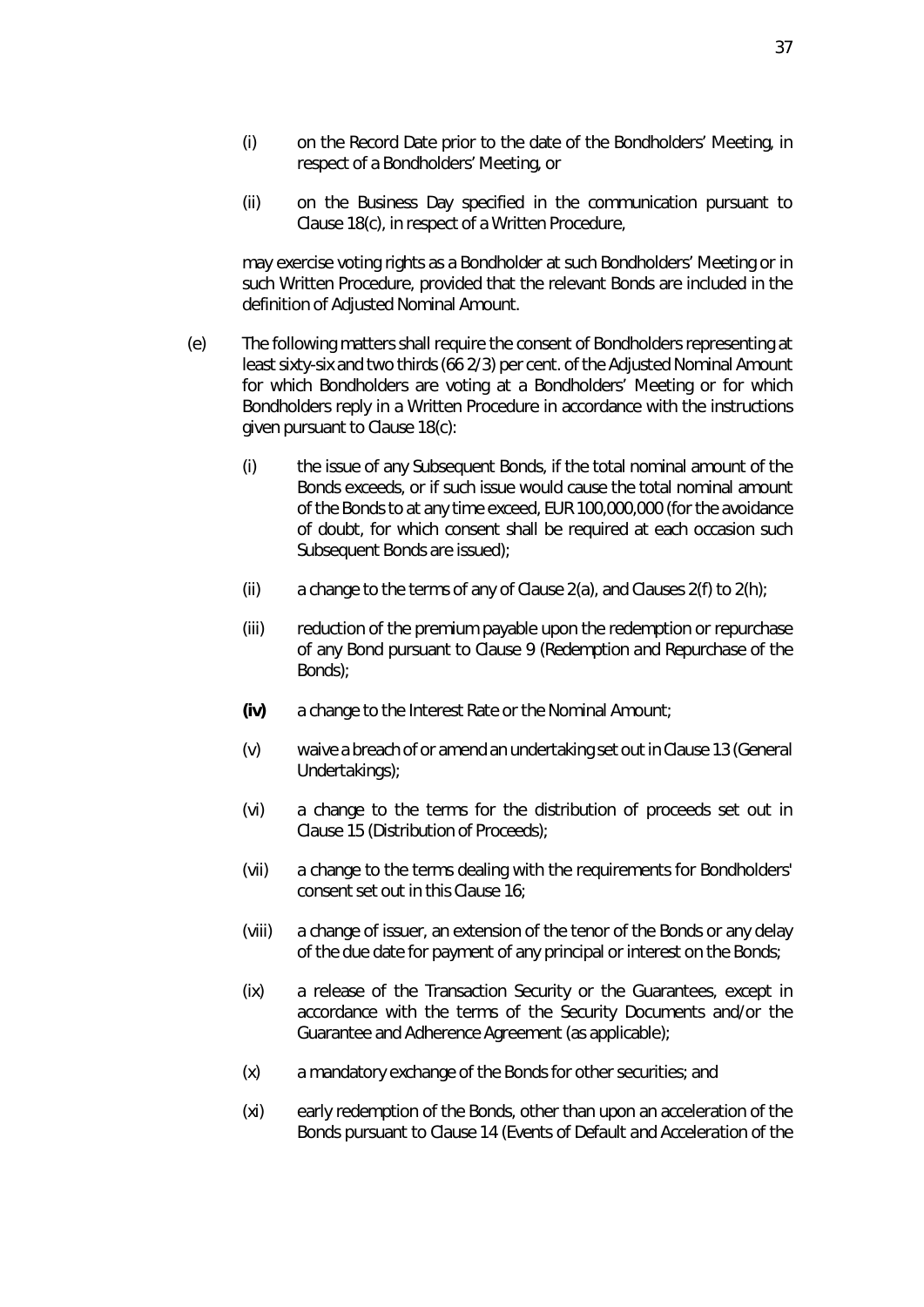*[Bonds](#page-40-0)*) or as otherwise permitted or required by these Terms and Conditions.

- <span id="page-46-1"></span>(f) Any matter not covered by Clause [16\(e\)](#page-45-0) shall require the consent of Bondholders representing more than fifty (50) per cent. of the Adjusted Nominal Amount for which Bondholders are voting at a Bondholders' Meeting or for which Bondholders reply in a Written Procedure in accordance with the instructions given pursuant to Clause [18\(c\).](#page-48-0) This includes, but is not limited to, any amendment to, or waiver of, the terms of any Finance Document that does not require a higher majority (other than an amendment permitted pursuant to Claus[e 19\(a\)\(i\)](#page-49-0) o[r 19\(a\)\(ii\)\)](#page-49-1), an acceleration of the Bonds, or the enforcement of any Transaction Security or Guarantees.
- <span id="page-46-0"></span>(g) Quorum at a Bondholders' Meeting or in respect of a Written Procedure only exists if a Bondholder (or Bondholders) representing at least fifty (50) per cent. of the Adjusted Nominal Amount in case of a matter pursuant to Clause [16\(e\),](#page-45-0) and otherwise twenty (20) per cent. of the Adjusted Nominal Amount:
	- (i) if at a Bondholders' Meeting, attend the meeting in person or by telephone conference (or appear through duly authorised representatives); or
	- (ii) if in respect of a Written Procedure, reply to the request.

If a quorum exists for some, but not all, of the matters to be dealt with at a Bondholders' Meeting or by a Written Procedure, decisions may be taken in the matters for which a quorum exists.

- (h) If a quorum does not exist at a Bondholders' Meeting or in respect of a Written Procedure, the Agent or the Issuer shall convene a second Bondholders' Meeting (in accordance with Clause [17\(a\)\)](#page-47-1) or initiate a second Written Procedure (in accordance with Clause [18\(a\)\)](#page-48-1), as the case may be, provided that the relevant proposal has not been withdrawn by the Person(s) who initiated the procedure for Bondholders' consent. The quorum requirement in Claus[e 16\(g\)](#page-46-0) shall not apply to such second Bondholders' Meeting or Written Procedure.
- (i) Any decision which extends or increases the obligations of the Issuer or the Agent, or limits, reduces or extinguishes the rights or benefits of the Issuer or the Agent, under the Finance Documents shall be subject to the Issuer's or the Agent's consent, as appropriate.
- (j) A Bondholder holding more than one Bond need not use all its votes or cast all the votes to which it is entitled in the same way and may in its discretion use or cast some of its votes only.
- (k) The Issuer may not, directly or indirectly, pay or cause to be paid any consideration to or for the benefit of any Bondholder for or as inducement to any consent under these Terms and Conditions, unless such consideration is offered to all Bondholders that consent at the relevant Bondholders' Meeting or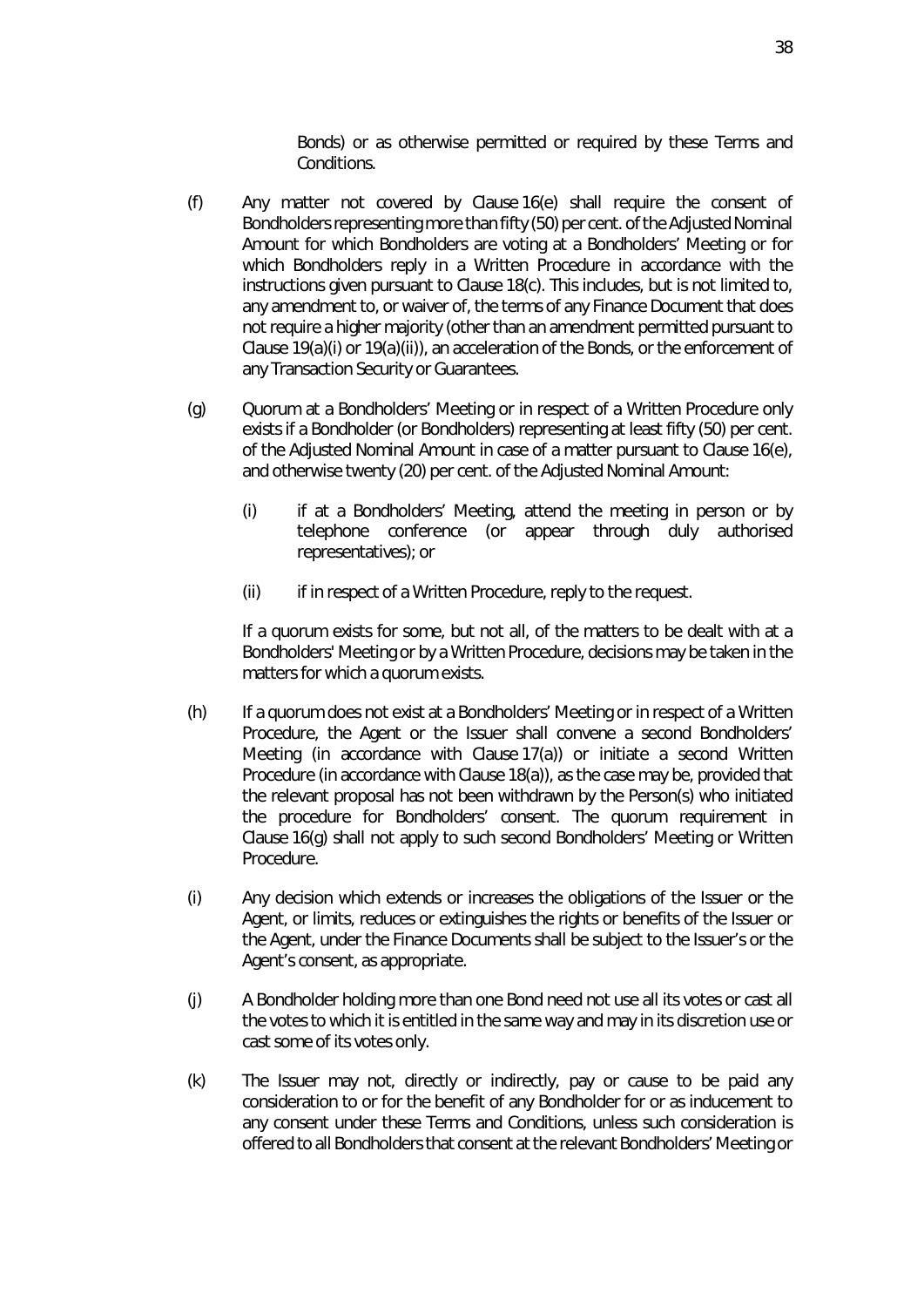in a Written Procedure within the time period stipulated for the consideration to be payable or the time period for replies in the Written Procedure, as the case may be.

- (l) A matter decided at a duly convened and held Bondholders' Meeting or by way of Written Procedure is binding on all Bondholders, irrespective of them being present or represented at the Bondholders' Meeting or responding in the Written Procedure. The Bondholders that have not adopted or voted for a decision shall not be liable for any damages that this may cause other Bondholders.
- <span id="page-47-0"></span>(m) All costs and expenses incurred by the Issuer or the Agent for the purpose of convening a Bondholders' Meeting or for the purpose of carrying out a Written Procedure, including reasonable fees to the Agent, shall be paid by the Issuer.
- (n) If a decision shall be taken by the Bondholders on a matter relating to the Finance Documents, the Issuer shall promptly at the request of the Agent provide the Agent with a certificate specifying the number of Bonds owned by Group Companies or (to the knowledge of the Issuer) Affiliates, irrespective of whether such Person is directly registered as owner of such Bonds. The Agent shall not be responsible for the accuracy of such certificate or otherwise be responsible to determine whether a Bond is owned by a Group Company or an Affiliate.
- <span id="page-47-2"></span>(o) Information about decisions taken at a Bondholders' Meeting or by way of a Written Procedure shall promptly be sent by notice to the Bondholders and published on the websites of the Group and the Agent, provided that a failure to do so shall not invalidate any decision made or voting result achieved. The minutes from the relevant Bondholders' Meeting or Written Procedure shall at the request of a Bondholder be sent to it by the Issuer or the Agent, as applicable.

## <span id="page-47-1"></span>**17. Bondholders' Meeting**

- (a) The Agent shall convene a Bondholders' Meeting by sending a notice thereof to each Bondholder no later than five (5) Business Days after receipt of a request from the Issuer or the Bondholder(s) (or such later date as may be necessary for technical or administrative reasons).
- (b) Should the Issuer want to replace the Agent, it may convene a Bondholders' Meeting in accordance with Claus[e 17\(a\)](#page-47-1) with a copy to the Agent. After a request from the Bondholders pursuant to Clause [20.4\(c\),](#page-53-0) the Issuer shall no later than five (5) Business Days after receipt of such request (or such later date as may be necessary for technical or administrative reasons) convene a Bondholders' Meeting in accordance with Claus[e 17\(a\).](#page-47-1)
- (c) The notice pursuant to Clause [17\(a\)](#page-47-1) shall include (i) time for the meeting, (ii) place for the meeting, (iii) agenda for the meeting (including each request for a decision by the Bondholders) and (iv) a form of power of attorney. Only matters that have been included in the notice may be resolved upon at the Bondholders'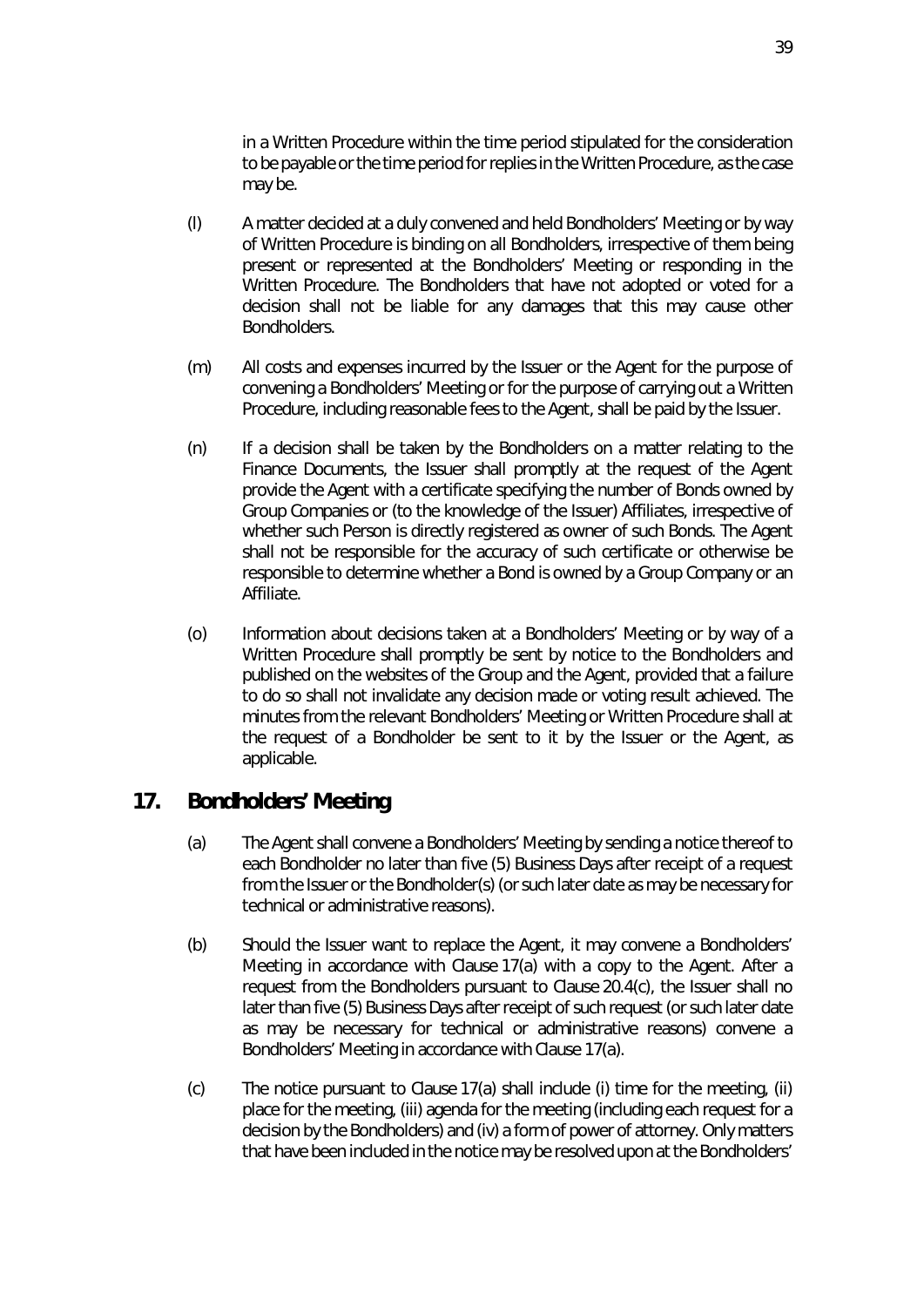Meeting. Should prior notification by the Bondholders be required in order to attend the Bondholders' Meeting, such requirement shall be included in the notice.

- (d) The Bondholders' Meeting shall be held no earlier than fifteen (15) Business Days and no later than thirty (30) Business Days from the notice.
- (e) Without amending or varying these Terms and Conditions, the Agent may prescribe such further regulations regarding the convening and holding of a Bondholders' Meeting as the Agent may deem appropriate. Such regulations may include a possibility for Bondholders to vote without attending the meeting in person.

## <span id="page-48-1"></span>**18. Written Procedure**

- (a) The Agent shall instigate a Written Procedure (which may be conducted electronically) no later than five (5) Business Days after receipt of a request from the Issuer or the Bondholder(s) (or such later date as may be necessary for technical or administrative reasons) by sending a communication to each such Person who is registered as a Bondholder on the Business Day prior to the date on which the communication is sent.
- (b) Should the Issuer want to replace the Agent, it may send a communication in accordance with Claus[e 18\(a\)](#page-48-1) to each Bondholder with a copy to the Agent.
- <span id="page-48-0"></span>(c) A communication pursuant to Claus[e 18\(a\)](#page-48-1) shall include (i) each request for a decision by the Bondholders, (ii) a description of the reasons for each request, (iii) a specification of the Business Day on which a Person must be registered as a Bondholder in order to be entitled to exercise voting rights, (iv) instructions and directions on where to receive a form for replying to the request (such form to include an option to vote yes or no for each request) as well as a form of power of attorney, and (v) the stipulated time period within which the Bondholder must reply to the request (such time period to last at least fifteen (15) Business Days from the communication pursuant to Clause [18\(a\)\)](#page-48-1). If the voting shall be made electronically, instructions for such voting shall be included in the communication.
- (d) When the requisite majority consents of the total Adjusted Nominal Amount pursuant to Clause[s 16\(e\)](#page-45-0) and [16\(f\)](#page-46-1) have been received in a Written Procedure, the relevant decision shall be deemed to be adopted pursuant to Clause [16\(e\)](#page-45-0)  or [16\(f\),](#page-46-1) as the case may be, even if the time period for replies in the Written Procedure has not yet expired.

## <span id="page-48-2"></span>**19. Amendments and Waivers**

(a) The Issuer and the Agent and/or the Security Agent (as applicable) (in each case acting on behalf of the Bondholders) may agree to amend the Finance Documents or waive any provision in a Finance Document, provided that: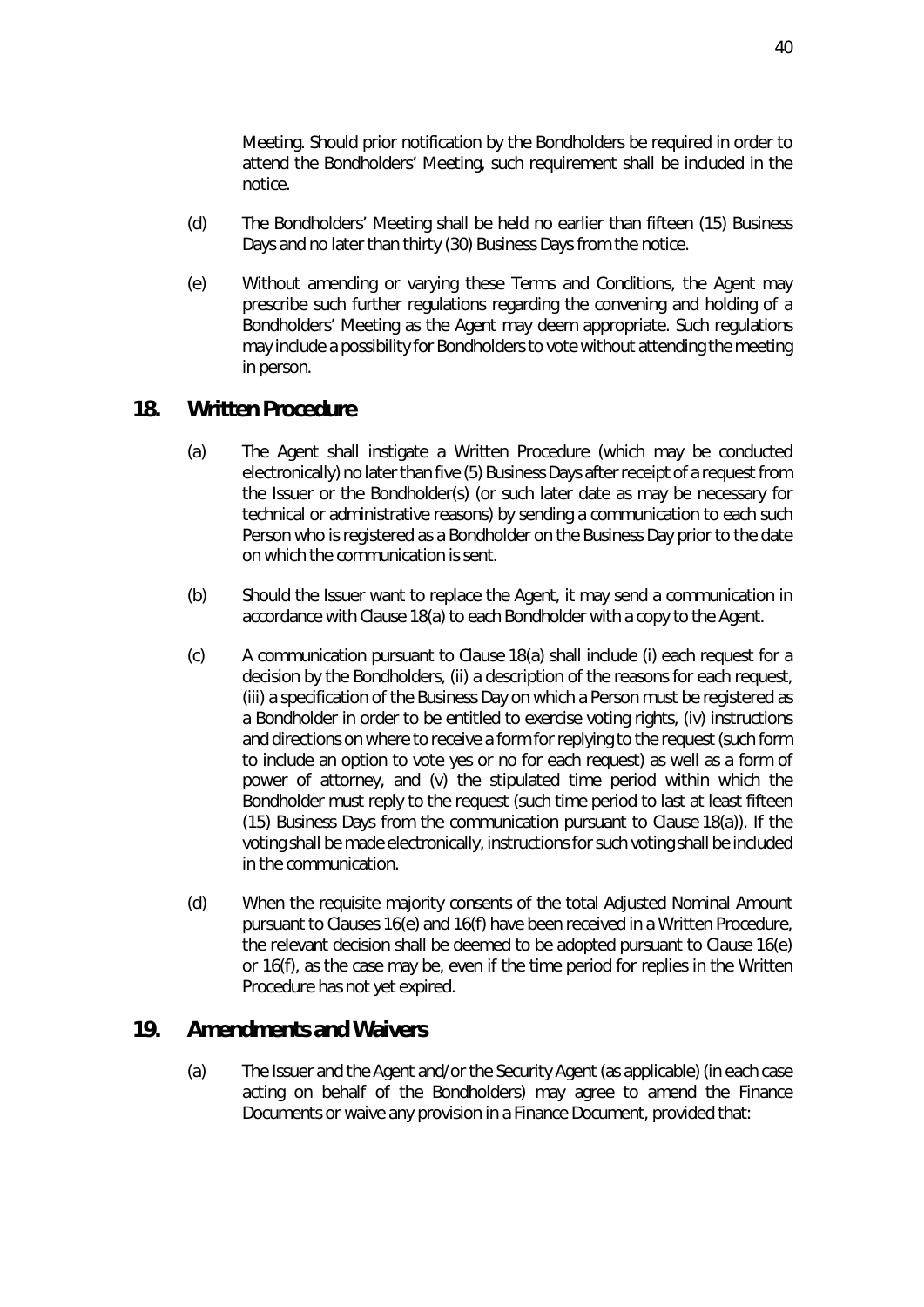- <span id="page-49-0"></span>(i) such amendment or waiver is not detrimental to the interest of the Bondholders, or is made solely for the purpose of rectifying obvious errors and mistakes;
- <span id="page-49-1"></span>(ii) such amendment or waiver is required by applicable law, a court ruling or a decision by a relevant authority; or
- (iii) such amendment or waiver has been duly approved by the Bondholders in accordance with Clause [16](#page-44-0) (*[Decisions by Bondholders](#page-44-0)*).
- (b) The consent of the Bondholders is not necessary to approve the particular form of any amendment to the Finance Documents. It is sufficient if such consent approves the substance of the amendment or waiver.
- <span id="page-49-3"></span>(c) The Agent shall promptly notify the Bondholders of any amendments or waivers made in accordance with Claus[e 19\(a\),](#page-48-2) setting out the date from which the amendment or waiver will be effective, and ensure that any amendments to the Finance Documents are published in the manner stipulated in Clause [11.3](#page-34-0)  (*[Publication of Finance Documents](#page-34-0)*). The Issuer shall ensure that any amendments to the Finance Documents are duly registered with the CSD and each other relevant organisation or authority, to the extent such registration is possible with the rules of the relevant CSD.
- (d) An amendment to the Finance Documents shall take effect on the date determined by the Bondholders Meeting, in the Written Procedure or by the Agent, as the case may be.

## **20. Appointment and Replacement of the Agent and the Security Agent**

### <span id="page-49-2"></span>**20.1 Appointment of Agent and the Security Agent**

- (a) By subscribing for Bonds, each initial Bondholder:
	- (i) appoints the Agent and the Security Agent to act as its agent and security agent (as applicable) in all matters relating to the Bonds and the Finance Documents, and authorises each of the Agent and the Security Agent to act on its behalf (without first having to obtain its consent, unless such consent is specifically required by these Terms and Conditions) in any legal or arbitration proceedings relating to the Bonds held by such Bondholder including any legal or arbitration proceeding relating to the perfection, preservation, protection or enforcement of the Transaction Security and the Guarantees; and
	- (ii) confirms, after the entering into of the Intercreditor Agreement (if any), the appointment under the Intercreditor Agreement of the Security Agent to act as its agent in all matters relating to the Transaction Security, the Security Documents, the Guarantees and the Guarantee and Adherence Agreement, including any legal or arbitration proceeding relating to the perfection, preservation, protection or enforcement of the Transaction Security and the Guarantees and acknowledges and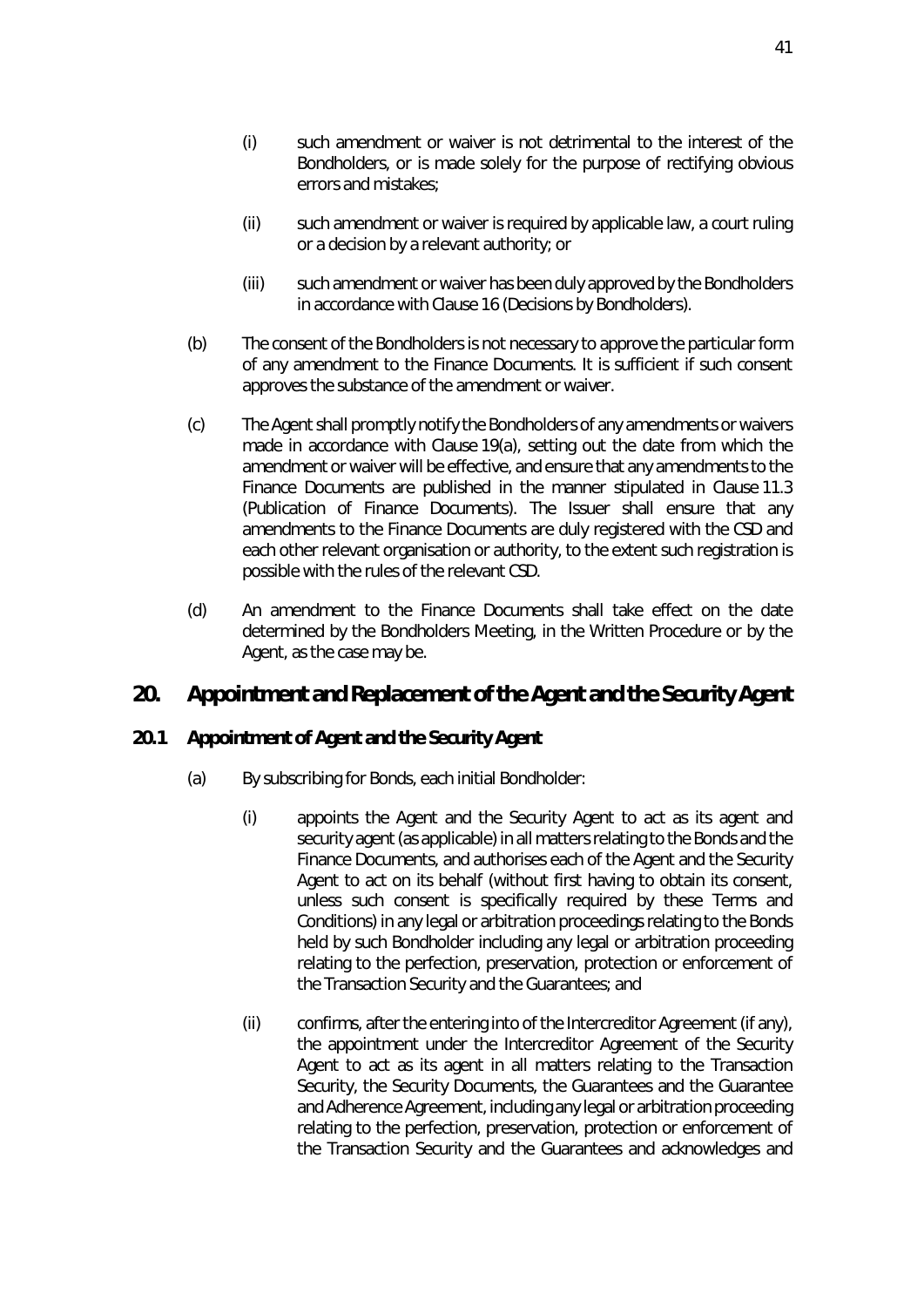agrees that the rights, obligations, role of and limitations of liability for the Security Agent is further regulated in the Intercreditor Agreement.

- (b) By acquiring Bonds, each subsequent Bondholder confirms the appointment and authorisation for the Agent and the Security Agent to act on its behalf, as set forth in Clause [20.1\(a\).](#page-49-2)
- <span id="page-50-0"></span>(c) Each Bondholder shall immediately upon request provide the Agent and the Security Agent with any such documents, including a written power of attorney (in form and substance satisfactory to the Agent or the Security Agent, as applicable), that the Agent or the Security Agent (as applicable) deems necessary for the purpose of exercising its rights and/or carrying out its duties under the Finance Documents. Neither the Agent nor the Security Agent is under any obligation to represent a Bondholder which does not comply with such request.
- (d) The Issuer shall promptly upon request provide the Agent and the Security Agent with any documents and other assistance (in form and substance satisfactory to the Agent or the Security Agent, as applicable), that the Agent or the Security Agent (as applicable) deems necessary for the purpose of exercising its rights and/or carrying out its duties under the Finance Documents.
- (e) Each of the Agent and the Security Agent is entitled to fees for its respective work and to be indemnified for costs, losses and liabilities on the terms set out in the Finance Documents and the Agent's and the Security Agent's respective obligations as Agent and Security Agent (as applicable) under the Finance Documents are conditioned upon the due payment of such fees and indemnifications.
- (f) Each of the Agent and the Security Agent may act as agent or trustee for several issues of securities issued by or relating to the Issuer and other Group Companies notwithstanding potential conflicts of interest.

### **20.2 Duties of the Agent and the Security Agent**

- (a) Each of the Agent and the Security Agent shall represent the Bondholders subject to and in accordance with the Finance Documents, including, *inter alia*, holding the Transaction Security pursuant to the Security Documents and the Guarantees pursuant to the Guarantee and Adherence Agreement on behalf of the Bondholders and, where relevant, enforcing the Transaction Security on behalf of the Bondholders. Neither the Agent nor the Security Agent is responsible for the content, valid execution, legal validity or enforceability of the Finance Documents or the perfection of the Transaction Security.
- (b) When acting in accordance with the Finance Documents, each of the Agent and the Security Agent is always acting with binding effect on behalf of the Bondholders. Each of the Agent and the Security Agent shall carry out its duties under the Finance Documents in a reasonable, proficient and professional manner, with reasonable care and skill.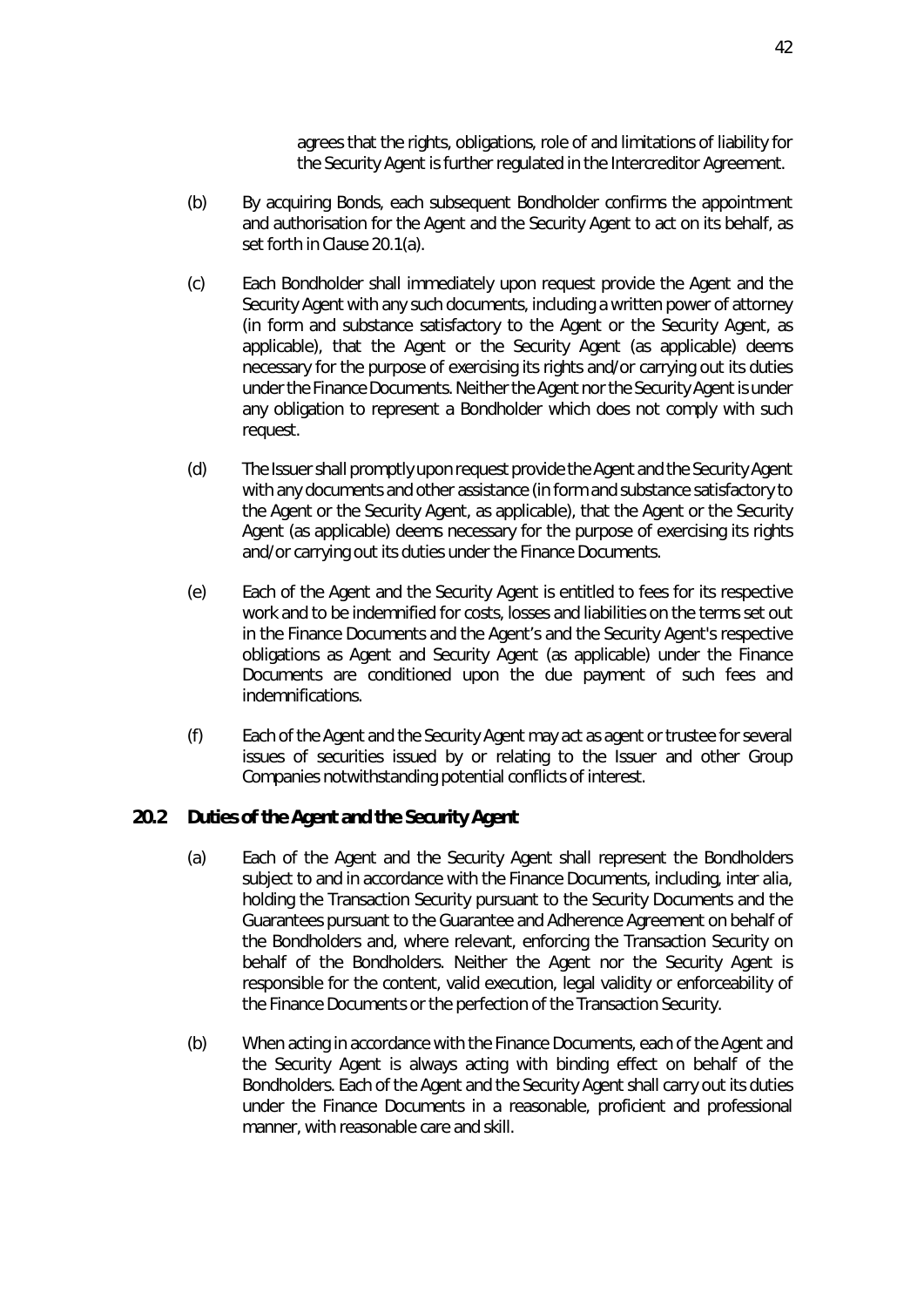- (c) Each of the Agent's and the Security Agent's duties under the Finance Documents are solely mechanical and administrative in nature and the Agent and the Security Agent only acts in accordance with the Finance Documents and upon instructions from the Bondholders, unless otherwise set out in the Finance Documents. In particular, neither the Agent nor the Security Agent is acting as an advisor (whether legal, financial or otherwise) to the Bondholders or any other Person.
- (d) Neither the Agent nor the Security Agent is obligated to assess or monitor the financial condition of the Issuer or compliance by the Issuer of the terms of the Finance Documents unless to the extent expressly set out in the Finance Documents, or to take any steps to ascertain whether any Event of Default (or any event that may lead to an Event of Default) has occurred. Until it has actual knowledge to the contrary, each of the Agent and the Security Agent is entitled to assume that no Event of Default (or any event that may lead to an Event of Default) has occurred.
- (e) Each of the Agent and the Security Agent is entitled to delegate its duties to other professional parties, but each of them shall remain liable for the actions of such parties under the Finance Documents.
- (f) Each of the Agent and the Security Agent shall treat all Bondholders equally and, when acting pursuant to the Finance Documents, act with regard only to the interests of the Bondholders and shall not be required to have regard to the interests or to act upon or comply with any direction or request of any other Person, other than as explicitly stated in the Finance Documents.
- <span id="page-51-0"></span>(g) Each of the Agent and the Security Agent is entitled to engage external experts when carrying out its duties under the Finance Documents. The Issuer shall on demand by the Agent and/or the Security Agent pay all costs for external experts engaged after the occurrence of an Event of Default, or for the purpose of investigating or considering (i) an event which the Agent reasonably believes is or may lead to an Event of Default, (ii) a matter relating to the Issuer or the Transaction Security which the Agent and/or the Security Agent reasonably believes may be detrimental to the interests of the Bondholders under the Finance Documents or (iii) as otherwise agreed between the Agent and/or the Security Agent and the Issuer. Any compensation for damages or other recoveries received by the Agent and/or the Security Agent from external experts engaged by it for the purpose of carrying out its duties under the Finance Documents shall be distributed in accordance with Claus[e 15](#page-43-2) (*[Distribution of](#page-43-2)  [Proceeds](#page-43-2)*).
- (h) Notwithstanding any other provision of the Finance Documents to the contrary, neither the Agent nor the Security Agent is obliged to do or omit to do anything if it would or might in its reasonable opinion constitute a breach of any law or regulation.
- <span id="page-51-1"></span>(i) If in the Agent's or Security Agent's (as applicable) reasonable opinion the cost, loss or liability which it may incur (including its respective reasonable fees) in complying with instructions of the Bondholders, or taking any action at its own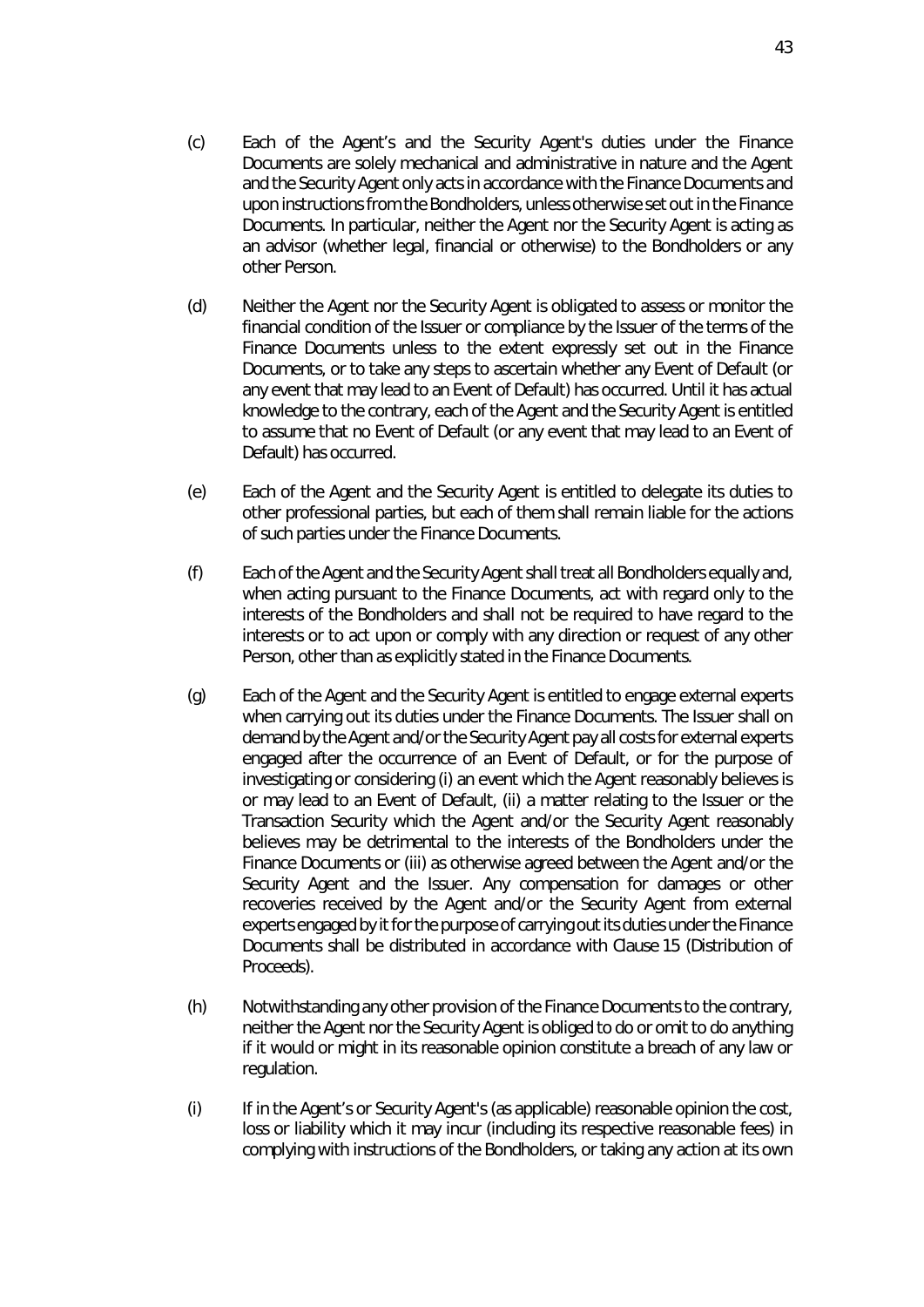initiative, will not be covered by the Issuer, or the Bondholders (as applicable), the Agent or the Security Agent (as applicable) may refrain from acting in accordance with such instructions, or taking such action, until it has received such funding or indemnities (or adequate Security has been provided therefore) as it may reasonably require.

- (j) Unless it has actual knowledge to the contrary, each of the Agent and the Security Agent may assume that all information provided by or on behalf of the Issuer (including by its advisors) is correct, true and complete in all aspects.
- <span id="page-52-0"></span>(k) Each of the Agent and the Security Agent shall give a notice to the Bondholders (i) before it ceases to perform its obligations under the Finance Documents by reason of the non-payment by the Issuer of any fee or indemnity due to the Agent or the Security Agent under the Finance Documents or (ii) if it refrains from acting for any reason described in Clause [20.2\(i\).](#page-51-1)

#### **20.3 Limited liability for the Agent and the Security Agent**

- (a) Neither the Agent nor the Security Agent will be liable to the Bondholders for damage or loss caused by any action taken or omitted by it under or in connection with any Finance Document, unless directly caused by its negligence or wilful misconduct. Neither the Agent nor the Security Agent shall be responsible for indirect loss.
- (b) Neither the Agent nor the Security Agent shall be considered to have acted negligently if it has acted in accordance with advice addressed to it from or opinions of reputable external experts or if it has acted with reasonable care in a situation when it considers that it is detrimental to the interests of the Bondholders to delay the action in order to first obtain instructions from the **Bondholders**
- (c) Neither the Agent nor the Security Agent shall be liable for any delay (or any related consequences) in crediting an account with an amount required pursuant to the Finance Documents to be paid by it to the Bondholders, provided that it has taken all necessary steps as soon as reasonably practicable to comply with the regulations or operating procedures of any recognised clearing or settlement system used by it for that purpose.
- (d) Neither the Agent nor the Security Agent shall have any liability to the Bondholders for damage caused by it acting in accordance with instructions of the Bondholders given in accordance with the Finance Documents.
- (e) Any liability towards the Issuer which is incurred by the Agent or the Security Agent in acting under, or in relation to, the Finance Documents shall not be subject to set-off against the obligations of the Issuer to the Bondholders under the Finance Documents.
- (f) The Agent is not liable for information provided to the Bondholders by or on behalf of the Issuer or any other Person.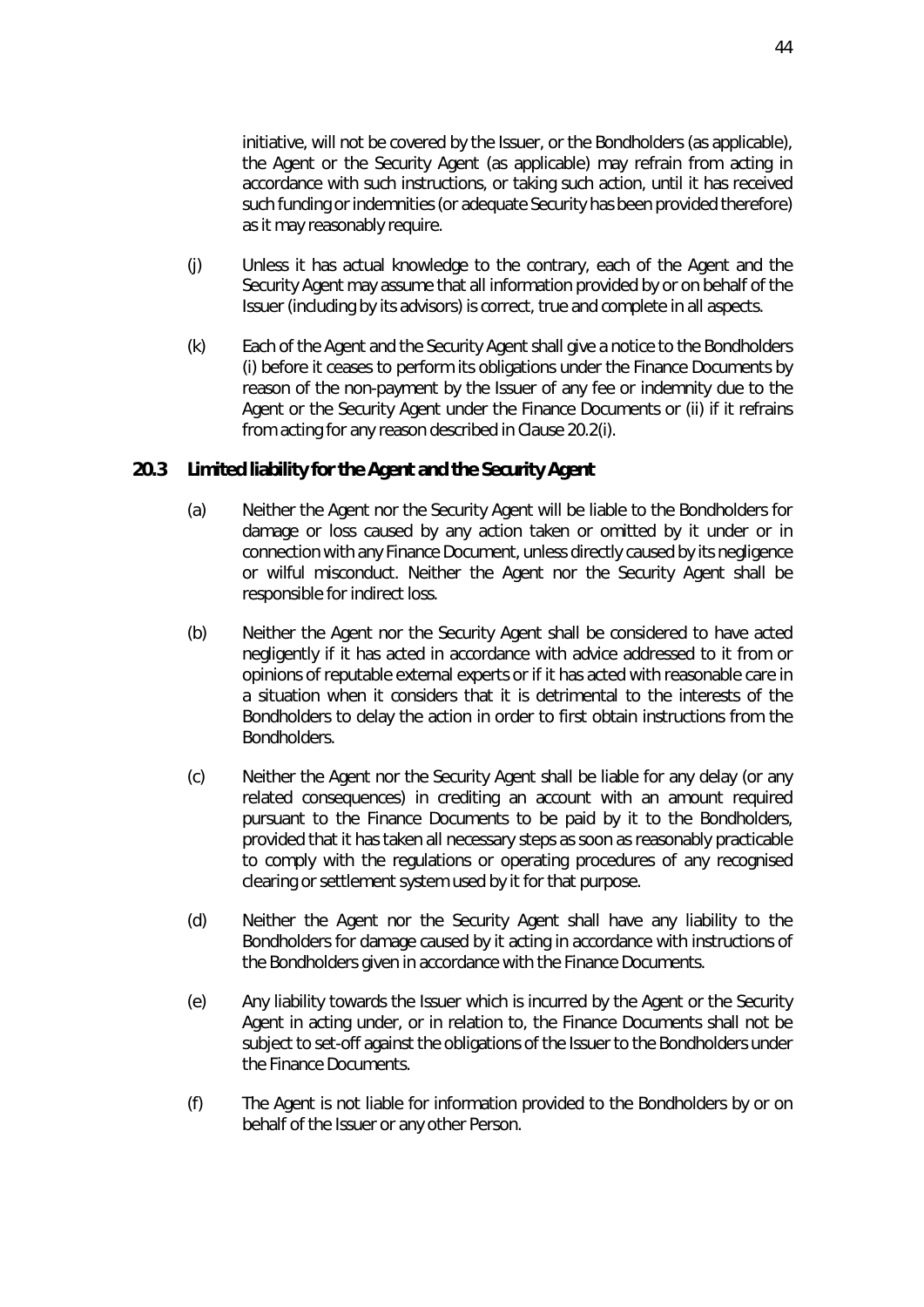### <span id="page-53-2"></span>**20.4 Replacement of the Agent and the Security Agent**

- (a) Subject to Clause [20.4\(f\),](#page-53-1) each of the Agent and the Security Agent may resign by giving notice to the Issuer and the Bondholders, in which case the Bondholders shall appoint a successor Agent and/or the Security Agent at a Bondholders' Meeting convened by the retiring Agent or by way of Written Procedure initiated by the retiring Agent.
- (b) Subject to Claus[e 20.4\(f\),](#page-53-1) if the Agent and/or the Security Agent is Insolvent, the Agent and/or the Security Agent (as applicable) shall be deemed to resign as Agent and/or the Security Agent (as applicable) and the Issuer shall within ten (10) Business Days appoint a successor Agent and/or a successor Security Agent (as applicable) which shall be an independent financial institution or other reputable company which regularly acts as agent under debt issuances.
- <span id="page-53-0"></span>(c) A Bondholder (or Bondholders) representing at least ten (10) per cent. of the Adjusted Nominal Amount may, by notice to the Issuer (such notice may only be validly given by a Person who is a Bondholder on the Business Day immediately following the day on which the notice is received by the Issuer and shall, if given by several Bondholders, be given by them jointly), require that a Bondholders' Meeting is held for the purpose of dismissing the Agent and/or the Security Agent and appointing a new Agent and/or the new Security Agent (as applicable). The Issuer may, at a Bondholders' Meeting convened by it or by way of Written Procedure initiated by it, propose to the Bondholders that the Agent and/or the Security Agent be dismissed and a new Agent and/or a new Security Agent (as applicable) be appointed.
- (d) If the Bondholders have not appointed a successor Agent and/or successor Security Agent within ninety (90) days after (i) the earlier of the notice of resignation was given or the resignation otherwise took place or (ii) the Agent and/or the Security Agent was dismissed through a decision by the Bondholders, the Issuer shall appoint a successor Agent and/or successor Security Agent (as applicable) which shall be an independent financial institution or other reputable company which regularly acts as agent under debt issuances.
- (e) The retiring Agent and/or the retiring Security Agent (as applicable) shall, at its own cost, make available to the successor Agent and/or the successor Security Agent (as applicable) such documents and records and provide such assistance as the successor Agent and/or successor Security Agent may reasonably request for the purposes of performing its functions as Agent and/or the Security Agent (as applicable) under the Finance Documents.
- <span id="page-53-1"></span>(f) The Agent's and the Security Agent's resignation or dismissal shall only take effect upon the appointment of a successor Agent and/or the successor Security Agent (as applicable) and acceptance by such successor Agent and/or the successor Security Agent (as applicable) of such appointment and the execution of all necessary documentation to effectively substitute the retiring Agent and/or the retiring Security Agent (as applicable).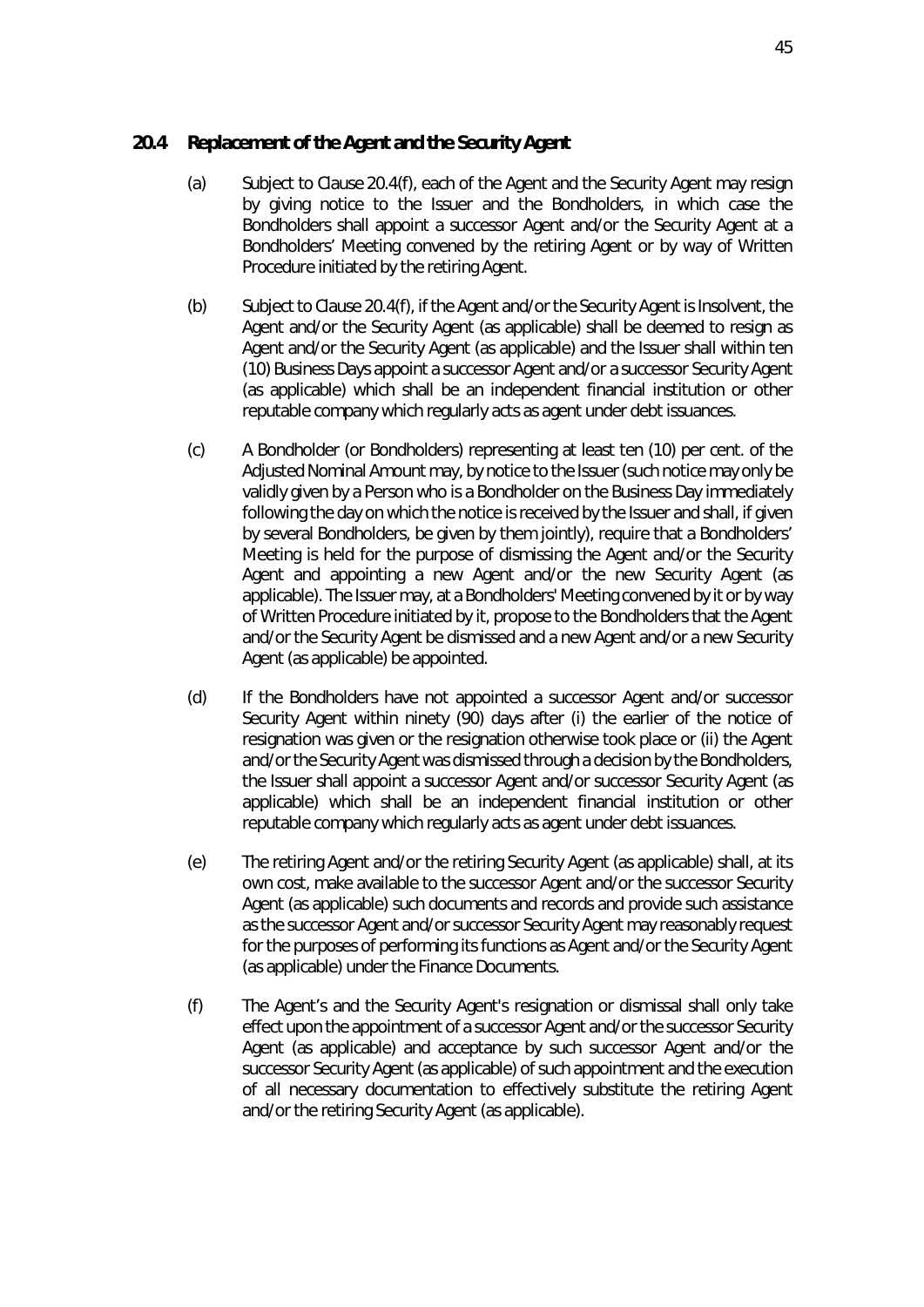- (g) Upon the appointment of a successor, the retiring Agent and/or the retiring Security Agent shall be discharged from any further obligation in respect of the Finance Documents but shall remain entitled to the benefit of the Finance Documents and remain liable under the Finance Documents in respect of any action which it took or failed to take whilst acting as Agent and/or the Security Agent (as applicable). Its successor, the Issuer and each of the Bondholders shall have the same rights and obligations amongst themselves under the Finance Documents as they would have had if such successor had been the original Agent and/or the Security Agent.
- (h) In the event that there is a change of the Agent and/or the Security Agent in accordance with this Claus[e 20.4,](#page-53-2) the Issuer shall execute such documents and take such actions as the new Agent and/or the new Security Agent may reasonably require for the purpose of vesting in such new Agent and/or the new Security Agent (as applicable) the rights, powers and obligation of the Agent and/or the Security Agent and releasing the retiring Agent and/or the retiring Security Agent (as applicable) from its respective further obligations under the Finance Documents. Unless the Issuer and the new Agent and/or the new Security Agent agrees otherwise, the new Agent and/or the new Security Agent shall be entitled to the same fees and the same indemnities as the retiring Agent and/or the retiring Security Agent (as applicable).

# **21. Appointment and Replacement of the CSD**

- (a) The Issuer has appointed the CSD to manage certain tasks under these Terms and Conditions and in accordance with the CSD regulations and the other regulations applicable to the Bonds.
- (b) The CSD may retire from its assignment or be dismissed by the Issuer provided that the Issuer has effectively appointed a replacement CSD that accedes as CSD at the same time as the old CSD retires or is dismissed and provided also that the replacement does not have a negative effect on any Bondholder. The replacing CSD must be authorized to professionally conduct clearing operations pursuant to the Swedish Securities Markets Act (*lag (2007:528) om värdepappersmarknaden*) and be authorized as a central securities depository in accordance with the Financial Instruments Accounts Act.

# **22. Appointment and Replacement of the Issuing Agent**

- (a) The Issuer appoints the Issuing Agent to manage certain specified tasks under these Terms and Conditions and in accordance with the legislation, rules and regulations applicable to and/or issued by the CSD and relating to the Bonds.
- (b) The Issuing Agent may retire from its assignment or be dismissed by the Issuer, provided that the Issuer has approved that a commercial bank or securities institution approved by the CSD accedes as new Issuing Agent at the same time as the old Issuing Agent retires or is dismissed. If the Issuing Agent is Insolvent, the Issuer shall immediately appoint a new Issuing Agent, which shall replace the old Issuing Agent as issuing agent in accordance with these Terms and Conditions.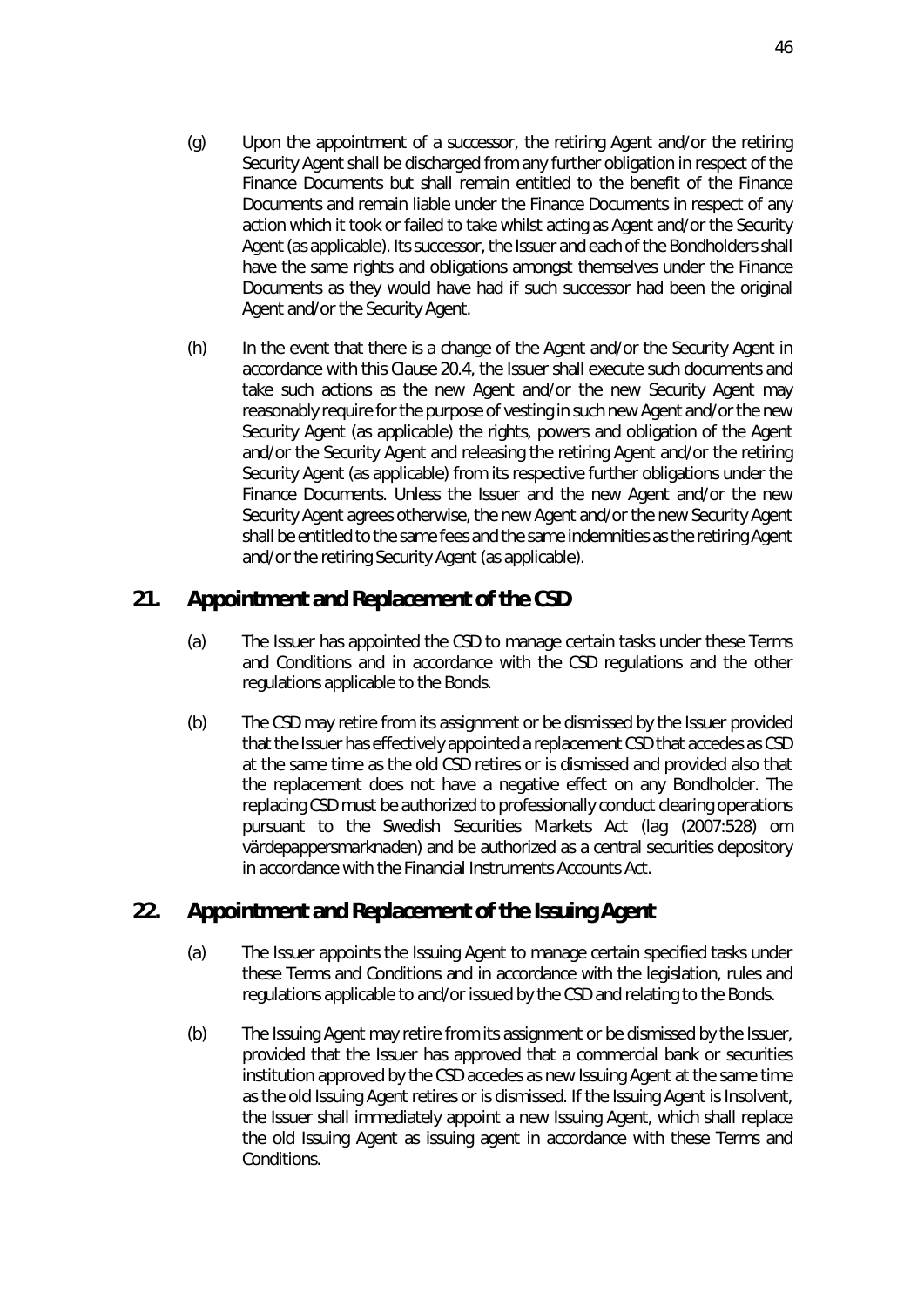## <span id="page-55-0"></span>**23. No Direct Actions by Bondholders**

- (a) A Bondholder may not take any steps whatsoever against the Issuer or with respect to the Transaction Security or the Guarantees to enforce or recover any amount due or owing to it pursuant to the Finance Documents, or to initiate, support or procure the winding-up, dissolution, liquidation, company reorganisation (Sw. *företagsrekonstruktion*) or bankruptcy (Sw. *konkurs*) (or its equivalent in any other jurisdiction) of the Issuer in relation to any of the liabilities of the Issuer under the Finance Documents.
- (b) Claus[e 23\(a\)](#page-55-0) shall not apply if the Agent has been instructed by the Bondholders in accordance with the Finance Documents to take certain actions but fails for any reason to take, or is unable to take (for any reason other than a failure by a Bondholder to provide documents in accordance with Clause [20.1\(c\)\)](#page-50-0), such actions within a reasonable period of time and such failure or inability is continuing. However, if the failure to take certain actions is caused by the nonpayment by the Issuer of any fee or indemnity due to the Agent under the Finance Documents or by any reason described in Clause [20.2\(i\),](#page-51-1) such failure must continue for at least forty (40) Business Days after notice pursuant to Claus[e 20.2\(k\)](#page-52-0) before a Bondholder may take any action referred to in Claus[e 23\(a\).](#page-55-0)
- (c) The provisions of Claus[e 23\(a\)](#page-55-0) shall not in any way limit an individual Bondholder's right to claim and enforce payments which are due to it under Claus[e 9.4](#page-30-1) (*[Mandatory repurchase due to a Change of Control Event or a](#page-30-1)  [Delisting Event \(put option\)](#page-30-1)*) or other payments which are due by the Issuer to some but not all Bondholders.

## **24. Prescription**

- (a) The right to receive repayment of the principal of the Bonds shall be prescribed and become void ten (10) years from the Redemption Date. The right to receive payment of interest (excluding any capitalised interest) shall be prescribed and become void three (3) years from the relevant due date for payment. The Issuer is entitled to any funds set aside for payments in respect of which the Bondholders' right to receive payment has been prescribed and has become void.
- (b) If a limitation period is duly interrupted in accordance with the Swedish Act on Limitations (Sw. *preskriptionslag (1981:130)*), a new limitation period of ten (10) years with respect to the right to receive repayment of the principal of the Bonds, and of three (3) years with respect to receive payment of interest (excluding capitalised interest) will commence, in both cases calculated from the date of interruption of the limitation period, as such date is determined pursuant to the provisions of the Swedish Act on Limitations.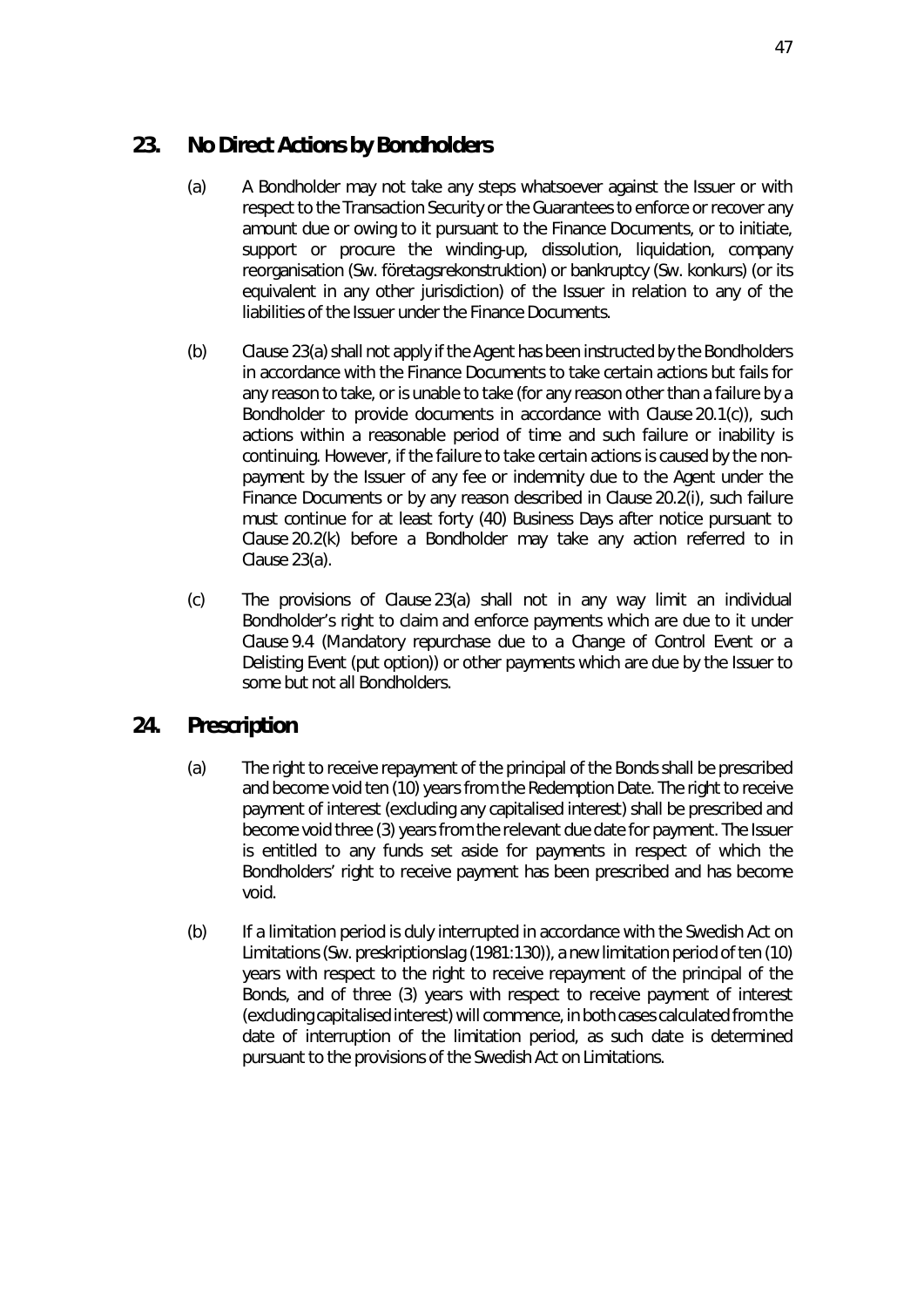## **25. Notices and Press Releases**

### <span id="page-56-0"></span>**25.1 Notices**

- (a) Any notice or other communication to be made under or in connection with the Finance Documents:
	- (i) if to the Agent, shall be given at the address registered with the Swedish Companies Registration Office (Sw. *Bolagsverket*) on the Business Day prior to dispatch or, if sent by email by the Issuer, to the email address notified by the Agent from time to time;
	- (ii) if to the Issuer, shall be given at the address registered with the Netherlands Companies Registration Office on the Business Day prior to dispatch or if sent by email by the Agent, to the email address notified by the Issuer to the Agent from time to time; and
	- (iii) if to the Bondholders, shall be given at their addresses as registered with the CSD, on the Business Day prior to dispatch, and by either courier delivery (if practically possible) or letter for all Bondholders. A notice to the Bondholders shall also be published on the websites of the Group and the Agent.
- (b) Any notice or other communication made by one Person to another under or in connection with the Finance Documents shall be sent by way of courier, personal delivery or letter, or if between the Issuer and the Agent, by email, and will only be effective:
	- (i) in case of courier or personal delivery, when it has been left at the address specified in Claus[e 25.1\(a\);](#page-56-0)
	- (ii) in case of letter, three (3) Business Days after being deposited postage prepaid in an envelope addressed to the address specified in Clause  $25.1(a)$ ; or
	- (iii) in case of email, on the day of dispatch (unless a delivery failure message was received by the sender), save that any notice or other communication sent by email that is sent after 5.00 pm in the place of receipt shall be deemed only to become effective on the following day.
- (c) Failure to send a notice or other communication to a Bondholder or any defect in it shall not affect its sufficiency with respect to other Bondholders.

### <span id="page-56-1"></span>**25.2 Press releases**

(a) Any notice that the Issuer or the Agent shall send to the Bondholders pursuant to Clause[s 9.3](#page-30-2) (*[Voluntary total redemption \(call option\)](#page-30-2)*)*,*, [11.1\(e\),](#page-33-0) [14.11\(c\),](#page-42-3) [16\(o\),](#page-47-2) [17\(a\),](#page-47-1) [18\(a\)](#page-48-1) and [19\(c\)](#page-49-3) shall also be published by way of press release by the Issuer or the Agent, as applicable.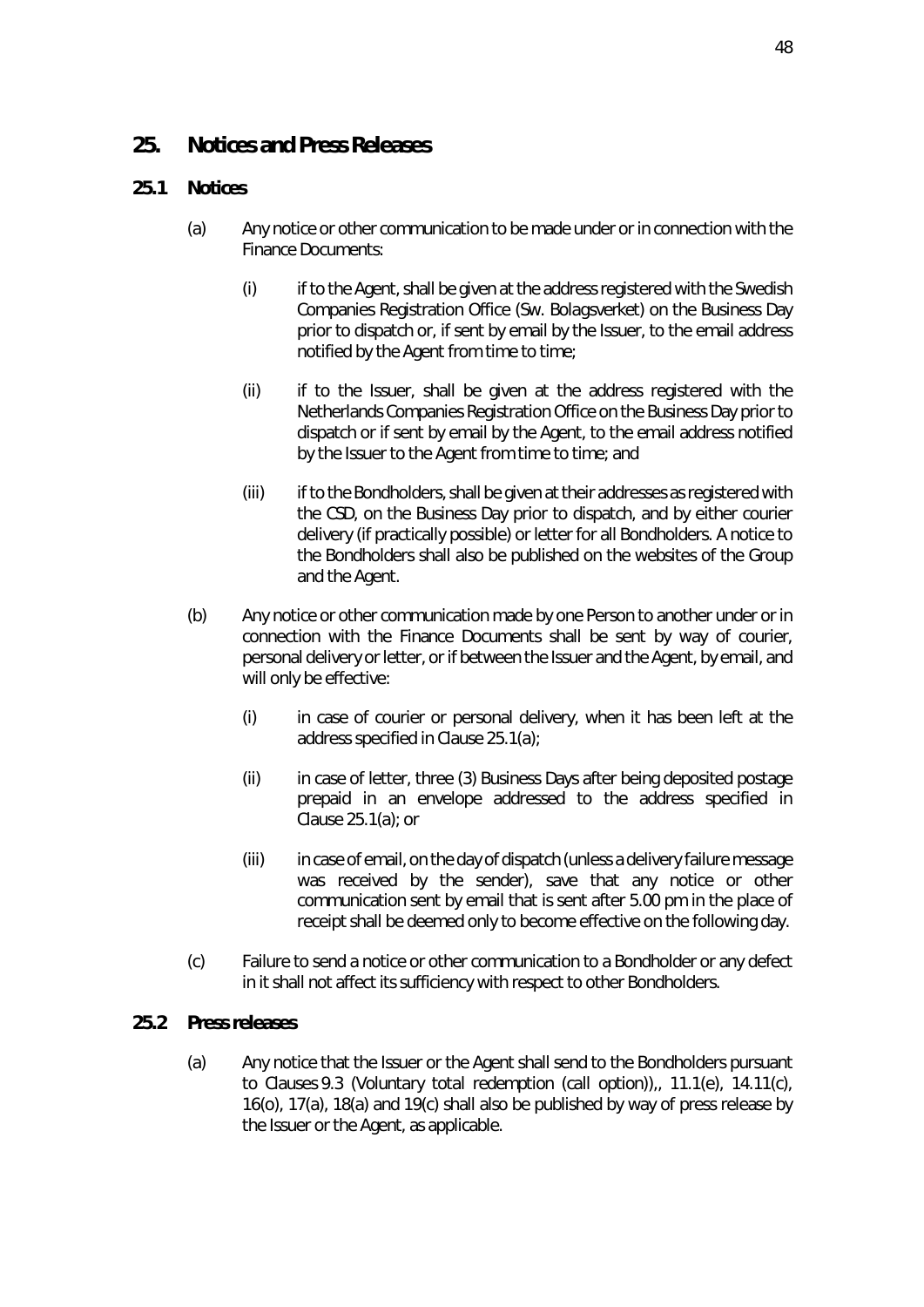(b) In addition to Claus[e 25.2\(a\),](#page-56-1) if any information relating to the Bonds or the Group contained in a notice the Agent may send to the Bondholders under these Terms and Conditions has not already been made public by way of a press release, the Agent shall before it sends such information to the Bondholders give the Issuer the opportunity to issue a press release containing such information. If the Issuer does not promptly issue a press release and the Agent considers it necessary to issue a press release containing such information before it can lawfully send a notice containing such information to the Bondholders, the Agent shall be entitled to issue such press release.

# <span id="page-57-0"></span>**26. Force Majeure and Limitation of Liability**

- (a) None of the Agent, the Security Agent or the Issuing Agent shall be held responsible for any damage arising out of any legal enactment, or any measure taken by a public authority, or war, strike, lockout, boycott, blockade or any other similar circumstance (a "**Force Majeure Event**"). The reservation in respect of strikes, lockouts, boycotts and blockades applies even if the Agent, the Security Agent or the Issuing Agent itself takes such measures, or is subject to such measures.
- (b) The Issuing Agent shall have no liability to the Bondholders if it has observed reasonable care. The Issuing Agent shall never be responsible for indirect damage with exception of gross negligence and wilful misconduct.
- (c) Should a Force Majeure Event arise which prevents the Agent, the Security Agent or the Issuing Agent from taking any action required to comply with these Terms and Conditions, such action may be postponed until the obstacle has been removed.
- (d) The provisions in this Clause [26](#page-57-0) apply unless they are inconsistent with the provisions of the Financial Instruments Accounts Act which provisions shall take precedence.

# **27. Governing Law and Jurisdiction**

- (a) These Terms and Conditions, and any non-contractual obligations arising out of or in connection therewith, shall be governed by and construed in accordance with the laws of Sweden.
- (b) The Issuer submits to the non-exclusive jurisdiction of the City Court of Stockholm (Sw. *Stockholms tingsrätt*).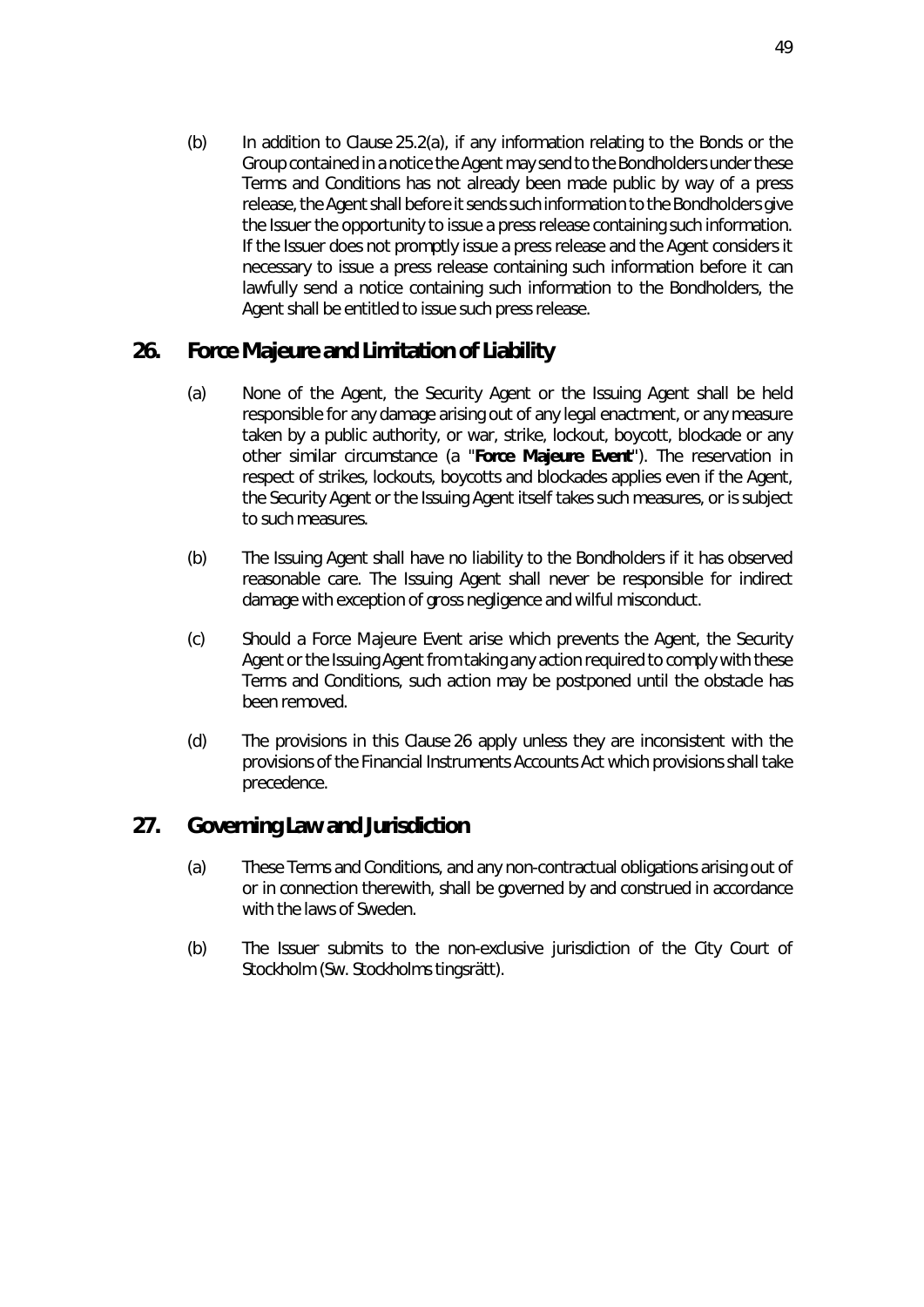[*Signature page has intentionally been left blank*]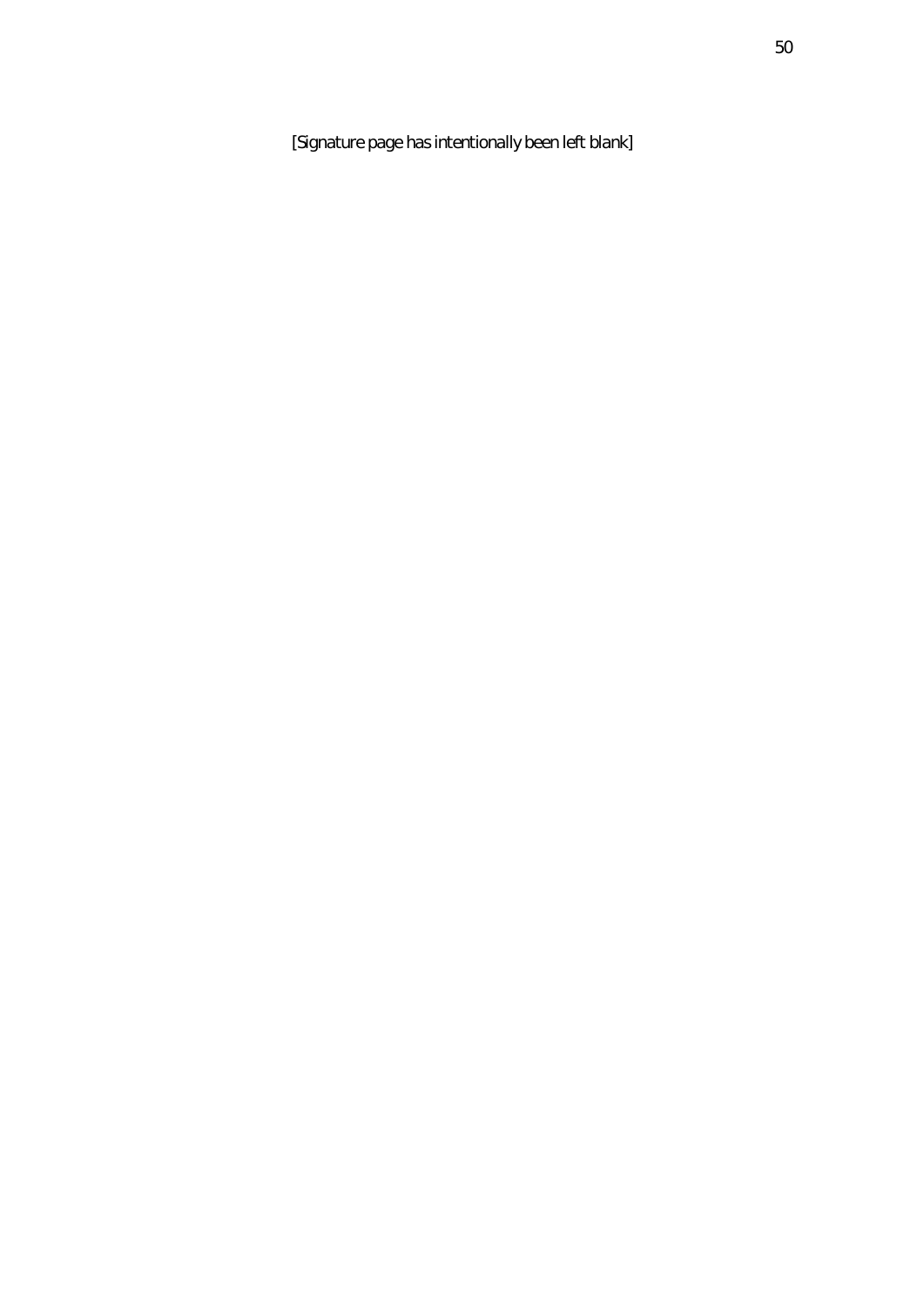### **SCHEDULE 1**

# **Intercreditor Principles**

[*This page intentionally left blank*]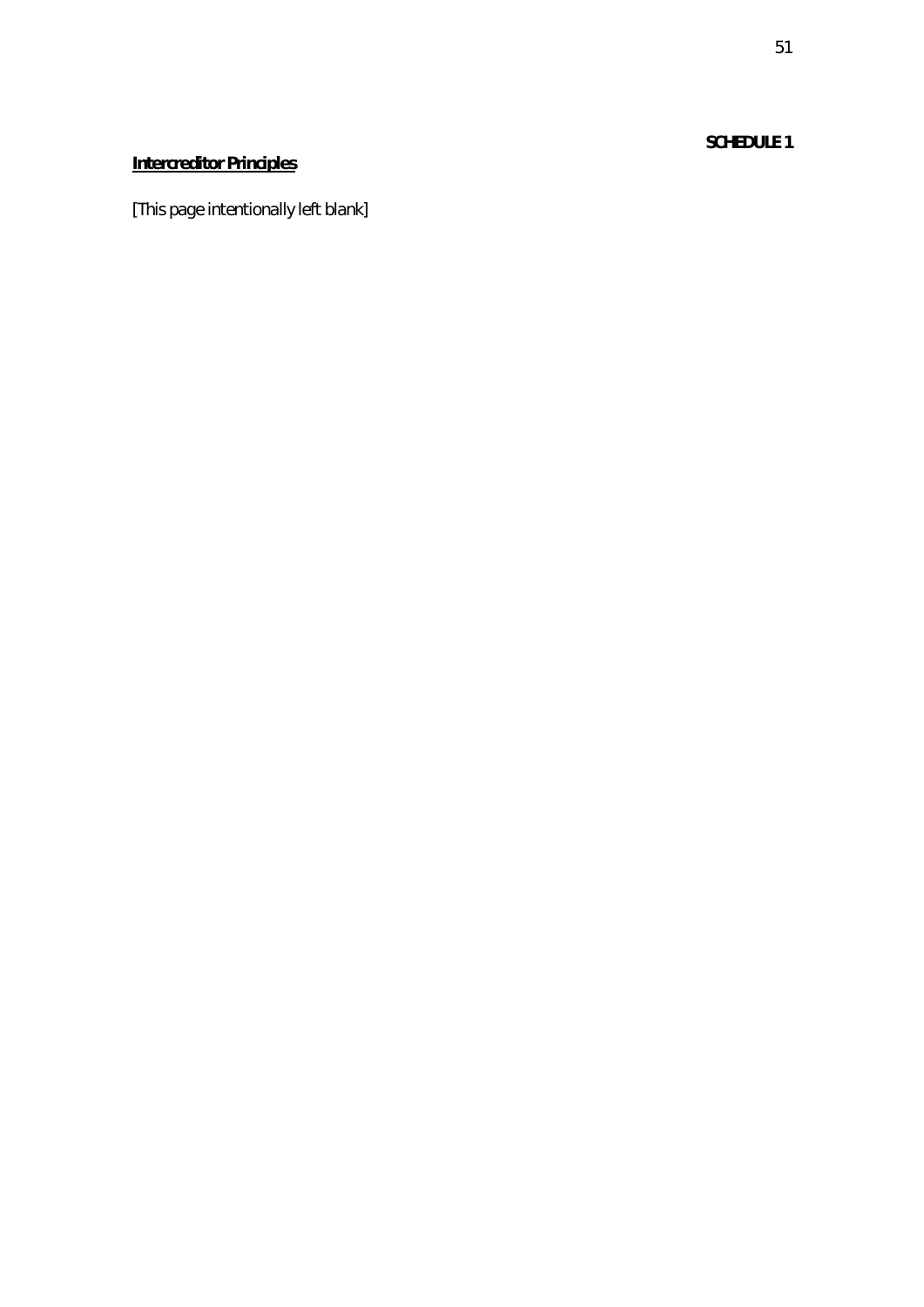#### **INTERCREDITOR TERM SHEET**

Initially EUR 200,000,000 Senior Secured Callable Fixed Rate Bonds 2021/2024 (the "**Bonds**") and the up to fifteen (15) per cent. of the outstanding Nominal Amount, Super Senior Working Capital Facility Agreement

This intercreditor term sheet (this "**ICA Term Sheet**") should be read together with the term sheet for the Bonds (the "**Bond Term Sheet**").

Unless otherwise defined in this ICA Term Sheet, terms defined in the Bond Term Sheet shall have the same meanings when used in this ICA Term Sheet.

\_\_\_\_\_\_\_\_\_\_\_\_\_\_\_\_\_\_\_\_\_\_\_\_\_\_\_\_\_\_\_\_\_\_\_\_\_\_\_\_\_\_\_\_\_\_\_\_\_\_\_\_\_\_\_\_\_\_\_\_\_\_\_\_\_\_\_\_\_\_\_

| <b>Original Parties:</b> | by:                                                                                                                                                                                         | To establish the relative rights of creditors under various financing<br>arrangements, the Intercreditor Agreement will be entered into                                                                                                                                                                                           |  |
|--------------------------|---------------------------------------------------------------------------------------------------------------------------------------------------------------------------------------------|-----------------------------------------------------------------------------------------------------------------------------------------------------------------------------------------------------------------------------------------------------------------------------------------------------------------------------------|--|
|                          | 1.                                                                                                                                                                                          | the Issuer and the Guarantors (the "Original ICA Group<br>Companies");                                                                                                                                                                                                                                                            |  |
|                          | 2.                                                                                                                                                                                          | [Azerion Group B.V.] as Shareholder Creditor under certain<br>Shareholder Debt (each as defined below);                                                                                                                                                                                                                           |  |
|                          | 3.                                                                                                                                                                                          | Nordic Trustee & Agency AB (publ), acting as Bonds agent (on<br>behalf of the Bondholders) (the "Original Bonds Agent"); and                                                                                                                                                                                                      |  |
|                          | 4.                                                                                                                                                                                          | Nordic Trustee & Agency AB (publ) acting as security agent<br>(on behalf of the Secured Parties) (the "Original Security<br>Agent").                                                                                                                                                                                              |  |
| <b>Acceding Parties:</b> | Each of the following Person(s) shall accede to the Intercreditor<br>Agreement (without being required to obtain any prior consent<br>from any other party to the Intercreditor Agreement): |                                                                                                                                                                                                                                                                                                                                   |  |
|                          |                                                                                                                                                                                             | (a) any party becoming a Guarantor;                                                                                                                                                                                                                                                                                               |  |
|                          |                                                                                                                                                                                             | (b) any party acceding as a Hedge Counterparty;                                                                                                                                                                                                                                                                                   |  |
|                          | (c)                                                                                                                                                                                         | any party providing and any Group Company incurring<br>Shareholder Debt;                                                                                                                                                                                                                                                          |  |
|                          | (d)                                                                                                                                                                                         | a Person providing Super Senior Debt or refinancing of the<br>Bonds or the Super Senior Debt or assuming rights or<br>obligations with respect to, any of the Secured Obligations<br>provided that such Person will not be obliged to accede if its<br>agent or representative have acceded to the Intercreditor<br>Agreement; or |  |
|                          |                                                                                                                                                                                             | (e) a Person providing New Debt which in accordance with the<br>Senior Finance Documents and subject to the terms of the<br>Intercreditor Agreement shall rank pari passu with the Bonds.                                                                                                                                         |  |
| <b>Background:</b>       |                                                                                                                                                                                             | The Security provided for the benefit of the Secured Parties will<br>(to the extent permitted by applicable law and practically possible)<br>be a single Security package which will be held pursuant to                                                                                                                          |  |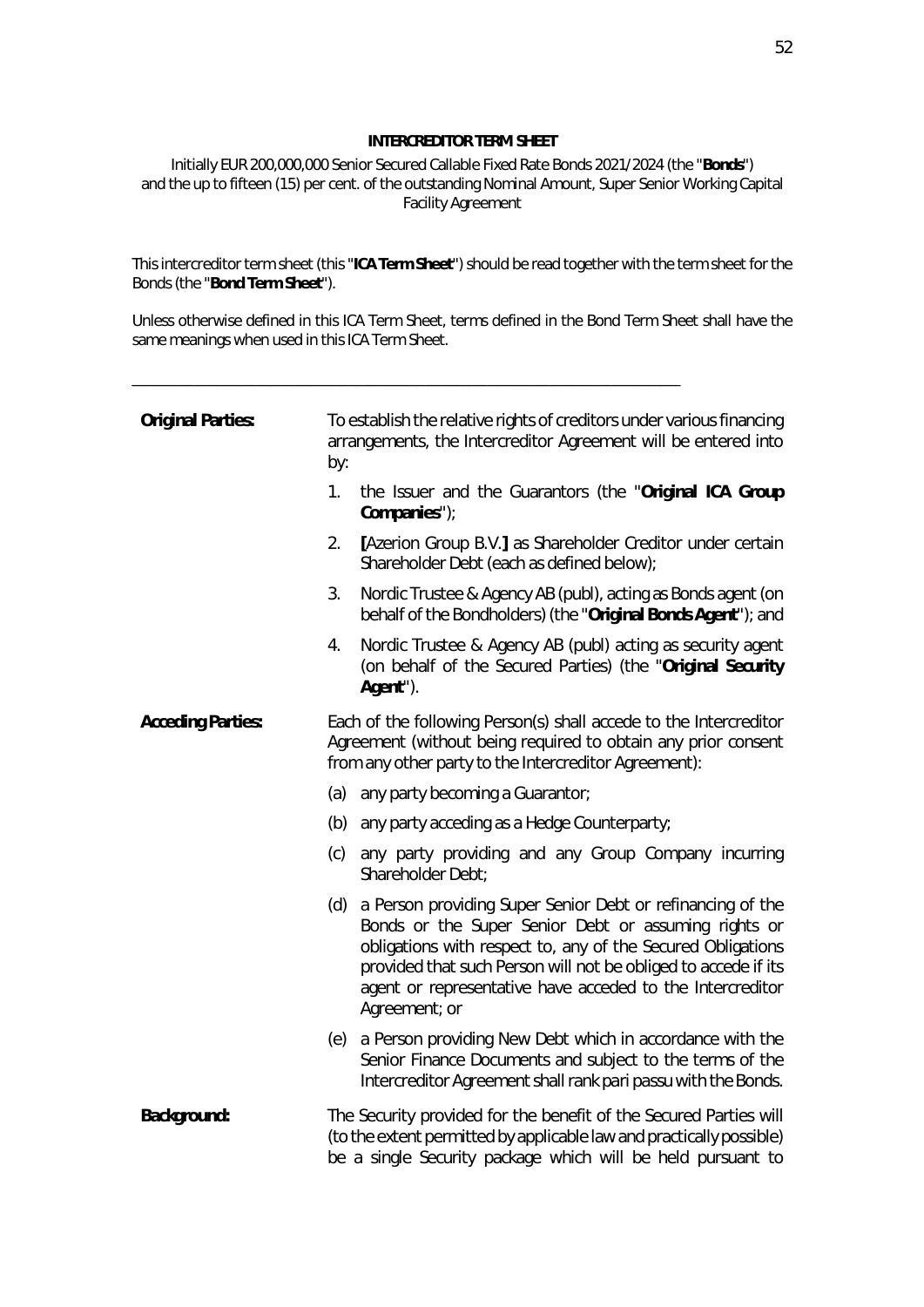Swedish and other relevant law and the Intercreditor Agreement. The Security Agent will be appointed as initial Security Agent to hold the Security on behalf of each of the Secured Parties.

The waterfall arrangements in the Intercreditor Agreement will reflect the ranking of the liabilities owed by the ICA Group Companies to the Secured Parties, as set out in this ICA Term **Sheet** 

The Intercreditor Agreement will incorporate, amongst others, the principles set out in the following paragraphs.

**Definitions:** "Bonds Agent" means (i) the Original Bonds Agent or (ii) a new agent replacing the Original Bonds Agent in accordance with the Terms and Conditions.

> "**Conflicting Enforcement Instructions**" means instructions (or proposed instructions) as to enforcement of the Transaction Security or the taking of any Enforcement Action delivered to the Security Agent by a Representative that are inconsistent as to the manner of enforcement (including any inconsistency as to the timeframe for realising value from an Enforcement Action in respect of the Transaction Security or the Guarantees or a distressed disposal), it being understood that, for the purpose of triggering the consultation requirements under paragraph [\(b\)](#page-73-0)[\(ii\)](#page-73-1)  under Section "Enforcement" only and not for any other purpose (including, without limitation, determining the Instructing Party), the failure to give instructions by either the Super Senior Representative or Senior Representative will be deemed to be an instruction inconsistent with any other instructions given.

> "**Collective Majority Senior Creditors**" means the Senior Creditors representing a majority of the Senior Debt under any Bonds and New Debt, based on the Senior Creditors under any Bonds and any New Debt voting as one creditor class.

> "**Debt**" means any indebtedness under or in connection with the Bonds, the Super Senior Debt (including in each case any replacement debt referred to in "Replacement of debt" below), any New Debt, the Shareholder Debt and the Intercompany Debt.

"**Enforcement Action**" means any action of any kind to:

- (a) declare prematurely due and payable or otherwise seek to accelerate payment of or place a demand on all or any part of any Debt (notwithstanding whether such Debt has fallen due or not) or Guarantee (other than as a result of it becoming unlawful for a Secured Party to perform its obligations under, or of any voluntary or mandatory prepayment under, the Senior Finance Documents);
- (b) recover all or any part of any Debt (including by exercising any set-off, save as required by law and normal netting and setoff transactions in the ordinary course of business);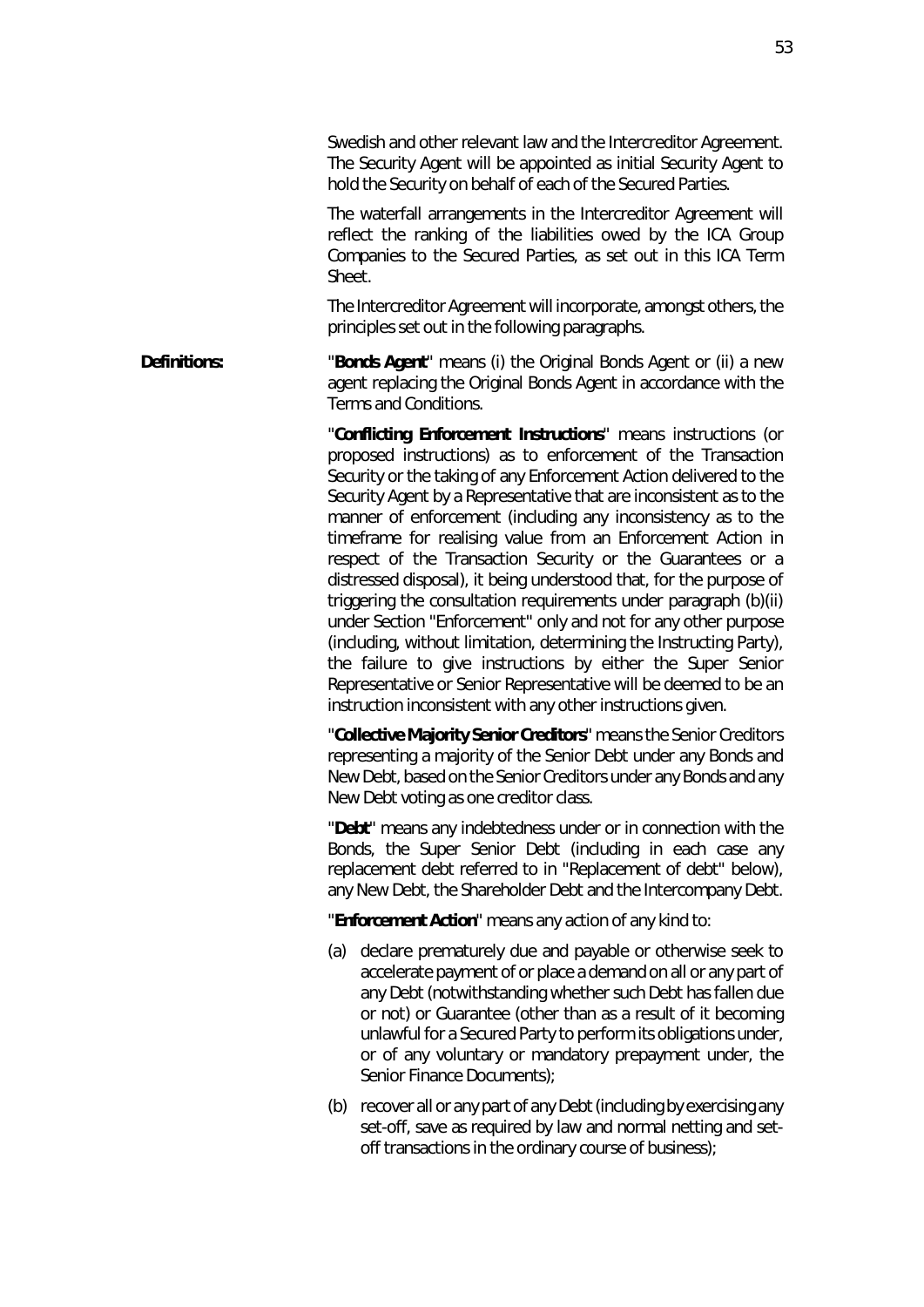- (c) exercise or enforce any enforcement right under the Transaction Security, in each case granted in relation to (or given in support of) all or any part of any Debt;
- (d) petition for (or take or support any other step which may lead to) an Insolvency Event;
- (e) sue, claim or bring proceedings against the Issuer, any Guarantor or any ICA Group Company in respect of recovering any Debt; or
- (f) in relation to any Hedging Obligation only, designate an Early Termination Date (as defined in the relevant Hedging Agreement) under any Hedging Agreement, or terminate, or close out any transaction under, any Hedging Agreements, prior to its stated maturity, or demand payment of any amount which would become payable on or following an Early Termination Date (as defined in the relevant Hedging Agreement) or any such termination or close-out, unless voluntary or in accordance with a partial termination in accordance with the terms of the Senior Finance Documents and not related to any default.

"**Enforcement Instructions**" means instructions as to take Enforcement Actions (including the manner and timing of enforcement) given by a Representative to the Security Agent provided that instructions not to undertake enforcement or an absence of instructions as to enforcement shall not constitute "Enforcement Instructions".

"**Facility Agent**" means any agent or representative in relation to any Super Senior WCF.

"**Finance Documents**" has the meaning given to such term in the Terms and Conditions.

"**Final Discharge Date**" means the date when all principal, interest and any other costs or outstanding amounts under the Senior Finance Documents have been irrevocably discharged in full and all commitments of the Secured Parties under the Senior Finance Documents have expired, been cancelled or terminated.

"**Guarantee**" means the guarantees provided under the Guarantee and Adherence Agreement to the Secured Parties.

"**Guarantee and Adherence Agreement**" has the meaning given to such term in the Terms and Conditions.

"**Hedge Counterparty**" means any person who is or becomes a hedge counterparty pursuant to any Hedging Agreement.

"**Hedging Agreement**" means any hedging agreements regarding hedging transactions in respect of payments to be made under the Bonds or for hedging exposures (including hedging exposures in relation to fluctuation in currency rates) arising in the ordinary course of business, but not for speculative or investment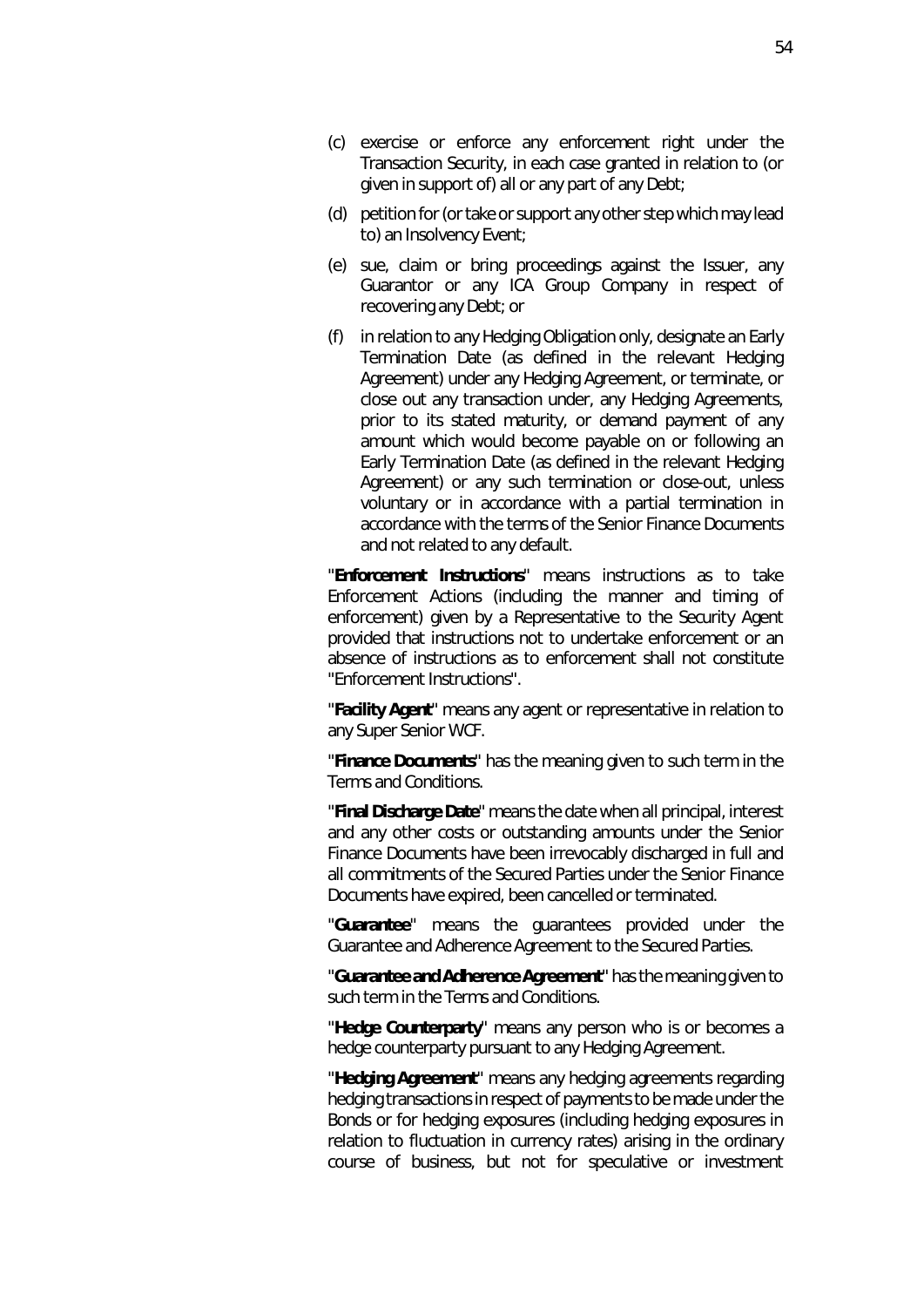purposes, entered into or to be entered into by the Issuer or any other Group Company with any Hedge Counterparty.

"**Hedging Obligations**" means all present and future moneys, debts and liabilities due, owing or incurred from time to time by any Group Company to any Hedge Counterparty under or in connection with any Hedging Agreement.

"**ICA Group Companies**" means the Original ICA Group Companies and any other entity which has acceded to the Intercreditor Agreement as an ICA Group Company in accordance with the terms of the Intercreditor Agreement.

#### "**Insolvency Event**" means:

- (a) any Group Company is unable or admits inability to pay its debts as they fall due or is declared to be unable to pay its debts under applicable law, suspends making payments on its debts generally or, by reason of actual or anticipated financial difficulties, commences negotiations with its creditors with a view to rescheduling its Financial Indebtedness; or
- (b) a moratorium is declared in respect of the Financial Indebtedness of any Group Company; or
- (c) any corporate action, legal proceedings or other procedure or step is taken in relation to:
	- (i) the suspension of payments, a moratorium of any indebtedness, winding-up, bankruptcy, dissolution, administration or reorganisation of any Group Company;
	- (ii) a composition, compromise, assignment or arrangement with any creditor of any Group Company; or
	- (iii) the appointment of a liquidator, trustee in bankruptcy, receiver, administrator, administrative receiver, compulsory manager or other similar officer in respect of any Group Company or any of its assets; or
- (d) any analogous procedure or step is taken in any jurisdiction other than:
	- (i) proceedings which are vexatious or frivolous or are being disputed in good faith and are discharged, stayed or dismissed within sixty (60) days of commencement; or
	- (ii) in relation to Group Companies (other than the Issuer), solvent liquidations that are permitted under the Senior Finance Documents.

"**Intercompany Debt**" means any intercompany loan provided by a Guarantor to a Group Company that shall be subordinated in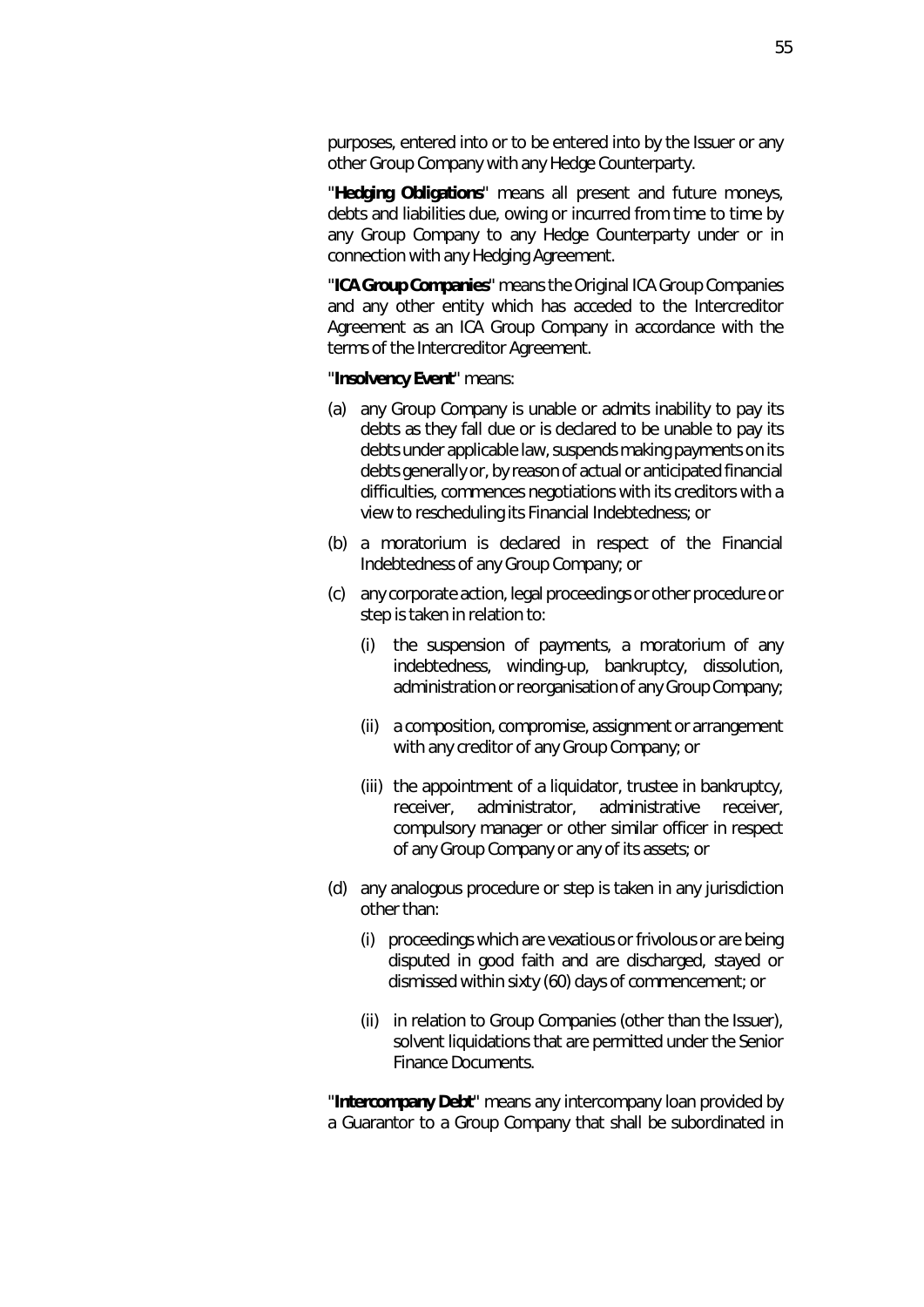accordance with the Intercreditor Agreement, excluding any intercompany loans that are pledged to the Secured Parties.

"**Instructing Party**" means the Senior Representative or, following replacement in accordance with paragraph [\(b\)](#page-73-0)[\(v\)](#page-74-0) under Section "Enforcement", the Super Senior Representative.

"**Major Obligations**" means an obligation with respect to any Group Company pursuant to any negative pledge undertaking or restriction on financial indebtedness, disposals, loans out or holding company activities under any Super Senior WCF.

"**New Debt**" means Financial Indebtedness incurred pursuant to paragraph (h)(ii) in the definition of "Permitted Debt" in the Terms and Conditions provided that the creditors under such debt has acceded to the Intercreditor Agreement.

"**New Debt Documents**" means each document or instrument entered into after the date hereof between the Issuer and a New Debt Creditor setting out the terms of any credit which creates or evidences New Debt.

"**New Debt Creditors**" means each creditor under and as defined in the relevant New Debt Documents.

"**Payment Block Event**" means when the Super Senior Representative serves a written notice to the Issuer, the Security Agent, the Bonds Agent and any New Debt Creditor(s) (or its agent(s)) that an event of default (for the avoidance of doubt, after the expiration of any applicable grace period in respect of the default giving rise to the event of default) relating to:

- (a) a non-payment;
- (b) a breach of financial covenants;
- (c) non-compliance with any of the Major Obligations;
- (d) a cross default;
- (e) insolvency;
- (f) insolvency proceedings;
- (g) creditors' process;
- (h) impossibility or illegality; or
- (i) cession of business,

under the Super Senior WCF has occurred or the Super Senior Representative serves a written notice of acceleration to the Issuer, the Security Agent, the Bonds Agent and any New Debt Creditor(s) (or its/their agent).

"**Representatives**" means the Super Senior Representative and the Senior Representative.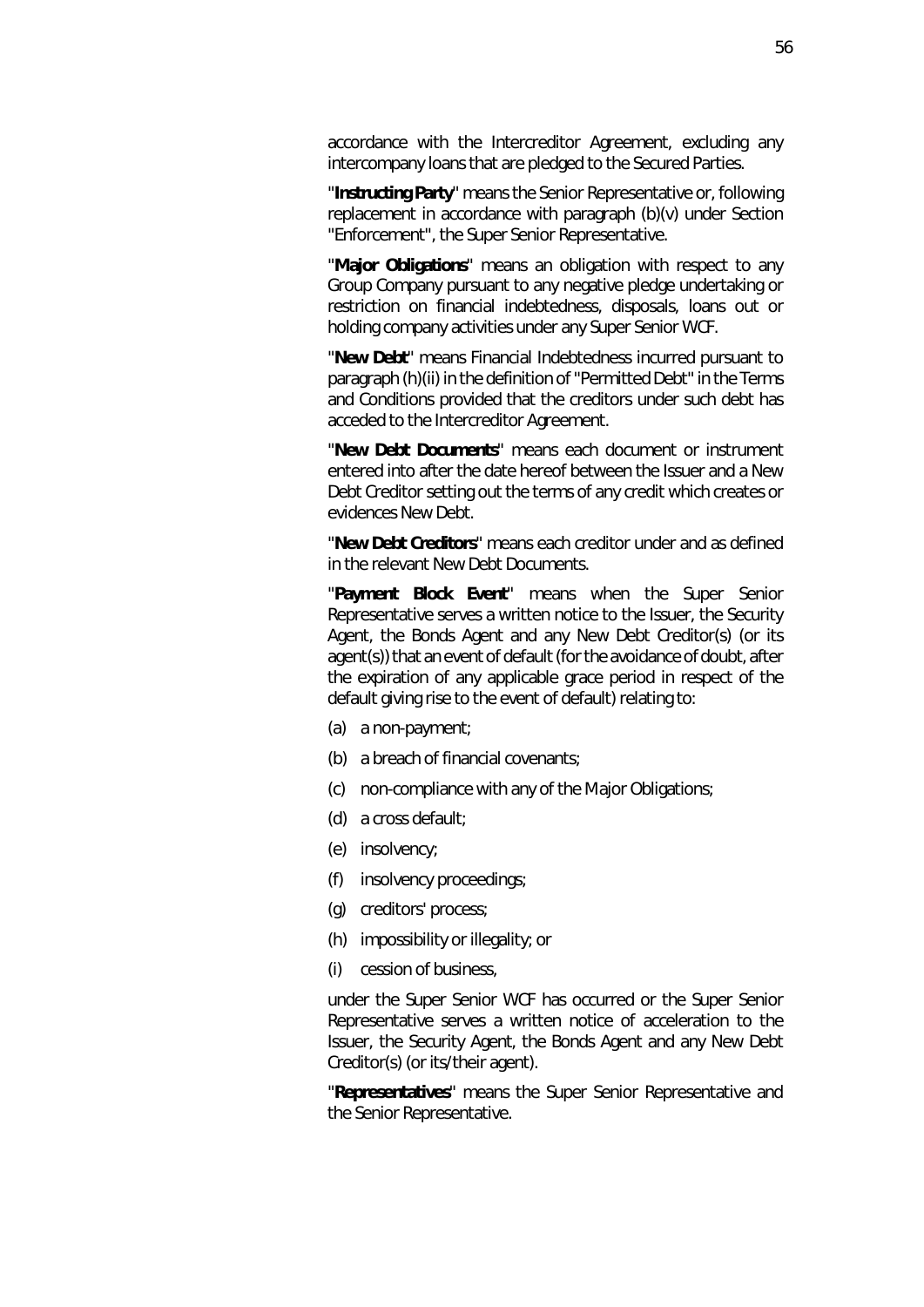"**Secured Obligations**" means all present and future, actual and contingent, liabilities and obligations at any time due, owing or incurred by any Group Company towards the Secured Parties outstanding from time to time under any Senior Finance Documents.

"**Secured Parties**" means the creditors under the Senior Finance Documents but only if it (or, in the case of a Bondholder, its Representative) is a Party or has acceded to the Intercreditor Agreement in the appropriate capacity pursuant to the terms of the Intercreditor Agreement, the Bonds Agent, the Facility Agent and the Security Agent.

"**Security Agent**" means (i) the Original Security Agent or (ii) any new agent replacing the Original Security Agent as security agent in accordance with the relevant clause in the Intercreditor Agreement.

"**Security Enforcement Objective**" means maximising, insofar as is consistent with prompt and expeditious realisation of value from enforcement of the Transaction Security and the Guarantees, the recovery by the Secured Parties, always provided that such enforcement is made in compliance with the fiduciary duties of the Security Agent and the Secured Parties.

"**Senior Creditor**" means the Bondholders, the Bonds Agent and any New Debt Creditor acceding to the Intercreditor Agreement as a Senior Creditor.

"**Senior Debt**" means (i) all indebtedness outstanding under the Finance Documents and (ii) any New Debt.

"**Senior Finance Documents**" means the Finance Documents, the Super Senior WCF Documents, the Hedging Agreements and any New Debt Documents.

"**Senior Representative**" means, at any time, the representative of:

- (a) those Senior Creditors whose Senior Debt at that time aggregate more than 50.00 per cent. of the total Senior Debt at that time; or
- (b) for as long as any New Debt is larger than the debt outstanding under the Bonds, those Senior Creditors, voting for the relevant decision, whose Senior Debt at that time aggregate more than 50.00 per cent. of the total Senior Debt at that time, calculated based on the Senior Creditors under any Bonds and any New Debt voting as one creditor class with a representative of the majority of such creditor class being the senior representative.

The Bonds Agent shall represent all Bondholders and act on the instructions of and on behalf of the Bondholders unless the New Debt is larger than the debt outstanding under the Bonds in which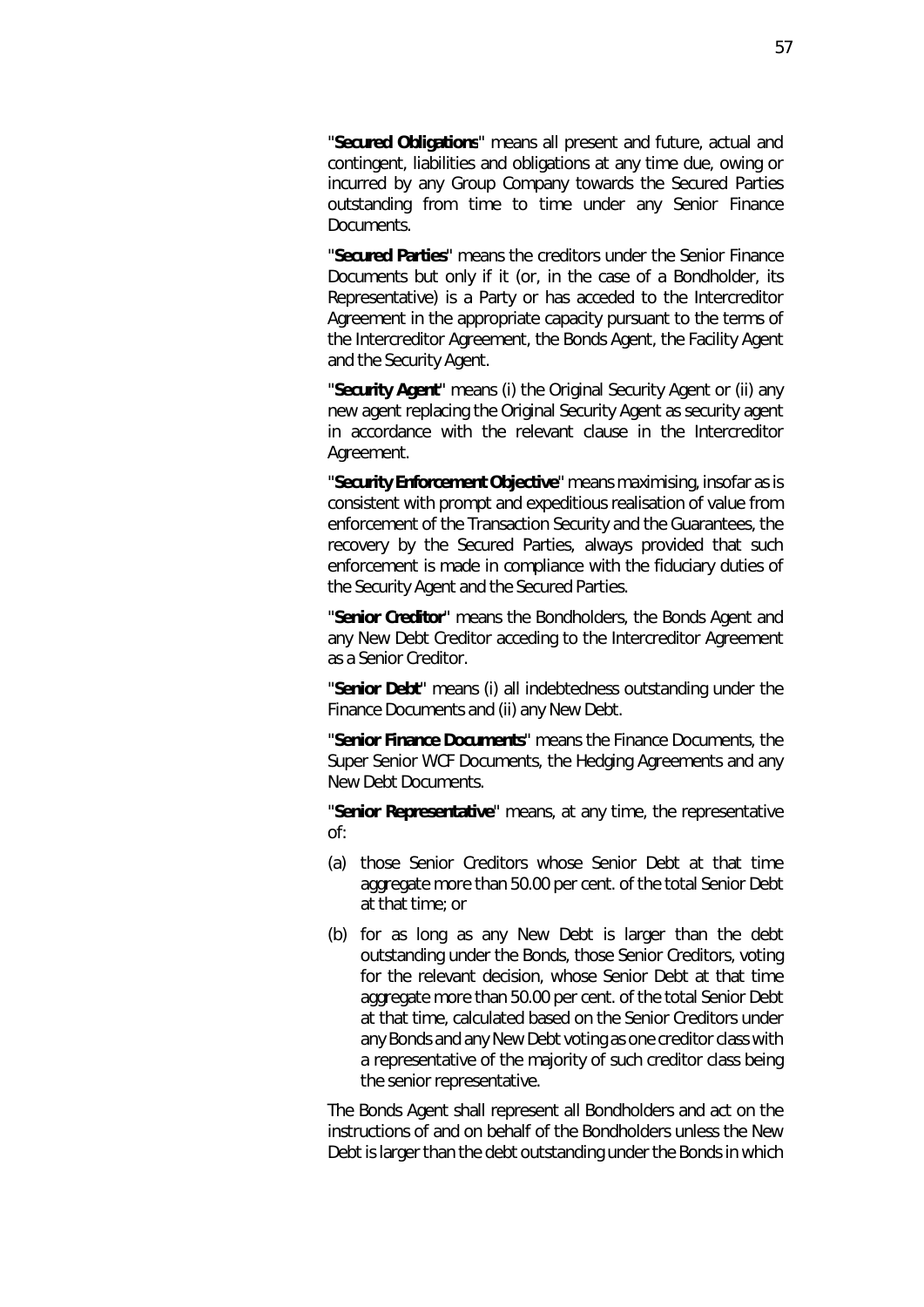case the Bonds Agent or another representative selected by the Collective Majority Senior Creditors shall represent all the Senior Creditors and act on the instructions of the Collective Majority Senior Creditors and on behalf of all the Senior Creditors.

"**Shareholder Creditor**" means any direct or indirect shareholder of the Issuer in its capacity as creditor in respect of Shareholder Debt.

"**Shareholder Debt**" means all present and future moneys, debts and liabilities due, owing or incurred from time to time by the Issuer to any Shareholder Creditor, including any dividends and any advisory, monitoring or management fee.

"**Super Senior Creditors**" means the Super Senior WCF Creditors and the Hedge Counterparty.

"**Super Senior Credit Participation**" means, in relation to a Super Senior WCF Creditor or a Hedge Counterparty, the aggregate of:

- (a) its aggregate commitment under the Super Senior WCF, if any;
- (b) in respect of any hedging transaction of that Hedge Counterparty under any Hedging Agreement that has, as of the date the calculation is made, been terminated or closed out in accordance with the terms of the Intercreditor Agreement, the amount, if any, payable to it under any Hedging Agreement in respect of that termination or closeout as of the date of termination or close-out (and before taking into account any interest accrued on that amount since the date of termination or close-out) to the extent that amount is unpaid (that amount to be certified by the relevant Hedge Counterparty and as calculated in accordance with the relevant Hedging Agreement) and to the extent it is a Hedging Obligation; and
- (c) only if no principal, interest and any other costs or other amounts is outstanding under any Super Senior WCF and no commitments is outstanding under any Super Senior WCF, in respect of any hedging transaction of that Hedge Counterparty under any Hedging Agreement to the extent it constitutes a Hedging Obligation that has, as of the date the calculation is made, not been terminated or closed out:
	- (i) if the relevant Hedging Agreement is based on an ISDA Master Agreement the amount, if any, which would be payable to it under that Hedging Agreement in respect of that hedging transaction, if the date on which the calculation is made was deemed to be an Early Termination Date (as defined in the relevant ISDA Master Agreement) for which the relevant debtor is the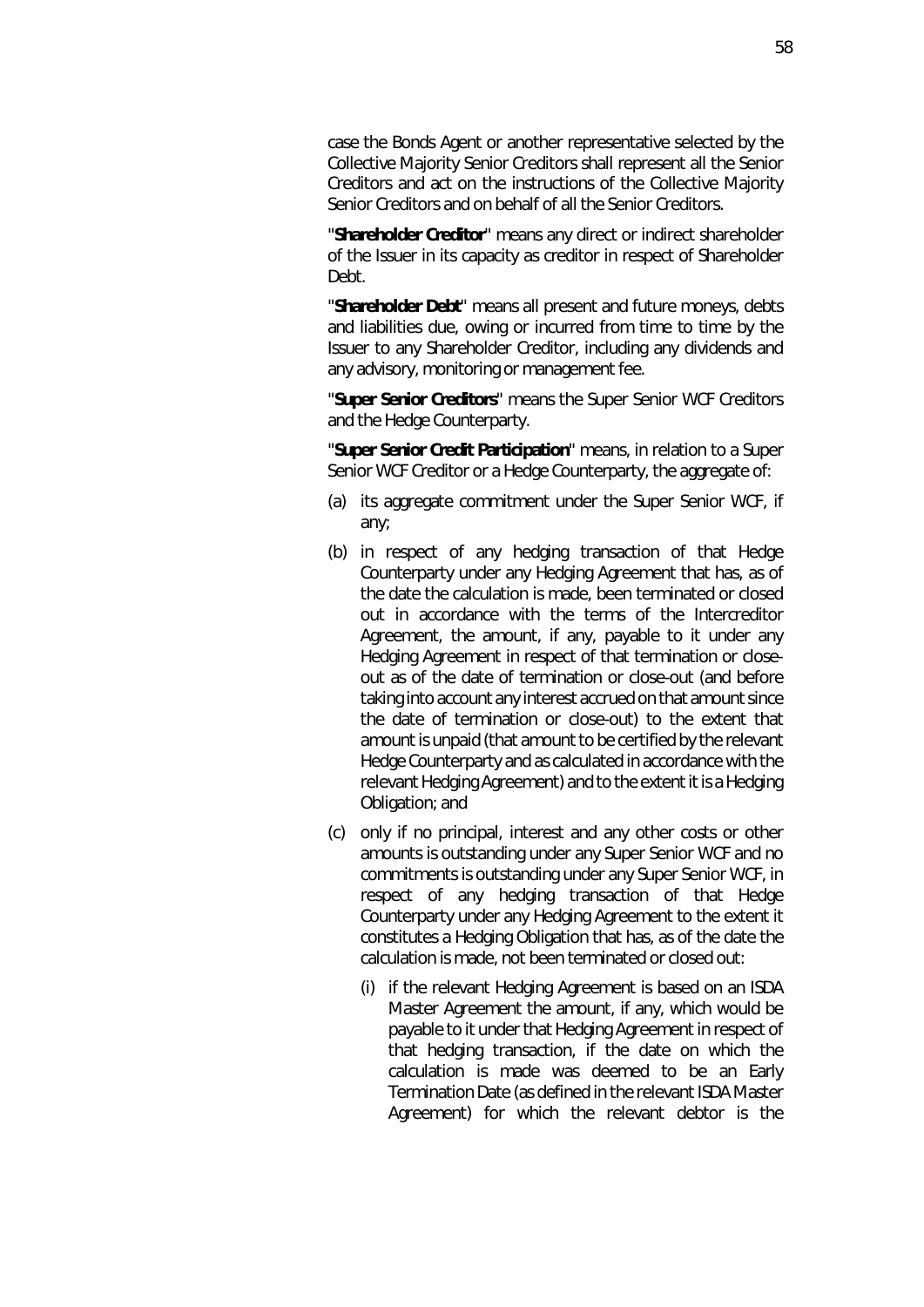Defaulting Party (as defined in the relevant ISDA Master Agreement); or

(ii) if the relevant Hedging Agreement is not based on an ISDA Master Agreement, the amount, if any, which would be payable to it under that Hedging Agreement in respect of that hedging transaction, if the date on which the calculation is made was deemed to be the date on which an event similar in meaning and effect (under that Hedging Agreement) to an Early Termination Date (as defined in any ISDA Master Agreement) occurred under that Hedging Agreement for which the relevant debtor is in a position similar in meaning and effect (under that Hedging Agreement) to that of a Defaulting Party (under and as defined in the same ISDA Master Agreement),

that amount, in each case, to be certified by the relevant Hedge Counterparty and as calculated in accordance with the relevant Hedging Agreement.

"**Super Senior Debt**" means all indebtedness to the Super Senior Creditors outstanding under the Super Senior WCF Documents and the Hedging Agreements.

"**Super Senior Representative**" means the Facility Agent or another representative acting on the instructions of and on behalf of the Super Senior Creditors whose Super Senior Credit Participations at that time aggregate more than 50.00 per cent. of the total Super Senior Credit Participations at that time.

"**Super Senior WCF**" means any working capital facility or similar agreement incurred pursuant to the Section titled "Super Senior WCF" or any other working capital facility agreement or similar agreement providing financing for general corporate purposes (including investments) and/or working capital purposes between any Group Company and a Super Senior WCF Creditor replacing a super senior revolving capital facility in accordance with the Section titled "Replacement of Debt".

"**Super Senior WCF Creditor**" means any person who is or becomes a lender under a Super Senior WCF.

"**Super Senior WCF Discharge Date**" means the date when all principal, interest and any other costs or outstanding amounts under the Super Senior WCF have been irrevocably discharged in full and all commitments of the Super Senior WCF Creditor under the Super Senior WCF Documents have expired, been cancelled or terminated.

"**Super Senior WCF Documents**" means (i) the Super Senior WCF, (ii) the Intercreditor Agreement, (iii) the Guarantee and Adherence Agreement and (iv) the Security Documents.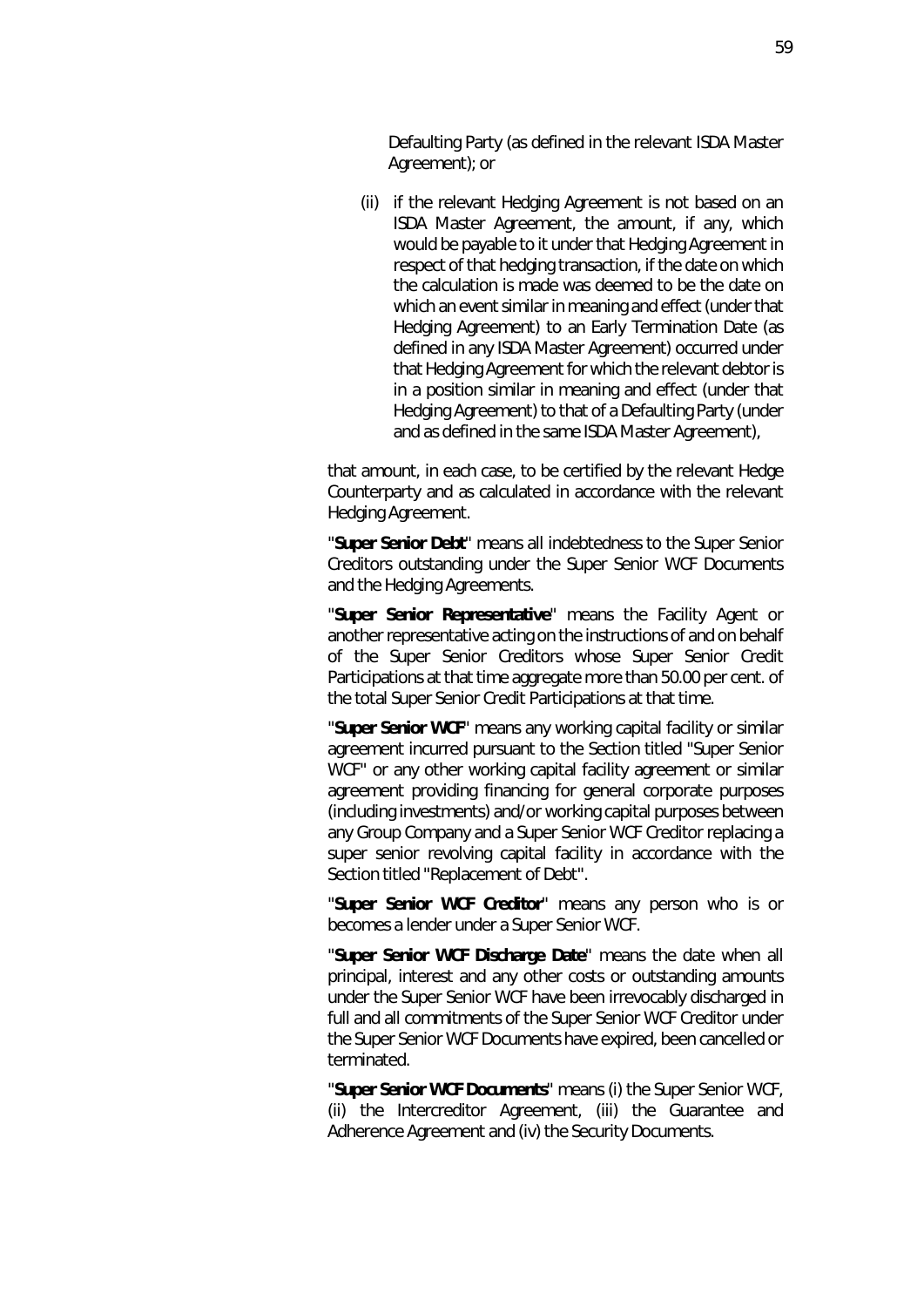"**Terms and Conditions**" means the terms and conditions of the Bonds entered into between the Issuer and the Original Bonds Agent.

"**Transaction Security**" means the Security provided to the Secured Parties under the Security Documents.

"**Triggering Event**" means the occurrence of an event of default (however described) under any Senior Finance Document.

- **Ranking and priority:** Each of the parties to the Intercreditor Agreement will agree that the Secured Obligations owed by the ICA Group Companies to the Secured Parties and the other relevant parties shall rank in respect of proceeds in right and priority following an application of an Enforcement Action in the following order:
	- (a) first, the Super Senior Debt (*pari passu* between all indebtedness under the Super Senior WCF and the Hedging Obligations);
	- (b) secondly, the Senior Debt (*pari passu* between all indebtedness under the Bonds and any New Debt);
	- (c) thirdly, any liabilities raised in the form of Intercompany Debt; and
	- (d) fourthly, any liabilities raised in the form of Shareholder Debt.

A Group Company may grant Security and Guarantees for New Debt to a New Debt Creditor provided that:

- (a) (i) the New Debt shares in the Transaction Security and the Guarantees, and/or (ii) such Security and guarantees which are not Transaction Security or Guarantees are granted also to the Secured Parties (including the New Debt Creditor), in each case to be shared between the Senior Creditors and the Super Senior Creditors as set forth in the Intercreditor Agreement; and
- (b) the New Debt Creditor shall accede to the Intercreditor Agreement as a Senior Creditor and the New Debt shall rank as Senior Debt pursuant to the terms of the Intercreditor Agreement.

Any Security and guarantee granted shall constitute Transaction Security and any documents regarding such Security or guarantee shall constitute a Security Document or a Guarantee and Adherence Agreement, as the case may be.

**Hedging arrangements:** The Intercreditor Agreement will contain customary provisions regarding the hedging arrangements and the rights and obligations of the Hedge Counterparties, including without limitation (i) certain qualification requirements for Hedge Counterparties, (ii) any hedging agreement to be based on the 1992 or 2002 ISDA Master Agreement, (iii) no voting rights and no

**Sharing of Transaction Security and Guarantees with New Debt:**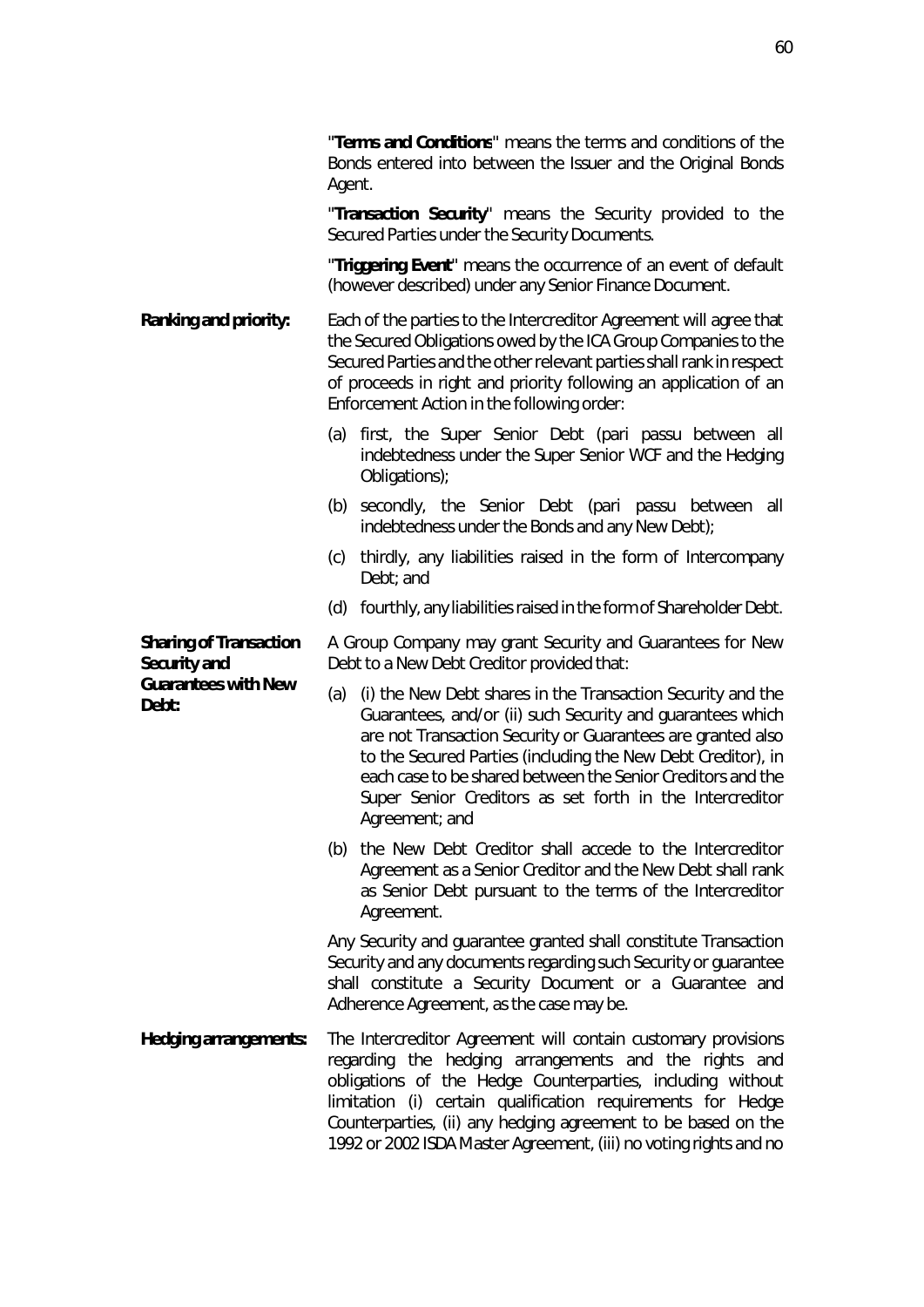|                                                                                                                                        | enforcement rights for Hedge Counterparties and (iv) restrictions<br>on over-hedging relating to interest.                                                                                                                                                                                                                                                                                                                                                                                                                                           |
|----------------------------------------------------------------------------------------------------------------------------------------|------------------------------------------------------------------------------------------------------------------------------------------------------------------------------------------------------------------------------------------------------------------------------------------------------------------------------------------------------------------------------------------------------------------------------------------------------------------------------------------------------------------------------------------------------|
| <b>Subordination of</b><br><b>Intercompany Debt and</b><br>restrictions on<br>intercompany debt<br>subject to Transaction<br>Security: | Any Intercompany Debt shall be subordinated to the Secured<br>Obligations.                                                                                                                                                                                                                                                                                                                                                                                                                                                                           |
|                                                                                                                                        | The Intercreditor Agreement shall include provisions for turnover<br>of payments received under any Intercompany Debt in conflict<br>with this ICA Term Sheet which will be set out in the full<br>Intercreditor Agreement.                                                                                                                                                                                                                                                                                                                          |
|                                                                                                                                        | Repayment of principal and payment of interest on Intercompany<br>Debt shall be allowed for as long as no Triggering Event is<br>continuing.                                                                                                                                                                                                                                                                                                                                                                                                         |
|                                                                                                                                        | Payment of interest, but not repayment of principal, on<br>intercompany loans subject to Transaction Security shall be<br>allowed provided that no Triggering Event is continuing.                                                                                                                                                                                                                                                                                                                                                                   |
|                                                                                                                                        | Notwithstanding the above, payment of principal and interest on<br>Intercompany Debt and intercompany loans subject to<br>Transaction Security shall always be permitted if made for the<br>purpose of servicing Debt to the Secured Parties and such<br>payment is made directly to the Secured Parties (represented by<br>the Security Agent) for repayment of principal or payment of<br>interest on such Debt owed to the Secured Parties.                                                                                                       |
| <b>Subordination of</b><br><b>Shareholder Debt:</b>                                                                                    | Any Shareholder Debt shall be subordinated to the Secured<br>Obligations and any repayment of, or payment of interest under,<br>any Shareholder Debt shall be subject to all Secured Obligations<br>having been discharged in full (other than as permitted by the<br>Senior Finance Documents).                                                                                                                                                                                                                                                     |
|                                                                                                                                        | The Intercreditor Agreement shall include provisions for turnover<br>of payments received under any Shareholder Debt in conflict with<br>the terms of the Intercreditor Agreement.                                                                                                                                                                                                                                                                                                                                                                   |
|                                                                                                                                        | The Shareholder Creditors shall (i) not consent to or receive any<br>repayment of, or payment of interest under, any Shareholder Debt<br>(unless the payment is permitted under the Senior Finance<br>Documents), (ii) not propose or consent to amendment of terms<br>of any Shareholder Debt (unless such amendment are not<br>prejudicial to the Secured Parties and (iii) ensure that any<br>Shareholder Debt remains fully subordinated to the Secured<br>Obligations.                                                                          |
| <b>Payment Block:</b>                                                                                                                  | Following a Payment Block Event and for as long as such is<br>continuing and until the earlier of (i) the taking of Enforcement<br>Actions in accordance with the Intercreditor Agreement and (ii) a<br>written notice from Super Senior Representative to the Security<br>Agent to the contrary, no payments of principal or interest in<br>respect of the Senior Debt shall be made to the Senior Creditors<br>(notwithstanding any other provisions to the contrary herein).<br>However, interest shall continue to accrue during such period and |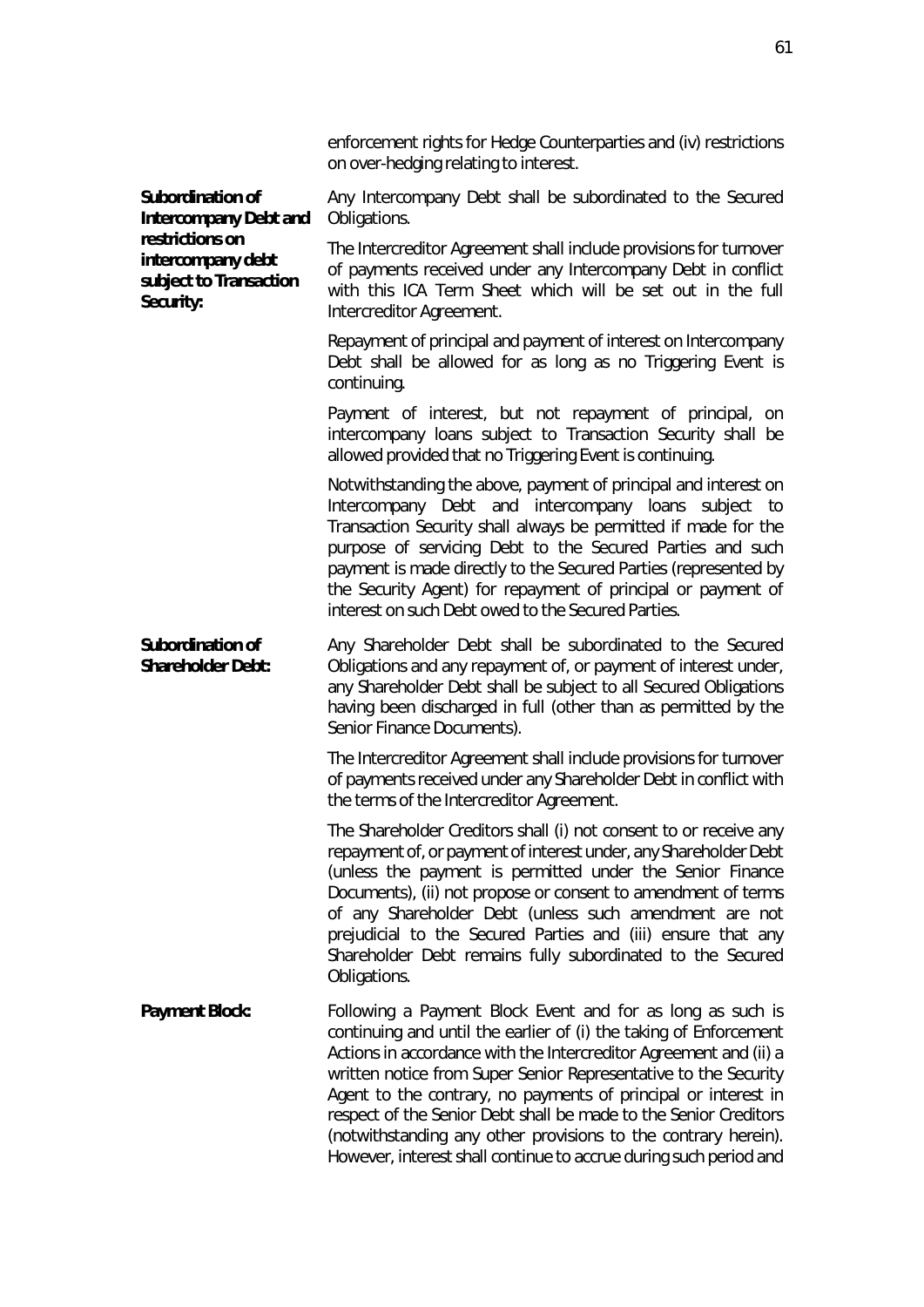any overdue amounts shall carry default interest pursuant to the terms of the Terms and Conditions and the New Debt Documents. For the avoidance of doubt, the failure to repay principal or pay interest on a due date shall constitute an event of default (however described) under the Terms and Conditions and the New Debt Documents.

Upon the occurrence of a Payment Block Event, any amounts paid under the Senior Debt (despite the Payment Block) shall be applied in accordance with the Section "Application of Enforcement Proceeds".

**Release of Transaction Security and Guarantees - General:**  The Security Agent may at any time, acting in its sole discretion, or if in respect of release and granting of Security upon disposals, acting on instructions of the Super Senior Representative, release the Transaction Security and the Guarantees in accordance with the terms of the Security Documents, the Guarantee and Adherence Agreement and the Intercreditor Agreement. For the avoidance of doubt any Transaction Security or Guarantee will always be released in such way which does not affect the sharing between the Senior Creditors and the Super Senior Creditors of the remaining Transaction Security and Guarantees and/or the ranking and priority of the Senior Creditors and the Super Senior Creditors as specified by the Intercreditor Agreement.

**Super Senior WCF:** The Issuer shall be entitled to enter into a Super Senior WCF for general corporate purposes (including investments) and/or working capital purposes up to the amount of the Super Senior Headroom and provided that the creditor(s) of such Super Senior Debt directly or through an agent or another representative accedes to the Intercreditor Agreement as a Super Senior WCF Creditor such creditor(s) of such Super Senior Debt shall have a right to the Transaction Security as a Super Senior WCF Creditor pursuant to the Intercreditor Agreement and the Security Agent shall hold the Transaction Security on behalf of the new creditors on the same terms, mutatis mutandis, as the Transaction Security is held by the Security Agent on behalf of the Secured Parties.

> The Security Agent may from time to time, at the request of the Issuer, amend vary and/or restate the Security Documents to give effect to the above.

- **Replacement of debt:** The Issuer shall from time to time be entitled to (i) replace the Super Senior WCF in full with one or several new revolving debt facilities for general corporate purposes and/or working capital purposes up to the amount of the Super Senior Headroom (the "**Replacement Super Senior Debt**") and/or (ii) replace the Bonds with new bonds or debt facilities (the "**Replacement Senior Debt**"); provided that:
	- (a) the Transaction Security shall secure the Replacement Super Senior Debt on the same terms, *mutatis mutandis*, as it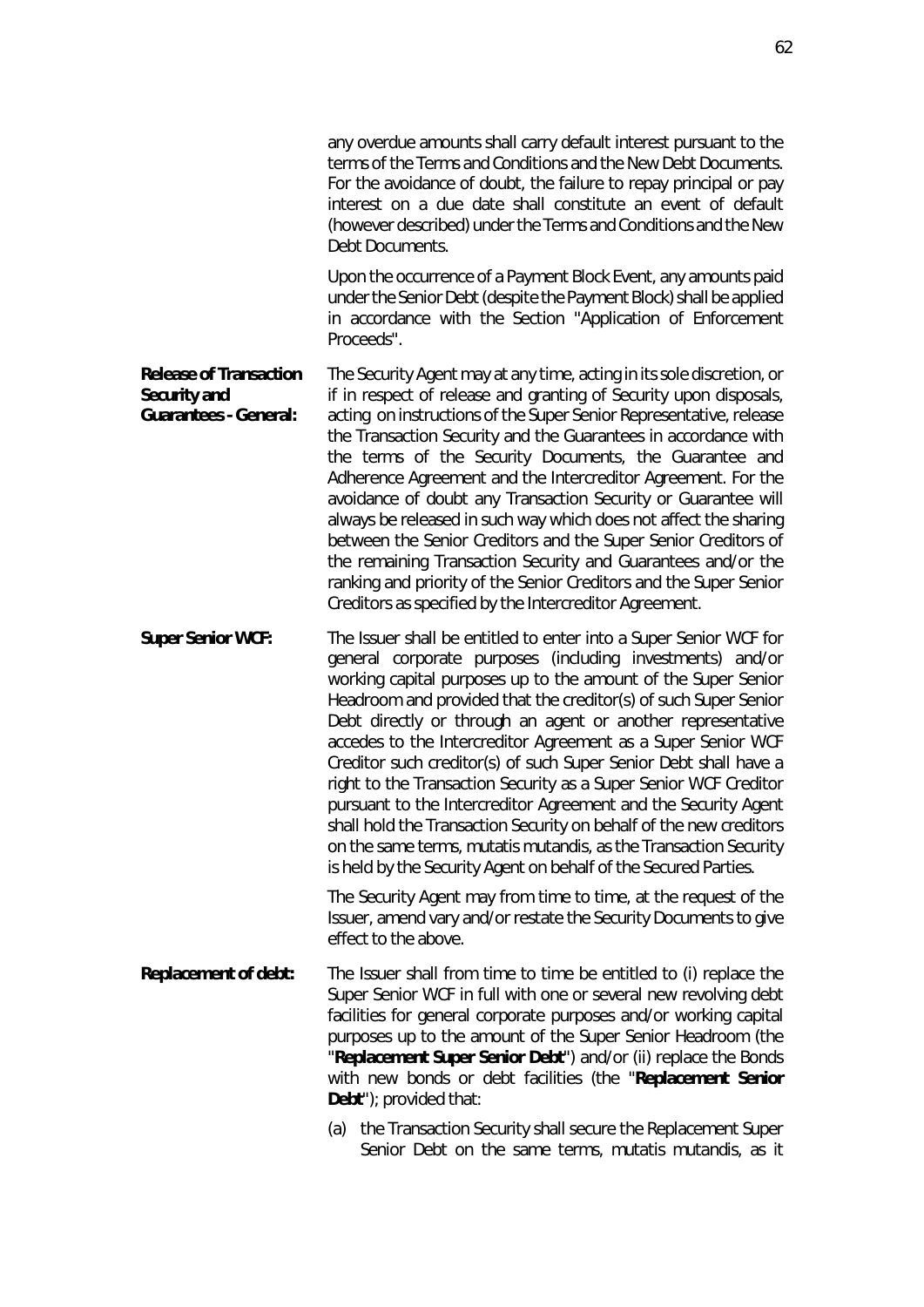secures the previous Super Senior WCF, including the terms of the Intercreditor Agreement;

- (b) the Transaction Security shall secure the Replacement Senior Debt on the same terms, *mutatis mutandis*, as it secures the Bonds including the terms of the Intercreditor Agreement;
- (c) the new creditor(s) shall directly or through an agent or a trustee be a party to the Security Documents;
- (d) the Security Agent shall hold the Transaction Security on behalf of the new creditors on the same terms, *mutatis mutandis*, as the Transaction Security is held by the Security Agent on behalf of the Secured Parties;
- (e) the new creditor(s) of the Replacement Super Senior Debt shall:
	- (i) directly or through an agent or a trustee accede to the Intercreditor Agreement as a Super Senior WCF Creditor; and
	- (ii) have the same right to the Transaction Security and any Guarantees and the proceeds pertaining thereto as the previous Super Senior WCF Creditor; and
- (f) the new creditor(s) of the Replacement Senior Debt shall:
	- (i) directly or through an agent or a trustee accede to the Intercreditor Agreement as a Senior Creditor; and
	- (ii) have the same right to the Transaction Security and any Guarantees and the proceeds pertaining thereto as the previous Senior Creditors.

Provided that the terms set out above are complied with, the Security Agent may from time to time, at the request of the Issuer, amend vary and/or restate the Security Documents and the Guarantee and Adherence Agreement on behalf of itself and the Secured Parties in order to release Transaction Security and/or any Guarantee provided to an existing Secured Party (with the prior consent of such existing Secured Party) and/or to create Transaction Security and/or Guarantees in favour of a new creditor(s).

Following any replacement of debt in accordance with this paragraph any reference to Bonds and any reference to related finance documents (including the Finance Documents) shall instead refer to the debt incurred under the Replacement Senior Debt and related finance documents.

**Super Senior Headroom:** The principal amount under the Super Senior WCF (excluding, for the avoidance of doubt, any hedging liabilities related thereto) shall not exceed an amount equal to fifteen (15) per cent. of the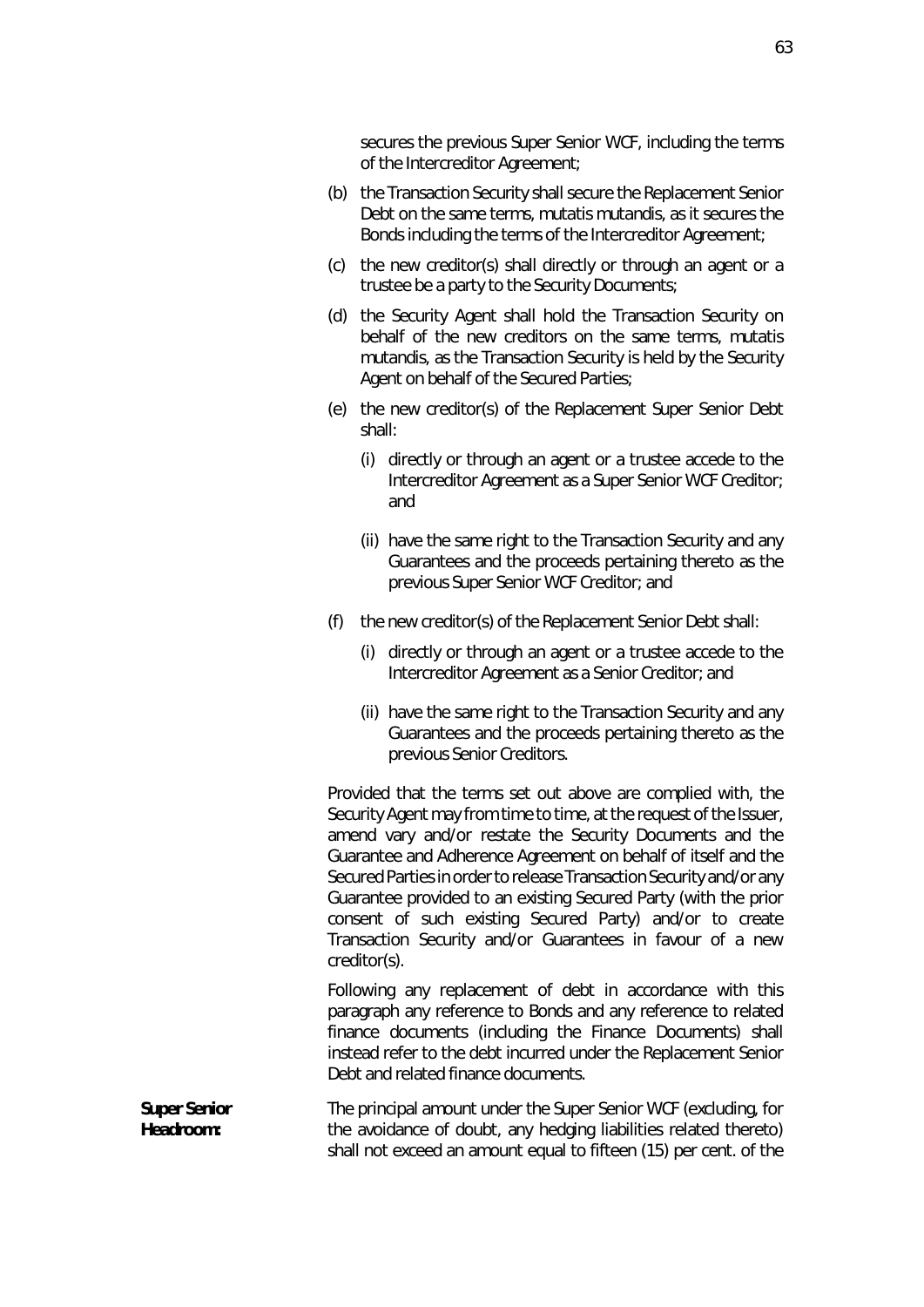|                                                                          | outstanding Nominal Amount, plus premium, accrued and unpaid<br>interest, fees and costs.                                                                                                                                                                                                          |
|--------------------------------------------------------------------------|----------------------------------------------------------------------------------------------------------------------------------------------------------------------------------------------------------------------------------------------------------------------------------------------------|
| <b>Limitation on Secured</b><br><b>Obligations:</b>                      | All Transaction Security, Guarantees and subordination shall be<br>subject to applicable customary limitation language.                                                                                                                                                                            |
| <b>Appointment of</b><br><b>Security Agent and</b><br>power of attorney: | The Secured Parties will appoint and authorise the Security Agent<br>to hold and to act as its agent with respect to the Security<br>Documents, to the extent permitted by applicable law.                                                                                                         |
|                                                                          | Any change of Security Agent shall require the consent of the<br>Bonds Agent, the Super Senior Creditors and any New Debt<br>Creditor. The Bonds Agent shall be authorised (in its sole<br>discretion) to grant such consent without any approval or consent<br>from the Bondholders.              |
| <b>New Security:</b>                                                     | Any new Security created (and guarantees and indemnities<br>granted) in respect of any Secured Obligation shall be extended to<br>and shared between the Secured Parties on a pro rata basis and in<br>accordance with the ranking and priority set forth above.                                   |
| <b>Enforcement:</b>                                                      | The Intercreditor Agreement will contain provisions regulating the<br>Secured Parties' respective rights to take Enforcement Actions and<br>to vote and instruct the Security Agent to enforce the Transaction<br>Security, according to the following principles:                                 |
|                                                                          | <b>Enforcement Actions and Enforcement Instructions</b><br>(a)                                                                                                                                                                                                                                     |
|                                                                          | (i) Other than as expressly permitted by the terms of the<br>Intercreditor Agreement, no Secured Party may<br>independently accelerate, seek payment and exercise<br>other rights and powers to take Enforcement Actions<br>under the Senior Finance Documents.                                    |
|                                                                          | (ii) The Security Agent may refrain from enforcing the<br>Transaction Security and/or Guarantees or take other<br>Enforcement Actions unless instructed otherwise by the<br>Instructing Party in accordance with paragraph (b) below<br>but always subject to paragraph (a)(iv) below.             |
|                                                                          | (iii) Subject to the Transaction Security or the Guarantees<br>having become enforceable in accordance with its terms<br>and subject to paragraph (b) below, the Representatives<br>may give or refrain from giving instructions to the<br>Security Agent to enforce or refrain from enforcing the |

Objective.

<span id="page-72-1"></span>(iv) Notwithstanding anything to the contrary in paragraphs [\(a\)](#page-72-0) and [\(b\),](#page-73-0) the Senior Representative may only give an Enforcement Instruction if the proceeds to be received from the proposed Enforcement Actions is expected to

<span id="page-72-2"></span><span id="page-72-0"></span>Transaction Security as they see fit, provided that the instructions are consistent with the Security Enforcement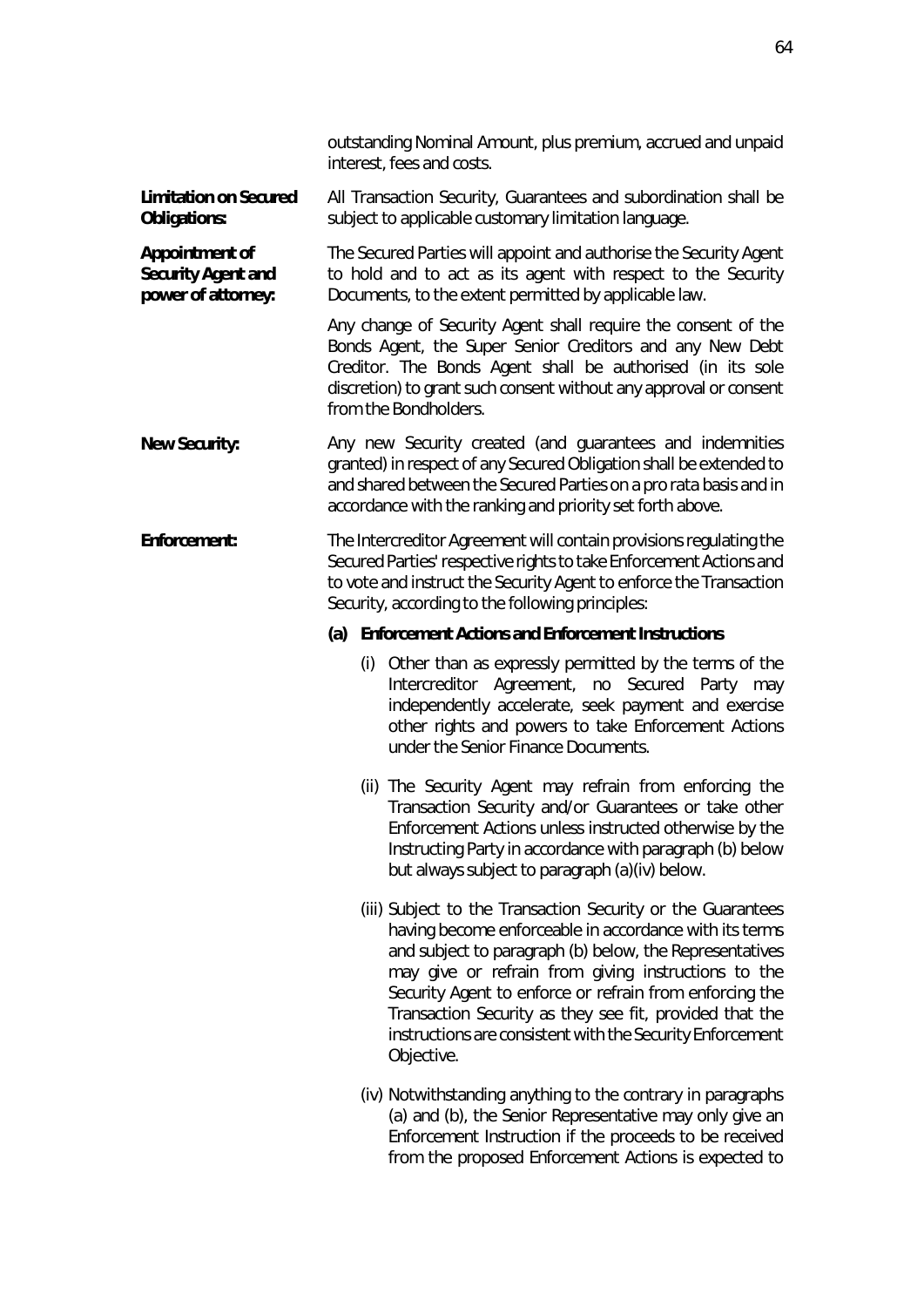amount to or exceed the amount of the Super Senior Debt.

- (v) The Security Agent is entitled to rely on and comply with instructions given in accordance with this paragraph [\(a\).](#page-72-0)
- (vi) In relation to any Hedging Obligation only, the Security Agent may not designate an Early Termination Date (as defined in the relevant Hedging Agreement) under any Hedging Agreement, or terminate, or close out any transaction under, any Hedging Agreements, prior to its stated maturity, or demand payment of any amount which would become payable on or following an Early Termination Date (as defined in the relevant Hedging Agreement) or any such termination or close-out, unless voluntary or in accordance with a partial termination not prohibited by the Senior Finance Documents and not related to any default.

## <span id="page-73-2"></span><span id="page-73-0"></span>**(b) Consultation**

- (i) If either the Super Senior Representative or the Senior Representative wishes to issue Enforcement Instructions in accordance with paragraph [\(a\)](#page-72-0)[\(iii\)](#page-72-2) above, such Representative shall deliver a copy of those proposed Enforcement Instructions (an "**Enforcement Proposal**") to the Security Agent and the Security Agent shall promptly forward such Enforcement Proposal to the other Representative.
- <span id="page-73-3"></span>(ii) Subject to paragraph [\(b\)](#page-73-0)[\(iii\)](#page-73-1) below, if the Security Agent has received Conflicting Enforcement Instructions, the Security Agent shall promptly notify the Representatives and the Representatives will consult with each other and the Security Agent (as the case may be) in good faith for a period of not more than thirty (30) days (or such shorter period as the Representatives may agree) (the "**Consultation Period**") from the earlier of (A) the date of the latest of such Conflicting Enforcement Instructions and (B) the date falling ten (10) Business Days after the date on which the first Enforcement Instruction was delivered in accordance with paragrap[h \(b\)](#page-73-0)[\(i\)](#page-73-2) above, with a view to agreeing instructions as to enforcement.
- <span id="page-73-1"></span>(iii) The Representatives shall not be obliged to consult (or, in the case of (B) below, shall be obliged to consult for such shorter period as the Instructing Party may determine) in accordance with paragrap[h \(b\)](#page-73-0)[\(ii\)a](#page-73-3)bove if: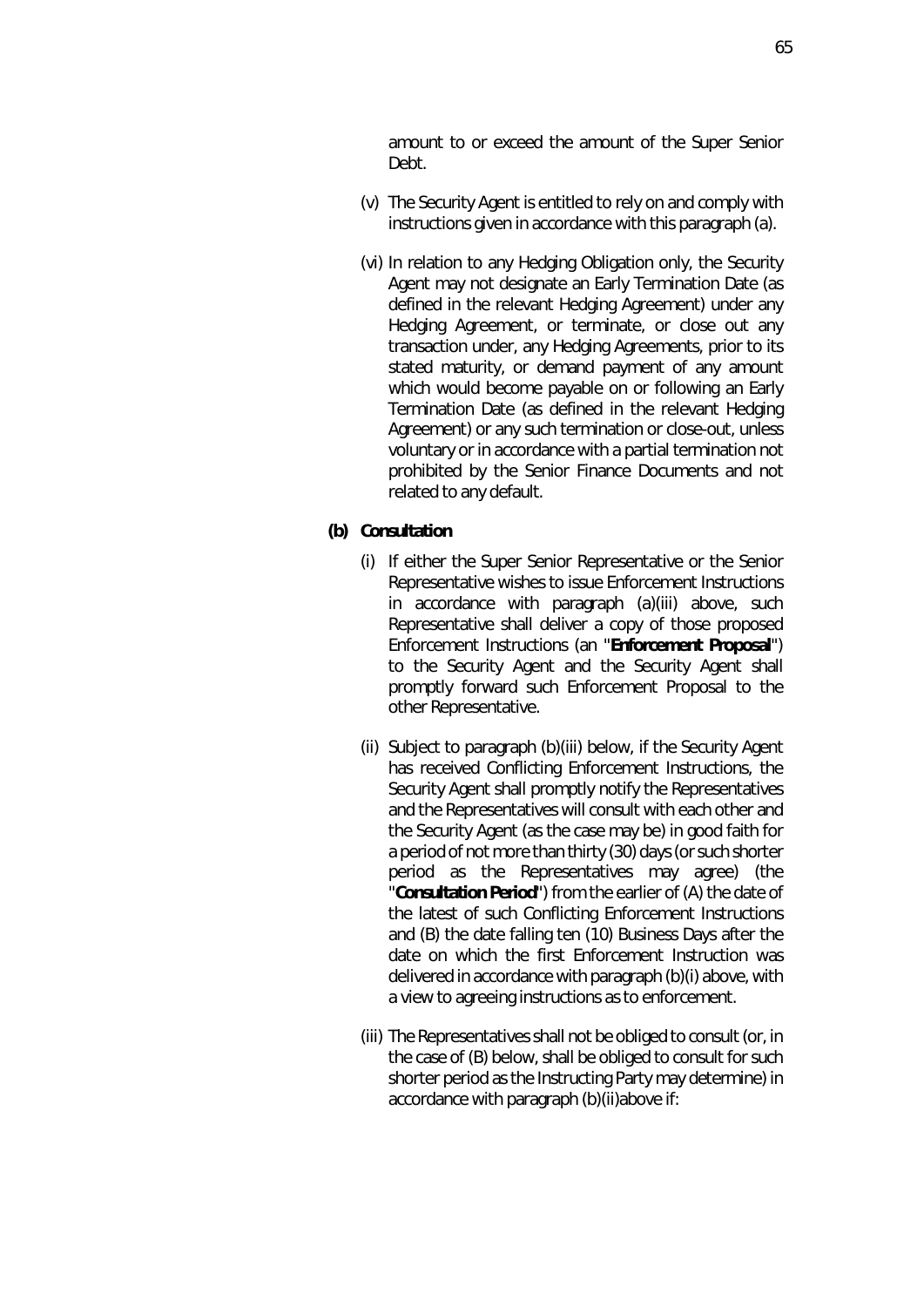- (B) each of the Super Senior Representative and the Senior Representative agree that no Consultation Period is required.
- (iv) Following the Consultation Period there shall be no further obligation to consult and the Security Agent shall, provided that no joint Enforcement Instructions has been agreed during the Consultation Period, act in accordance with the Enforcement Instructions then received from the Instructing Party and the Instructing Party may issue instructions as to enforcement to the Security Agent at any time thereafter.
- (v) If (A) no Enforcement Action has been taken by the Security Agent within three (3) months from the end of the Consultation Period, or (B) the Super Senior WCF Discharge Date has not occurred within six (6) months from the end of the Consultation Period, then the Super Senior Representative shall become the Instructing Party and be entitled to give Enforcement Instructions.
- (vi) If a Secured Party (acting reasonably) considers that the Security Agent is enforcing the Security in a manner which is not consistent with the Security Enforcement Objective, such Secured Party shall give notice to the other Secured Parties after which the Representatives and the Security Agent shall consult, prior to taking any further enforcement action, for a period of twenty (20) days (or such lesser period that the Secured Parties may agree) with a view to agreeing on the manner of enforcement.
- (vii) Notwithstanding the foregoing, following an Insolvency Event in respect of a Group Company, the Facility Agent may take the same Enforcement Action as the Bondholder Agent and/or the Bondholders in respect of that Group Company in order to prove its debt in such insolvency.

## **(c) Miscellaneous**

(i) Upon Enforcement Actions in respect of the Transaction Security, the proceeds shall be distributed in accordance with the section "Application of Enforcement Proceeds" set out below.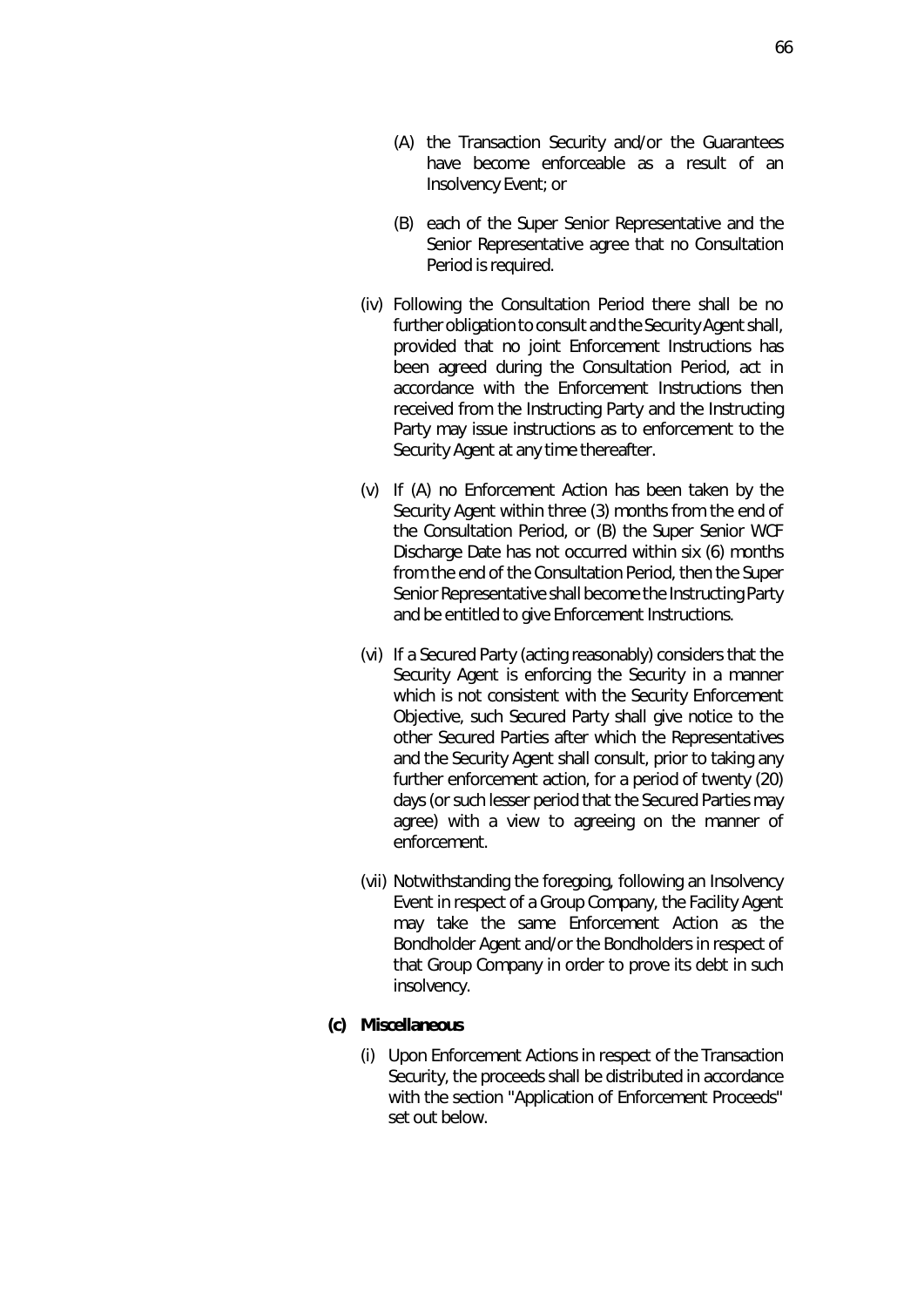- (ii) Any Enforcement Action required to be taken by the Representative in accordance with agreed Enforcement Instructions pursuant to (b) above, shall be taken by such Representative at the request of the Security Agent.
- (iii) All Security and/or Guarantees or arrangement having similar effects may be released by the Security Agent, without the need for any further referral to or authority from anyone, upon any Enforcement Action provided that the proceeds are distributed in accordance with the provisions set out in the Intercreditor Agreement.
- (iv) Funds that the Security Agent receives (directly or indirectly) in connection with an Enforcement Action in respect of the Transaction Security shall constitute escrow funds (Sw. redovisningsmedel) and must be held on a separate account on behalf of the Secured Parties or the Issuer as the case may be. The Security Agent shall promptly arrange for payments to be made in accordance with the application of proceeds set forth in the Intercreditor Agreement.
- (v) Nothing herein shall preclude the rights of the Super Senior WCF Creditors or the Bonds Agent to join or intervene in or otherwise support any proceedings arising from insolvency proceedings or do such other things as may be necessary to maintain a claim or Security, always as long as such action does not adversely affect the rights of the other Secured Creditors or the Security Agent and is not inconsistent with its obligations contained in the Intercreditor Agreement and each of the Facility Agent and the Bonds Agent shall give prompt notice to the other of any action taken by it to join, intervene or otherwise support any such proceedings.
- (vi) For avoidance of doubt, customary provisions regarding permitted (or required) actions once an Insolvency Event has occurred to be included in the Intercreditor Agreement.

**Voting provisions for Senior Creditors:**  The Intercreditor Agreement will contain voting provisions for the Senior Creditors and appointment of representative for the Senior Creditors to be applied when the New Debt is larger than the debt outstanding under the Bonds, according to the following:

> (a) If, and for as long as, the New Debt is larger than the debt outstanding under the Bonds, the Bonds Agent and any representative of any New Debt Creditors shall conduct the respective voting procedures under the respective debt instruments and any representative of any New Debt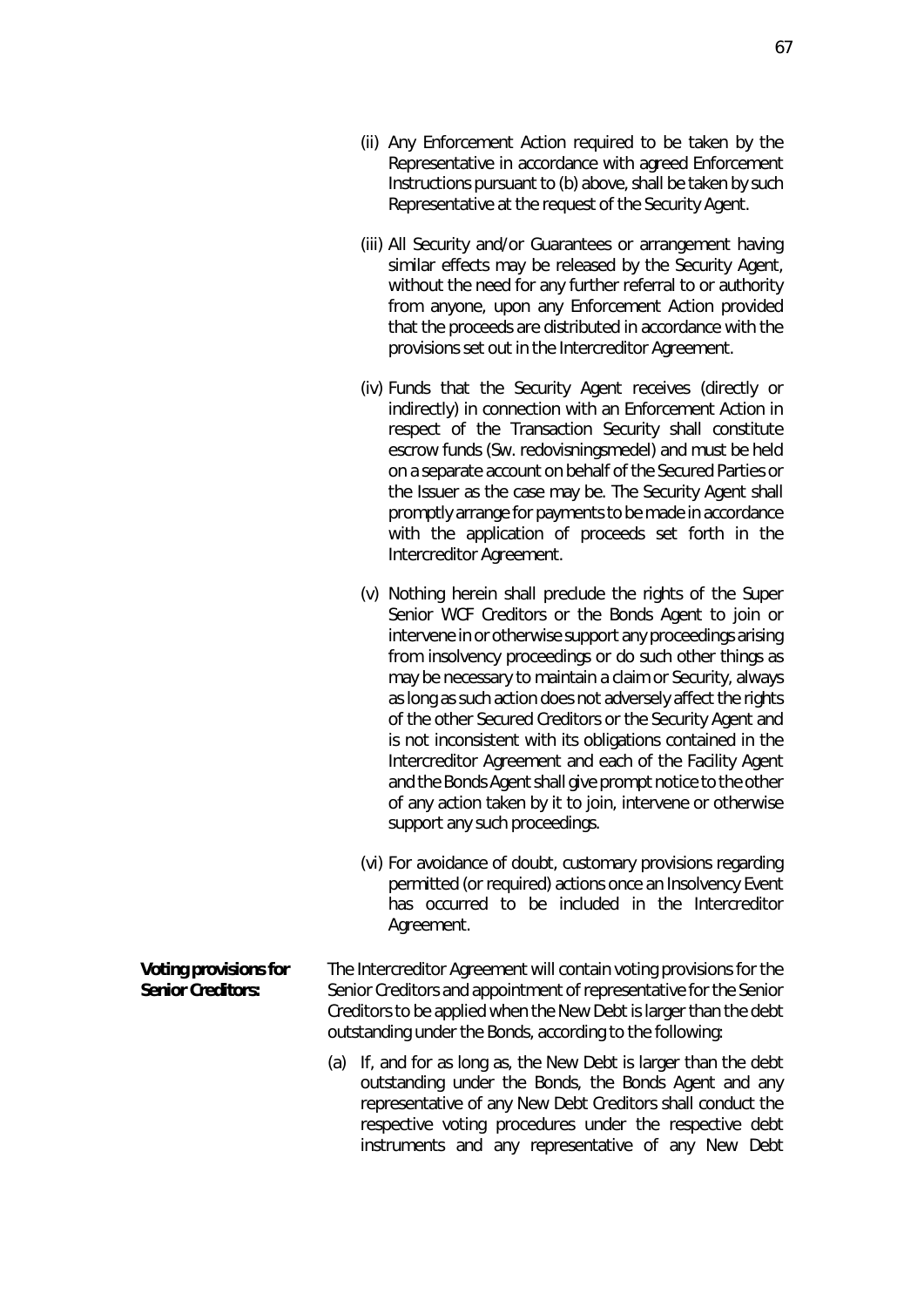Creditors shall share its result from such procedure with the Bonds Agent. The Bonds Agent shall, based on such results, determine the decision of the Collective Majority Senior Creditors and act as the Senior Representative if not replaced with another representative appointed by the Collective Majority Senior Creditors.

(b) If, and for as long as, the New Debt is larger than the Bonds, each of the Senior Creditors hereby irrevocably appoints the Bonds Agent to act as Senior Representative. The Collective Majority Senior Creditors may, if requested by more than 10.00 per cent. of the Collective Majority Senior Creditors, replace the Bonds Agent as Senior Representative with a new representative. Such resolution shall be taken with a more than 50.00 per cent. majority requirement of all Senior Debt and a quorum of at least 20.00 per cent. of all Senior Debt. The Bonds Agent and the representatives of any New Debt shall conduct the respective voting procedures under the respective debt instruments and any representative of any New Debt Creditors shall share its result from such procedure with the Bonds Agent.

The proceeds of any Enforcement Action shall be paid to the Security Agent for application in the following order:

- (a) firstly, in or towards payment *pro rata* of unpaid fees, costs, expenses and indemnities payable by the Group Companies to the Security Agent (or its delegate);
- (b) secondly, in or towards payment *pro rata* of unpaid fees, costs, expenses and indemnities payable by the Issuer to the Issuing Agent, the Facility Agent, the Bonds Agent and any agent representing creditors of any New Debt;
- (c) thirdly, towards payment *pro rata* of accrued interest unpaid under the Super Senior WCF Documents;
- (d) fourthly, towards payment *pro rata* of principal under the Super Senior WCF and any other costs or outstanding amounts under the Super Senior WCF Documents, and any close out amount and any other outstanding amounts under the Hedging Obligations;
- (e) fifthly, towards payment *pro rata* of accrued interest unpaid under the Senior Debt (interest due on an earlier Interest Payment Date to be paid before any interest due on a later Interest Payment Date);
- (f) sixthly, towards payment *pro rata* of principal under the Senior Debt;
- (g) seventhly, in or towards payment *pro rata* of any other costs or outstanding amounts unpaid under the Finance Documents and any New Debt Documents;

## **Application of Enforcement Proceeds:**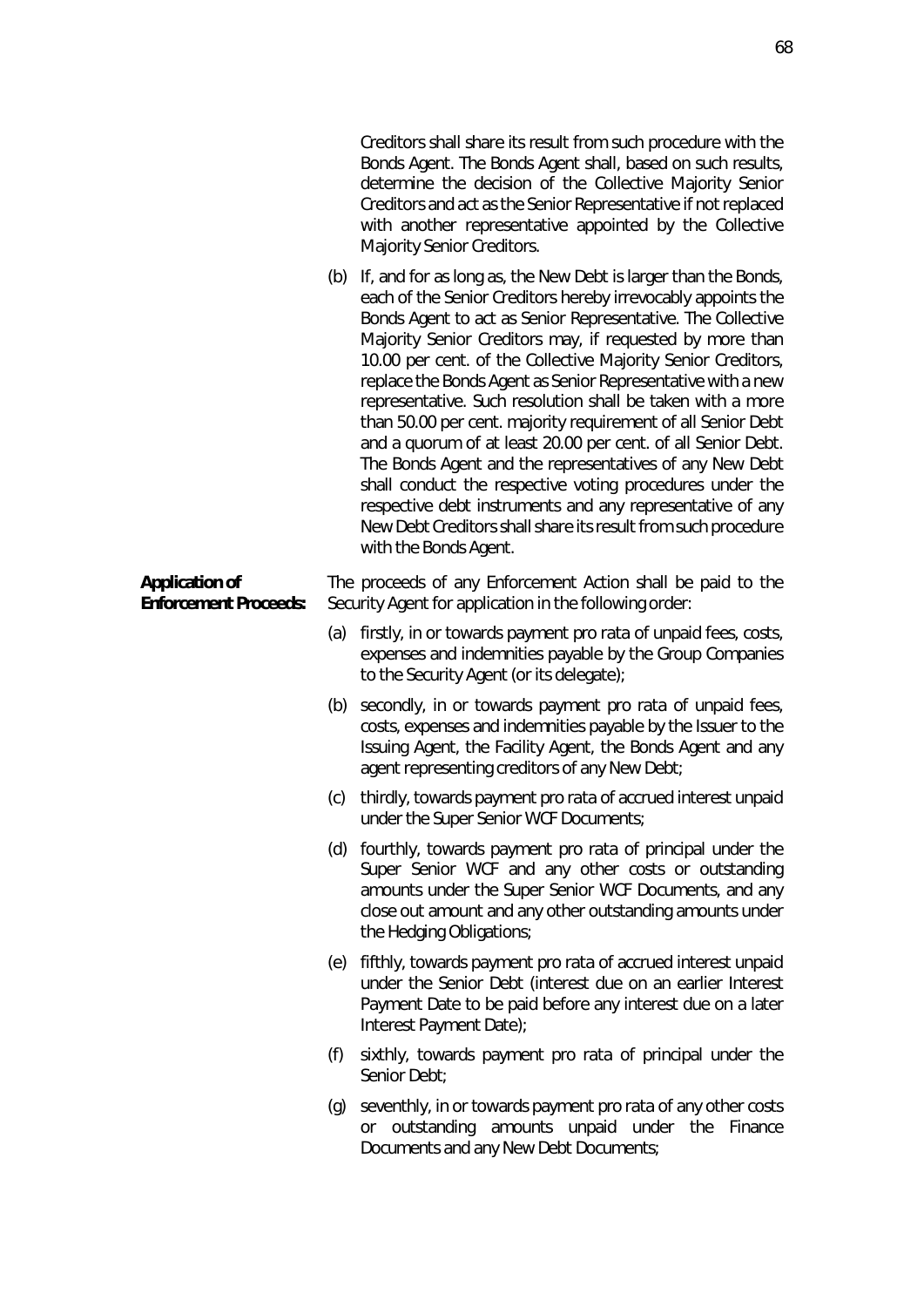|                                      | rata of accrued interest unpaid and principal under the<br>Intercompany Debt;                                                                                                                                                                                                                                                                                                                                                                                                                                                                                                                                                                                                                                                                  |
|--------------------------------------|------------------------------------------------------------------------------------------------------------------------------------------------------------------------------------------------------------------------------------------------------------------------------------------------------------------------------------------------------------------------------------------------------------------------------------------------------------------------------------------------------------------------------------------------------------------------------------------------------------------------------------------------------------------------------------------------------------------------------------------------|
|                                      | ninethly, after the Final Discharge Date, towards payment pro<br>(i)<br>rata of accrued interest unpaid and principal under the<br>Shareholder Debt; and                                                                                                                                                                                                                                                                                                                                                                                                                                                                                                                                                                                       |
|                                      | tenthly, after the Final Discharge Date, in payment of the<br>(j)<br>surplus (if any) to the relevant ICA Group Company or other<br>person entitled to it.                                                                                                                                                                                                                                                                                                                                                                                                                                                                                                                                                                                     |
| <b>Turnover:</b>                     | The Intercreditor Agreement shall include provisions for turnover<br>of funds in the event of any creditor receiving payment in conflict<br>with this ICA Term Sheet which will be set out in the full<br>Intercreditor Agreement, after action has been initiated to enforce<br>the Transaction Security, any Guarantees or other Enforcement<br>Action. The payment waterfall provisions shall apply regardless of<br>any Transaction Security or Guarantees not being (for whatever<br>reason) valid or enforceable in respect of the relevant Secured<br>Party. Any funds payable to the Security Agent under the turnover<br>provisions that have not been paid to the Security Agent shall be<br>considered in the waterfall provisions. |
| <b>Exercise of voting</b><br>rights: | (a) Each Secured Party agrees with the Security Agent that it will<br>cast its vote in any proposal put to the vote by or under the<br>supervision of any judicial or supervisory authority in respect<br>of any insolvency, pre-insolvency or rehabilitation or similar<br>proceedings relating to any Group Company as instructed by<br>the Security Agent.                                                                                                                                                                                                                                                                                                                                                                                  |
|                                      | The Security Agent shall give instructions for the purposes of<br>(b)<br>paragraph (a) above as directed by the Instructing Party.                                                                                                                                                                                                                                                                                                                                                                                                                                                                                                                                                                                                             |
| <b>Modifications:</b>                | Each Secured Party may amend or waive the terms of the finance<br>documents for the Secured Obligations owed to such Secured<br>Party (other than the Intercreditor Agreement or any Security<br>Document) in accordance with their terms at any time.                                                                                                                                                                                                                                                                                                                                                                                                                                                                                         |
|                                      | No amendment or waiver may be made or given that has the<br>effect of changing or which relates to an amendment to any<br>material term of the Intercreditor Agreement (including to the<br>order of priority or subordination under the Intercreditor<br>Agreement) without the prior written consent of the Bonds Agent,<br>the Senior Representative, the Super Senior Representative and<br>the Security Agent.                                                                                                                                                                                                                                                                                                                            |
|                                      | The prior consent of the Secured Parties is required to authorise<br>any amendment or waiver of, or consent under, any Transaction<br>Security which would affect the nature or scope of the Security<br>assets or the manner in which the proceeds of an Enforcement<br>Action in respect of the Transaction Security are distributed.                                                                                                                                                                                                                                                                                                                                                                                                        |

<span id="page-77-0"></span>(h) eightly, after the Final Discharge Date, towards payment *pro*